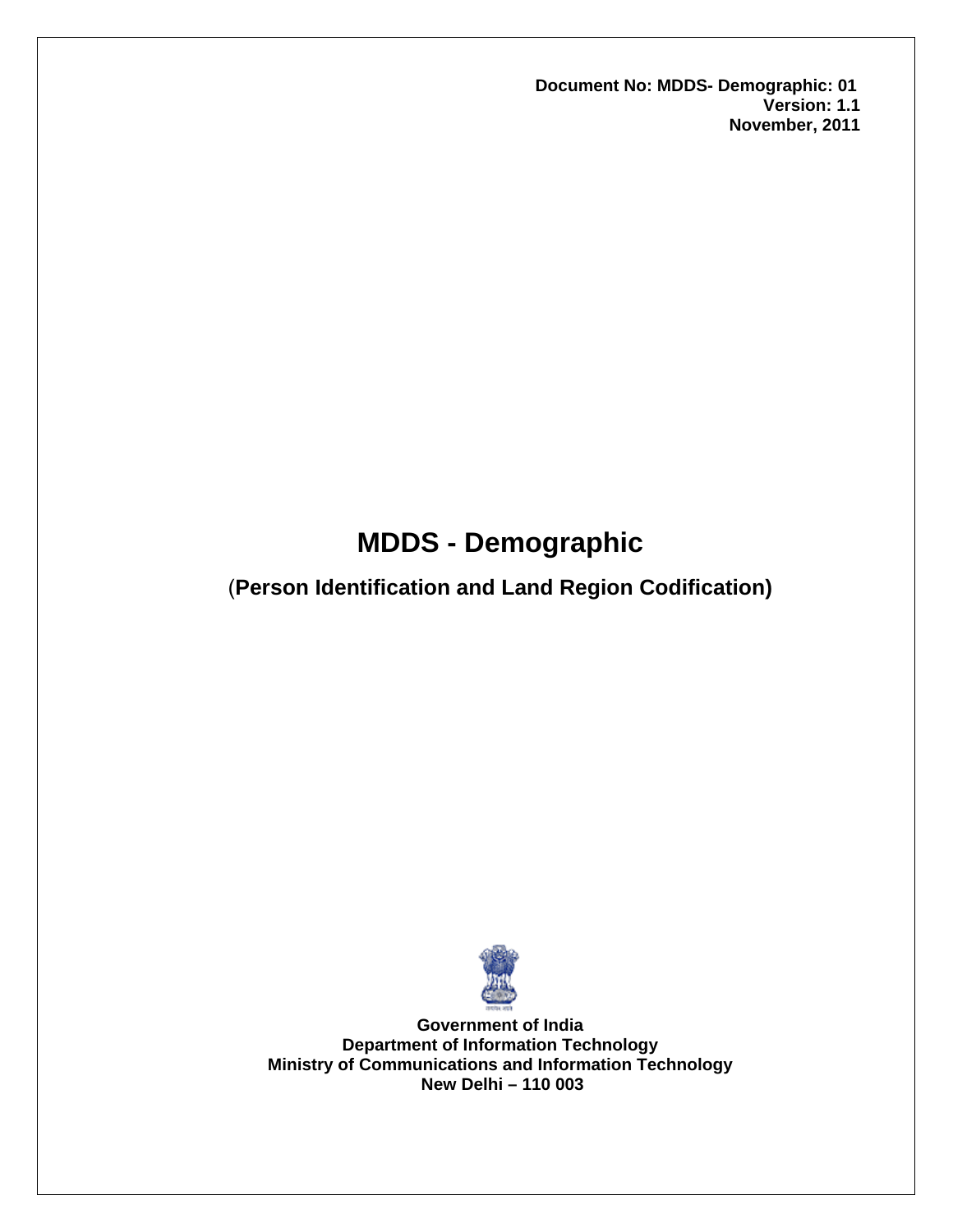# **Amendments Log**

| Old<br>Version          | <b>Briefing</b><br>about<br>change request                                                                    | <b>New</b><br>version | The sections, which have been revised /<br>new section added                                                                                                                                                                                                                                           |
|-------------------------|---------------------------------------------------------------------------------------------------------------|-----------------------|--------------------------------------------------------------------------------------------------------------------------------------------------------------------------------------------------------------------------------------------------------------------------------------------------------|
| No. &                   | and action taken                                                                                              | &<br>No.              |                                                                                                                                                                                                                                                                                                        |
| Date                    |                                                                                                               | date                  |                                                                                                                                                                                                                                                                                                        |
| 1.0<br>December<br>2009 | -Change in Title                                                                                              | 1.1                   | The title in earlier version 1.0 was "Metadata<br>and data standards for Person Identification<br>and Land Region codification". In version<br>1.1, it has been changed to "MDDS-<br>Demographic (Person Identification and<br>Land Region Codification)"<br>This change in the title has been done to |
|                         |                                                                                                               |                       | keep it in line with nomenclature adopted for<br>various domain specific Data and Metadata<br>like MDDS-PR ( Panchayati<br><b>Standards</b><br>MDDS-PDS (Public Distribution<br>Raj),<br>System) etc., which are in various stages of<br>formulation."                                                 |
|                         | -Request to make<br>all Land Region<br>codes unique at<br>National level<br>irrespective to the<br>State code |                       | Changed nomenclature of Land Region<br>Country from "Country code" to "Country<br>Short Name Code" in line with the<br>terminology used in ISO 3166-1 alpha-3<br>standard.                                                                                                                             |
|                         |                                                                                                               |                       | Data elements for Iris image added as per<br>notified standard version 1.0 in March 2011.                                                                                                                                                                                                              |
|                         | <b>Biometrics data</b><br>elements<br>(Face image and<br>Fingerprint image<br>) to be revised in              |                       | Revised<br>Metadata of Face<br>image,<br>Fingerprint image as per notified Biometric<br>standards version 1.0 in November, 2010.                                                                                                                                                                       |
|                         | line with notified<br><b>Biometric</b><br>Standards by DIT                                                    |                       | For all the Code Directories changed the<br>format of the codes from Varchar to Integer.                                                                                                                                                                                                               |
|                         | (November, 2010)                                                                                              |                       | Annexure - IV Updated values in code<br>directories based on inputs from Office of<br>RGI.                                                                                                                                                                                                             |
|                         |                                                                                                               |                       | Addressed the requirement of Urban region<br>(Town) spanning across two Districts or may<br>be two Sub Districts by adding section                                                                                                                                                                     |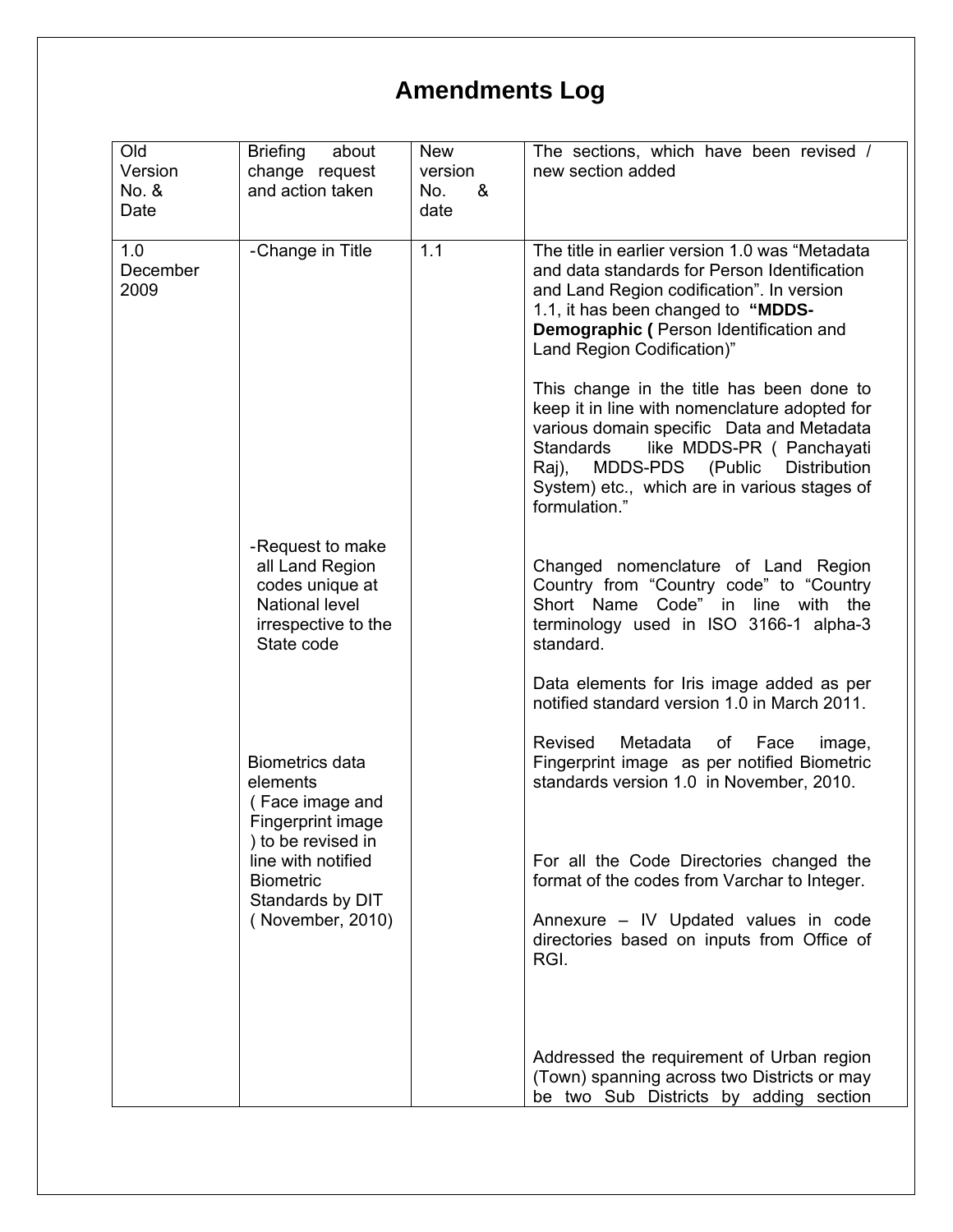| 5.3.3.6.1 in the document.                                                                                                                                                                                                                                                                                                               |
|------------------------------------------------------------------------------------------------------------------------------------------------------------------------------------------------------------------------------------------------------------------------------------------------------------------------------------------|
| Revised some definitions.                                                                                                                                                                                                                                                                                                                |
| In the metadata of data elements section<br>brought clarity in "Owner" and "Based on "<br>parameters.                                                                                                                                                                                                                                    |
| Owners of some code directories changed.                                                                                                                                                                                                                                                                                                 |
| In MDDS 1.0 version, format for most of the<br>data elements was decided as Varchar.                                                                                                                                                                                                                                                     |
| However based on the feedback of<br>technologists, who referred MDDS 1.0 for its<br>deployment in e-Governance projects,<br>format of some data elements were revised<br>from Varchar to char (for fixed length<br>alphanumeric string), <b>Integer</b> (for whole<br>Numbers), and <b>Decimal</b> (for real /floating<br>point Numbers) |
| Revised diagrams in section 5.2.3.                                                                                                                                                                                                                                                                                                       |
| Revised structure of data elements related<br>to Measurement, Amount and Telephone<br>Number.                                                                                                                                                                                                                                            |
| Revised description of data element Version<br>Number.                                                                                                                                                                                                                                                                                   |
| Some editorial changes also were done for<br>better clarity.                                                                                                                                                                                                                                                                             |
|                                                                                                                                                                                                                                                                                                                                          |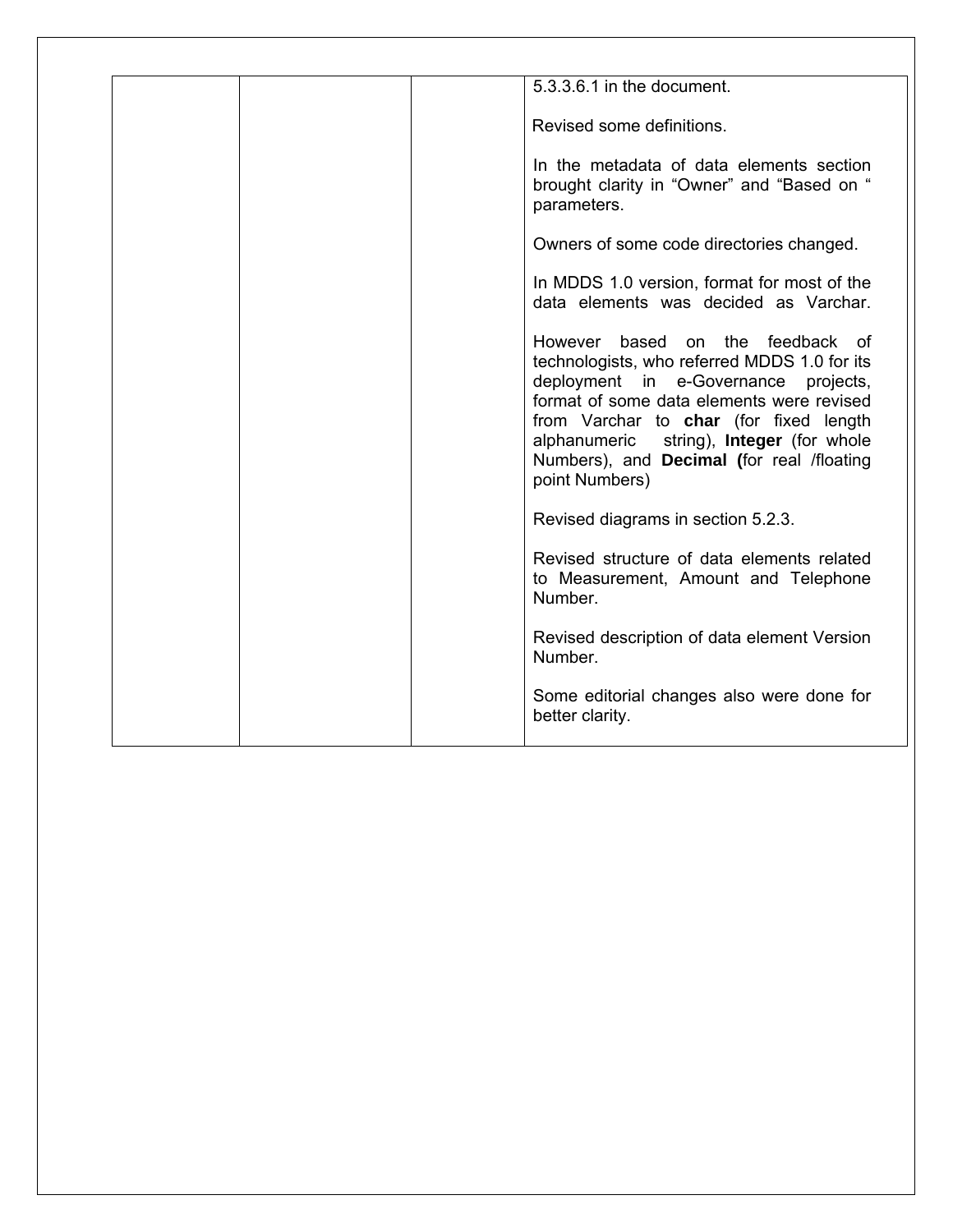# **CONTENTS**

| 5.0 Specifications of Generic data Elements and their Metadata 9                              |  |
|-----------------------------------------------------------------------------------------------|--|
| 5.1 Allocation of Reference Numbers to the identified Generic Data Elements 9                 |  |
|                                                                                               |  |
|                                                                                               |  |
|                                                                                               |  |
|                                                                                               |  |
|                                                                                               |  |
|                                                                                               |  |
|                                                                                               |  |
|                                                                                               |  |
|                                                                                               |  |
|                                                                                               |  |
|                                                                                               |  |
|                                                                                               |  |
|                                                                                               |  |
|                                                                                               |  |
|                                                                                               |  |
|                                                                                               |  |
|                                                                                               |  |
|                                                                                               |  |
|                                                                                               |  |
|                                                                                               |  |
|                                                                                               |  |
|                                                                                               |  |
|                                                                                               |  |
| 5.3.3.5 Code Directory of Rural Land Region (Revenue Village (CD02.05)) 43                    |  |
|                                                                                               |  |
| 5.3.3.6.1 Code Directory of Urban Land Region (Town) cutting boundaries across District / Sub |  |
|                                                                                               |  |
|                                                                                               |  |
| 5.3.3.8 Geo-code Referencing Directory (to be taken up in Phase-II) (CD02.08)49               |  |
|                                                                                               |  |
|                                                                                               |  |
|                                                                                               |  |
|                                                                                               |  |
|                                                                                               |  |
|                                                                                               |  |
|                                                                                               |  |
| 6.0 Steps / Procedure for using Repository of Generic Data 119                                |  |
|                                                                                               |  |
|                                                                                               |  |
|                                                                                               |  |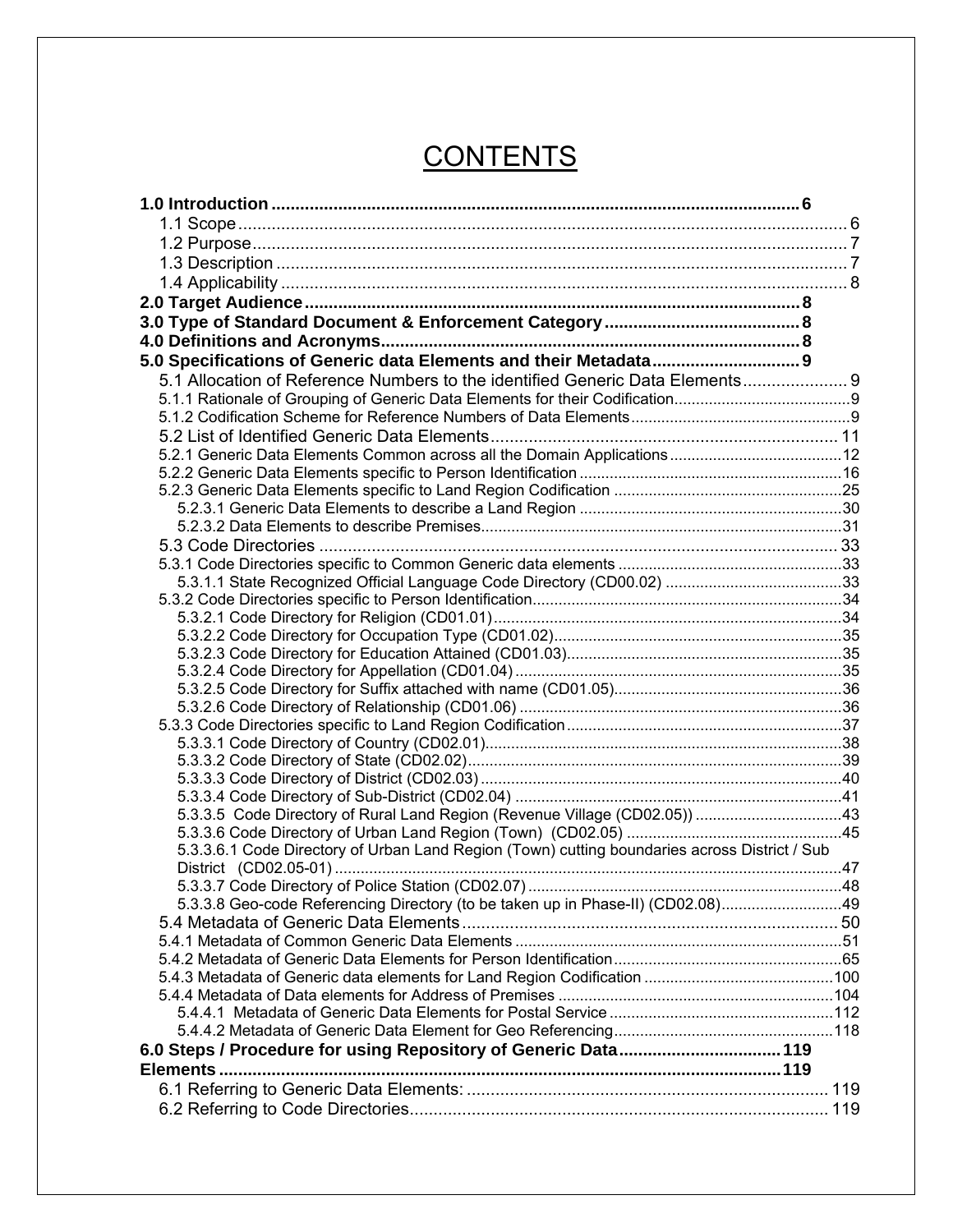|                                                                                   | 120 |
|-----------------------------------------------------------------------------------|-----|
|                                                                                   |     |
|                                                                                   |     |
| Annexure II: Illustration of Data elements to describe Person Identification  128 |     |
| Annexure III: Illustration of Data elements to describe Address of a Premise  134 |     |
| Annexure IV: Code directories along with their Ownership and sample values 138    |     |
| A.                                                                                |     |
|                                                                                   |     |
|                                                                                   |     |
|                                                                                   |     |
|                                                                                   |     |
|                                                                                   |     |
|                                                                                   |     |
|                                                                                   |     |
|                                                                                   |     |
| CD01.06- Relationship Codes and Values Owner: Anthropological Survey of India 148 |     |
|                                                                                   |     |
|                                                                                   |     |
|                                                                                   |     |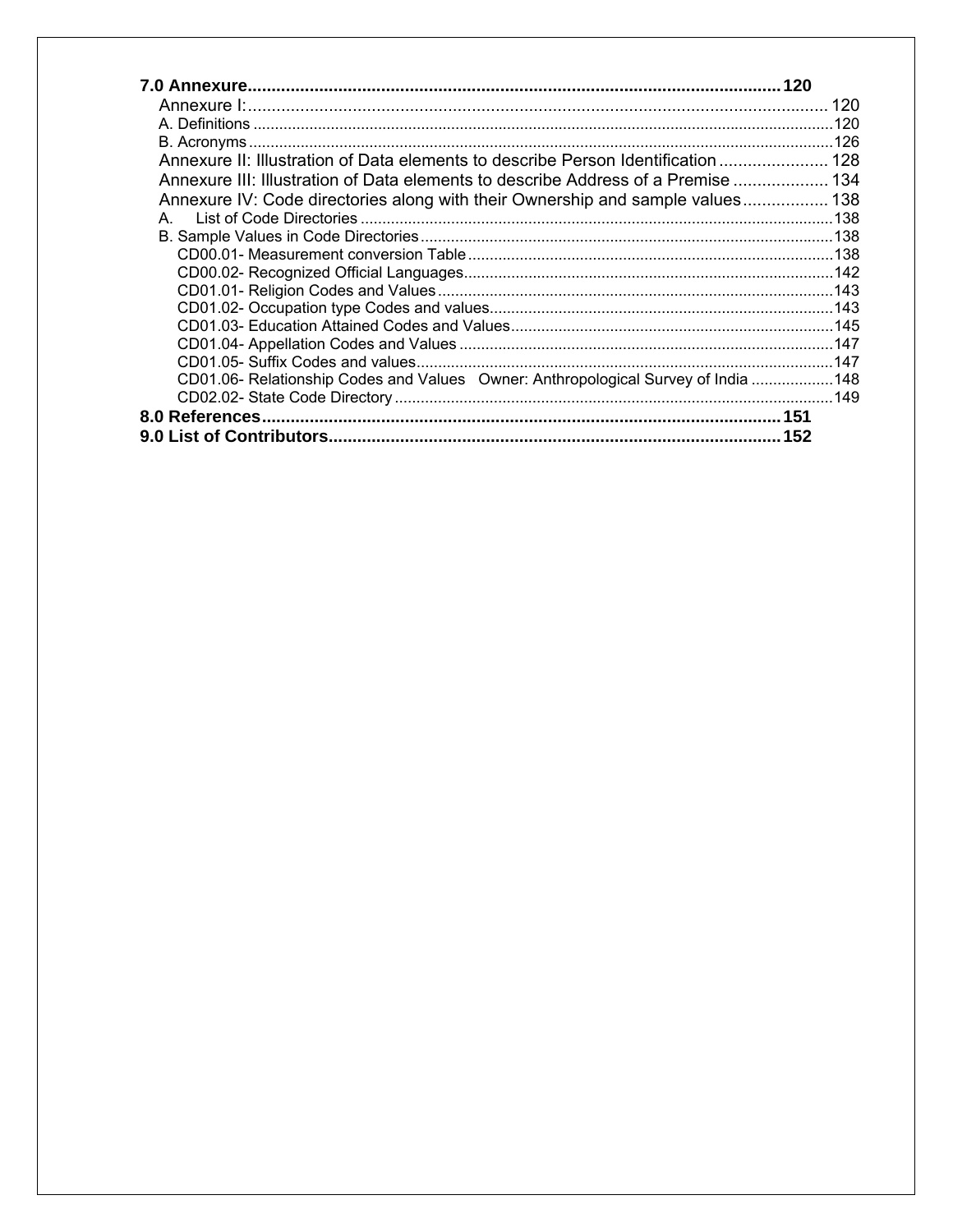# **1.0 Introduction**

Presently most of the e-Governance applications are operating in silos. For a successful e-Governance system there is a need for seamless sharing and exchange of data among departmental applications. Semantic interoperability among e-Governance applications requires that precise meaning of exchanged information is understood across applications. There is a need for commonly accepted data definitions for the various elements used in Governance systems. Hence, standardization of data elements is the prerequisite for systematic development of e-Governance applications.

---------------------------------------------------------------------------------------------------------------------

Data Standards may be defined as the agreed upon terms for defining and sharing data. Data Standards promote the consistent recording of information and are fundamental to the efficient exchange of information. They provide the rules for structuring information, so that the data entered into a system can be reliably read, sorted, indexed, retrieved, communicated between systems, and shared. They help protect the long-term value of data.

Once the data standards are in place, there is a need to manage data, information, and knowledge. Metadata of standardized data elements can be used for this purpose.

Metadata is structured information that describes, explains, locates or otherwise makes it easier to retrieve, use or manage an information resource. Metadata is often called data about data or information about information. A metadata is a matter of context or perspective -what is metadata to one person or application can be data to another person or application.

In other words, Metadata facilitates the user by providing access to the raw data through which the user can have an understanding of the actual data. Hence, Metadata is an abstraction layer that masks the underlying technologies, making the data access friendlier to the user.

The initial report prepared by Working group on Data and Metadata Standards for Application Domains, under the Chairmanship of Prof. C.R. Muthukrishnan, IIT-M, Chennai was used as a base document by the Expert Committee on Data and Metadata Standards.

# **1.1 Scope**

The data elements can be categorized in two categories - Generic data elements and Custom data elements. The Generic data elements are usually defined as commonly used data elements in e-Governance applications across different domains. Custom data elements are derived from generic data elements, specific to the requirements of an application within a domain. In the present version of the Data and Metadata Standards (MDDS), **generic data elements common across all domain applications, generic data elements for Person Identification and generic data elements for Land Region Codification** have been identified and standardized.

In this document, the nomenclature of Generic data elements and their business formats have been specified. Also, the Metadata for each of these elements has been specified.

Further, the values of certain generic data elements need to be controlled and defined in advance, for using them uniformly across the domain applications. The values of such generic data elements are specified in their respective **Code directories.** In this document, the code directories relevant to the generic data elements for Person Identification and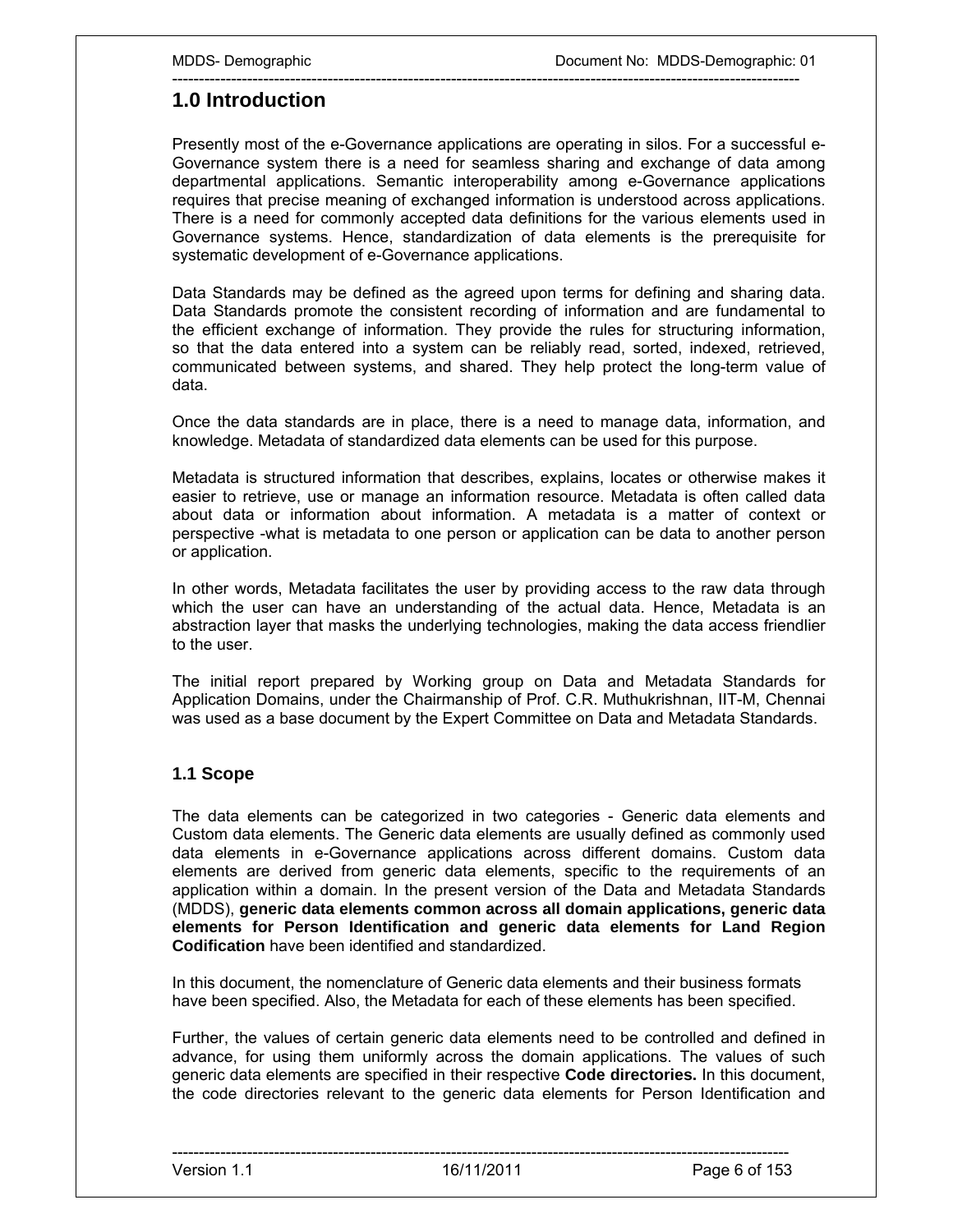--------------------------------------------------------------------------------------------------------------------- Land Region Codification have been identified. The owners, attributes, formats and values of codes in these code directories are also included.

The e-Governance applications would adopt metadata of these data elements for designing the databases / forms to ensure seamless interoperability while interchanging data.

## **1.2 Purpose**

The adoption of Data Standards for use across e-Governance systems will enable easier, efficient exchange and processing of data. It will also remove ambiguities and inconsistencies in the use of data. Inevitably the migration to these new Standards may appear at the outset to be costly and time-consuming to some parts of government. However this burden should be outweighed by reduced development costs through the use of the agreed XML schemas that use these Standards. It will also be easier and cheaper to use these Standards from the outset in systems development rather than making changes during the lifetime of the systems.

Data and Metadata Standards provide a way for information resources in electronic form to communicate their existence and their nature to other electronic applications (e.g. via HTML or XML) or search tools and to permit exchange of information between applications.

The objective of this document is to define the data Standards to enable semantic interoperability and management of this data with the help of Metadata Standards.

## **1.3 Description**

The present document "Data and Metadata Standards- Demographic" focuses on Person Identification and Land Region codifications. It includes the following:

- a) Mechanism for allocation of reference no. to the identified Generic data elements, and their grouping
- b) Generic data elements specifications like:
	- Generic data elements, common across all Domain applications
	- Generic data elements for Person identification
	- Generic data elements for Land Region Codification
	- Data elements to describe Address of a Premises, where a Person resides
- c) Specifications of Code Directories like:
	- Ownership with rights to update
	- Identification of attributes of the Code directories
	- Standardization of values in the Code directories
- d) Metadata of Generic Data Elements
	- Identification of Metadata Qualifiers
	- Metadata of the data elements
- e) Illustration of data elements to describe:
	- A Person identification
	- Address of a premises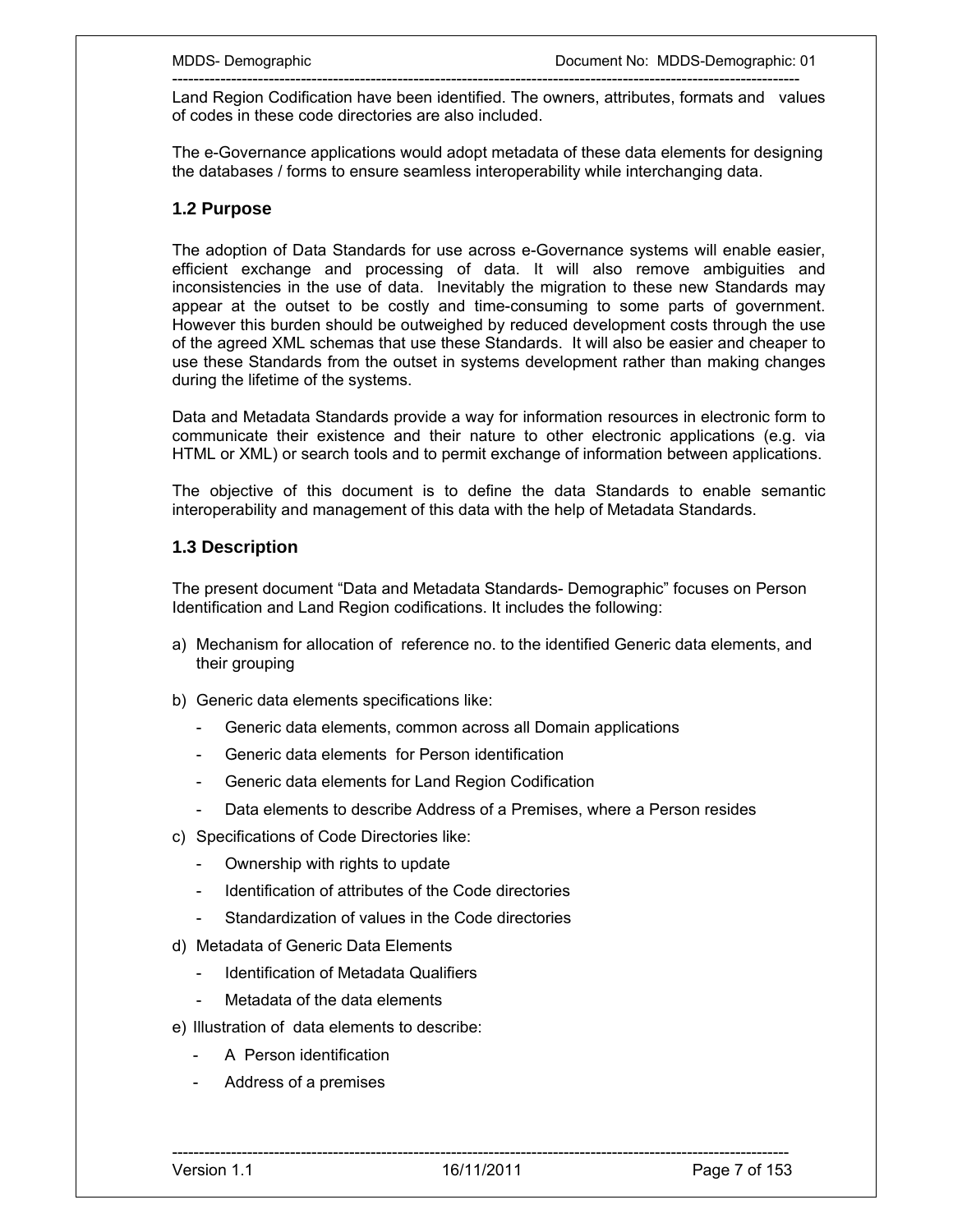# **1.4 Applicability**

This Standard would be applicable to all e-Governance applications in India as per the Government's Policy on Open Standards (refer http://egovstandards.gov.in/policy/policy-onopen-standards-for-e-governance/)

---------------------------------------------------------------------------------------------------------------------

# **2.0 Target Audience**

- All stake holders in Central and State Govt., as well as Public and Private Organizations, involved in execution, design, development and implementation of egovernance applications.
- Administrative Governance providers
- Development schemes Providers
- Welfare Scheme Providers
- Disaster Management Groups etc.

# **3.0 Type of Standard Document & Enforcement Category**

**Type of Standard** : Specifications Standard

**Enforcement Category:** Mandatory

# **4.0 Definitions and Acronyms**

Refer Annexure – I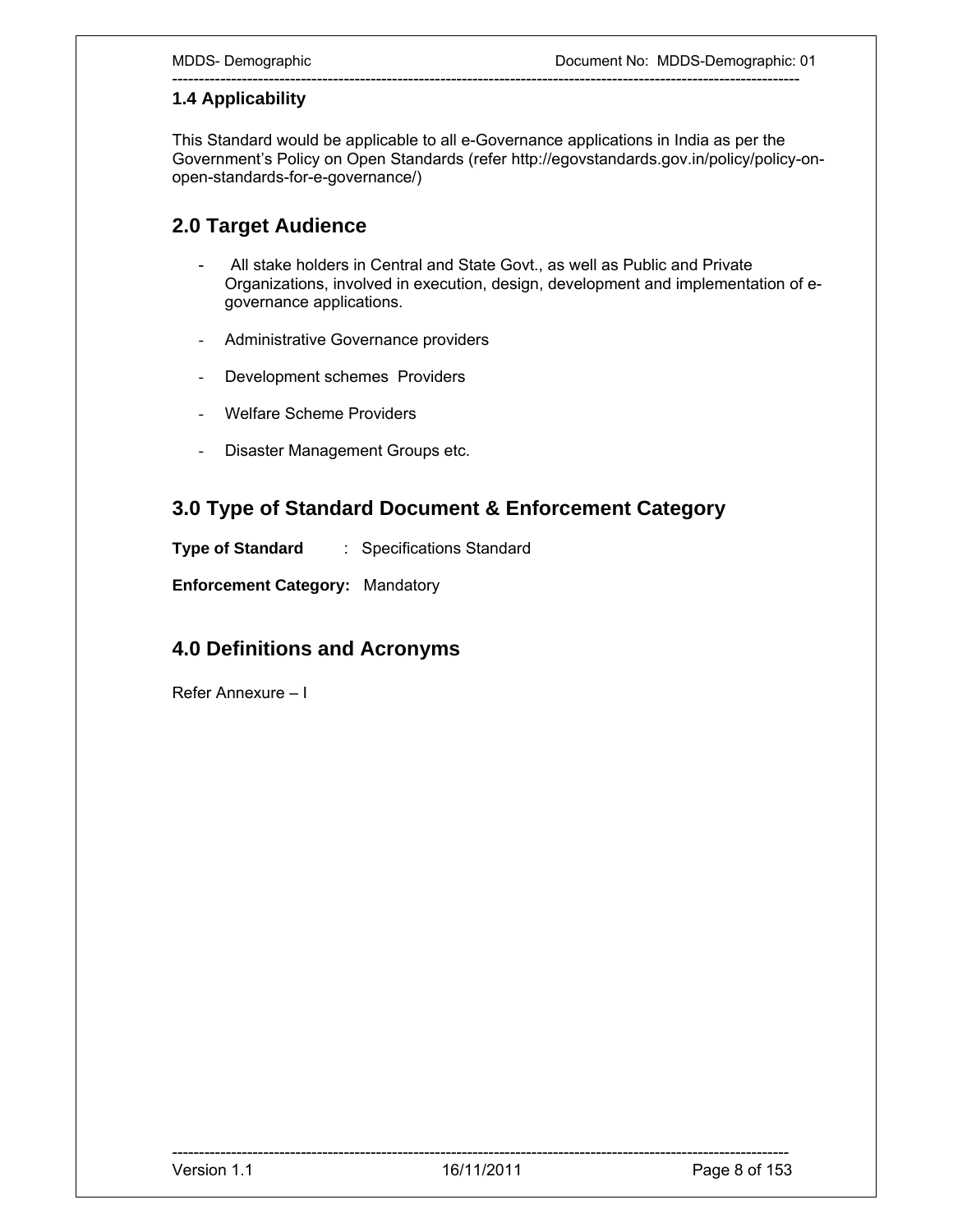# --------------------------------------------------------------------------------------------------------------------- **5.0 Specifications of Generic data Elements and their Metadata**

## **5.1 Allocation of Reference Numbers to the identified Generic Data Elements**

#### **Purpose:**

With the objective of linking the identified Generic data elements with their metadata, each one of them has been allocated a unique reference number. Further, the reference numbers are codified to ensure logical grouping of relevant generic data elements, some of which may be identified in future.

The coding scheme of Universal Postal Union (UPU) Standards S42a-5 and S42b-5 has been adopted for structuring of these reference numbers.

### **5.1.1 Rationale of Grouping of Generic Data Elements for their Codification**

The Generic data elements identified for standardization can be described as:

- Data elements having distinct identity with only one level of description
- Data elements having two levels of description, where 2<sup>nd</sup> level describes the subtypes. These subtypes can be "**Instances**" or "**Parts**", which also have distinct identity.

Here **Instance (a type representing the same data element in a different way)** means representation of the same root data element at 1<sup>st</sup> level in different formats, which may or may not be mandatory to describe the root data element. For example, the generic data element "Date" can have different instances to represent date in different formats.

For example, one instance may represent the Date in format say dd/mm/yyyy, and another instance may represent the date in different format say dd-mm-yyyy

**Part** means physical sub division of the root data element at 1<sup>st</sup> level or its instance. The parts are mandatory to describe the root data element. For example, to describe the data element, "Date", the parts- "day", "month" and "year" - are mandatory.

For the purpose of standardization and interoperability, data elements of domain applications would be derived from the generic data elements, if applicable

### **5.1.2 Codification Scheme for Reference Numbers of Data Elements**

A codification scheme has been adopted for grouping and referencing of data elements at two levels. The coding scheme represents an e-Governance domain, data element within the domain, instance of data element, and part of the data element, structured as domain no (xx): data element no within domain (yy)-Instance number (nn) - part number (mm).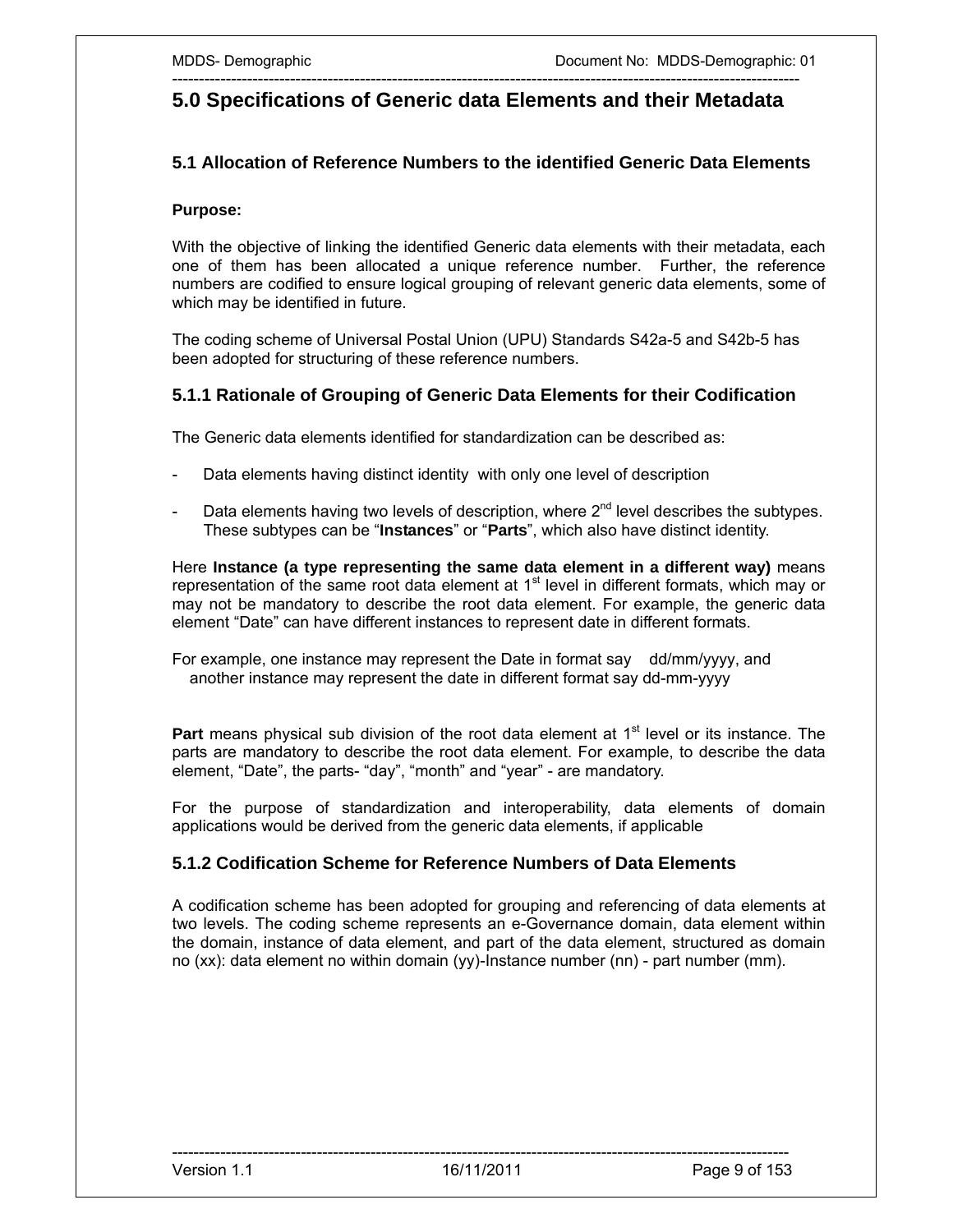#### ---------------------------------------------------------------------------------------------------------------------  **An Illustration:**

| S.No | <b>Data Element</b>                                    | <b>Instance</b><br>(a type)<br>representing the<br>same data element | <b>Parts</b> | <b>Codification</b><br>scheme for its<br>reference number                                |
|------|--------------------------------------------------------|----------------------------------------------------------------------|--------------|------------------------------------------------------------------------------------------|
| 1    | Data element having<br>no parts and no<br>instances    | in different way)<br>NA.                                             | <b>NA</b>    | xx.yy                                                                                    |
| 2    | Data element having<br>only instances, and<br>no parts | Applicable                                                           | <b>NA</b>    | xx.yy-nn<br>For example:<br>$xx.$ yy-01<br>xx.yy-02                                      |
| 3    | Data element having<br>only parts and no<br>instances  | NA.                                                                  | Applicable   | $xx.yy-00-mm$<br>For example :<br>xx.yy-00-01<br>xx.yy-00-02                             |
| 4    | Data element having<br>parts as well as<br>instances   | Applicable                                                           | Applicable   | xx.yy-nn-mm<br>For example:<br>xx.yy-01 -01<br>xx.yy-02-01<br>xx.yy-01-02<br>xx.yy-02-02 |

#### **Here,**

xx : Defines the Domain number

yy: Defines the Data Element number within the domain xx

xx.yy-01 : Defines an Instance of Data element xx.yy

xx.yy-00-01: Defines a Part of Data element xx.yy

xx.yy-01-01: Defines the Instance of the Data element part xx.yy-00-01

Further "G" will be prefixed to indicate that the referenced data element is Generic, and "C" will be prefixed to indicate that the referenced data element is Customized for a specific purpose in the domain application, like "Date of Birth" derived from the generic data element " Date".

#### **Illustrations of Codification Scheme**

### **a. Data element "Date" has three parts like: Day, Month, Year**

 Hence, reference numbers for Generic data element "date", and its parts would be as follows:

| Domain name (xx): Common for all domain<br>applications | <b>G00</b>   |
|---------------------------------------------------------|--------------|
| Data Element: Date (in dd/mm/yyyy) format)              | G00.01       |
| 1 <sup>st</sup> Part of Date: Day                       | G00.01-00-01 |
| 2 <sup>nd</sup> Part of Date: Month                     | G00.01-00-02 |
| 3 <sup>rd</sup> Part of Date: Year                      | G01.01-00-03 |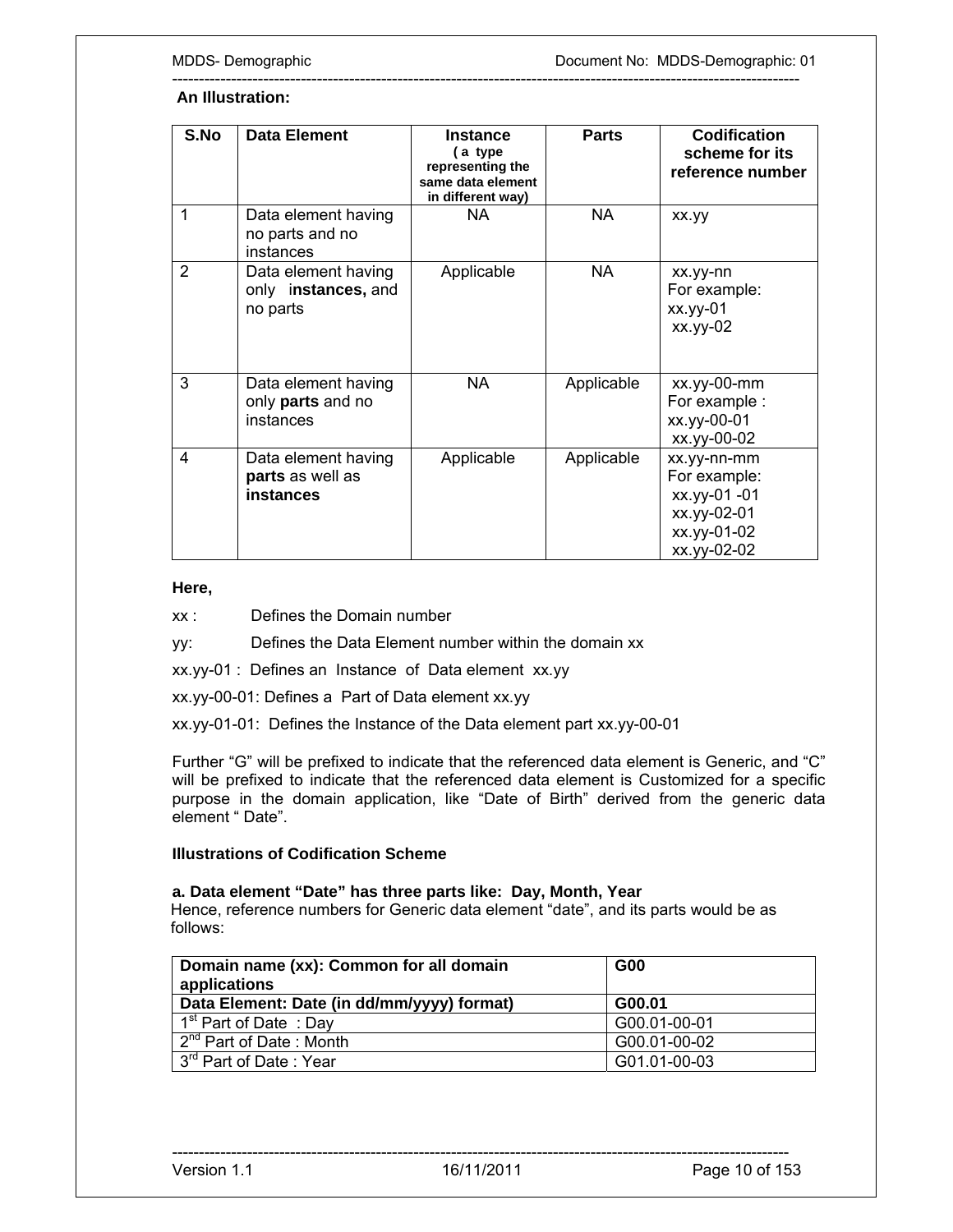- -------------------------------------------------------------------------------------------------------------------- **b. Reference number of data element "Measurement" and its instances (different ways of a measurement) like:**
- Measurement of **Distance in Meters/ Kilometers/ Centimeters/ Millimeters**
- Measurement of Area in **Square Meters/ Kilometers/ Centimeters/ Millimeters /Hectares**
- Measurement of Volume in **Cubic Meter/ Cubic Centimeter / Cubic Milliliters**
- **Measurement of Weight in Gram / Kilogram**

Hence the data element "measurement" will have difference instances, which would have reference numbers as follows:

| Domain name (xx): Common for all domain applications | G00       |
|------------------------------------------------------|-----------|
| Generic Data element: Measurement                    | G00.02    |
|                                                      |           |
| Measurement-Distance in Meters                       | G00.02-11 |
| Measurement-Distance in <b>Kilometers</b>            | G00.02-12 |
| Measurement-Distance in Centimeters                  | G00.02-13 |
| Measurement-Distance in Millimeters                  | G00.02-14 |
| Measurement- Area in Square Meters                   | G00.02-21 |
| Measurement- Area in Square Kilometers               | G00.02-22 |
| Measurement- Area in Square Centimeters              | G00.02-23 |
| Measurement- Area in Square Millimeters              | G00.02-24 |
| Measurement- Area in <b>Hectares</b>                 | G00.02-25 |
| Measurement- Volume in Cubic Meters                  | G00.02-31 |
| Measurement- Volume in Cubic Kilometers              | G00.02-32 |
| Measurement- Volume in Cubic Centimeters             | G00.02-33 |
| Measurement- Volume in Cubic Millimeters             | G00.02-34 |
| Measurement- Weight in Grams                         | G00.02-41 |
| Measurement- Weight in Kilograms                     | G00.02.42 |
| Measurement - Weight in Quintal                      | G00.02.43 |

# **5.2 List of Identified Generic Data Elements**

Three types of generic data elements have been identified in the present version of MDDS standard, as listed below:

- Domain No. 00 Generic data elements Common across all Domain applications
- Domain No. 01 Generic data elements specific to Person Identification
- Domain No. 02 Generic data elements specific to Land Region codification

#### *Note:*

- *a. With time, list of these domains would increase with standardization of generic data elements within the domains by using the above mentioned procedure of allocation of reference numbers to the identified data elements.*
- **b.** *Storage format for all the Generic data elements in recognized Official language would be UTF-8, as recommended by Expert Committee on Indian Languages.*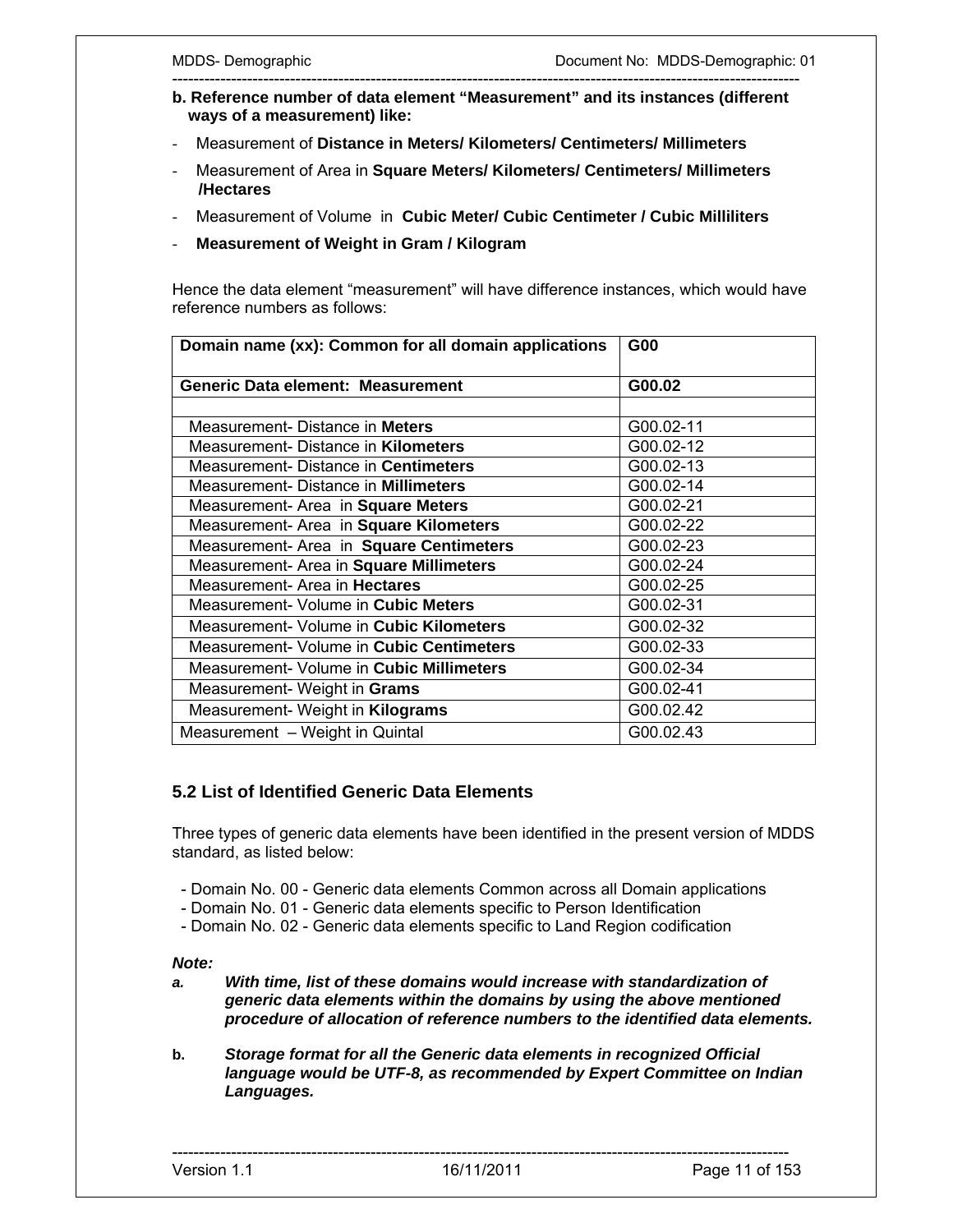#### **Ref no. of Generic data element for its Metadata Name of Data element Description of Data element Data format Maximum Size G00.01**  G00.01-00-01 G00.01-00-02 G00.01-00-03 **Date**  - Day of the Month - Month - Year Calendar date having three sub divisions like day, month and year **Date** (dd/mm/yyyy) 10  **G00.02 Measurement** G00.02-11 Distance in **Meters** The process of ascertaining dimensions (Distance, Area, and Volume) & quantity (Weight) in Metric system of measurement. *Note: For the purpose of uniformity, three decimal places have been standardized for this generic data element across the domain applications, and maximum size has been marked as "p", which can be customized / standardized by domain applications as per their specific requirements.*  Decimal  $(p,3)$  p G00.02-12 Distance in **Kilometers**  Decimal  $(p,3)$  p G00.02-13 Distance in **Centimeter**  Decimal  $(p,3)$  p G00.02-14 Distance in **Millimeters**  Decimal  $(p,3)$  p G00.02-21 Area in **Square Meters**  Decimal  $(p,3)$  p G00.02-22 Area in **Square Kilometers** Decimal  $(p,3)$  p G00.02-23 Area in **Square Centimeters** Decimal  $(p,3)$  p G00.02-24 Area in **Square Millimeters**  Decimal  $(p,3)$  p G00.02-25 Area in **Hectares**  Decimal  $(p,3)$  p G00.02-31 Volume in **Cubic Meters**  Decimal  $(p,3)$  p G00.02-32 Volume in **Cubic Kilometers**  Decimal  $(p,3)$  p G00.02-33 Volume in **Cubic Centimeters** Decimal  $(p,3)$  p G00.02-34 Volume in **Cubic Millimeters**  Decimal  $(p,3)$  p G00.02-41 Weight in **Grams** Decimal  $(p,3)$  p G00.02-42 Weight in **Kilograms**  Decimal  $(p,3)$  p G00.02.43 Weight in Quintal Decimal  $(p,3)$  p **G00.03 Financial year** Financial year Char  $\vert$  7 nnmm- (mm+1) **G00.04** Amount | Amount in Rupees | Decimal (p,2) p

#### --------------------------------------------------------------------------------------------------------------------- **5.2.1 Generic Data Elements Common across all the Domain Applications**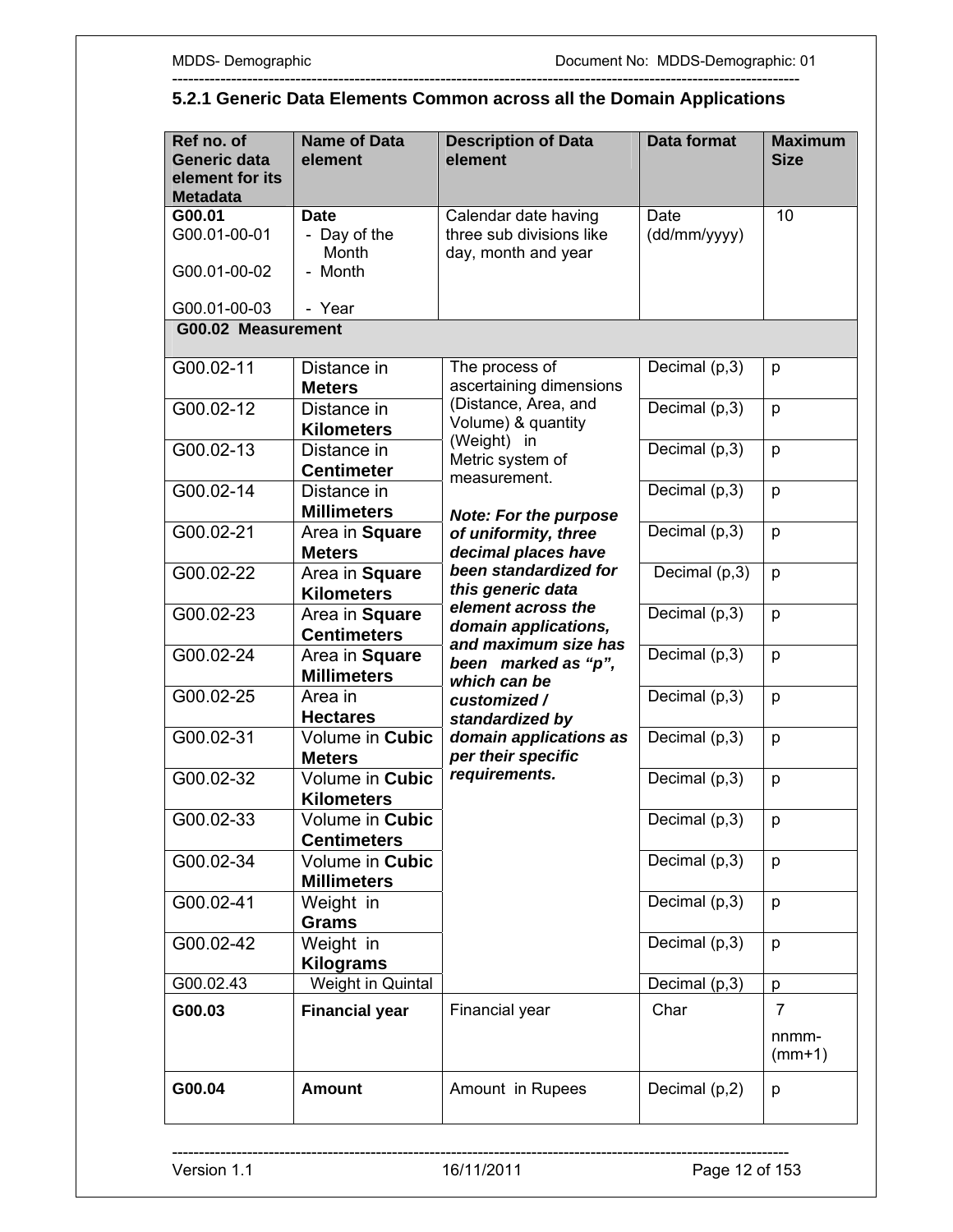| Ref no. of<br>Generic data<br>element for its<br><b>Metadata</b> | <b>Name of Data</b><br>element      | <b>Description of Data</b><br>element                                                                                                                                                                                                                                                                                                         | Data format    | <b>Maximum</b><br><b>Size</b> |
|------------------------------------------------------------------|-------------------------------------|-----------------------------------------------------------------------------------------------------------------------------------------------------------------------------------------------------------------------------------------------------------------------------------------------------------------------------------------------|----------------|-------------------------------|
|                                                                  |                                     | <b>Note: For the purpose</b><br>of uniformity, two<br>decimal places have<br>been standardized for<br>this generic data<br>element across the<br>domain applications,<br>and maximum size has<br>been marked as "p",<br>which can be<br>customized /<br>standardized by<br>domain applications as<br>per their specific<br>requirements.<br># |                |                               |
| G00.05-01                                                        | <b>Language Code</b>                | Language codes for 22<br>State Recognized Official<br>Languages and a code<br>for English language                                                                                                                                                                                                                                            | Integer        | 2                             |
|                                                                  |                                     | Refer to code directory<br>no. CD00.02                                                                                                                                                                                                                                                                                                        |                |                               |
| <b>G00.06 Telephone Number</b>                                   |                                     |                                                                                                                                                                                                                                                                                                                                               |                |                               |
| G00.06-00-01                                                     | International<br><b>Access Code</b> | This is the code to be<br>used for dialing a<br>telephone number<br>internationally, which is<br>sometimes referred as<br>exit number also.                                                                                                                                                                                                   | $V$ archar $1$ | 3                             |
|                                                                  |                                     | For India its value is "00",<br>when dialing a telephone<br>number of some other<br>country from India.                                                                                                                                                                                                                                       |                |                               |
|                                                                  |                                     | For dialing a telephone<br>number in India from<br>some other country,<br><b>International Access</b><br>Code of that country and<br>Country code of India will<br>have to be prefixed to<br>Landline number /Mobile<br>number.                                                                                                               |                |                               |
| G00.06-00-02                                                     | <b>Country Code</b>                 | Country code to be                                                                                                                                                                                                                                                                                                                            | Varchar        | 3                             |

 1 In this document, the data type **Varchar** is being used which is synonymous with CHARACTER VARYING, as per ANSI92 standard.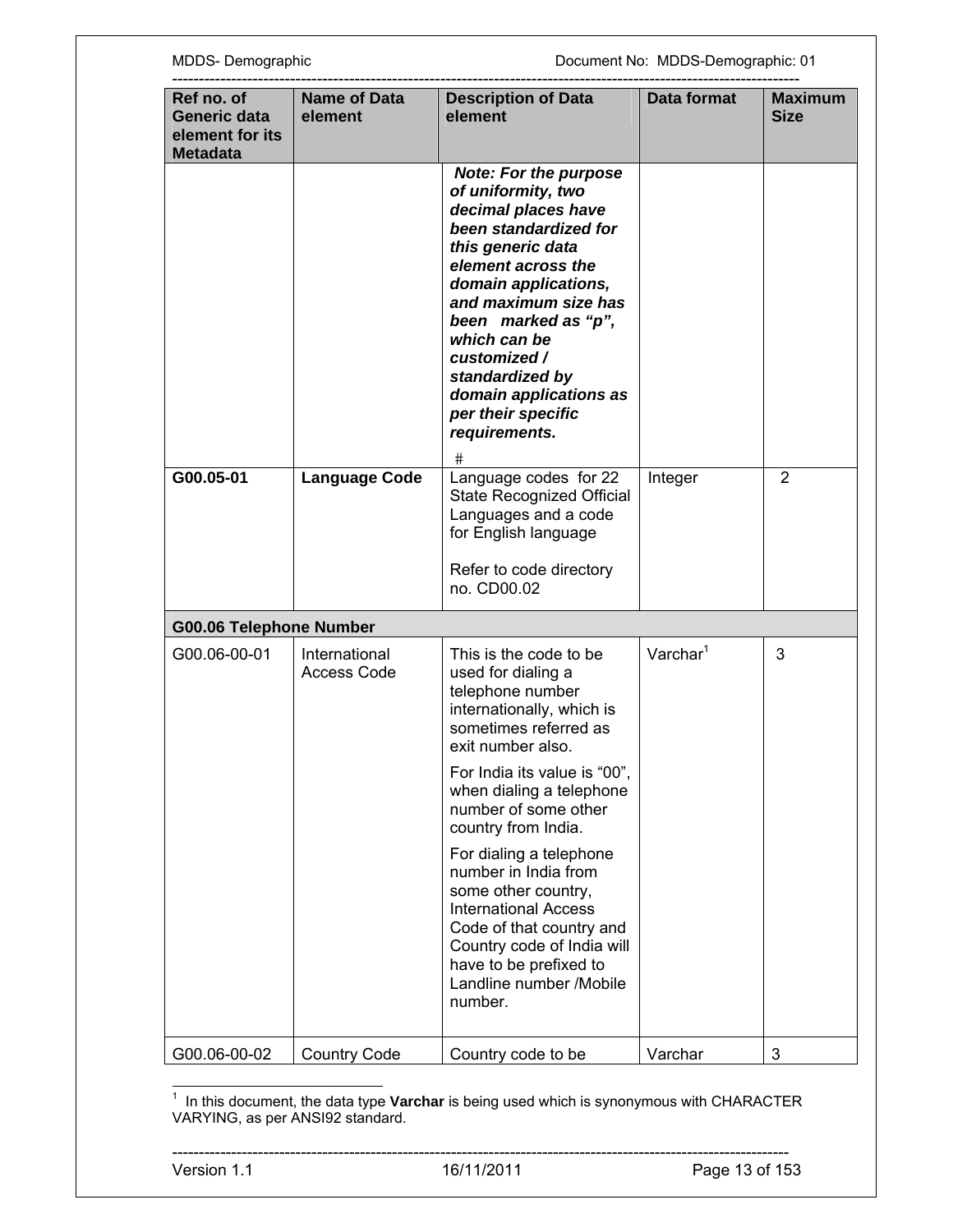| MDDS-Demographic                                                 |                                |                                                                                                                                                                                   | Document No: MDDS-Demographic: 01 |                               |
|------------------------------------------------------------------|--------------------------------|-----------------------------------------------------------------------------------------------------------------------------------------------------------------------------------|-----------------------------------|-------------------------------|
| Ref no. of<br>Generic data<br>element for its<br><b>Metadata</b> | <b>Name of Data</b><br>element | <b>Description of Data</b><br>element                                                                                                                                             | Data format                       | <b>Maximum</b><br><b>Size</b> |
|                                                                  |                                | prefixed to the Landline<br>number / Mobile number<br>for dialing internationally                                                                                                 |                                   |                               |
|                                                                  |                                | For India its value is "91"<br>when dialing from some<br>other country.                                                                                                           |                                   |                               |
| G00.06-00-03                                                     | <b>Trunk Code</b>              | Trunk code to be<br>prefixed with the<br>Landline number / Mobile<br>number while dialing<br>from the place other than<br>local area within the<br>country;                       | Char                              | 1                             |
|                                                                  |                                | Its value is "0"                                                                                                                                                                  |                                   |                               |
| G00.06-00-04                                                     | Area Code                      | Area code to be prefixed<br>with Landline number<br>while dialing from the<br>place other than local<br>exchange                                                                  | Varchar                           | 4                             |
|                                                                  |                                | The size may be<br>between 2-4 digits                                                                                                                                             |                                   |                               |
|                                                                  |                                | Note: Area code prefixed<br>with trunk code is STD<br>code in the terminology<br>used by BSNL                                                                                     |                                   |                               |
| G00.06-00-05 Phone<br>service provider)                          |                                | Number ( Landline number / Mobile number allocated by a                                                                                                                           |                                   |                               |
| G00.06-01-05                                                     | Landline number                | Landline number<br>allocated by a service<br>provider within an area<br>when communication<br>signal travels through a<br>solid medium, either<br>metal wire or optical<br>fiber) | Varchar                           | 8                             |
|                                                                  |                                | The size may be<br>between 6-8 digits in<br>such a way that size of<br>area code + Landline<br>code is 10 digits                                                                  |                                   |                               |
| G00.06-02-05                                                     | Mobile number                  | Mobile number allocated<br>by a mobile network<br>operator, when<br>communication signal<br>travels through radio<br>waves                                                        | Char                              | 10                            |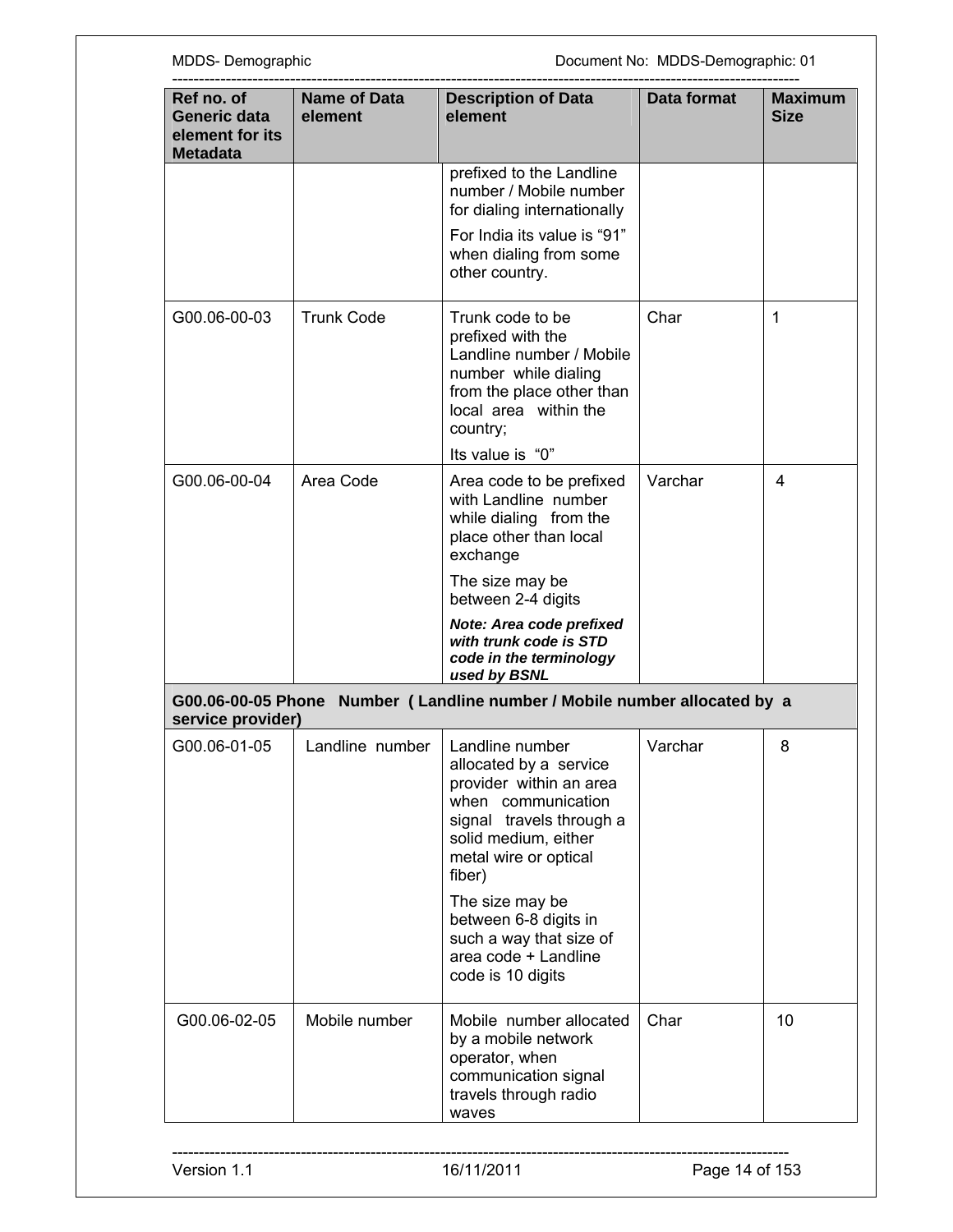MDDS- Demographic **MDDS-Demographic** Document No: MDDS-Demographic: 01

| Ref no. of<br>Generic data<br>element for its<br><b>Metadata</b> | <b>Name of Data</b><br>element | <b>Description of Data</b><br>element                                                  | Data format | <b>Maximum</b><br><b>Size</b> |
|------------------------------------------------------------------|--------------------------------|----------------------------------------------------------------------------------------|-------------|-------------------------------|
| G00.07                                                           | <b>Calendar Year</b>           | Calendar year                                                                          | Char        | 4                             |
| G00.08                                                           | <b>Version no</b>              | A unique number or set<br>of numbers assigned to a<br>specific release of an<br>entity | Varchar     | 5                             |
| G00.09                                                           | <b>Email</b>                   | Email of a Person/<br>Organization                                                     | Varchar     | 254                           |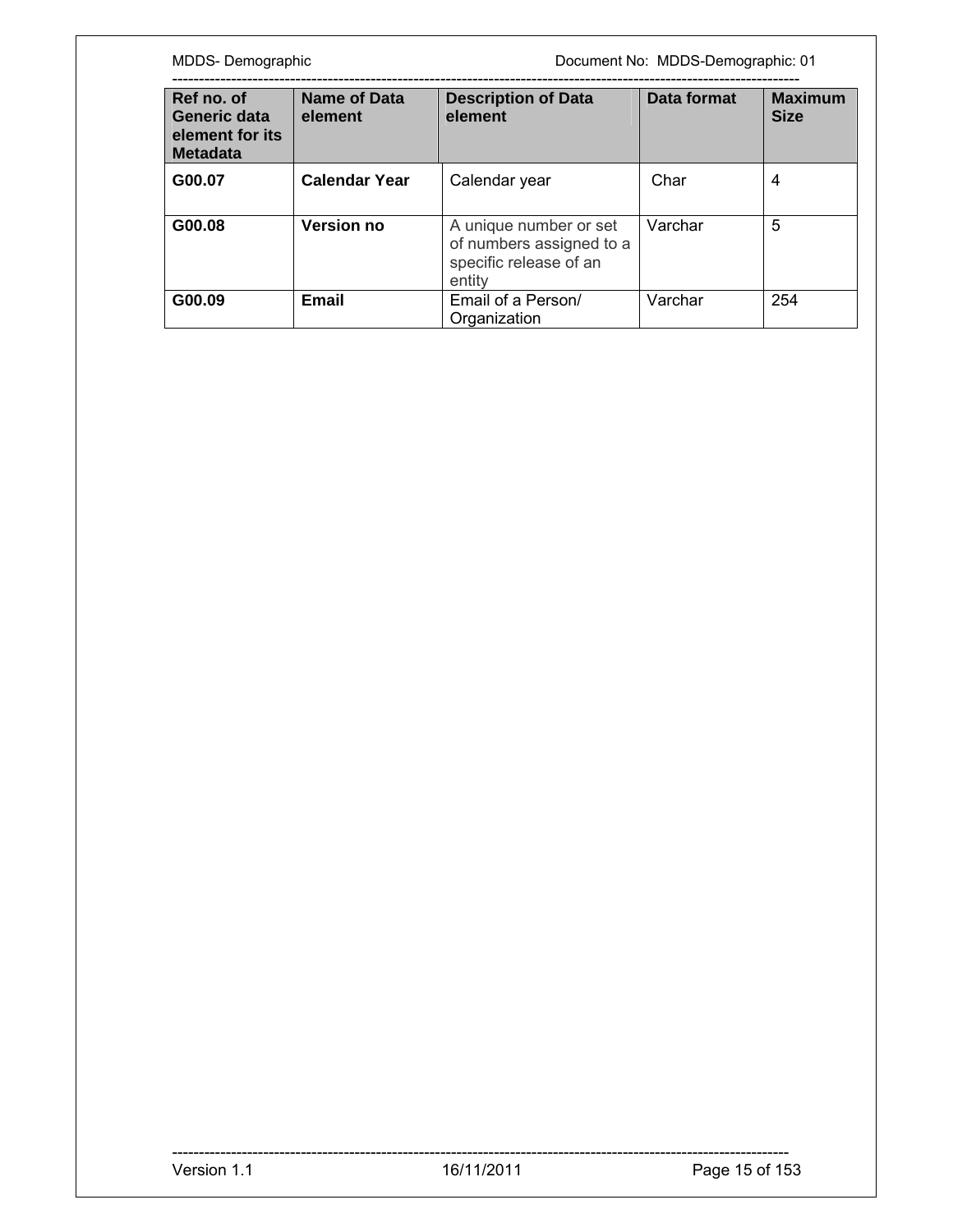# **5.2.2 Generic Data Elements specific to Person Identification**

## **Objective of Person Identification Codification**

To describe / identify each and every Person **uniquely** at the National level to ensure interoperability of information related to individuals collected by various Government /non Government organizations. Also to ensure data integrity and smooth horizontal and vertical data exchange related to the individuals across the domain applications. Usually, following attributes are required to uniquely describe characteristics of a Person.

---------------------------------------------------------------------------------------------------------------------

- ‐ Unique number for Identification of a Person
- ‐ Name of the Person including titles to be suffixed/ prefixed, in different ways
- ‐ Details about Father, Mother and Spouse
- ‐ Gender
- **Marital Status**
- ‐ Educational qualification & Occupation
- ‐ Religion
- ‐ Date of Birth & Place of Birth, Age
- ‐ Present Residential Address
- ‐ Permanent Residential Address
- ‐ Biometric data like face image, fingerprints, iris etc.
- ‐ Visual identification marks
- ‐ Specimen Signature / Thumb Impression
- ‐ Relationship with the head of household
- ‐ Telephone Number etc.

### **The following Generic data elements have been identified to meet the requirements of the above objective:**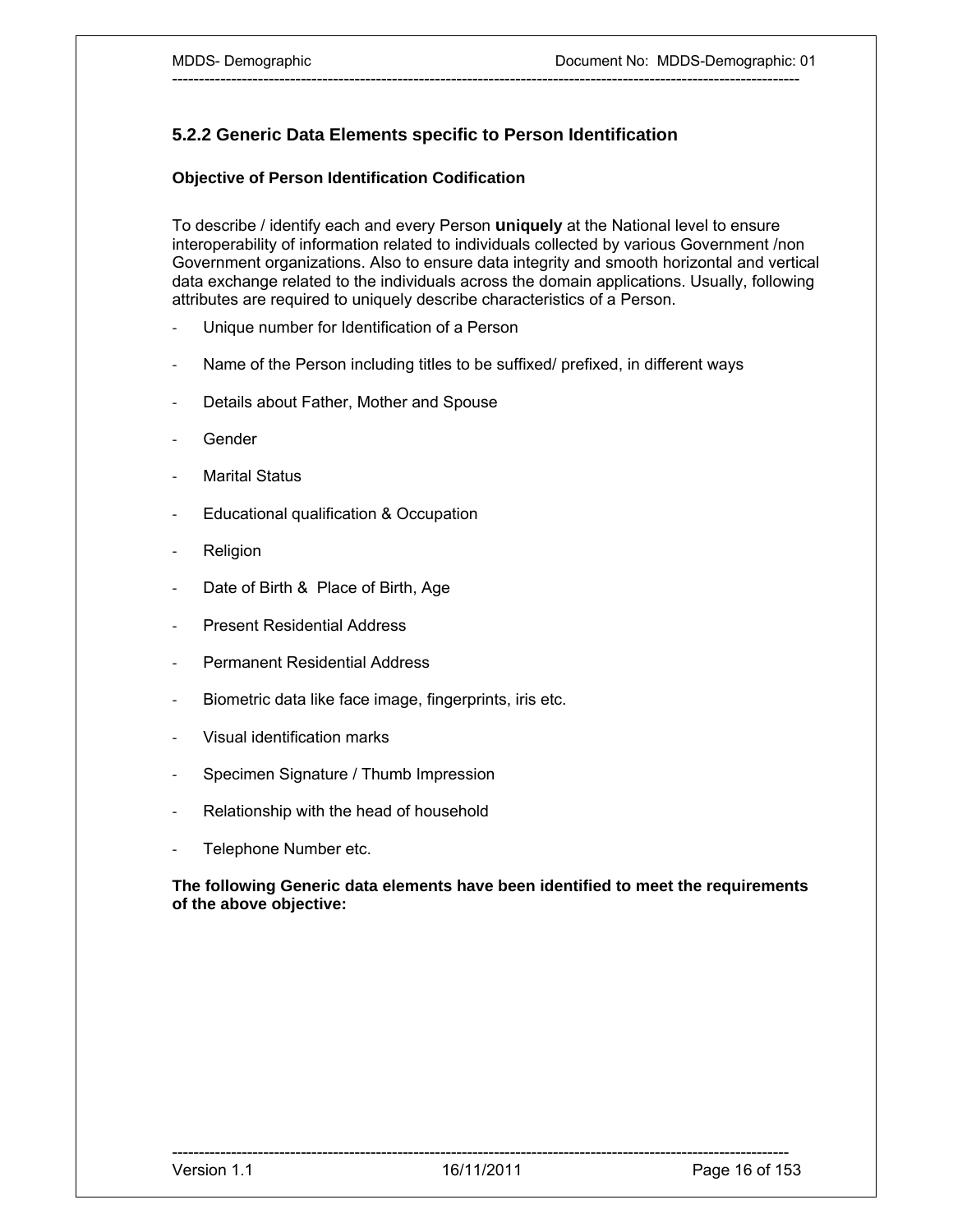| element                                         | <b>Description of Data</b><br>element                                                                                                                                                                                                                                                                                                                                                                                                                                                                      | <b>Data format</b>                                                                                              | <b>Maximu</b><br>m Size |
|-------------------------------------------------|------------------------------------------------------------------------------------------------------------------------------------------------------------------------------------------------------------------------------------------------------------------------------------------------------------------------------------------------------------------------------------------------------------------------------------------------------------------------------------------------------------|-----------------------------------------------------------------------------------------------------------------|-------------------------|
| <b>Unique</b><br><b>Identification</b><br>(UID) | Unique Person identification<br>number at National level as<br>per algorithm of UID devised<br>by UIDAI                                                                                                                                                                                                                                                                                                                                                                                                    | Integer<br>(UIDAI has<br>used Number,<br>which is<br>synonymous<br>with Integer as<br>per ANSI 92<br>data type) | 12 <sup>2</sup>         |
| G01.02 Name of the Person                       |                                                                                                                                                                                                                                                                                                                                                                                                                                                                                                            |                                                                                                                 |                         |
| Short Name in<br>English                        | Short Name in English as<br>desired to be displayed in the<br>documents / forms.<br>(It is a set of character strings)<br>/ Initials each separated by a<br>"blank space", representing<br>surname / given name/<br>middle name/etc.<br>The sequencing of the strings<br>/ initials has to be in the<br>order, in which the Person                                                                                                                                                                         | Varchar                                                                                                         | 30                      |
|                                                 | displayed in the documents /<br>forms)                                                                                                                                                                                                                                                                                                                                                                                                                                                                     |                                                                                                                 |                         |
| Full Name in<br>English                         | Full Name in English as<br>expanded and captured in<br>natural order, for the purpose<br>of searching records and<br>data sharing by name strings<br>(It is a set of expanded<br>character strings, each<br>separated by a "blank<br>space", representing<br>surname / given name/<br>middle name/, etc. in any<br>order as per cultural<br>practices.<br>In the full name, it is<br>mandatory to include all<br>character strings and the<br>expanded strings of initials<br>reflected in the short name. | Varchar                                                                                                         | 99                      |
|                                                 |                                                                                                                                                                                                                                                                                                                                                                                                                                                                                                            | desires the short name to be<br>However, the full name can                                                      |                         |

---------------------------------------------------------------------------------------------------------------------

-------------------------------------------------------------------------------------------------------------------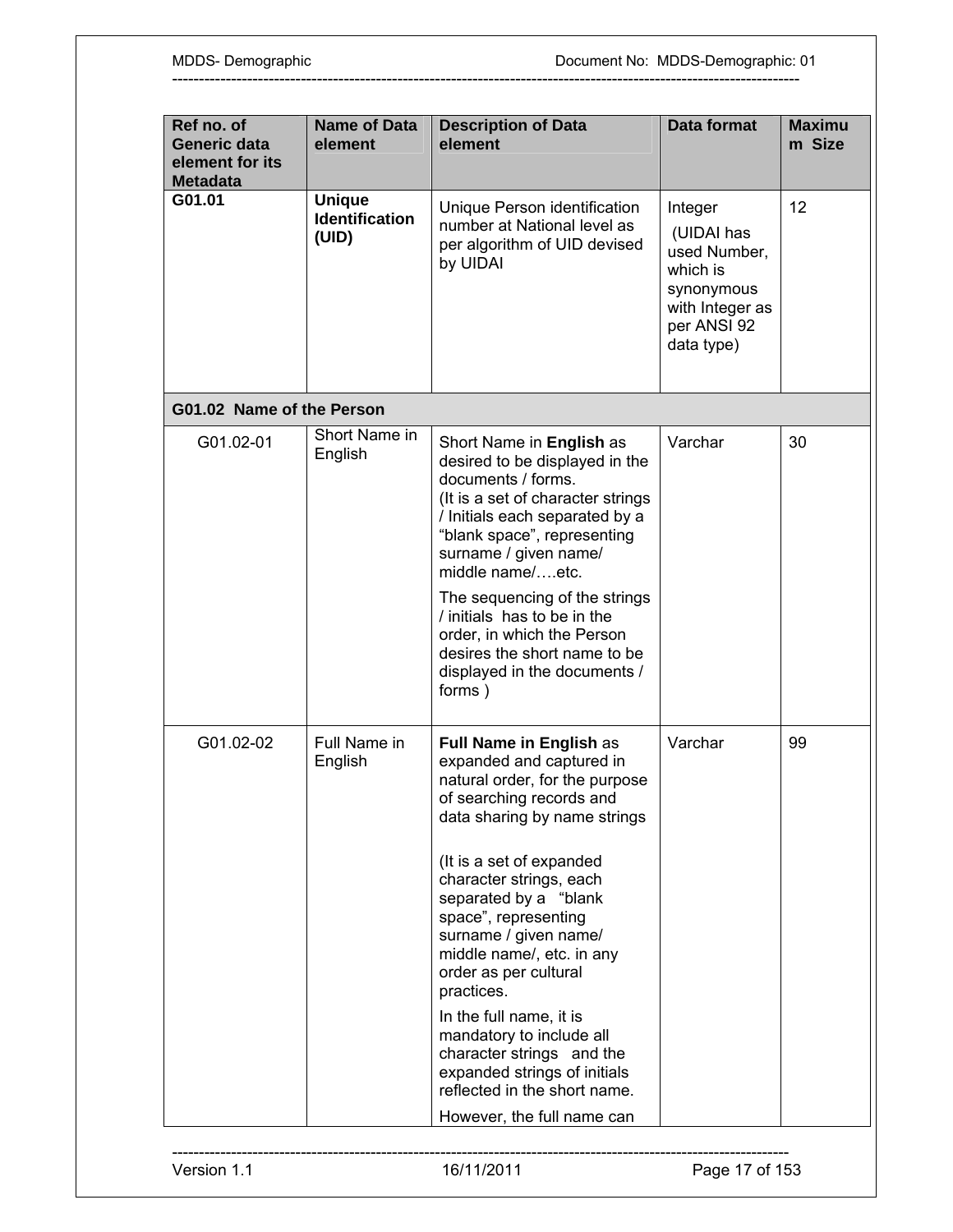| Ref no. of<br>Generic data<br>element for its<br><b>Metadata</b> | <b>Name of Data</b><br>element                      | <b>Description of Data</b><br>element                                                                                                                                                                                                                                                                                                                                                                                                                                                                                                                                                | Data format                                                  | <b>Maximu</b><br>m Size |
|------------------------------------------------------------------|-----------------------------------------------------|--------------------------------------------------------------------------------------------------------------------------------------------------------------------------------------------------------------------------------------------------------------------------------------------------------------------------------------------------------------------------------------------------------------------------------------------------------------------------------------------------------------------------------------------------------------------------------------|--------------------------------------------------------------|-------------------------|
|                                                                  |                                                     | have additional character<br>strings also, which might not<br>have been included in the<br>short name. The full name<br>string should not include<br>Appellation / title)                                                                                                                                                                                                                                                                                                                                                                                                            |                                                              |                         |
| G01.02-03                                                        | Short Name in<br>Recognized<br>Official<br>Language | <b>Short Name in Recognized</b><br><b>Official language as</b><br>desired to be displayed in<br>the documents / forms.<br>(It is a set of character strings<br>each separated by<br>/ Initials<br>a "blank space", representing<br>surname / given name/<br>middle name/etc.                                                                                                                                                                                                                                                                                                         | Varchar<br>Storage in<br><b>UNICODE</b><br>Standard<br>UTF-8 | 30                      |
|                                                                  |                                                     | The sequencing of the strings<br>/ initials has to be in the<br>order, in which the Person<br>desires the short name to be<br>displayed in the documents /<br>forms)                                                                                                                                                                                                                                                                                                                                                                                                                 |                                                              |                         |
| G01.02-04                                                        | Full Name in<br>Recognized<br>Official<br>Language  | Full Name in Recognized<br><b>Official language as</b><br>expanded and captured in<br>the natural order, for the<br>purpose of searching records<br>by name strings<br>(It is a set of expanded<br>character strings, each<br>separated by a "blank<br>space", representing<br>surname / given name/<br>middle name/etc in any<br>order as per cultural<br>practices.<br>In the full name, it is<br>mandatory to include all<br>character strings and the<br>expanded strings of initials<br>reflected in the short name.<br>However, the full name can<br>have additional character | Varchar<br>Storage in<br><b>UNICODE</b><br>Standard<br>UTF-8 | 99                      |
|                                                                  |                                                     | strings also, which might not<br>have been included in the<br>short name. The full name<br>string should not include<br>Appellation / title)                                                                                                                                                                                                                                                                                                                                                                                                                                         |                                                              |                         |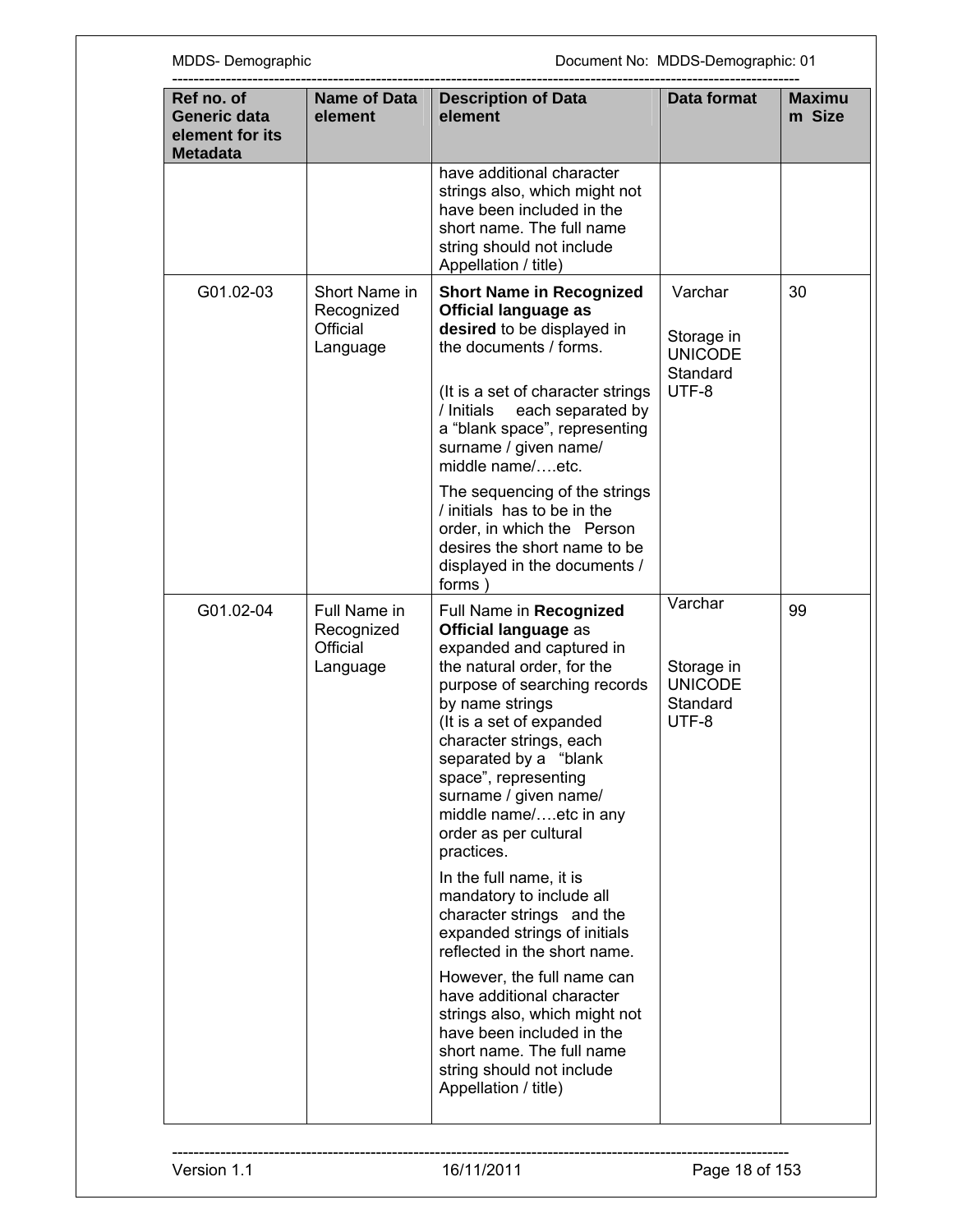MDDS- Demographic **MDDS-Demographic** Document No: MDDS-Demographic: 01

| Ref no. of<br>Generic data<br>element for its<br><b>Metadata</b> | <b>Name of Data</b><br>element          | <b>Description of Data</b><br>element                                                                                                                                                                                                                                                           | Data format  | <b>Maximu</b><br>m Size |
|------------------------------------------------------------------|-----------------------------------------|-------------------------------------------------------------------------------------------------------------------------------------------------------------------------------------------------------------------------------------------------------------------------------------------------|--------------|-------------------------|
| G01.03                                                           | Gender<br><b>Identification</b><br>Code | M - Male<br>F - Female<br>T - Transgender                                                                                                                                                                                                                                                       | Char         | 1                       |
| G01.04                                                           | <b>Marital</b><br><b>Status</b>         | 1 - Never married<br>2 - Currently married<br>3 - Widow / Widower<br>4 - Divorced<br>5- Separated                                                                                                                                                                                               | Integer      | 1                       |
| G01.05-01                                                        | <b>Appellation</b><br>Code              | An Appellation is a title for<br>a Person like Mr., Dr. etc. to<br>be prefixed with the name to<br>indicate person's gender,<br>marital status, Professional<br>status etc.<br>Values as per code directory<br>(CD01.04)<br>Note: Maximum of two<br><b>Appellations allowed for a</b><br>person | Integer      | $\overline{2}$          |
| G01.06-01                                                        | <b>Suffix Code</b>                      | <b>Suffix to the name of the</b><br>Person to indicate person's<br>positional status like IAS, IPS<br>etc.<br>Values as per code directory<br>(CD01.05)                                                                                                                                         | Integer      | $\overline{2}$          |
| G01.07-01                                                        | <b>Relation</b><br><b>Type</b>          | H- Head of house hold<br>N- Not head of household<br>Default value "N")                                                                                                                                                                                                                         | Char         | 1                       |
| G01.08-01                                                        | <b>Relationship</b><br>Code             | Relationship of the Person,<br>with head of the family like<br>self, sister, brother etc.<br>Values as per code directory<br>(CD01.06)                                                                                                                                                          | Integer      | $\overline{2}$          |
| G01.09 Face Image                                                |                                         |                                                                                                                                                                                                                                                                                                 |              |                         |
| G01.09-00-01                                                     | Face Image<br>Record<br>Header          | Information about:<br>-Format identifier<br>-Version number<br>-Length of record<br>-Number of face images                                                                                                                                                                                      | <b>Bytes</b> | 14                      |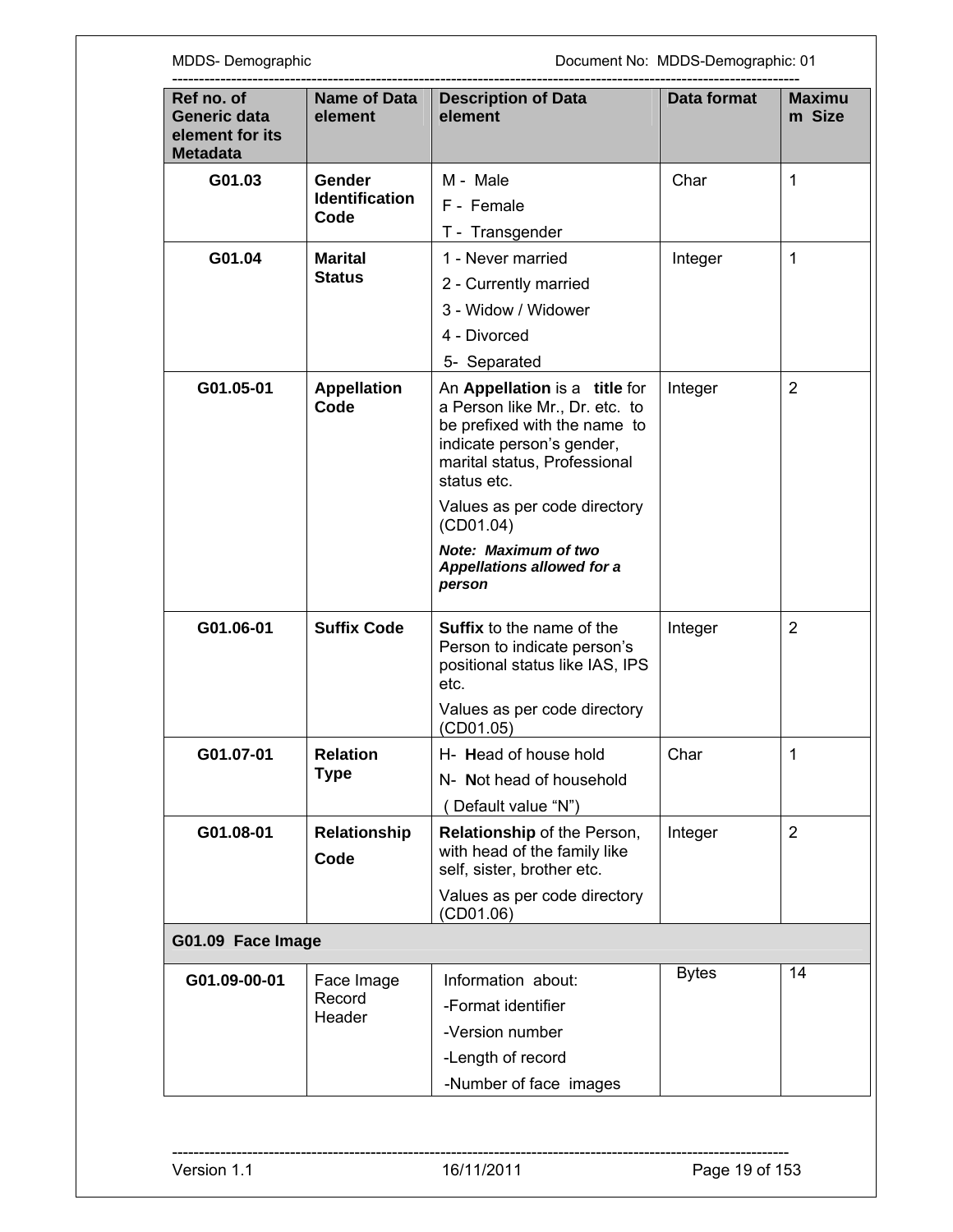|                                         | element                                                                                      |                                                                                                   | m Size                                                                                                                                                                                                 |
|-----------------------------------------|----------------------------------------------------------------------------------------------|---------------------------------------------------------------------------------------------------|--------------------------------------------------------------------------------------------------------------------------------------------------------------------------------------------------------|
| Face Image<br>Record data               | <b>Information about:</b><br>-Facial information<br>- Feature point                          | <b>Bytes</b>                                                                                      | 32                                                                                                                                                                                                     |
|                                         | Resolution                                                                                   | Minimum 300<br>ppi (pixels per<br>inch)                                                           |                                                                                                                                                                                                        |
|                                         | Aspect ratio(W:H)                                                                            | 1:1.25<br>to<br>1:1.34                                                                            |                                                                                                                                                                                                        |
|                                         | Width & Height of the<br>image                                                               | 420 pixels (W)<br>x 525 pixels<br>$(H)$ i.e.<br>1.4"<br>/3.5cm<br>(W)<br>x1.75"<br>/4.37cm<br>(H) |                                                                                                                                                                                                        |
|                                         | Image color space                                                                            | 24 Bit RGB                                                                                        |                                                                                                                                                                                                        |
| Face Image<br>data                      | Face image data acquisition                                                                  | Loss less<br>(Raw/PNG<br>/Lossless<br><b>JPEG2000/TI</b><br>FF/DNG)                               |                                                                                                                                                                                                        |
|                                         | memory device                                                                                |                                                                                                   |                                                                                                                                                                                                        |
|                                         | restricted memory device like<br>smart card, mobile phone for<br>the purpose of verification | with<br>compression<br>ratio up to<br>1:15                                                        |                                                                                                                                                                                                        |
|                                         | biometric-standards/view)                                                                    |                                                                                                   |                                                                                                                                                                                                        |
| <b>G01.10 Fingerprint Image</b>         |                                                                                              |                                                                                                   |                                                                                                                                                                                                        |
| Fingerprint<br>General<br>Record header | Information about :<br>- Format identifier<br>- Version no<br>- Record length                | <b>Bytes</b>                                                                                      | 32                                                                                                                                                                                                     |
|                                         | - Capture device ID<br>- Image acquisition level<br>- Number of fingers<br>- Scale units     |                                                                                                   |                                                                                                                                                                                                        |
|                                         |                                                                                              | -Face Image information<br>Storage /archival in normal<br>Storage for verification in             | <b>PNG</b><br><b>JPEG 2000</b><br>Note: For other specifications and best practices refer<br>to Gol published Biometric standard for Face Image<br>(http://egovstandards.gov.in/standardsandFramework/ |

٦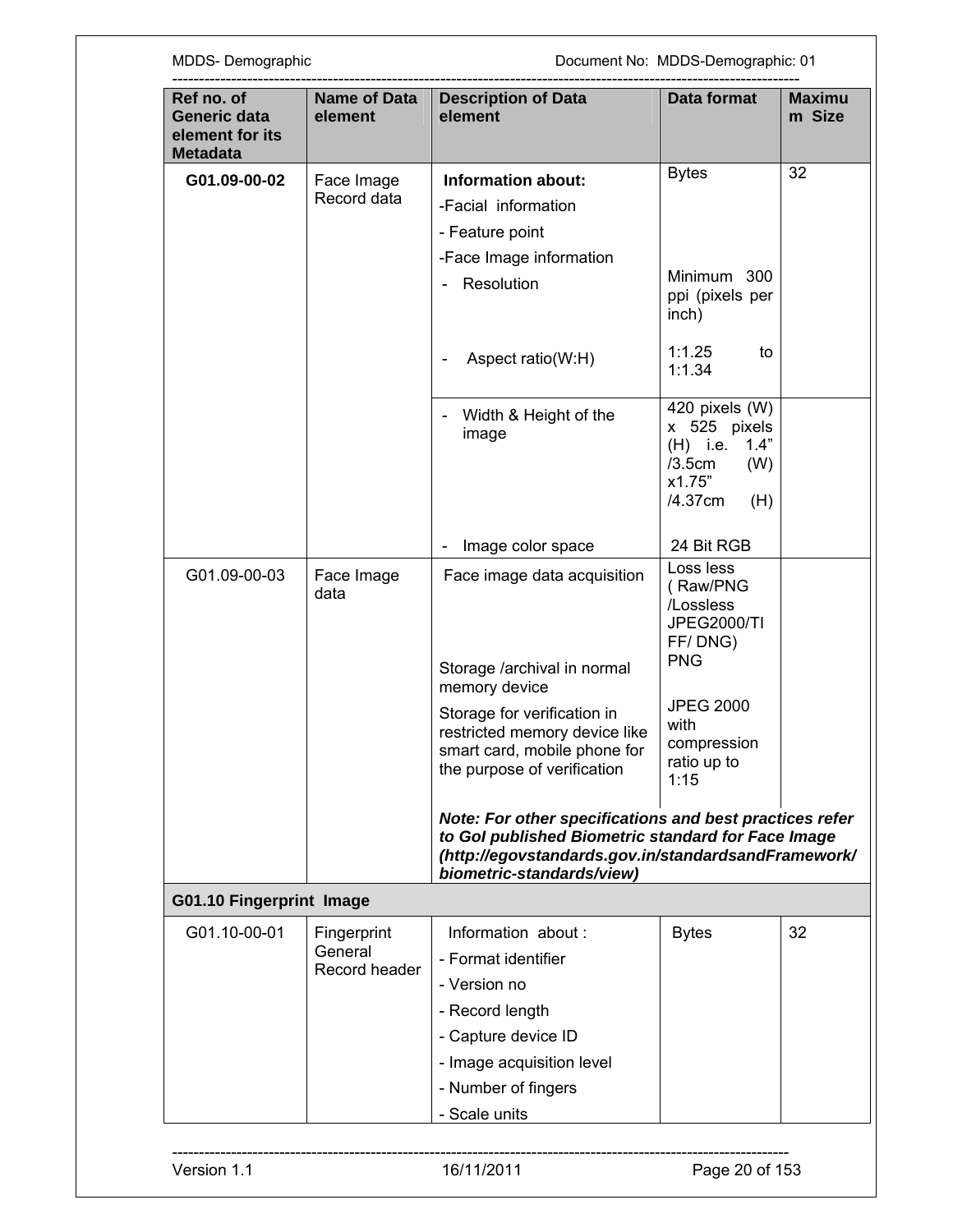| Ref no. of<br>Generic data<br>element for its<br><b>Metadata</b> | Name of Data<br>element   | <b>Description of Data</b><br>element                                                                                                                                                                             | Data format                                                    | <b>Maximu</b><br>m Size |
|------------------------------------------------------------------|---------------------------|-------------------------------------------------------------------------------------------------------------------------------------------------------------------------------------------------------------------|----------------------------------------------------------------|-------------------------|
|                                                                  |                           | - Scan resolution                                                                                                                                                                                                 |                                                                |                         |
|                                                                  |                           | - Scan resolution (vertical)                                                                                                                                                                                      |                                                                |                         |
|                                                                  |                           | - Image resolution                                                                                                                                                                                                |                                                                |                         |
|                                                                  |                           | - Image resolution(vertical)                                                                                                                                                                                      |                                                                |                         |
|                                                                  |                           | - Pixel depth                                                                                                                                                                                                     |                                                                |                         |
|                                                                  |                           | - Image compression<br>algorithm                                                                                                                                                                                  |                                                                |                         |
|                                                                  |                           | - Rotation angle estimation<br>flag                                                                                                                                                                               |                                                                |                         |
|                                                                  |                           | - Rotation uncertainty angle                                                                                                                                                                                      |                                                                |                         |
| G01.10-00-02                                                     | Fingerprint               | Information about:                                                                                                                                                                                                | <b>Bytes</b>                                                   | 14                      |
| Image                                                            | Record<br>Header          | - Length of finger data<br>block                                                                                                                                                                                  |                                                                |                         |
|                                                                  |                           | - Finger position                                                                                                                                                                                                 |                                                                |                         |
|                                                                  |                           | - Count of views                                                                                                                                                                                                  |                                                                |                         |
|                                                                  |                           | - View number                                                                                                                                                                                                     |                                                                |                         |
|                                                                  |                           | - Fingerprint image quality                                                                                                                                                                                       |                                                                |                         |
|                                                                  |                           | - Impression type                                                                                                                                                                                                 |                                                                |                         |
|                                                                  |                           | - Horizontal line length                                                                                                                                                                                          |                                                                |                         |
|                                                                  |                           | - Vertical line length                                                                                                                                                                                            |                                                                |                         |
|                                                                  |                           | - Rotation angle                                                                                                                                                                                                  |                                                                |                         |
| G01.10-00-03                                                     | Fingerprint<br>Image Data | Fingerprint Image Data<br>Acquisition                                                                                                                                                                             | loss less<br>(Raw/PNG<br>/Lossless<br>JPEG2000)                |                         |
|                                                                  |                           | Storage / Archival on<br>Normal Memory Device                                                                                                                                                                     | <b>PNG</b>                                                     |                         |
|                                                                  |                           | Storage on Restricted<br>memory devices like smart<br>card, mobile phone for the<br>purpose of verification                                                                                                       | <b>JPEG 2000</b><br>with<br>compression<br>ratio up to<br>1:15 |                         |
|                                                                  |                           | Note: For other specifications and best practices refer<br>to Gol published Biometric standard for Fingerprint<br>image data.<br>(http://egovstandards.gov.in/standardsandFramework/<br>biometric-standards/view) |                                                                |                         |
| G01.11 Iris Image                                                |                           |                                                                                                                                                                                                                   |                                                                |                         |
| G01.11-00-01                                                     | Iris Record               | Information about:                                                                                                                                                                                                |                                                                |                         |
|                                                                  | Header                    | - Format ID "IIR"                                                                                                                                                                                                 | <b>Bytes</b>                                                   | 45                      |
|                                                                  |                           | - Format version                                                                                                                                                                                                  |                                                                |                         |
|                                                                  |                           |                                                                                                                                                                                                                   |                                                                |                         |
| Version 1.1                                                      |                           | 16/11/2011                                                                                                                                                                                                        | Page 21 of 153                                                 |                         |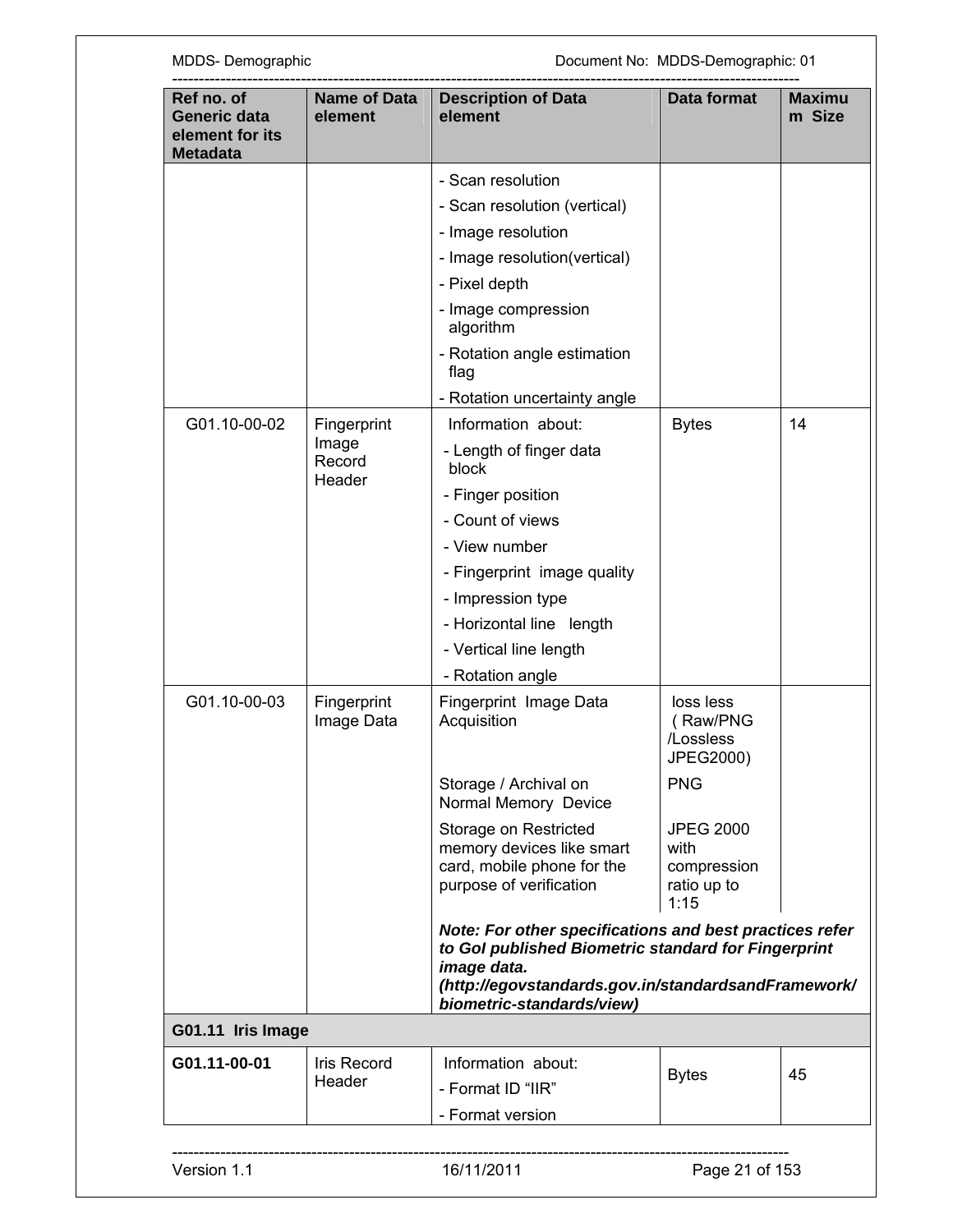| Ref no. of<br>Generic data<br>element for its<br><b>Metadata</b> | Name of Data<br>element | <b>Description of Data</b><br>element                                                                                                                                                      | Data format                                     | <b>Maximu</b><br>m Size |
|------------------------------------------------------------------|-------------------------|--------------------------------------------------------------------------------------------------------------------------------------------------------------------------------------------|-------------------------------------------------|-------------------------|
|                                                                  |                         | - Length of entire record                                                                                                                                                                  |                                                 |                         |
|                                                                  |                         | - Capture device id                                                                                                                                                                        |                                                 |                         |
|                                                                  |                         | No. of iris biometric sub<br>types                                                                                                                                                         |                                                 |                         |
|                                                                  |                         | - Record header length                                                                                                                                                                     |                                                 |                         |
|                                                                  |                         | - Image property bit field                                                                                                                                                                 |                                                 |                         |
|                                                                  |                         | - Horizontal orientation                                                                                                                                                                   |                                                 |                         |
|                                                                  |                         | - Vertical orientation                                                                                                                                                                     |                                                 |                         |
|                                                                  |                         | - Scan type                                                                                                                                                                                |                                                 |                         |
|                                                                  |                         | - Iris occlusions                                                                                                                                                                          |                                                 |                         |
|                                                                  |                         | - Boundary extraction                                                                                                                                                                      |                                                 |                         |
|                                                                  |                         | - Expected Iris diameter                                                                                                                                                                   |                                                 |                         |
|                                                                  |                         | - Image format                                                                                                                                                                             |                                                 |                         |
|                                                                  |                         | - Image width                                                                                                                                                                              |                                                 |                         |
|                                                                  |                         | - Image height                                                                                                                                                                             |                                                 |                         |
|                                                                  |                         | - Image intensity depth                                                                                                                                                                    |                                                 |                         |
|                                                                  |                         | Transformation to<br>polar<br>image                                                                                                                                                        |                                                 |                         |
|                                                                  |                         | - Device unique identifier                                                                                                                                                                 |                                                 |                         |
| G01.11-00-02                                                     | Iris Image Sub          | Information about:                                                                                                                                                                         | <b>Bytes</b>                                    | 3                       |
|                                                                  | type Header             | - Biometric subtype identifier                                                                                                                                                             |                                                 |                         |
|                                                                  |                         | - Number of iris images                                                                                                                                                                    |                                                 |                         |
| G01.11-00-03                                                     | Iris Image              | Information about:                                                                                                                                                                         | <b>Bytes</b>                                    | 11                      |
|                                                                  | Header                  | - Image sequence number                                                                                                                                                                    |                                                 |                         |
|                                                                  |                         | - Image quality                                                                                                                                                                            |                                                 |                         |
|                                                                  |                         | - Rotation angle                                                                                                                                                                           |                                                 |                         |
|                                                                  |                         | - Rotation uncertainty                                                                                                                                                                     |                                                 |                         |
|                                                                  |                         | - Size of image data                                                                                                                                                                       |                                                 |                         |
| G01.11-00-04                                                     | Iris Image<br>Data      | Iris Image data acquisition                                                                                                                                                                | Loss Less<br>(Raw/PNG<br>/Lossless<br>JPEG2000) |                         |
|                                                                  |                         | Storage / Archival on<br>Normal memory device                                                                                                                                              | <b>PNG</b>                                      |                         |
|                                                                  |                         | Note: For other specifications refer to Gol published<br><b>Biometric standard for Iris Image data</b><br>(http://egovstandards.gov.in/standardsandFramework/<br>biometric-standards/view) |                                                 |                         |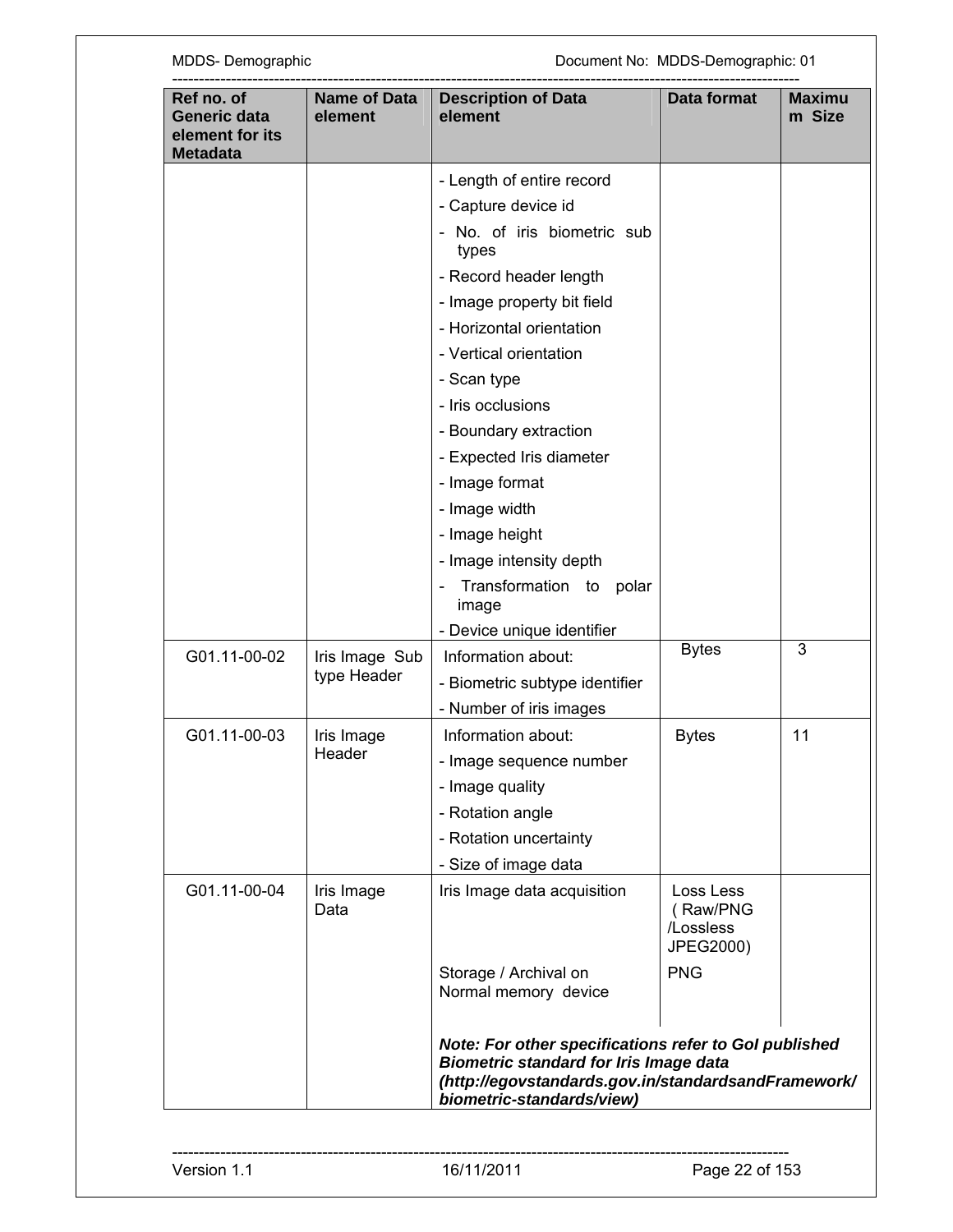| <b>Specimen</b><br>Signature/<br><b>Thumb</b><br>impression<br><b>Education</b><br><b>Attained</b><br>Code<br><b>Religion Code</b> | Scanned Image of Person's<br>own hand written Signature<br>/Thumb impression<br>- Storage / Archival format<br>- Resolution<br>- Aspect Ratio<br>- Dimension of Image<br>Code of Education attained<br>by the Person Values as per<br>code directory (CD01.03) | <b>PNG</b><br>Minimum 300<br>ppi (118<br>ppcm)<br>4:1 (W:H)<br>256 pixels<br>$(W) \times 64$<br>pixels (H)<br>i.e.<br>1.4" / 3.5cm<br>$(W) \times 0.44$ "/<br>1.06 cm $(H)$<br>Integer | 3              |
|------------------------------------------------------------------------------------------------------------------------------------|----------------------------------------------------------------------------------------------------------------------------------------------------------------------------------------------------------------------------------------------------------------|----------------------------------------------------------------------------------------------------------------------------------------------------------------------------------------|----------------|
|                                                                                                                                    |                                                                                                                                                                                                                                                                |                                                                                                                                                                                        |                |
|                                                                                                                                    |                                                                                                                                                                                                                                                                |                                                                                                                                                                                        |                |
|                                                                                                                                    |                                                                                                                                                                                                                                                                |                                                                                                                                                                                        |                |
|                                                                                                                                    |                                                                                                                                                                                                                                                                |                                                                                                                                                                                        |                |
|                                                                                                                                    |                                                                                                                                                                                                                                                                |                                                                                                                                                                                        |                |
|                                                                                                                                    |                                                                                                                                                                                                                                                                |                                                                                                                                                                                        |                |
|                                                                                                                                    |                                                                                                                                                                                                                                                                |                                                                                                                                                                                        |                |
|                                                                                                                                    | Religion code of the Person                                                                                                                                                                                                                                    | Integer                                                                                                                                                                                | $\overline{2}$ |
|                                                                                                                                    | Values as per code directory<br>(CD01.01)                                                                                                                                                                                                                      |                                                                                                                                                                                        |                |
| <b>Occupation</b><br><b>Type Code</b>                                                                                              | Current Occupation code of<br>the Person.                                                                                                                                                                                                                      | Integer                                                                                                                                                                                | $\overline{2}$ |
|                                                                                                                                    | Values as per code directory<br>(CD01.02)                                                                                                                                                                                                                      |                                                                                                                                                                                        |                |
| Date of Birth<br><b>Type</b>                                                                                                       | Date of Birth capturing status<br>- Verified (Date verified with                                                                                                                                                                                               | Char                                                                                                                                                                                   | 1              |
|                                                                                                                                    | - Declared (Date as<br>declared & not verified with                                                                                                                                                                                                            |                                                                                                                                                                                        |                |
|                                                                                                                                    | - Approximate (Date derived<br>from mentioned age in years<br>as on a particular date                                                                                                                                                                          |                                                                                                                                                                                        |                |
| <b>Live Status</b>                                                                                                                 | It represents live status of a<br>person like:                                                                                                                                                                                                                 | Char                                                                                                                                                                                   | 1              |
|                                                                                                                                    |                                                                                                                                                                                                                                                                |                                                                                                                                                                                        |                |
|                                                                                                                                    |                                                                                                                                                                                                                                                                | document evidence)<br>documentary evidence)                                                                                                                                            | - Alive        |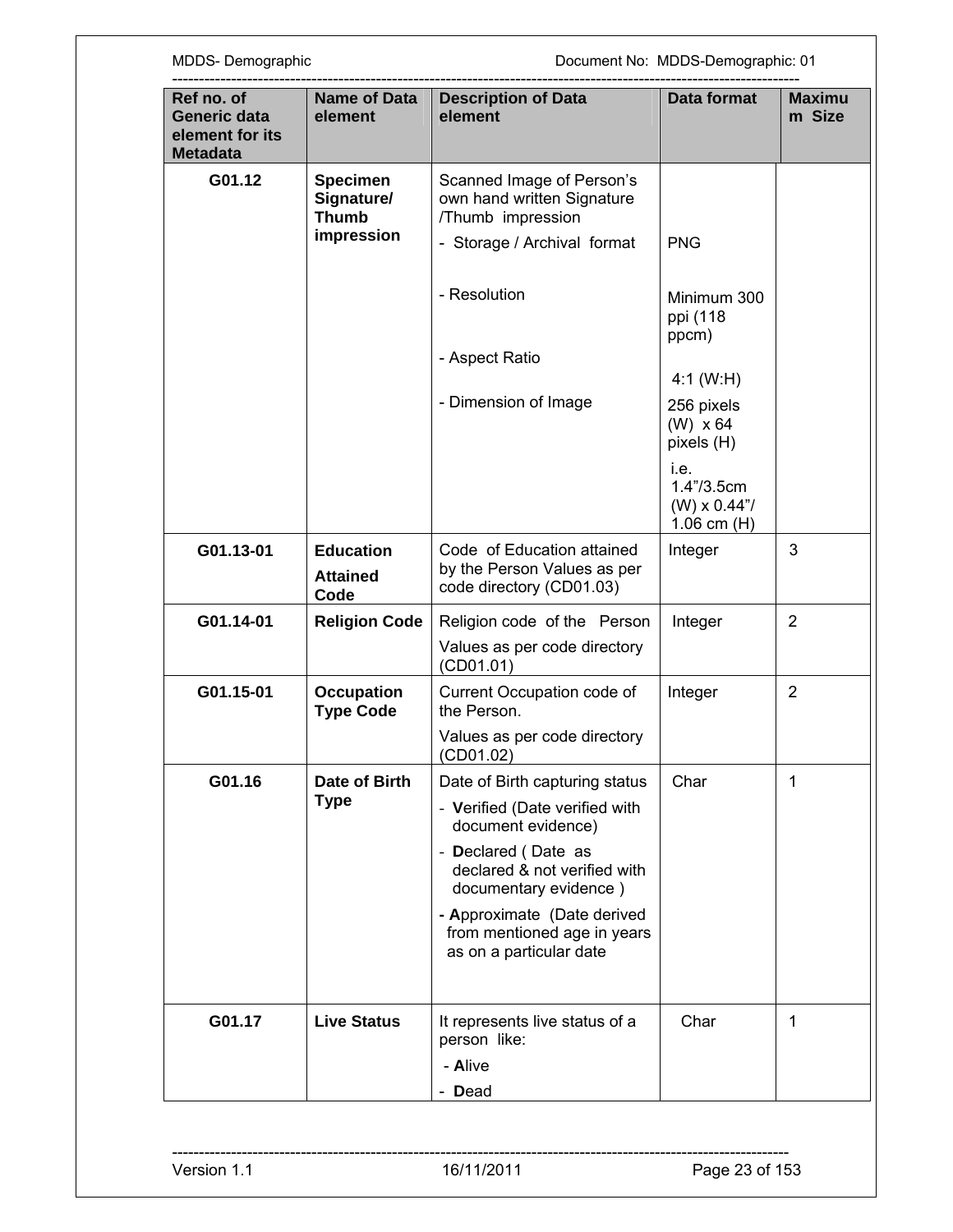| MDDS-Demographic                                                 |                                                  | Document No: MDDS-Demographic: 01                                                          |             |                         |
|------------------------------------------------------------------|--------------------------------------------------|--------------------------------------------------------------------------------------------|-------------|-------------------------|
| Ref no. of<br>Generic data<br>element for its<br><b>Metadata</b> | <b>Name of Data</b><br>element                   | <b>Description of Data</b><br>element                                                      | Data format | <b>Maximu</b><br>m Size |
|                                                                  |                                                  | Default value is "A"                                                                       |             |                         |
| G01.18                                                           | <b>Visible</b><br><b>Identification</b><br>marks | Description of any other<br>physical identification marks<br>on body for visual inspection | Varchar     | 50                      |

*Note: The other characteristics like Date of Birth, Permanent Residential Address, and Present Residential Address would be derived from the list of Common Generic data elements & list of generic data elements for Land Region codification.* 

*Refer Annexure- II for an illustration of Person Identification data elements derived from the Generic Data elements.*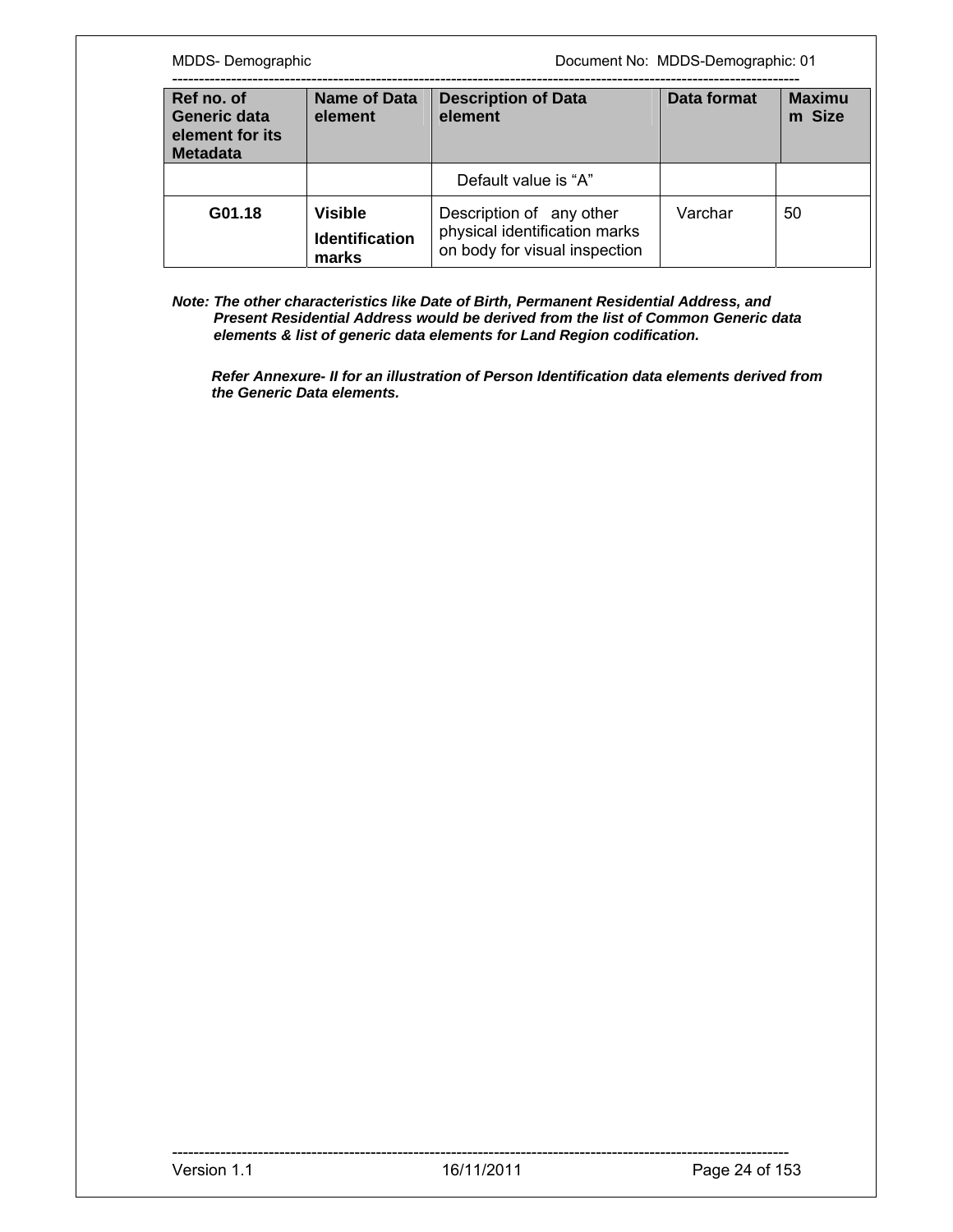# **5.2.3 Generic Data Elements specific to Land Region Codification**

## **A. Objective of Land Region Codification**

- To uniquely codify / describe geographically, a Land region and location of various Premises like buildings, establishments, residential /non-residential units, commercial units, institutes, land marks etc.

---------------------------------------------------------------------------------------------------------------------

- To identify Generic data elements associated with land regions, standardization of their metadata (business formats, validation checks, values, declarations, version, and ownership etc.), to meet requirements of interoperability for vertical / horizontal data exchange between various domain applications in e-Governance.
- To identify data elements / attributes associated with Address Location.
- To geographically represent the Address of a Premises to be taken up in (Phase II)

## **B. Specification of Data Elements for Land Region Codification**

### **Two Types of Land Region models in India**

- a. Based on **Revenue Land Region**, which is adopted by Office of Registrar General of India for the purpose of Census.
- b. Based on **Development Administration** like Village/ Block / District Panchayat, Town Panchayat, Municipality, Corporation etc, as depicted below:

#### *Note: Revenue Land Region model has been adopted for Land Region codification by the Expert Committee for MDDS.*

 *Revenue village has been taken as smallest unit of Land region, for the purpose of standardization in the present version of the document.*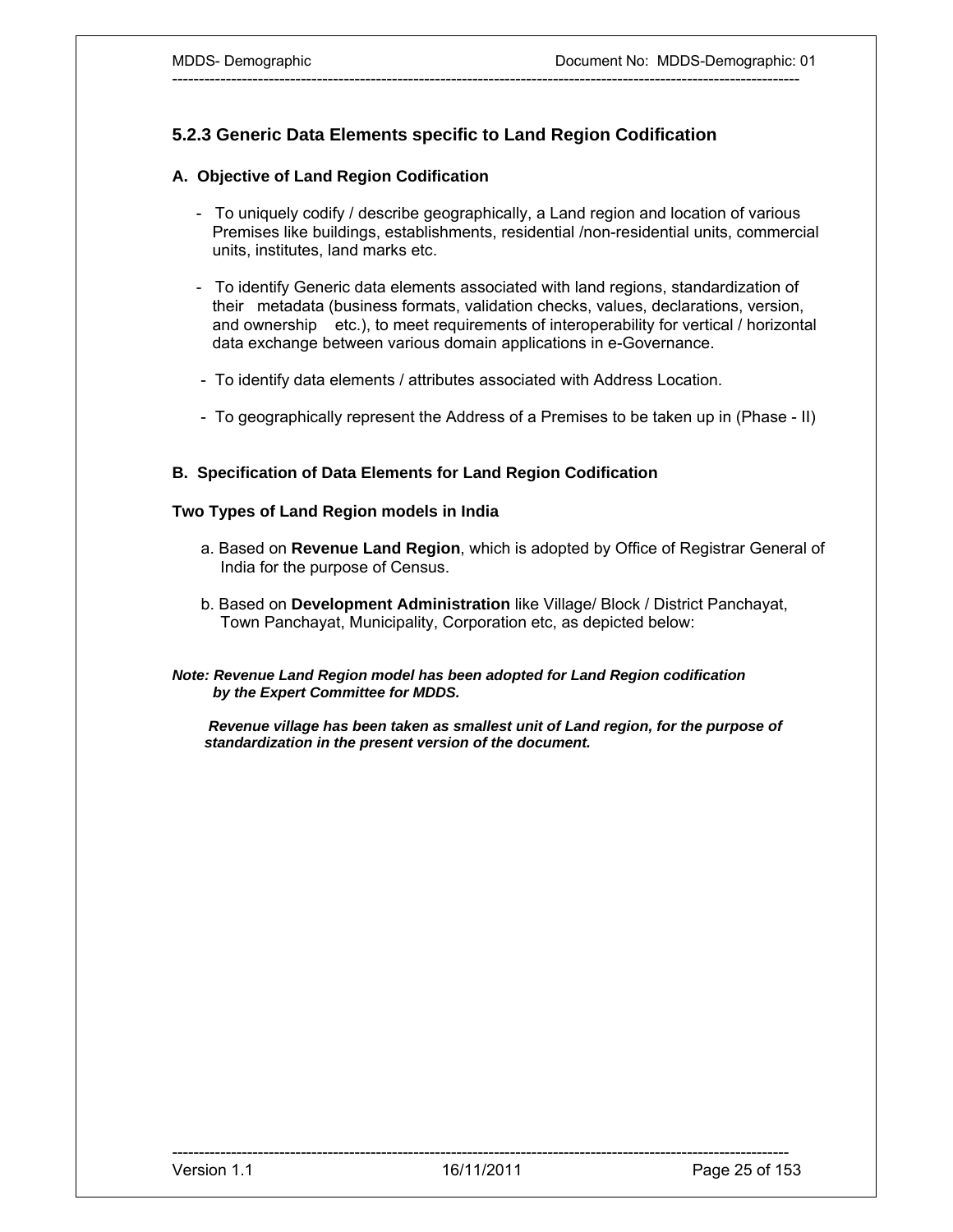

---------------------------------------------------------------------------------------------------------------------

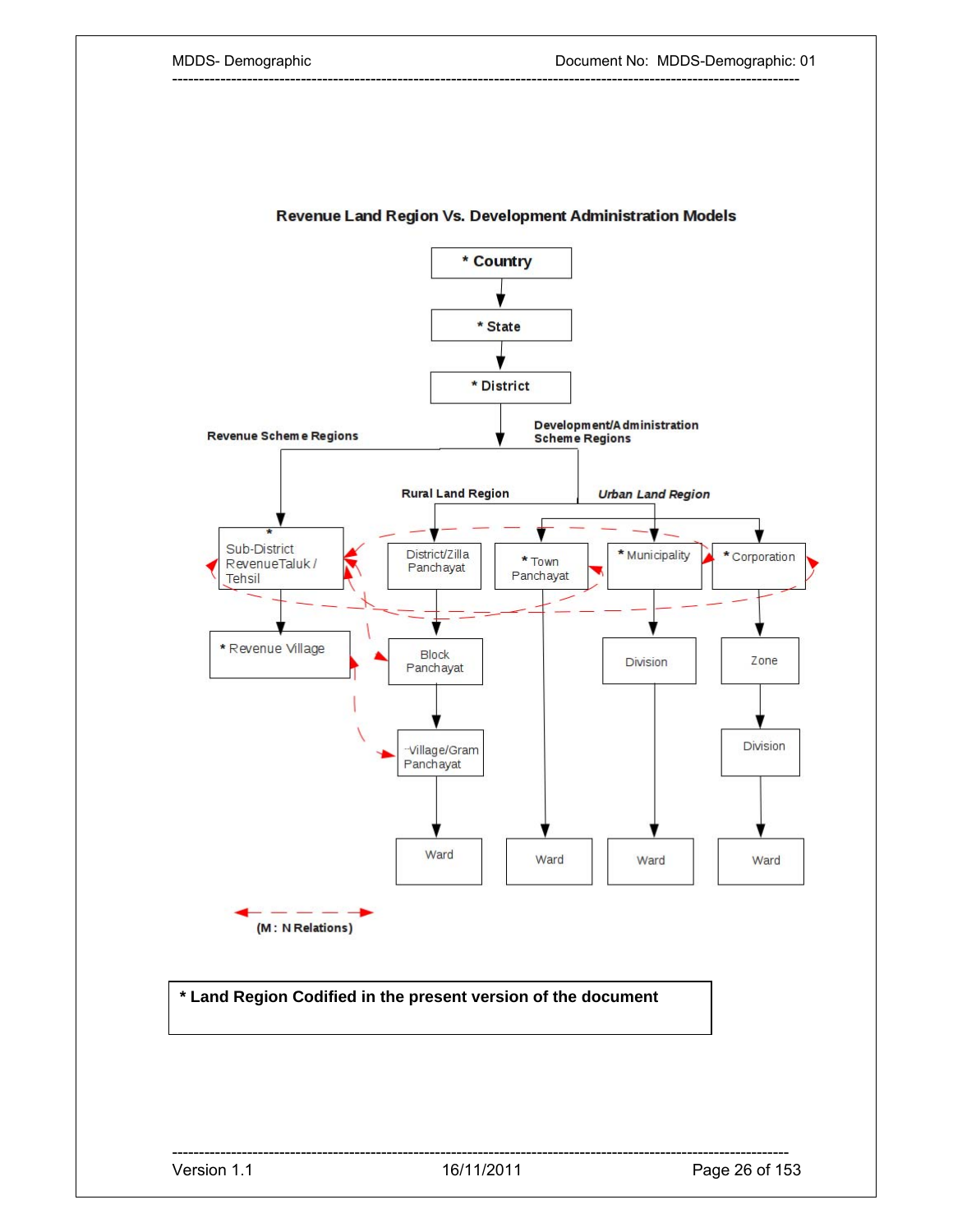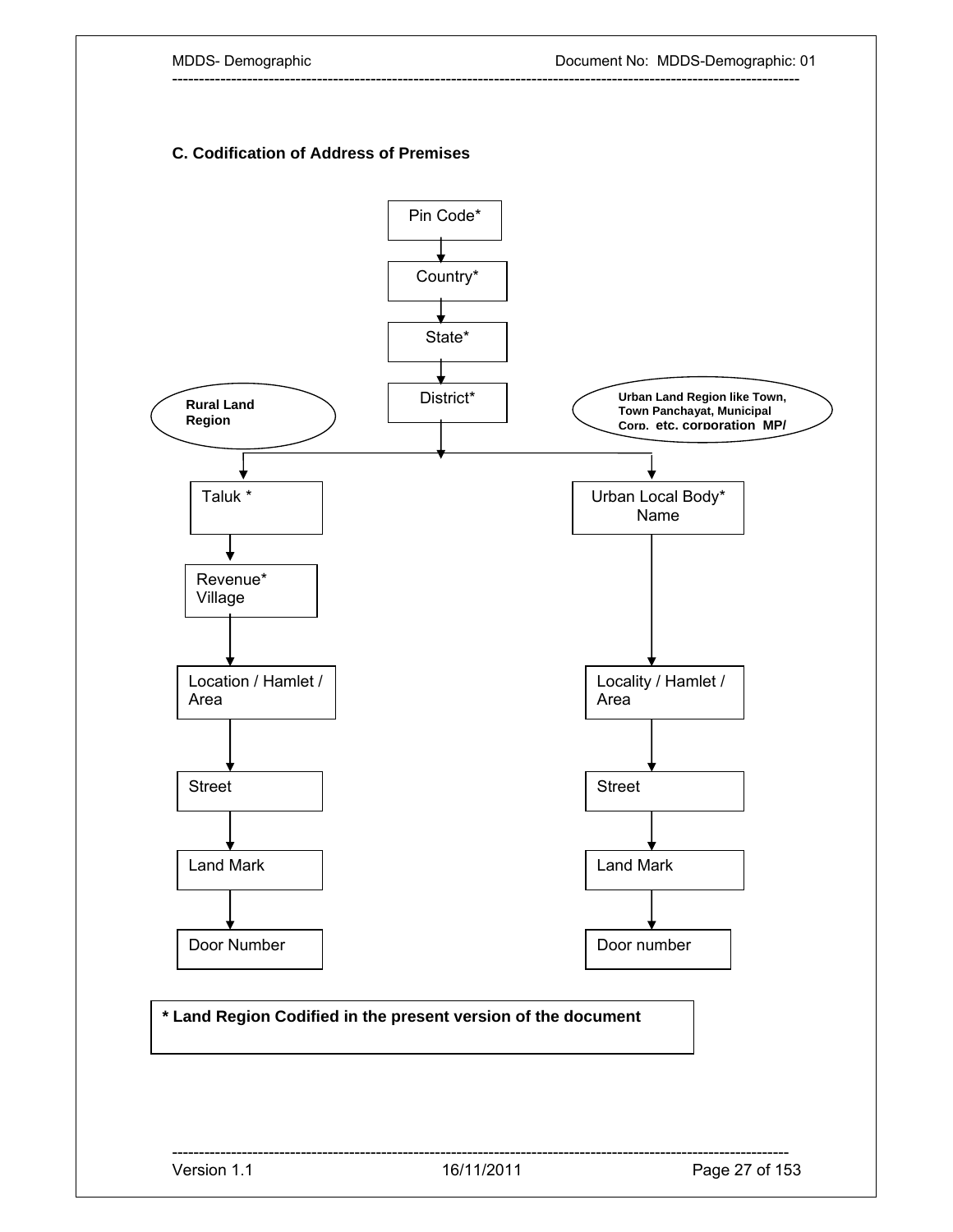The Address of premises has mainly two components:

- House / Locality Details ( Coding not Standardized in this document)
- Land Region Details (Coding Standardized in this document)
	- *Note: There could be a requirement of storing the address of a premises bilingually ( English and Recognized Official language of the State ). In such cases, usually, the data is captured in local language, and stored in English also. For this purpose, either the data will have to be captured in both the languages or there should be a mechanism to transliterate / translate the data from local language to English or vice versa, accurately without losing its meaning. This issue is NOT addressed in this document.*

---------------------------------------------------------------------------------------------------------------------

#### **D. Segmented Approach for Address of Premises would be as follows:**

- Segment 1 Premises Identifier
- Segment 2 Sub-locality Identifier
- Segment 3 Land Region Identifier (Revenue Village / Town / District / State)
- Segment 4 Additional data elements / attributes for internal storage only, which may be required for different purposes and interoperability with other domain applications.

The above has been diagrammatically explained below along with recommended printing of address lines: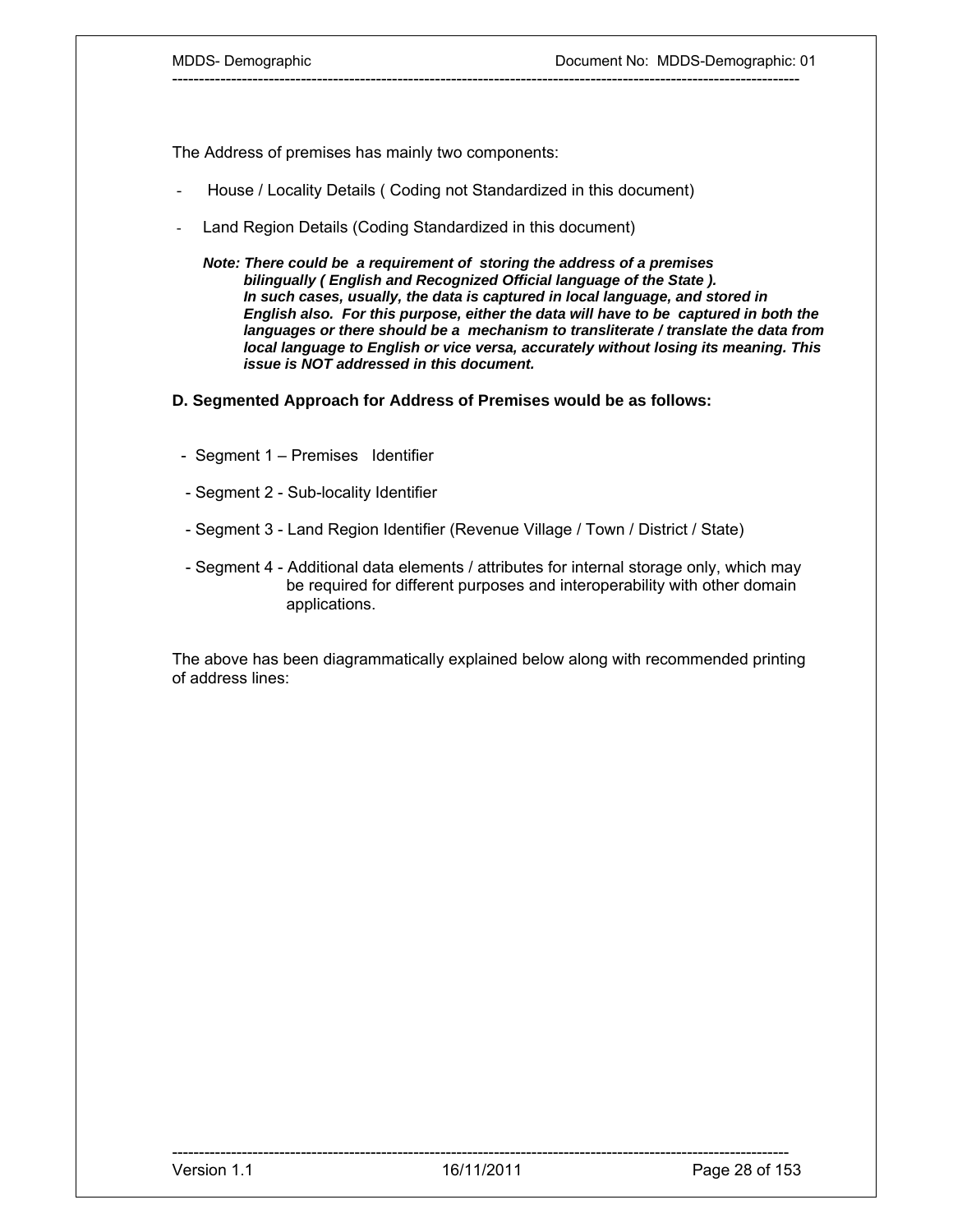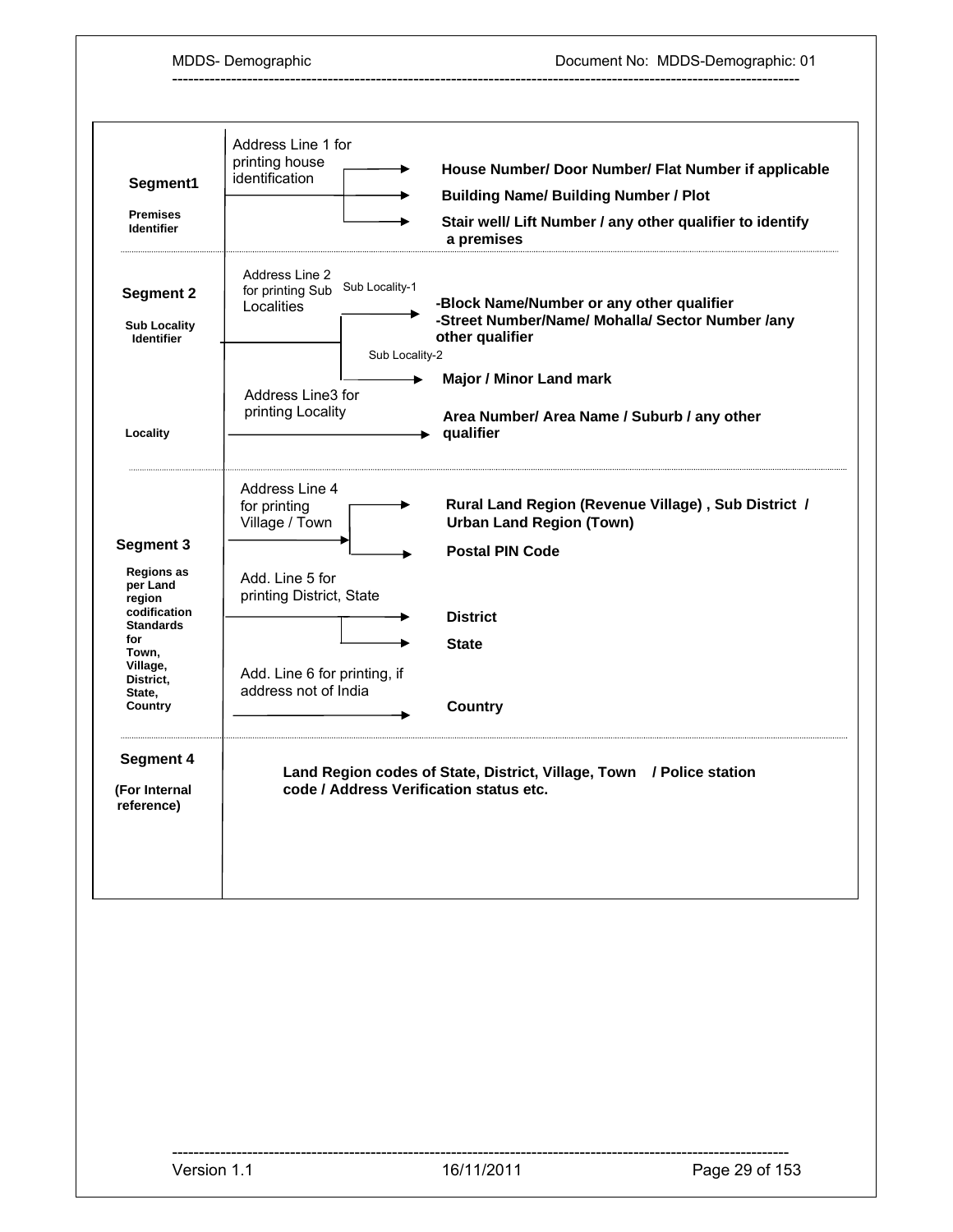# **5.2.3.1 Generic Data Elements to describe a Land Region**

| Ref no. of<br>Generic data<br>element for<br>its Metadata | Name of<br>Data<br>element                                                    | <b>Description of Data element</b>                                                                                                                                                                                                                                                                                                                                                     | <b>Data format</b>                                           | <b>Maximum</b><br><b>Size</b>                                                   |
|-----------------------------------------------------------|-------------------------------------------------------------------------------|----------------------------------------------------------------------------------------------------------------------------------------------------------------------------------------------------------------------------------------------------------------------------------------------------------------------------------------------------------------------------------------|--------------------------------------------------------------|---------------------------------------------------------------------------------|
| G02.01                                                    | Land<br><b>Region</b><br>Code<br>(LRC)<br>G02.02 Name of Land Region          | A unique code allocated by<br>Office of RGI at National level,<br>for administrative units like<br>State/ District / Sub District<br>/Rural Region (Revenue<br>Village) / Urban Region (Town)<br>/ any other Land identifier, to<br>be used by domain applications<br>for the purpose of<br>interoperability among e-<br>Governance applications, while<br>exchanging Land region data | Integer                                                      | State - $2$<br>District - 3<br>Sub-District -<br>5<br>Village $-6$<br>Town $-6$ |
|                                                           |                                                                               |                                                                                                                                                                                                                                                                                                                                                                                        |                                                              |                                                                                 |
| G02.02-01                                                 | Name of a<br>Land region<br>in English                                        | Name of:<br>Country / State / District /<br>Sub District / Rural Land<br>region<br>(Revenue Village) / Urban<br>Land region (Town) / any other<br>Land identifier preferably in<br><b>CAPITAL Letters</b>                                                                                                                                                                              | Varchar                                                      | 50                                                                              |
| $G02.02-02$<br>G02.05                                     | Name of<br>Land region<br>in<br>Recognized<br>Official<br>language<br>Geocode | Name of:<br>Country / State / District /<br>Sub District / Rural Land<br>region<br>(Revenue Village) / Urban<br>Land region (Town) / any other<br>Land identifier<br>Geocode within a Land region<br>(to be taken up in Phase-II)                                                                                                                                                      | Varchar<br>Storage in<br><b>UNICODE</b><br>Standard<br>UTF-8 | 50                                                                              |
|                                                           |                                                                               |                                                                                                                                                                                                                                                                                                                                                                                        |                                                              |                                                                                 |
| G00.02-22                                                 | Area in<br>Sq.Km                                                              | Measurement of Land Region<br>area in Sq.Km                                                                                                                                                                                                                                                                                                                                            | Decimal<br>(15,3)                                            | 15                                                                              |

---------------------------------------------------------------------------------------------------------------------

*Note: Land region is a domain hence the common generic data element for measurement in Sq.Km (G00.02-22) has been adopted and value of 'p' has been standardized for this domain as "15".*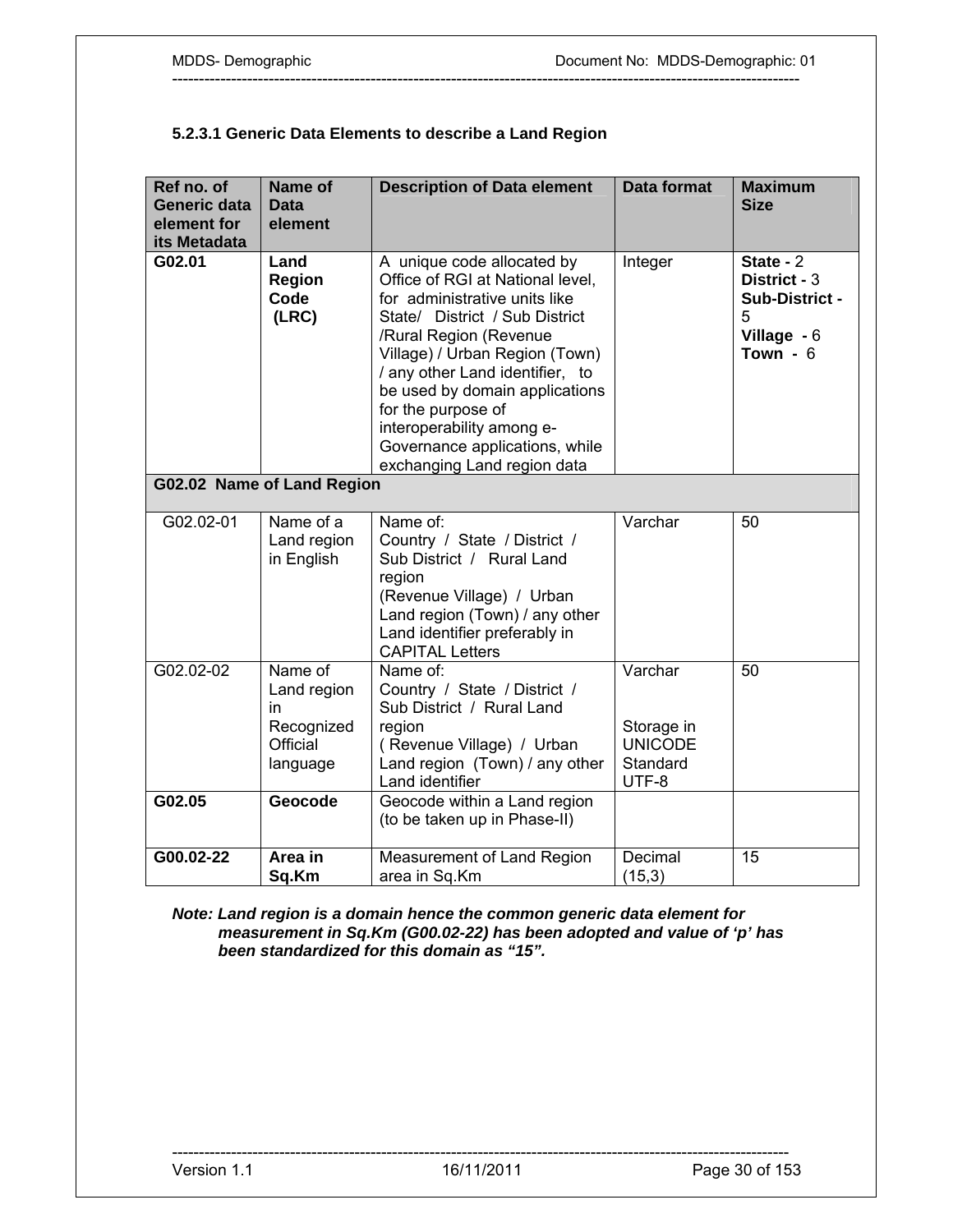# **5.2.3.2 Data Elements to describe Premises**

The following structure is applicable for Address of Premises representing a Commercial unit or a Residence in an Urban Land Region (Town) as well as Rural Land Region (Revenue Village).

---------------------------------------------------------------------------------------------------------------------

| Ref no. of<br>Generic data<br>element for its<br><b>Metadata</b> | Name of<br><b>Data</b><br>element | <b>Description of Data element</b>                                                                                                                                                 | <b>Data format</b> | <b>Maximum</b><br><b>Size</b> |
|------------------------------------------------------------------|-----------------------------------|------------------------------------------------------------------------------------------------------------------------------------------------------------------------------------|--------------------|-------------------------------|
| G02.03 Address of a Premises                                     |                                   |                                                                                                                                                                                    |                    |                               |
| G02.03-00 Premises Identifier                                    |                                   |                                                                                                                                                                                    |                    |                               |
| G02.03-00-01                                                     | Address<br><b>Type</b>            | Address type<br>Residential<br>Commercial                                                                                                                                          | Varchar            | 15                            |
| G02.03-00-02                                                     | Premises<br>Identifier            | -House Number. / Door<br>Number / House Identifier /Flat<br>Number<br>- Building Number. / Plot<br>Number<br>- Building Name / Building<br>Identifier<br>- Stairwell / Lift Number | Varchar            | 60                            |
| G02.03-00-03 Sub Locality / Locality Identifier                  |                                   |                                                                                                                                                                                    |                    |                               |
| G02.03-01-03                                                     | Sub<br>Locality-1                 | -Block Name/Number or any<br>other qualifier<br>-Street Number /Name/<br>Mohalla/ Sector Number /any<br>other qualifier                                                            | Varchar            | 60                            |
| G02.03-02-03                                                     | Sub<br>Locality -2                | Major / Minor Land mark<br>In Urban Land region (Town)<br>or Rural Land region<br>(Revenue village) for easy<br>location of Premises                                               | Varchar            | 60                            |
| G02.03-03-03                                                     | Locality                          | Area Number/ Area Name /<br>Suburb / Sub district in case of<br>Village/ any other qualifier                                                                                       | Varchar            | 60                            |

-------------------------------------------------------------------------------------------------------------------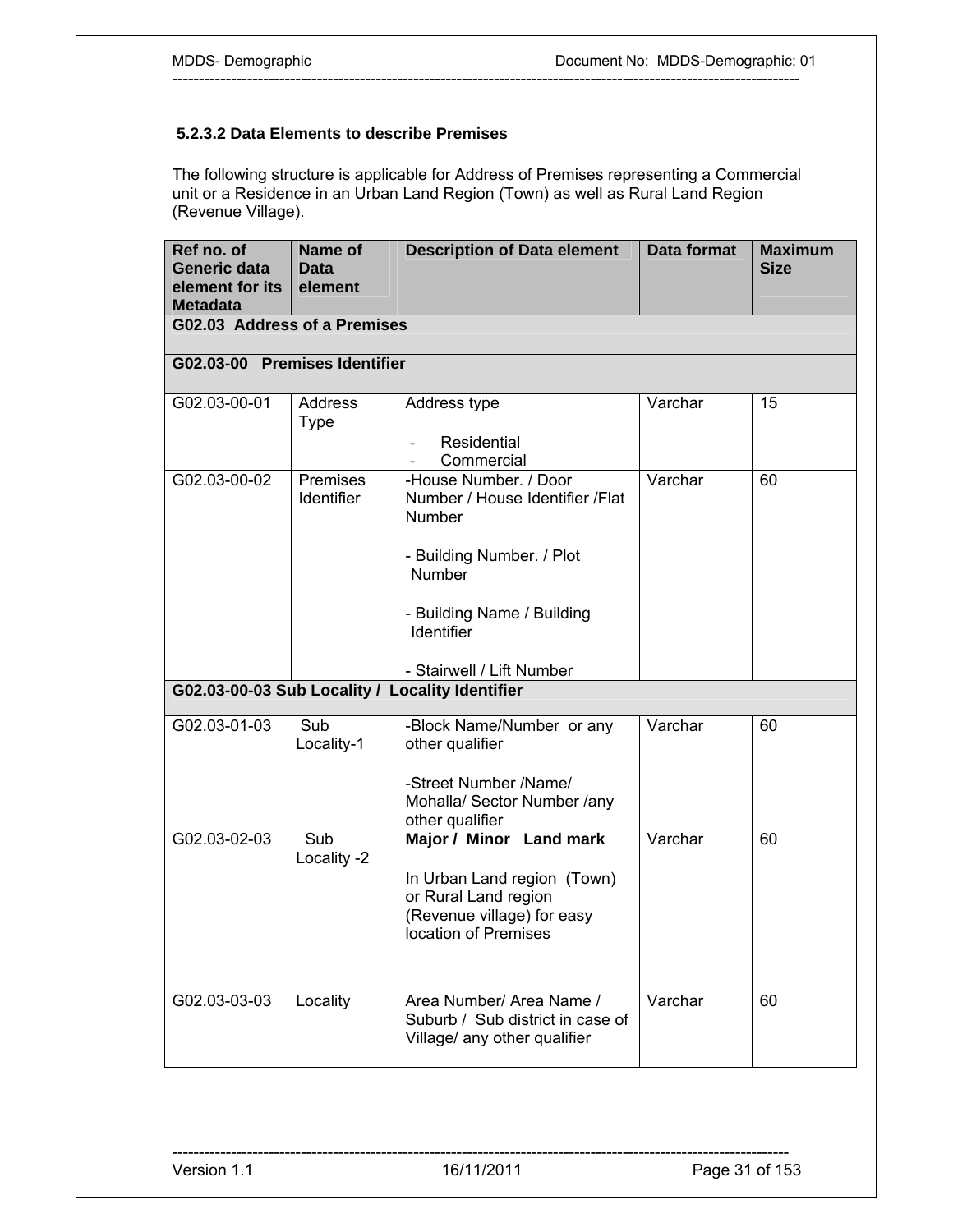| G02.04 Generic data elements for Postal Services          |                                   |                                                                                         |                    |                               |
|-----------------------------------------------------------|-----------------------------------|-----------------------------------------------------------------------------------------|--------------------|-------------------------------|
| Ref no. of<br>Generic data<br>element for<br>its Metadata | Name of<br><b>Data</b><br>element | <b>Description of Data element</b>                                                      | <b>Data format</b> | <b>Maximum</b><br><b>Size</b> |
| G02.04-01                                                 | PIN                               | Postal Index Number                                                                     | Integer            | 6                             |
| G02.04-02                                                 | <b>POST</b>                       | Post Office Service Type: PO<br>box / GPO box/Free Post / Post<br>Bag / e-Post service  | Varchar            | 20                            |
| G02.04-03                                                 | <b>POSNO</b>                      | Post Office Service Number:<br>PO box / GPO box/Free Post /<br>Post Bag / e-Post number | Integer            | 6                             |
| G02.04-04                                                 | <b>DPON</b>                       | Delivery Post Office Name                                                               | Varchar            | 30                            |
| G02.04-05                                                 | <b>BTNO</b>                       | <b>Beat Number</b>                                                                      | Integer            | $\overline{2}$                |
|                                                           |                                   | G02.05 Generic Data Elements for Geo referencing (to be taken up in Phase- II)          |                    |                               |
| G02.05-00-01                                              | Longitude                         |                                                                                         |                    |                               |
| G02.05-00-02                                              | Latitude                          |                                                                                         |                    |                               |
| G02.05-00-03                                              | Altitude                          |                                                                                         |                    |                               |

---------------------------------------------------------------------------------------------------------------------

*Refer Annexure- III for an illustration of recommended data elements of Residential Address along with examples of printing sample addresses.*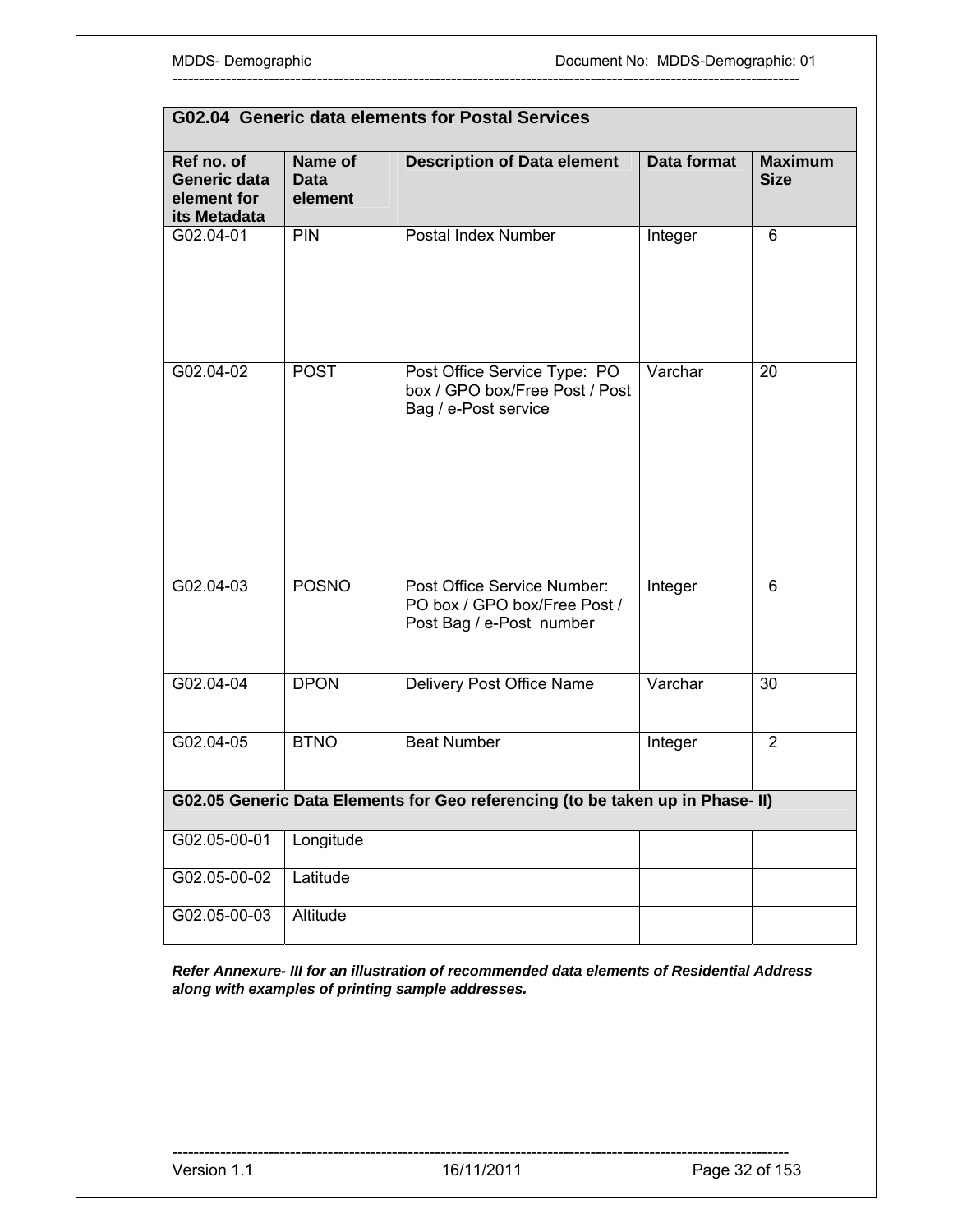# **5.3 Code Directories**

In case of certain generic data elements, their values need to be controlled and defined in advance for using them uniformly across the domain applications. Such predefined values would be stored in prescribed structure, referred as **"Code Directories"** in this document.

---------------------------------------------------------------------------------------------------------------------

The identified code directories and their structures are listed below:

# **5.3.1 Code Directories specific to Common Generic data elements**

| Ref. No.<br>of Code<br><b>Directory</b> | Name of Code<br><b>Directory</b>                                     | <b>Ownership (Owner of</b><br><b>Code Directory having</b><br>update rights) | <b>Ref number for Code</b><br><b>Directories values</b> |
|-----------------------------------------|----------------------------------------------------------------------|------------------------------------------------------------------------------|---------------------------------------------------------|
| CD00.01                                 | <b>Measurement</b><br>conversion table                               | Department of Land<br>Records                                                | Annexure IV of the<br>document                          |
| CD00.02                                 | <b>State Recognized</b><br><b>Language Codes</b><br><b>Directory</b> | Department of Official<br>Language, Ministry of Home<br>Affairs              | Annexure IV of the<br>document                          |

## **5.3.1.1 State Recognized Official Language Code Directory (CD00.02)**

| Ref no. of<br>Generic data<br>element for<br>its Metadata | <b>Name of Data</b><br>element | <b>Description of Data element</b>            | <b>Data</b><br>format | <b>Maximum</b><br><b>Size</b> |
|-----------------------------------------------------------|--------------------------------|-----------------------------------------------|-----------------------|-------------------------------|
| G00.05-01                                                 | Language code                  | Unique code for Language                      | Integer               | $\overline{2}$                |
| G00.05-02                                                 | Name of State<br>language      | Name of State Recognized<br>Official Language | Varchar               | 20                            |
| G00.05-03                                                 | ISO Language<br>code           | Language code as per ISO<br>639-3             | Char                  | 3                             |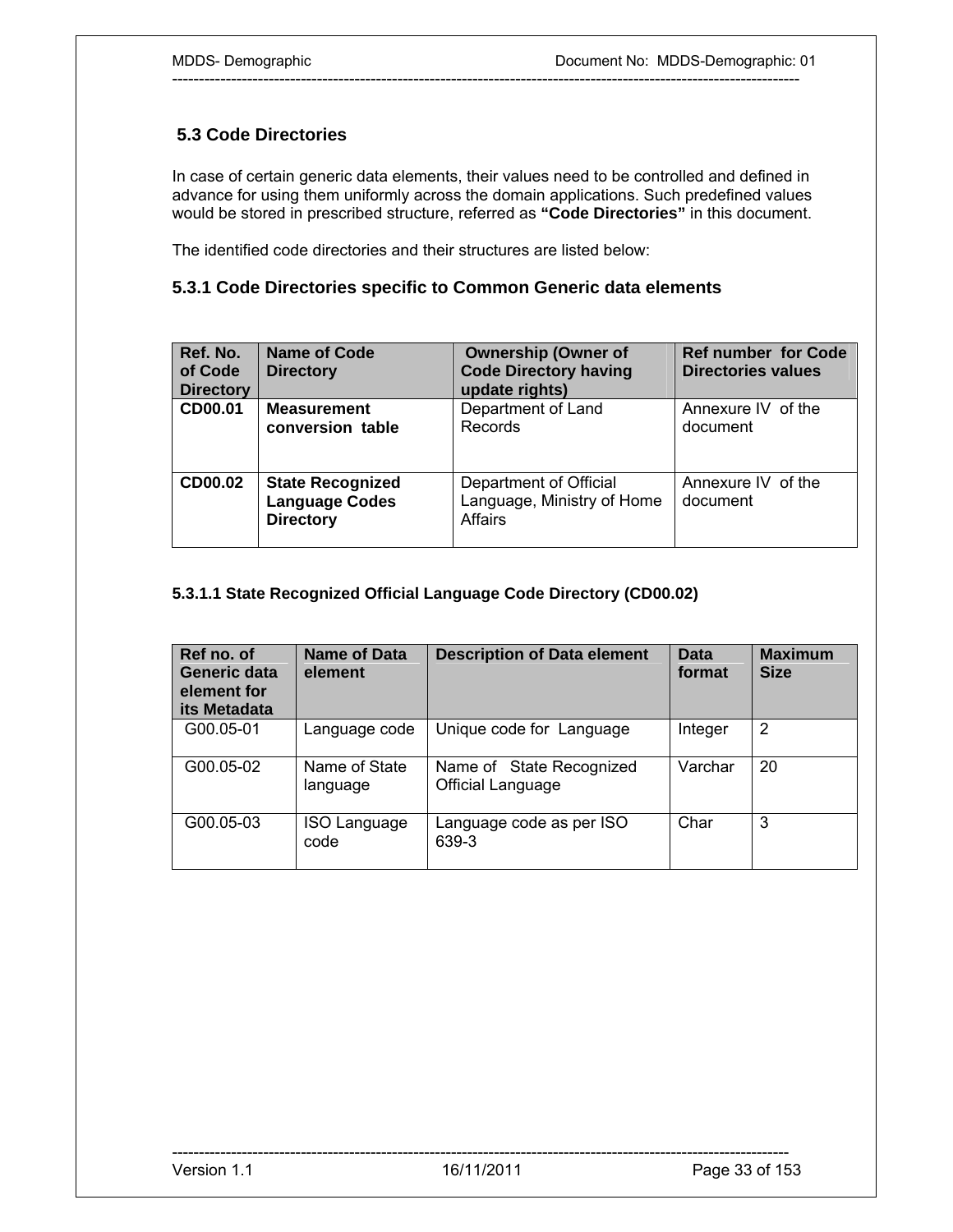| Ref. No.<br>of Code<br><b>Directory</b> | Name of Code<br><b>Directory</b> | <b>Proposed Owner of the</b><br><b>Code Directory</b> | <b>Ref number for Code</b><br><b>Directories values</b> |
|-----------------------------------------|----------------------------------|-------------------------------------------------------|---------------------------------------------------------|
| CD01.01                                 | <b>Religion</b>                  | Anthropological Survey of<br>India / Office of RGI    | Annexure IV of the<br>document                          |
| CD01.02                                 | <b>Occupation</b>                | Ministry of Labour                                    | Annexure IV of the<br>document                          |
| CD01.03                                 | <b>Education</b>                 | Department of Higher<br>Education                     | Annexure IV of the<br>document                          |
| CD01.04                                 | <b>Appellation</b>               | Ministry of Home Affairs                              | Annexure IV of the<br>document                          |
| CD01.05                                 | <b>Suffix</b>                    | Ministry of Home Affairs                              | Annexure IV of the<br>document                          |
| CD01.06                                 | <b>Relationship</b>              | Anthropological Survey of<br>India                    | Annexure IV of the<br>document                          |

---------------------------------------------------------------------------------------------------------------------

# **5.3.2 Code Directories specific to Person Identification**

# **5.3.2.1 Code Directory for Religion (CD01.01)**

| Ref no. of<br>Generic data<br>element for its<br><b>Metadata</b> | Name of Data<br>element           | <b>Description of Data</b><br>element  | <b>Data</b><br>format | <b>Maximum</b><br><b>Size</b> |
|------------------------------------------------------------------|-----------------------------------|----------------------------------------|-----------------------|-------------------------------|
| G01.14-01                                                        | <b>Religion Code</b>              | Unique code for Religion               | Integer               | $\mathcal{P}$                 |
| G01.14-02                                                        | Name of<br>Religion in<br>English | Name of the Religion like:<br>Hinduism | Varchar               | 15                            |

*Note: Code directory should include religions in alphabetical order*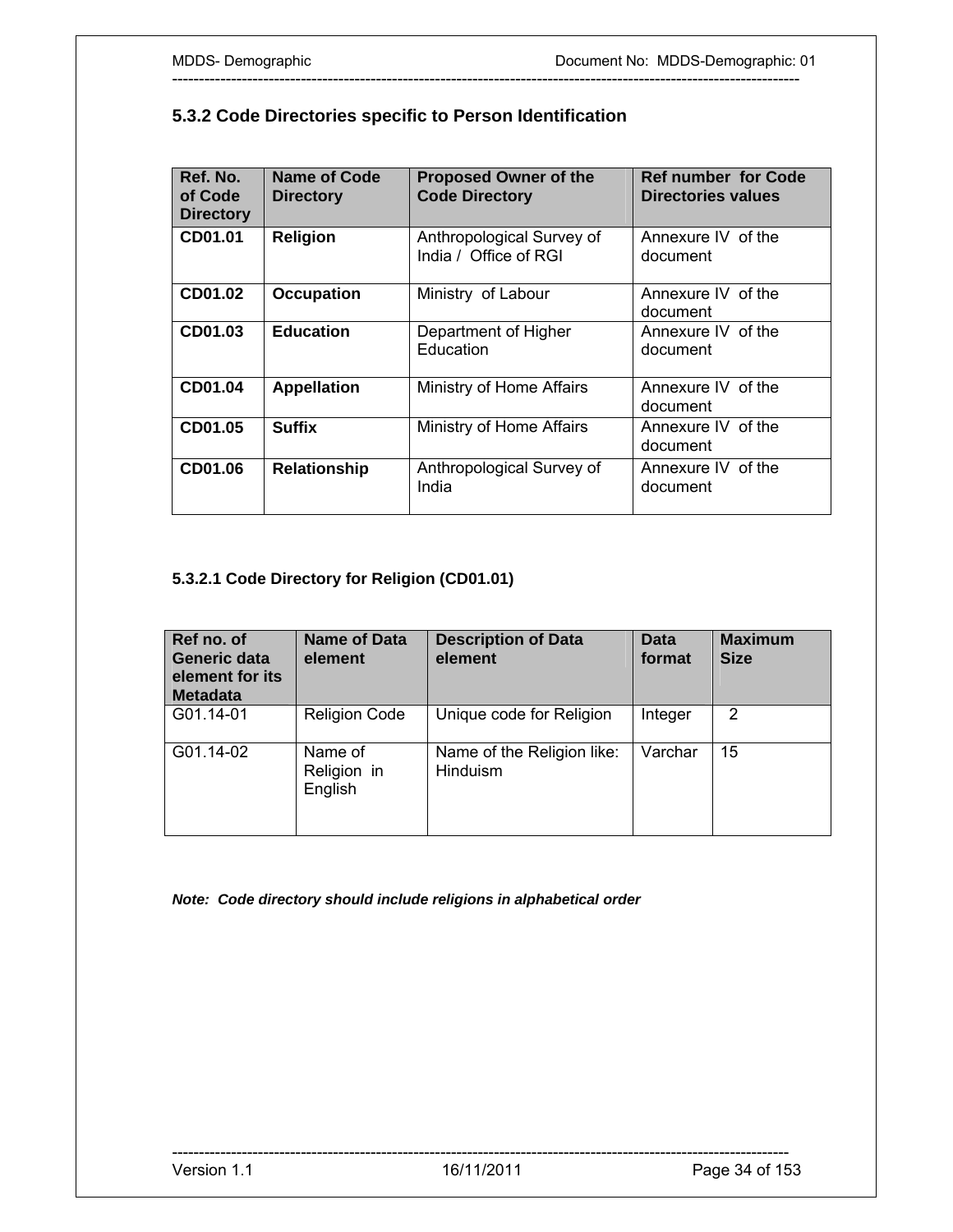# **5.3.2.2 Code Directory for Occupation Type (CD01.02)**

| <b>Generic data</b><br>element Ref<br>no. for its<br><b>Metadata</b> | Name of Data<br>element                  | <b>Description of Data element</b>                                                 | <b>Data</b><br>format | <b>Maximum</b><br><b>Size</b> |
|----------------------------------------------------------------------|------------------------------------------|------------------------------------------------------------------------------------|-----------------------|-------------------------------|
| G01.15-01                                                            | Occupation<br><b>Type Code</b>           | Unique code for Occupation                                                         | Integer               | 2                             |
| G01.15-02                                                            | Name of<br>Occupation<br>type in English | Name of the Occupation like:<br>Corporate Manager,<br><b>Teaching Professional</b> | Varchar               | 50                            |

---------------------------------------------------------------------------------------------------------------------

# **5.3.2.3 Code Directory for Education Attained (CD01.03)**

| Ref no. of<br>Generic data<br>element for its<br><b>Metadata</b> | Name of Data<br>element                        | <b>Description of Data element</b>                                     | <b>Data</b><br>format | <b>Maximum</b><br><b>Size</b> |
|------------------------------------------------------------------|------------------------------------------------|------------------------------------------------------------------------|-----------------------|-------------------------------|
| G01.13-01                                                        | Education<br><b>Attained Code</b>              | Unique code for Education                                              | Integer               | 3                             |
| G01.13-02                                                        | Name of<br>Education<br>Attained in<br>English | Name of the Education like:<br>Engineering and Technology,<br>Medicine | Varchar               | 30                            |

## **5.3.2.4 Code Directory for Appellation (CD01.04)**

| Ref no. of<br>Generic data<br>element for its<br><b>Metadata</b> | <b>Name of Data</b><br>element       | <b>Description of Data element</b>                                       | <b>Data</b><br>format | <b>Maximum</b><br><b>Size</b> |
|------------------------------------------------------------------|--------------------------------------|--------------------------------------------------------------------------|-----------------------|-------------------------------|
| G01.05-01                                                        | Appellation<br>Code                  | Unique code for Appellation                                              | Integer               | 2                             |
| G01.05-02                                                        | Name of<br>Appellation in<br>English | Appellation to be prefixed with<br>name of the Person like: Mr.,<br>Mrs. | Varchar               | 15                            |

*Note: It is recommended that Appellation codes equivalent in all Recognized Official languages should be tabulated and standardized.* 

-------------------------------------------------------------------------------------------------------------------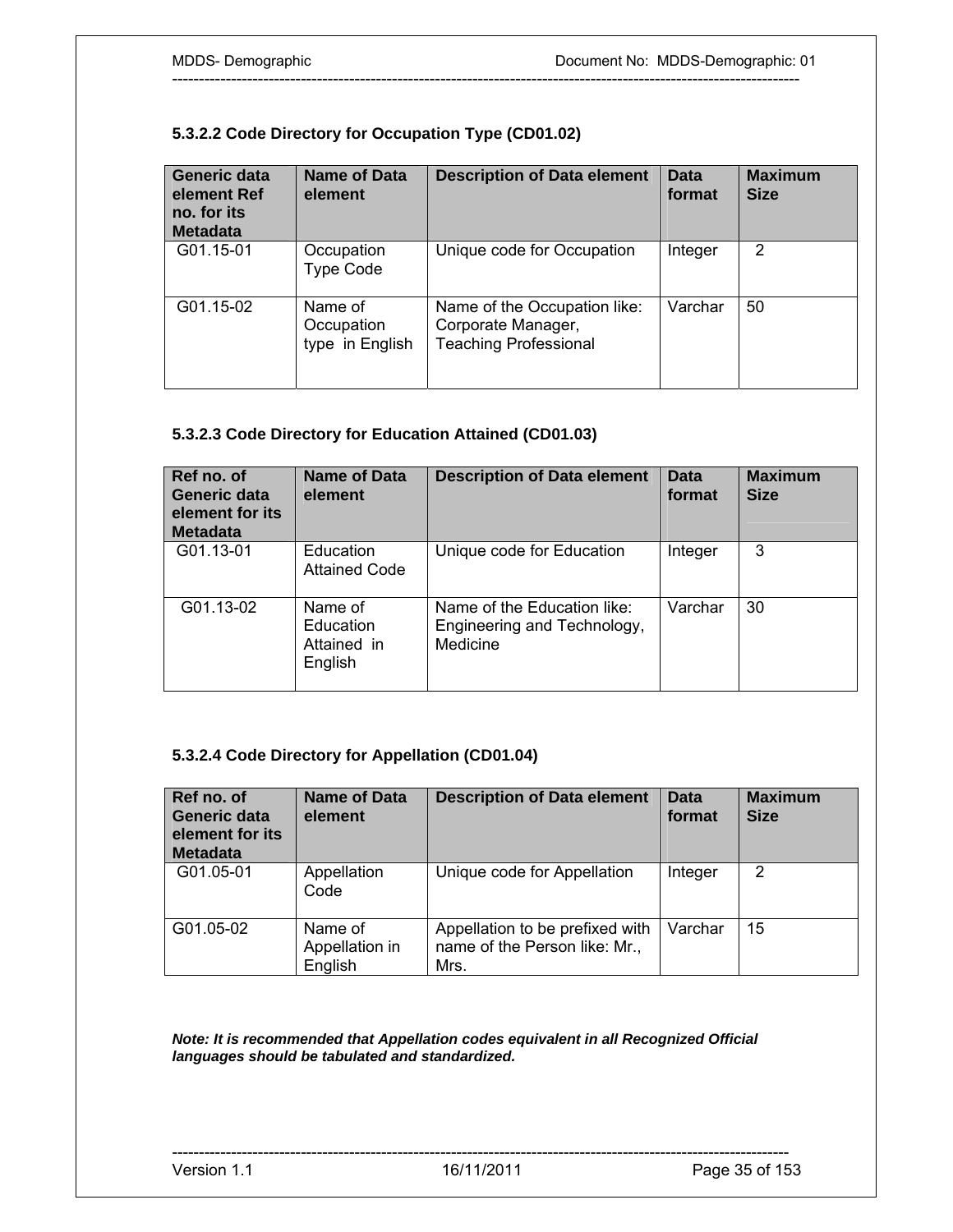# **5.3.2.5 Code Directory for Suffix attached with name (CD01.05)**

| Ref no. of<br>Generic data<br>element for<br>its Metadata | Name of Data<br>element      | <b>Description of Data element</b>                                                              | <b>Data</b><br>format | <b>Maximum</b><br><b>Size</b> |
|-----------------------------------------------------------|------------------------------|-------------------------------------------------------------------------------------------------|-----------------------|-------------------------------|
| G01.06-01                                                 | Suffix Code                  | Unique code for Suffix                                                                          | Integer               | $\overline{2}$                |
| G01.06-02                                                 | Name of Suffix<br>in English | Suffix to be used with<br>Person's Name to indicate<br>positional title like: IAS, IFS,<br>etc. | Varchar               | 15                            |

---------------------------------------------------------------------------------------------------------------------

# **5.3.2.6 Code Directory of Relationship (CD01.06)**

| Ref no. of<br>Generic data<br>element for<br>its Metadata | <b>Name of Data</b><br>element        | <b>Description of Data element</b>                                                                        | <b>Data</b><br>format | <b>Maximum</b><br><b>Size</b> |
|-----------------------------------------------------------|---------------------------------------|-----------------------------------------------------------------------------------------------------------|-----------------------|-------------------------------|
| G01.08-01                                                 | Relationship<br>Code                  | Unique code for Relationship                                                                              | Integer               | 2                             |
| G01.08-02                                                 | Name of<br>Relationship in<br>English | Name of Blood Relationship<br>with the Head of family like<br>Sister, Husband, Wife, Self,<br>Spouse etc. | Varchar               | 20                            |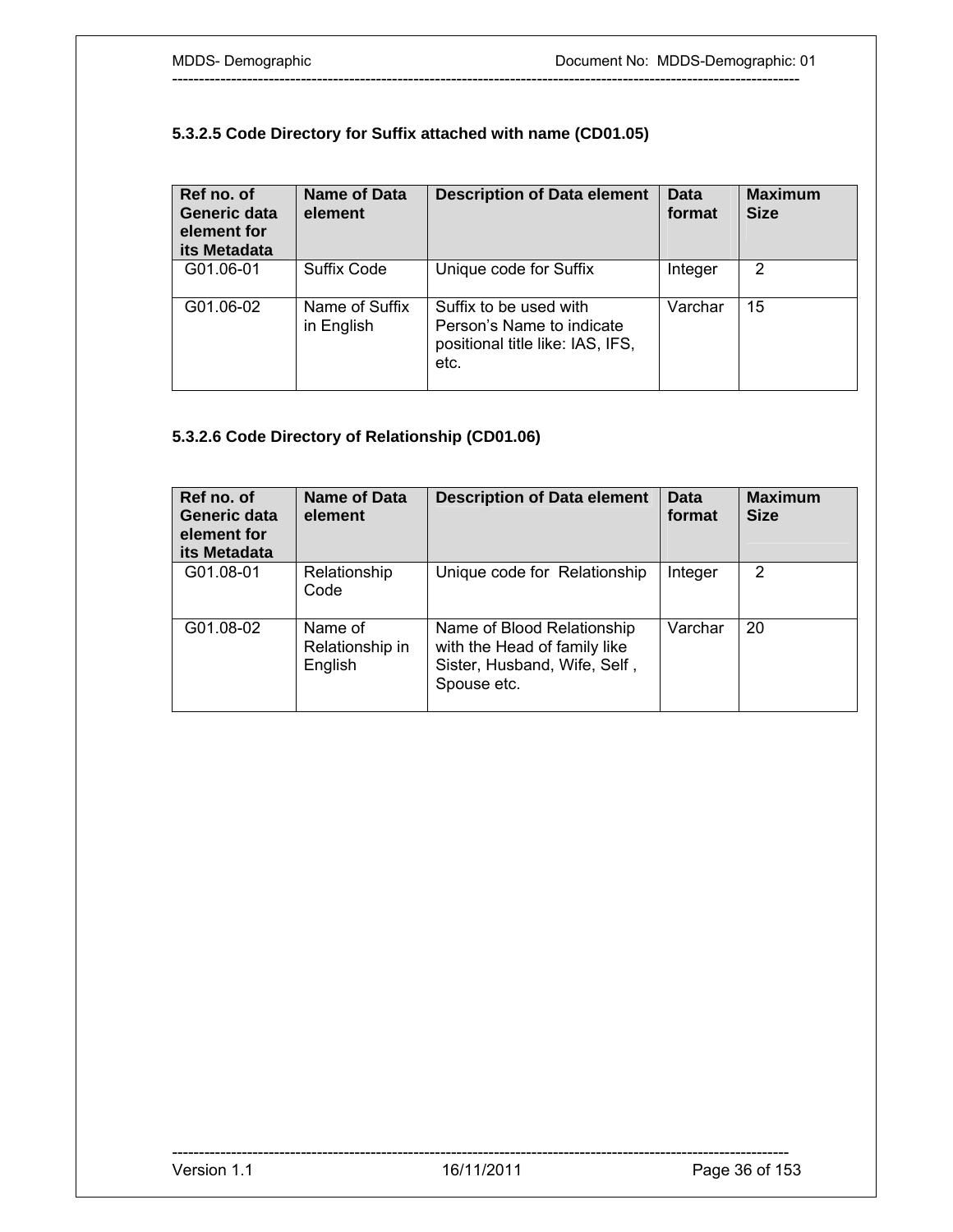## **5.3.3 Code Directories specific to Land Region Codification**

---------------------------------------------------------------------------------------------------------------------

| Ref. No. of<br>Code<br><b>Directory</b> | Name of Code<br><b>Directory</b>                    | <b>Ownership (Owner of</b><br><b>Code directory having</b><br>update rights on the<br>basis of notifications<br>issued by Competent<br><b>Authorities)</b> | <b>External reference for values</b><br>of Code Directories |
|-----------------------------------------|-----------------------------------------------------|------------------------------------------------------------------------------------------------------------------------------------------------------------|-------------------------------------------------------------|
| CD02.01                                 | Country                                             | ISO 3166-1 alpha-3<br>Standard                                                                                                                             | http://en.wikipedia.org/wiki/ISO_3<br>166-1 alpha-3         |
| CD02.02                                 | <b>State</b>                                        | Office of RGI                                                                                                                                              | http://www.censusindia.gov.in/                              |
| CD02.03                                 | <b>District</b>                                     | Office of RGI                                                                                                                                              | http://www.censusindia.gov.in/                              |
| CD02.04                                 | Sub-District                                        | Office of RGI                                                                                                                                              | http://www.censusindia.gov.in/                              |
| CD02.05                                 | <b>Rural Land</b><br>Region<br>(Revenue<br>Village) | Office of RGI                                                                                                                                              | http://www.censusindia.gov.in/                              |
| CD02.06                                 | Urban Land<br>region<br>(Town)                      | Office of RGI                                                                                                                                              | http://www.censusindia.gov.in/                              |
| CD02.07                                 | <b>Police Station</b>                               | <b>NCRB</b> (National Crime<br>Record Bureau)                                                                                                              |                                                             |
| CD02.08                                 | Geo-code                                            | To be addressed in<br>Phase-II                                                                                                                             |                                                             |

#### *Note:*

- *a. Over the years Office of Census Commissioner, India while conducting the decadal census, has developed code directories for a number of variables and standardized definitions etc. These are available on their web site also. Moreover, a number of Departments / Organizations have become conversant with these parameters. The committee recommends that this practice can continue till the identified code directories owners review the values in the code directories and decide to revise them.*
- *b. Responsibility of maintenance of Centralized Repository Code Directory including allocation of new Land Region codes would be with Office of Registrar General of India (ORGI) on the basis of notification of changes for the same issued by Competent State Authorities from time to time.*
- *c. Refer to Annexure IV for values in the Code Directories, as on date. The Standards website may be visited on regular basis to get latest updations.*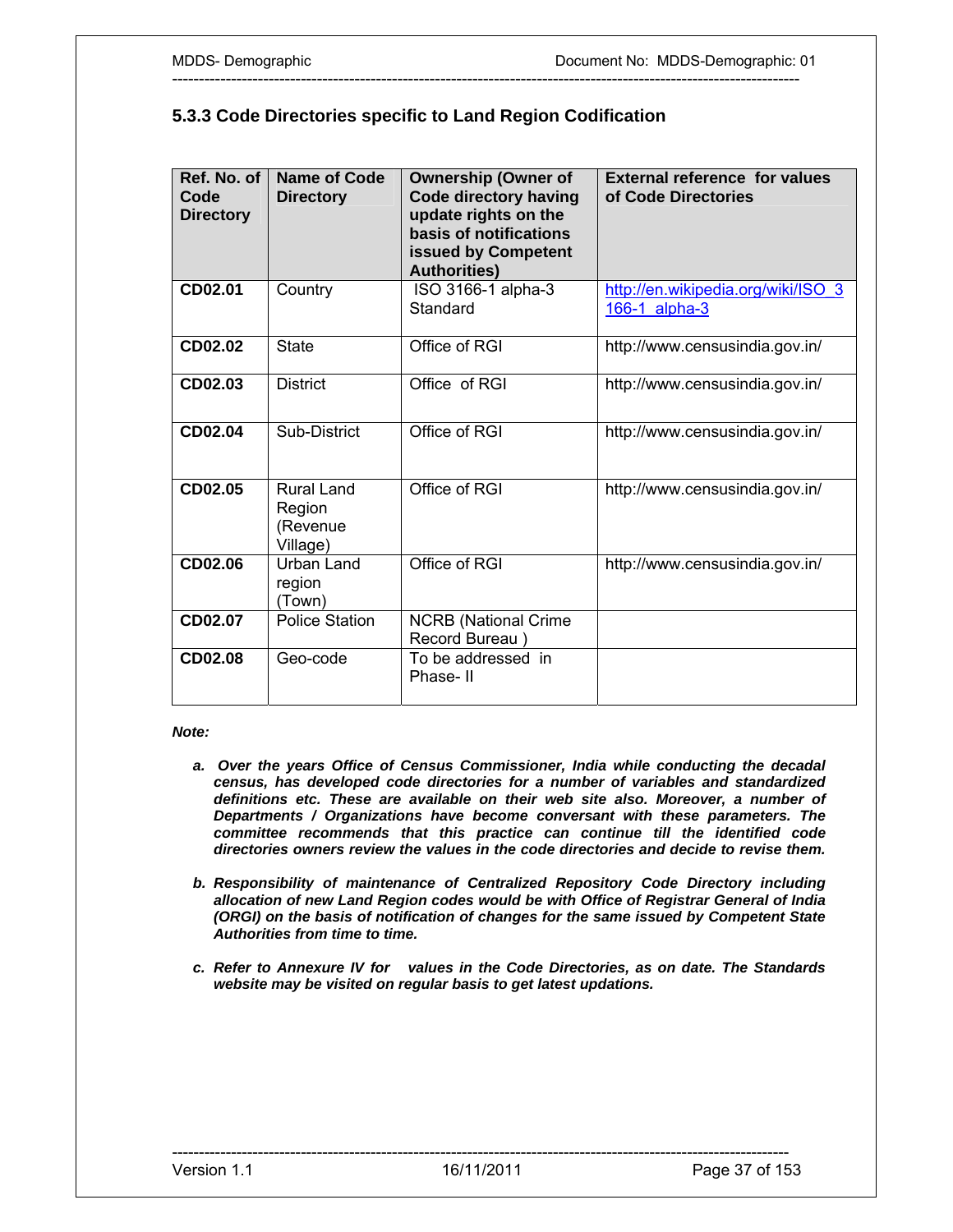# **5.3.3.1 Code Directory of Country (CD02.01)**

| Ref no. of<br><b>Generic</b><br>data<br>element<br>for its<br><b>Metadata</b> | Name of<br>Data<br>element                                         | <b>Description of Data element</b>                                                                                                                                                                                 | <b>Data format</b>   | <b>Maximum</b><br><b>Size</b> |
|-------------------------------------------------------------------------------|--------------------------------------------------------------------|--------------------------------------------------------------------------------------------------------------------------------------------------------------------------------------------------------------------|----------------------|-------------------------------|
| G02.01                                                                        | Country<br><b>Short Name</b><br>Code<br>(CSNC)<br>(primary<br>key) | Unique Country Short Name<br>Code at International level                                                                                                                                                           | Char                 | 3                             |
| G02.02-01                                                                     | Country<br>Name in<br>English<br>(CNE)                             | Name of the Country in<br>English (Capital letters)                                                                                                                                                                | Varchar              | 50                            |
| G00.02-22                                                                     | CAreaSKM                                                           | Area of the Country in Sq.km<br>Since various states<br>conventionally maintain area of<br>land regions in different units,<br>the Measurement conversion<br>directory (CD.00.01) may be<br>used for this purpose. | Decimal(15,3)        | 15                            |
| G02.05                                                                        | GC                                                                 | Geocode of the country (to be<br>taken up in Phase-II)                                                                                                                                                             |                      |                               |
| G00.08                                                                        | <b>VNC</b>                                                         | Defines Version number of the<br>data record to be used for<br>tracing history of changes in the<br>values of the record related to<br>the country data                                                            | Char                 | 5                             |
| G00.01                                                                        | <b>DOUC</b>                                                        | Date of last Update of the<br>record                                                                                                                                                                               | Date<br>(dd/mm/yyyy) | $\overline{10}$               |

---------------------------------------------------------------------------------------------------------------------

# **Examples:**

| <b>Country Name</b>                                       | <b>CSNC</b> | <b>CAreaSKM</b><br>Sq.km<br>in | Geo code<br>(GC) | <b>Version</b><br><b>Number</b><br>for<br>country<br>(VNC) | Date of<br>Last<br>update<br>Οf<br>record<br>(DOUC) |
|-----------------------------------------------------------|-------------|--------------------------------|------------------|------------------------------------------------------------|-----------------------------------------------------|
| <b>AFGHANISTAN</b>                                        | <b>AFG</b>  | 652,090.000                    | In Phase-II      | 1.0                                                        |                                                     |
| SOUTH GEORGIA AND<br>THE SOUTH<br><b>SANDWICH ISLANDS</b> | <b>SGS</b>  | 3,903.000                      | ---do---         | 1.0                                                        |                                                     |
| <b>INDIA</b>                                              | <b>IND</b>  | 3,287,590.000                  | ----do----       | 1.0                                                        |                                                     |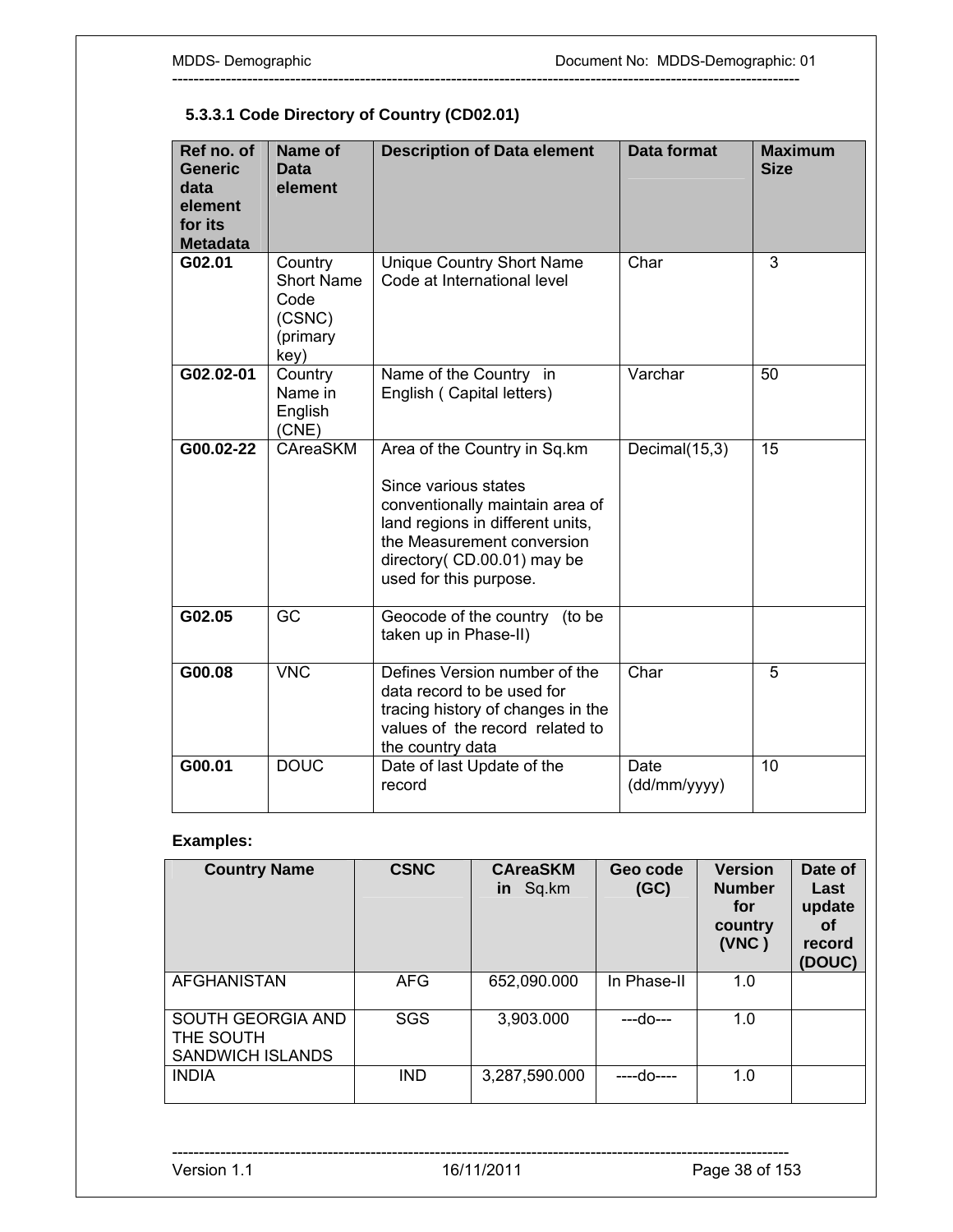# **5.3.3.2 Code Directory of State (CD02.02)**

| Ref no. of<br><b>Generic</b><br>data<br>element<br>for its<br><b>Metadata</b> | Name of<br>Data<br>element | <b>Description of Data Element</b>                                                                                                                                                                                                           | <b>Data format</b>                                           | <b>Maximu</b><br>m Size |
|-------------------------------------------------------------------------------|----------------------------|----------------------------------------------------------------------------------------------------------------------------------------------------------------------------------------------------------------------------------------------|--------------------------------------------------------------|-------------------------|
| G02.01                                                                        | State LRC<br>(SLRC)        | A unique land region code allocated<br>by Office of RGI at National level, for<br>administrative unit, State for the<br>purpose of interoperability among e-<br>Governance applications, while<br>exchanging the Land region related<br>data | Integer                                                      | $\overline{2}$          |
| G02.02-01                                                                     | <b>SNE</b>                 | State Name in English                                                                                                                                                                                                                        | Varchar                                                      | 50                      |
| G02.02-02                                                                     | SNOL                       | Name of State in Recognized<br>Official Language                                                                                                                                                                                             | Varchar<br>Storage in<br><b>UNICODE</b><br>Standard<br>UTF-8 | 50                      |
| G00.05-01                                                                     | <b>SOLC</b>                | State Recognized Official Language<br>Code                                                                                                                                                                                                   | Integer                                                      | $\overline{2}$          |
|                                                                               | <b>NSD</b>                 | Nomenclature of Sub-District in the<br>State (Sub district, Tahsil, Taluk,<br>Revenue circle etc.)<br>(Refer CD02.02 in Annexure IV for<br>complete list)                                                                                    | Varchar                                                      | 15                      |
| $G00.02 - 22$                                                                 | SAreaSKM                   | Area of the State in Sq.km                                                                                                                                                                                                                   | Decimal(15,3)                                                | 15                      |
| G02.05                                                                        | <b>GS</b>                  | Geocode of the state (to be taken up<br>in Phase-II)                                                                                                                                                                                         |                                                              |                         |
| G00.08                                                                        | <b>VNS</b>                 | Defines Version number of the data<br>record to be used for tracing history<br>of changes in the values of the<br>record related to the State data                                                                                           | Char                                                         | 5                       |
| G00.01                                                                        | <b>DOUS</b>                | Date of last Update of the record                                                                                                                                                                                                            | Date<br>(dd/mm/yyyy)                                         | $\overline{10}$         |

---------------------------------------------------------------------------------------------------------------------

# **Example:**

| <b>State</b><br>Land<br><b>Region</b><br>Code<br>(SLRC) | <b>State</b><br><b>Name</b><br>In English | <b>SNL</b>        | <b>SOLC</b> | <b>NSD</b> | <b>SAreaSKM</b><br>In Sq.km | <b>GS</b>       | <b>VNS</b> | <b>DOUS</b> |
|---------------------------------------------------------|-------------------------------------------|-------------------|-------------|------------|-----------------------------|-----------------|------------|-------------|
|                                                         | <b>JAMMU</b><br>AND<br><b>KASHMIR</b>     | جموں اور<br>کشمیر | 22          | Tahsil     | 2,22,236.000                | In.<br>Phase-II | 1.0        |             |
| 2                                                       | <b>HIMACHAL</b><br><b>PRADESH</b>         | हिमाचल<br>प्रदेश  | 06          | Tahsil     | 55673.000                   | ----do----      | 1.0        |             |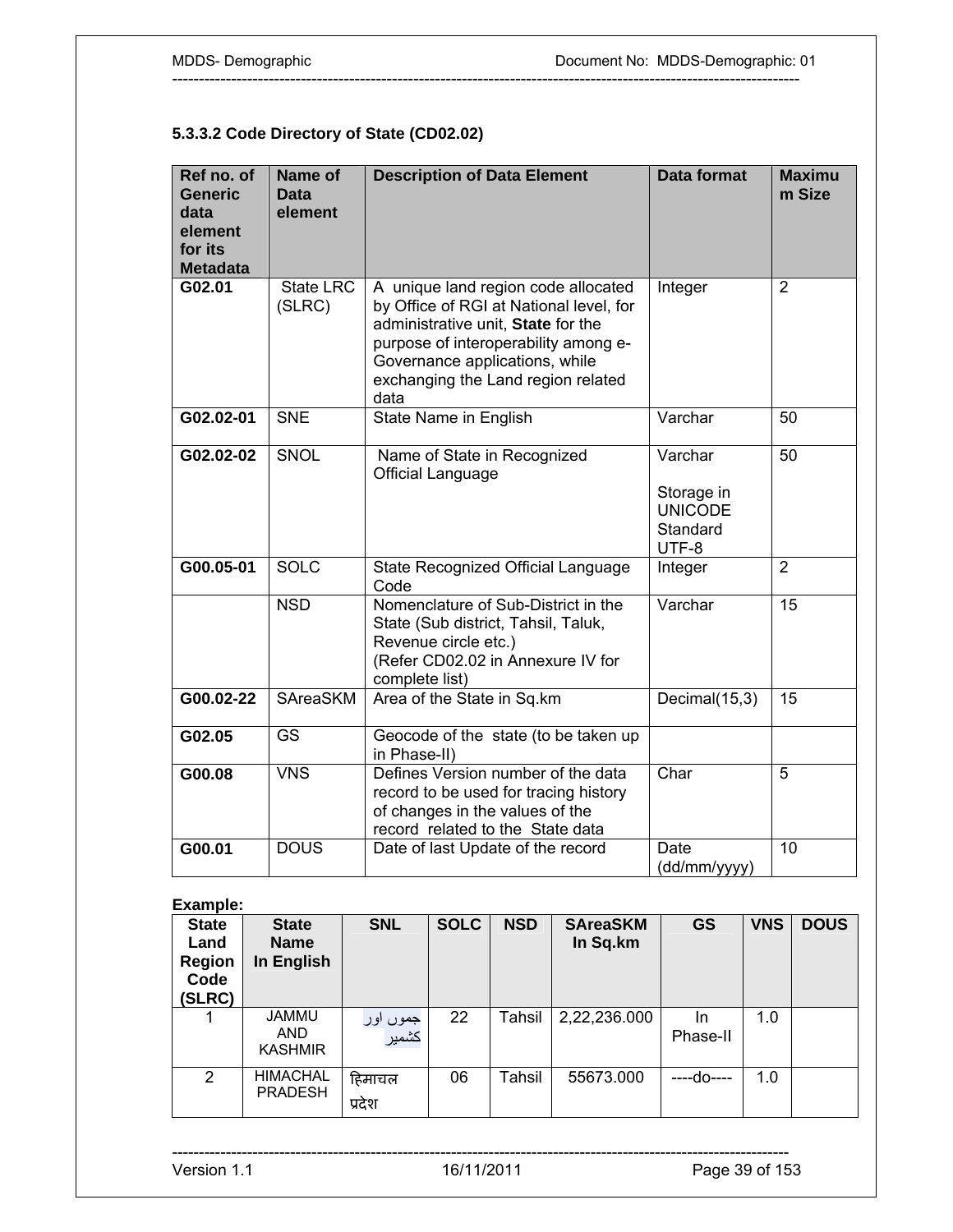## **5.3.3.3 Code Directory of District (CD02.03)**

| Ref no. of<br><b>Generic</b><br>data<br>element<br>for its<br><b>Metadata</b> | <b>Name of</b><br>Data<br>element       | <b>Description of Data element</b>                                                                                                                                                                                                 | <b>Data format</b>                                            | <b>Maximum</b><br><b>Size</b> |
|-------------------------------------------------------------------------------|-----------------------------------------|------------------------------------------------------------------------------------------------------------------------------------------------------------------------------------------------------------------------------------|---------------------------------------------------------------|-------------------------------|
| G02.01                                                                        | <b>District</b><br><b>LRC</b><br>(DLRC) | A unique code allocated by Office<br>of RGI at National level, for<br>administrative unit, District for the<br>purpose of interoperability among<br>e-Governance applications, while<br>exchanging the Land region<br>related data | Integer                                                       | 3                             |
| G02.01                                                                        | <b>SLRC</b>                             | Parent State Land Region code<br>for District                                                                                                                                                                                      | Integer                                                       | $\overline{2}$                |
| G02.02-01                                                                     | <b>DNE</b>                              | District Name in English                                                                                                                                                                                                           | Varchar                                                       | 50                            |
| G02.02-02                                                                     | <b>DNL</b>                              | District Name in Recognized<br>Official Language of the State                                                                                                                                                                      | Varchar<br>Storage in<br><b>UNICODE</b><br>Standard UTF-<br>8 | 50                            |
| G00.02-22                                                                     | <b>DAreaSKM</b>                         | Area of the District in Sq.km                                                                                                                                                                                                      | Decimal (15,3)                                                | 15                            |
| G02.05                                                                        | GD                                      | Geocode of the District to be<br>taken up in Phase-II)                                                                                                                                                                             |                                                               |                               |
| G00.08                                                                        | <b>VND</b>                              | Defines Version number of the<br>data record to be used for tracing<br>history of changes in the values of<br>the record related to the District<br>data                                                                           | Char                                                          | 5                             |
| G00.01                                                                        | <b>DOUD</b>                             | Date of last Update for record                                                                                                                                                                                                     | Date<br>(dd/mm/yyyy)                                          | 10                            |

---------------------------------------------------------------------------------------------------------------------

# **Example:**

| <b>DLRC</b> | <b>SLRC</b> | <b>DNL</b> | <b>DNE</b>                   | <b>DAreaSK</b><br>М<br>in Sq.km | GD      | <b>VND</b> | <b>DOUD</b> |
|-------------|-------------|------------|------------------------------|---------------------------------|---------|------------|-------------|
|             |             | کپواڑا     | <b>KUPWARA</b><br>(District) |                                 | --do--- | 1.0        |             |
| 23          | 2           | चंबा       | <b>CHAMBA</b>                |                                 | $-do-$  | 1.0        |             |

*Here "KUPWARA" is a District of parent State JAMMU & KASHMIR* 

*"CHAMBA" is a District of parent State HIMACHAL PRADESH*

```
-------------------------------------------------------------------------------------------------------------------
```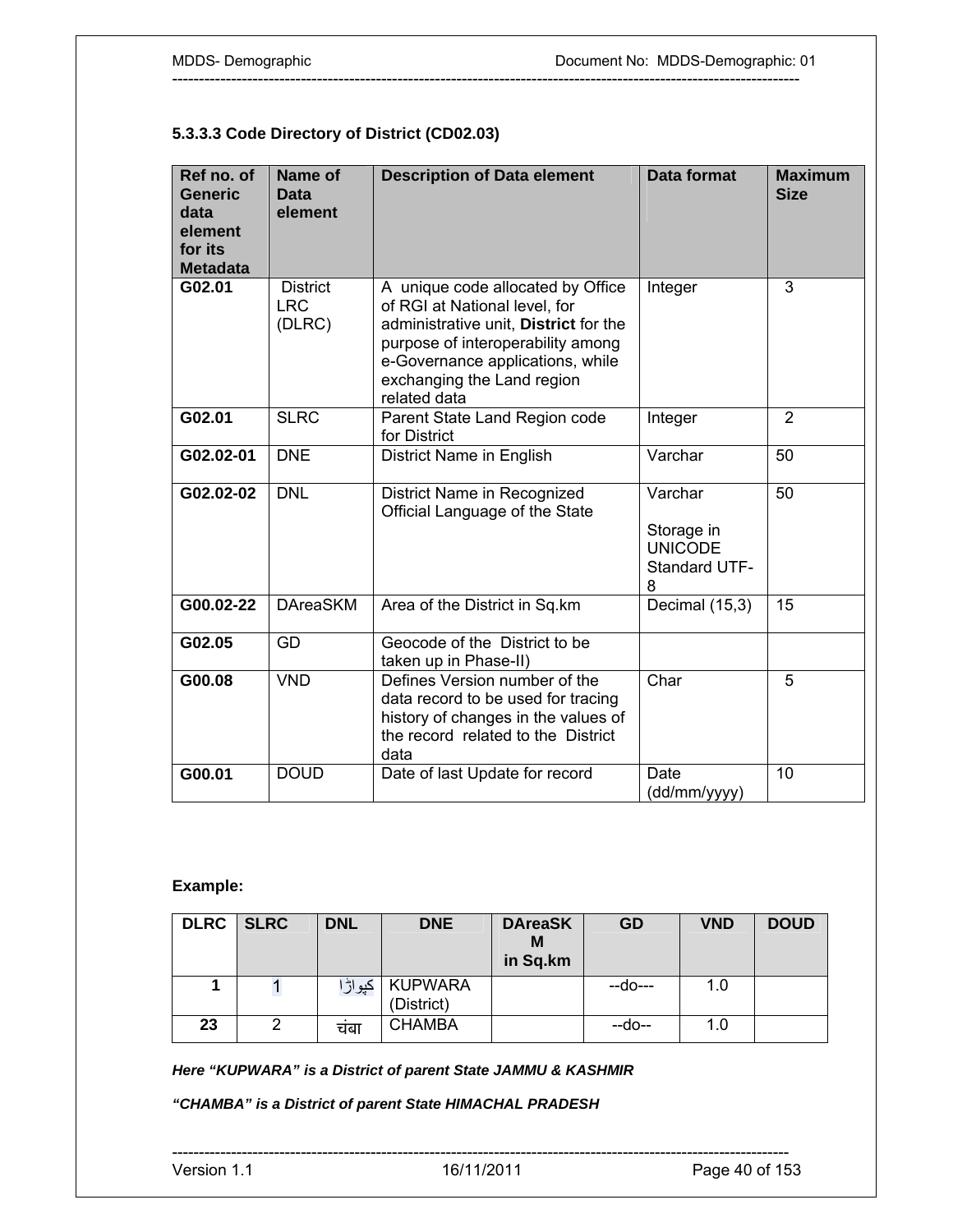# **5.3.3.4 Code Directory of Sub-District (CD02.04)**

| Ref no. of<br><b>Generic</b><br>data<br>element<br>for its<br><b>Metadata</b> | Name of<br><b>Data</b><br>element     | <b>Description of Data element</b>                                                                                                                                                                                                                                                              | <b>Data format</b>                                           | <b>Maximum</b><br><b>Size</b> |
|-------------------------------------------------------------------------------|---------------------------------------|-------------------------------------------------------------------------------------------------------------------------------------------------------------------------------------------------------------------------------------------------------------------------------------------------|--------------------------------------------------------------|-------------------------------|
| G02.01                                                                        | Sub-District<br><b>LRC</b><br>(SDLRC) | A unique code allocated by Office of<br>RGI at National level, for<br>administrative unit, Sub-District for<br>the purpose of interoperability<br>among e-Governance applications,<br>while exchanging the Land region<br>related data                                                          | Integer                                                      | 5                             |
| G02.01                                                                        | <b>SLRC</b>                           | Parent State Land Region code for<br><b>Sub District</b>                                                                                                                                                                                                                                        | Integer                                                      | $\overline{2}$                |
| G02.01                                                                        | <b>DLRC</b>                           | Parent District Land Region code                                                                                                                                                                                                                                                                | Integer                                                      | $\overline{3}$                |
| G02.02-01                                                                     | <b>SDNE</b>                           | Sub- District name in English                                                                                                                                                                                                                                                                   | Varchar                                                      | 50                            |
| G02.02-02                                                                     | <b>SDNL</b>                           | Sub- District name in Recognized<br>Official Language of the State                                                                                                                                                                                                                              | Varchar<br>Storage in<br><b>UNICODE</b><br>Standard<br>UTF-8 | 50                            |
|                                                                               | <b>NSDT</b>                           | Nomenclature of Sub-District used<br>in the state:<br>-Tahsil<br>-Taluk<br>-C.D. Blocks<br>-Sub Division<br>-Circle<br>-R.D Blocks<br>-Mandal<br>-Police Station<br>(For the purpose of standardization,<br>the above nomenclatures used by<br>various states would mean Sub-<br>District only) | Varchar                                                      | 15                            |
| G00.02-22                                                                     | <b>SDAreaSKM</b>                      | Area of the Sub District in Sq.km                                                                                                                                                                                                                                                               | Decimal<br>(15,3)                                            | 15                            |
| G02.05                                                                        | <b>GCSDC</b>                          | Geocode of the Sub District (to be<br>taken up in Phase-II)                                                                                                                                                                                                                                     |                                                              |                               |
| G00.08                                                                        | <b>VNSD</b>                           | Defines Version number of the data<br>record to be used for tracing history<br>of changes in the values of the<br>record related to the sub district<br>data                                                                                                                                    | Char                                                         | 5                             |
| G00.01                                                                        | <b>DOUSD</b>                          | Date of last Update for record                                                                                                                                                                                                                                                                  | Date<br>(dd/mm/yyyy)                                         | 10                            |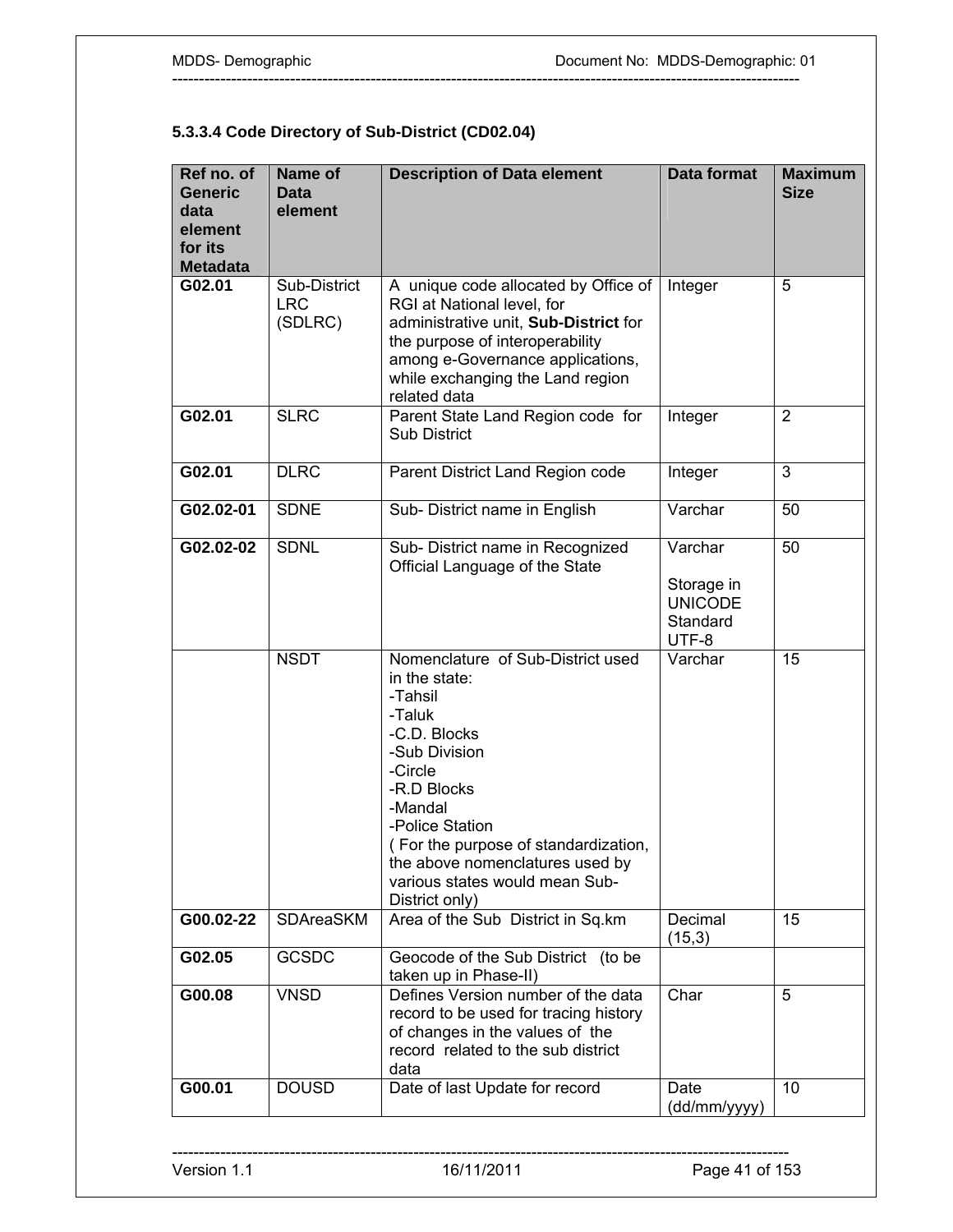## **Example: of a Sub District**

| <b>SDLRC</b> | <b>SLRC</b>    |    | (SDNE)         | <b>SDNL</b> | <b>NSDT</b> | <b>SDArea</b><br><b>SKM</b><br>( In<br>Sq.km) | <b>GCSDC</b> | <b>VNSD</b> | <b>DOU</b><br><b>SD</b> |
|--------------|----------------|----|----------------|-------------|-------------|-----------------------------------------------|--------------|-------------|-------------------------|
| 1            | 1              | 1  | <b>KUPWARA</b> | ٻندواڙه     | Tahsil      |                                               | ----do----   | 1.0         |                         |
| 83           | $\overline{2}$ | 23 | <b>PANGI</b>   | पांगी       | Tahsil      |                                               | ----do---    |             |                         |

---------------------------------------------------------------------------------------------------------------------

*Here "KUPWARA" is a Sub District of parent State JAMMU & KASHMIR and District KUPAWARA* 

*"PANGI" is a Sub District of parent State HIMACHAL PRADESH and District CHAMBA*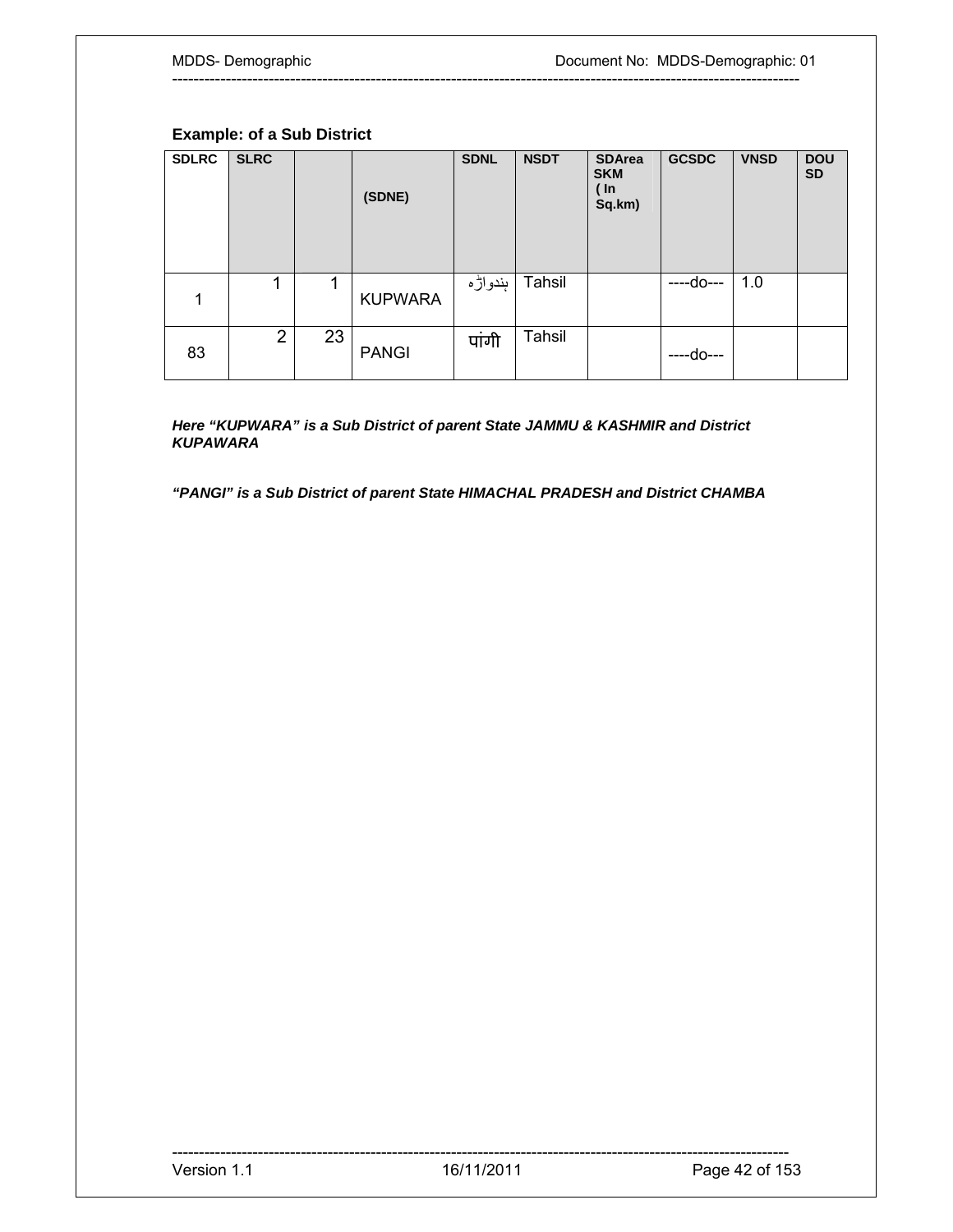## **5.3.3.5 Code Directory of Rural Land Region (Revenue Village (CD02.05))**

In a sub-district, there can be two types of land regions like Urban Land Region and Rural land Region.

---------------------------------------------------------------------------------------------------------------------

A land region like a Town / Municipal Corporation / Municipality/ Cantonment board etc., **notified through Nagar Palika Act** is categorized as Urban land region, and rest is categorized as **Rural Land Region**.

Following is the structure of code directory for Rural Land Region (Revenue Village)

| Ref no. of<br><b>Generic</b><br>data<br>element for<br>its<br><b>Metadata</b> | Name of<br>Data<br>element      | <b>Description of Data element</b>                                                                                                                                                                                                                                                              | <b>Data format</b>                                           | <b>Maximum</b><br><b>Size</b> |
|-------------------------------------------------------------------------------|---------------------------------|-------------------------------------------------------------------------------------------------------------------------------------------------------------------------------------------------------------------------------------------------------------------------------------------------|--------------------------------------------------------------|-------------------------------|
| G02.01                                                                        | Village<br><b>LRC</b><br>(VLRC) | A unique code allocated by Office of<br>RGI at National level, for<br>administrative unit, Revenue Village<br>for the purpose of interoperability<br>among e-Governance applications,<br>while exchanging the Land region<br>related data                                                       | Integer                                                      | 6                             |
| G02.01                                                                        | <b>SLRC</b>                     | Parent State Land Region code                                                                                                                                                                                                                                                                   | Integer                                                      | $\overline{2}$                |
| G02.01                                                                        | <b>DLRC</b>                     | Parent District Land Region code                                                                                                                                                                                                                                                                | Integer                                                      | 3                             |
| G02.01                                                                        | <b>SDLRC</b>                    | Parent Sub District Land Region code                                                                                                                                                                                                                                                            | Integer                                                      | 5                             |
| G02.02-01                                                                     | <b>VNE</b>                      | Rural Land region (Revenue Village)<br>name in English                                                                                                                                                                                                                                          | Varchar                                                      | 50                            |
| G02.02-02                                                                     | <b>VNL</b>                      | Rural Land Region (Revenue Village)<br>Recognized Official<br>Name in<br>Language of the State                                                                                                                                                                                                  | Varchar<br>Storage in<br><b>UNICODE</b><br>Standard<br>UTF-8 | 50                            |
|                                                                               | <b>VStatus</b>                  | <b>Current Status of Rural Land</b><br>U-<br>Un-inhabitant<br>$\vert$ -<br>Inhabitant<br>т.<br>Notified as town<br>Note: Reserve Forest Area (RFA) and<br>Census Town (CT) also included<br>with indication of RFA and CT suffixed<br>with the name of the rural land region<br>within brackets | Char                                                         | 1                             |
| G02.01                                                                        | <b>VTLRC</b>                    | In case of Vstatus = "T", Land region<br>code of the town in which revenue<br>village got associated                                                                                                                                                                                            | Integer                                                      | 6                             |
| G00.02-22                                                                     | <b>VAreaSKM</b>                 | Area of the Rural Land region<br>(Revenue village) in Sq.km                                                                                                                                                                                                                                     | Decimal<br>(15,3)                                            | $\overline{15}$               |
| G02.05                                                                        | $\overline{GV}$                 | Geocode of the Rural Land Region                                                                                                                                                                                                                                                                |                                                              |                               |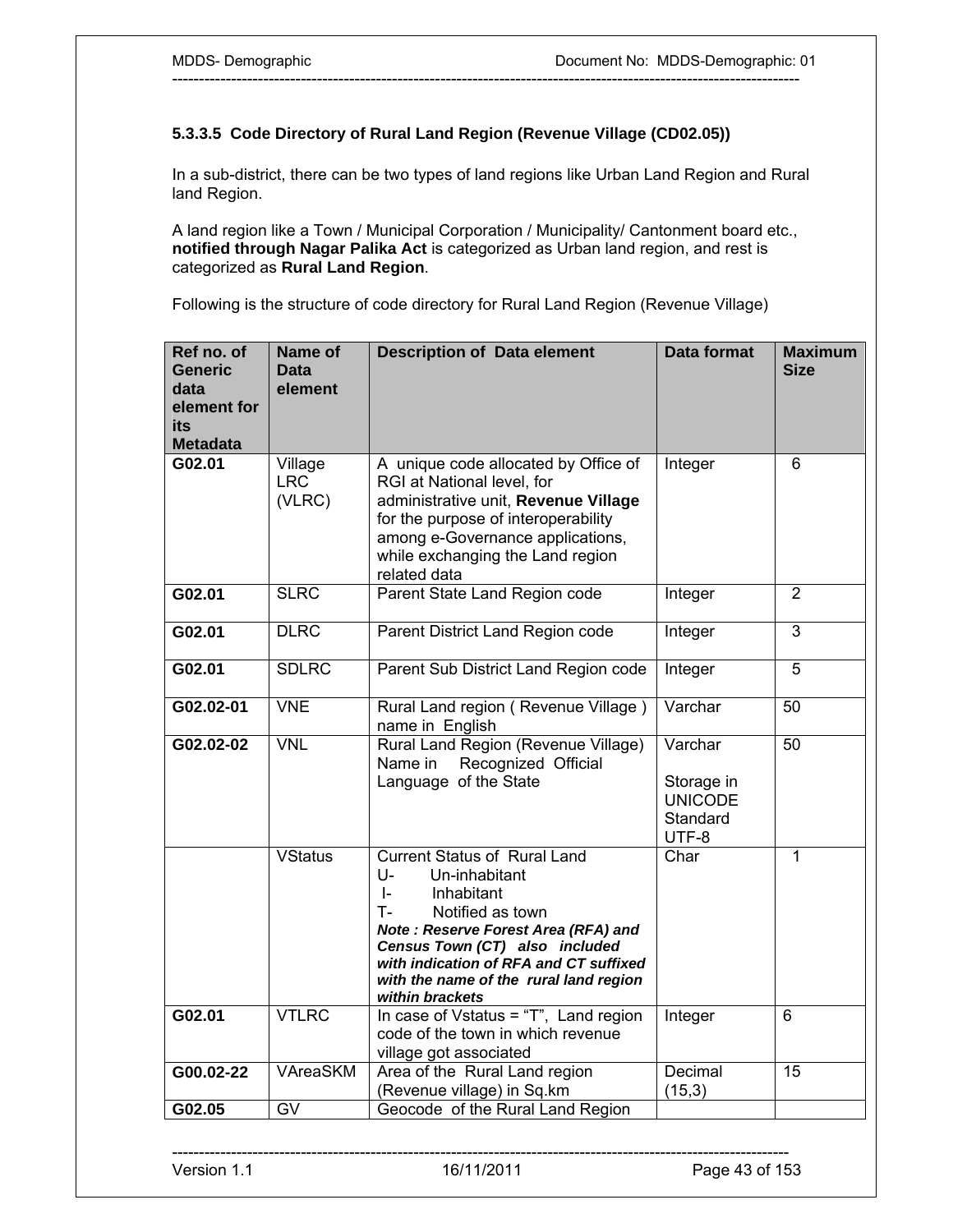|        |             | Revenue village)<br>(to be taken up in Phase-II)                                                                                                     |                      |    |
|--------|-------------|------------------------------------------------------------------------------------------------------------------------------------------------------|----------------------|----|
| G00.08 | VNV         | Defines Version number of the data<br>record to be used for tracing history of<br>changes in the values of the record<br>related to the Village data | Char                 |    |
| G00.01 | <b>DOUV</b> | Date of last Update for record                                                                                                                       | Date<br>(dd/mm/yyyy) | 10 |

*Note: In case, a Revenue Village becomes part of Urban Land Region, its data will not be deleted from the Revenue Village code directory, but its status would change to" notified as part of Town"* 

| <b>VLRC</b>    | <b>SLR</b><br>C | <b>DLRC</b> | <b>SDLRC</b> | <b>VNE</b>         | <b>VNL</b> | $\mathsf{V}$<br><b>Status</b> | <b>VAreaS</b><br><b>KM</b><br>(in<br>Sq.km) | GV   | <b>VNV</b> | <b>DOUV</b> |
|----------------|-----------------|-------------|--------------|--------------------|------------|-------------------------------|---------------------------------------------|------|------------|-------------|
| 1              | 1               | 1           | 1            | <b>BORE</b>        | بور        |                               |                                             | -do- |            |             |
| $\overline{2}$ | 1               | 1           | 1            | <b>KERAN</b>       |            |                               |                                             | -do- |            |             |
| $\mathbf{3}$   | 1               | 1           | 1            | <b>BUGNA</b>       |            |                               |                                             | -do- |            |             |
| 6552           | $\overline{2}$  | 23          | 83           | LUJ (RFA)          | लूज        |                               |                                             | -do- |            |             |
| 6553           | $\overline{2}$  | 23          | 83           | LUJ                | लूज        |                               |                                             | -do- |            |             |
| 6554           | $\overline{2}$  | 23          | 83           | <b>DHARWA</b><br>S | धार<br>वास |                               |                                             | -do- |            |             |

*Here "BORE", "KERAN", "BUGNA" is a Village of parent State JAMMU & KASHMIR, parent District KUPWARA and parent Sub District KUPWARA* 

*"LUJ (RFA)", "LUJ", "DHARWAS" is a Village of parent State HIMACHAL PRADESH, parent District CHAMBA and parent Sub District PANGI*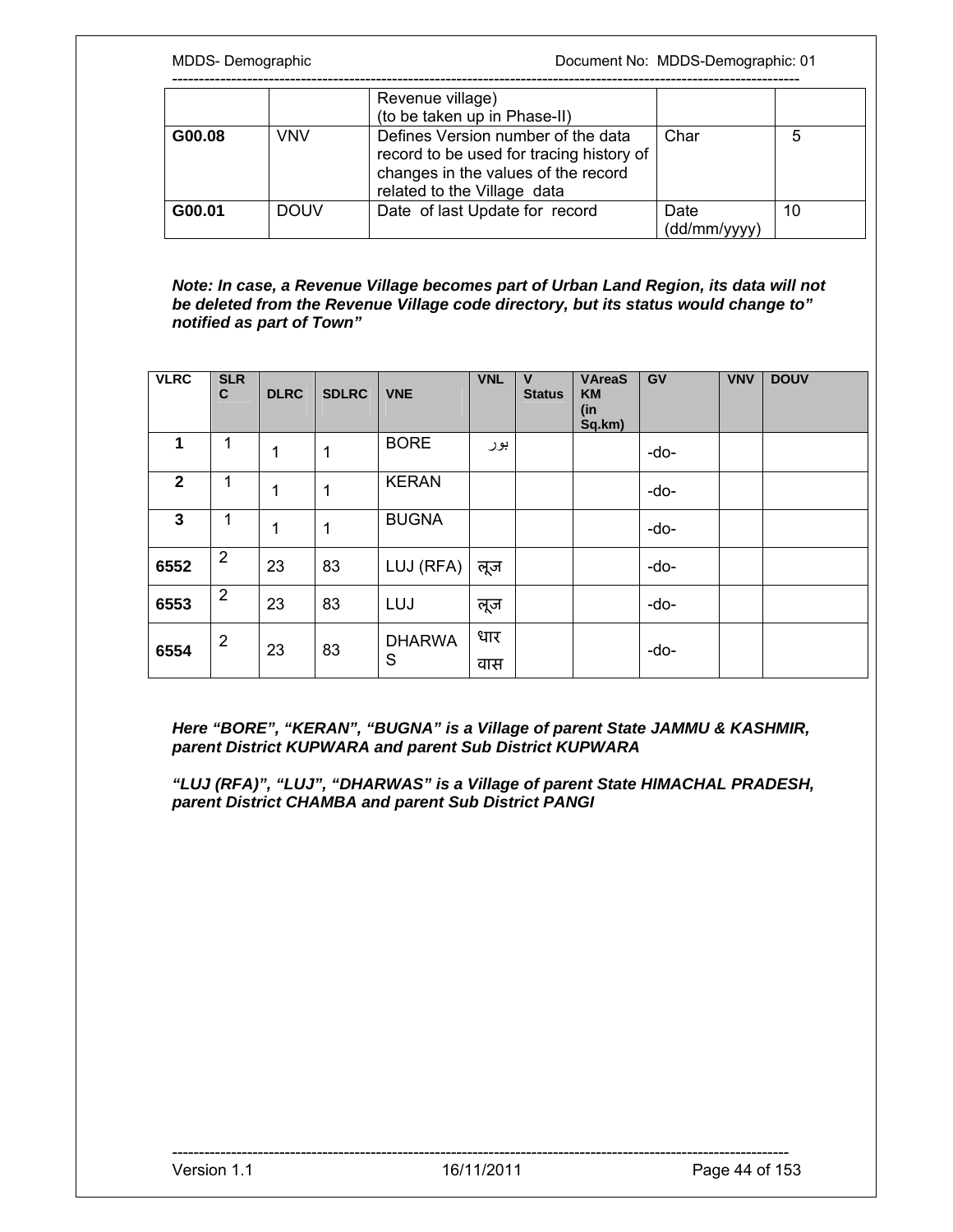## **5.3.3.6 Code Directory of Urban Land Region (Town) (CD02.05)**

A land region like a Town / Municipal Corporation / Municipality/ Cantonment board etc., **notified through Nagar Palika Act** is categorized as **Urban Land Region**

| Ref no. of<br>Generic data<br>element for<br>its Metadata | Name of<br><b>Data</b><br>element | <b>Description of Data element</b>                                                                                                                                                                                                                                                | <b>Data format</b>                                           | <b>Maximum</b><br><b>Size</b> |
|-----------------------------------------------------------|-----------------------------------|-----------------------------------------------------------------------------------------------------------------------------------------------------------------------------------------------------------------------------------------------------------------------------------|--------------------------------------------------------------|-------------------------------|
| G02.01                                                    | Town LRC<br>(TLRC)                | A unique code allocated by<br>Office of RGI at National level,<br>for Urban Land Region (Town)<br>for the purpose of<br>interoperability among e-<br>Governance applications, while<br>exchanging the Land region<br>related data<br>Here, Town can be a Town<br>Panchayat/Census | Integer                                                      | 6                             |
|                                                           |                                   | town/Municipality, Corporation<br>or a Notified Area                                                                                                                                                                                                                              |                                                              |                               |
| G02.01                                                    | <b>SLRC</b>                       | Parent State Land Region code                                                                                                                                                                                                                                                     | Integer                                                      | $\overline{2}$                |
| G02.01                                                    | <b>DLRC</b>                       | Parent District Land Region<br>code<br>(For Addressing, in the case of<br>Town spanning across two or<br>more Districts, it will be indicated<br>by value 0, and detailing will be<br>given through linkage with<br>another code directory<br>CD02.05-01)                         | Integer                                                      | 3                             |
| G02.01                                                    | <b>SDLRC</b>                      | Parent Sub-District Land<br>Region code<br>(For Addressing, in the case of<br>Town spanning across two or<br>more Sub Districts, it will be<br>indicated by value 0, and<br>detailing will be given through<br>linkage with another code<br>directory CD02.05-01)                 | Integer                                                      | 5                             |
| G02.02-01                                                 | <b>TNE</b>                        | Urban Land Region (Town)<br>Name in English                                                                                                                                                                                                                                       | Varchar                                                      | 50                            |
| $G02.02-02$                                               | <b>TNL</b>                        | Urban Land Region (Town)<br>Name in Recognized Official<br>Language of the State                                                                                                                                                                                                  | Varchar<br>Storage in<br><b>UNICODE</b><br>Standard<br>UTF-8 | 50                            |
|                                                           | <b>Town Status</b>                | Status of Urban Land Region<br>(Town)                                                                                                                                                                                                                                             | Varchar                                                      | 6                             |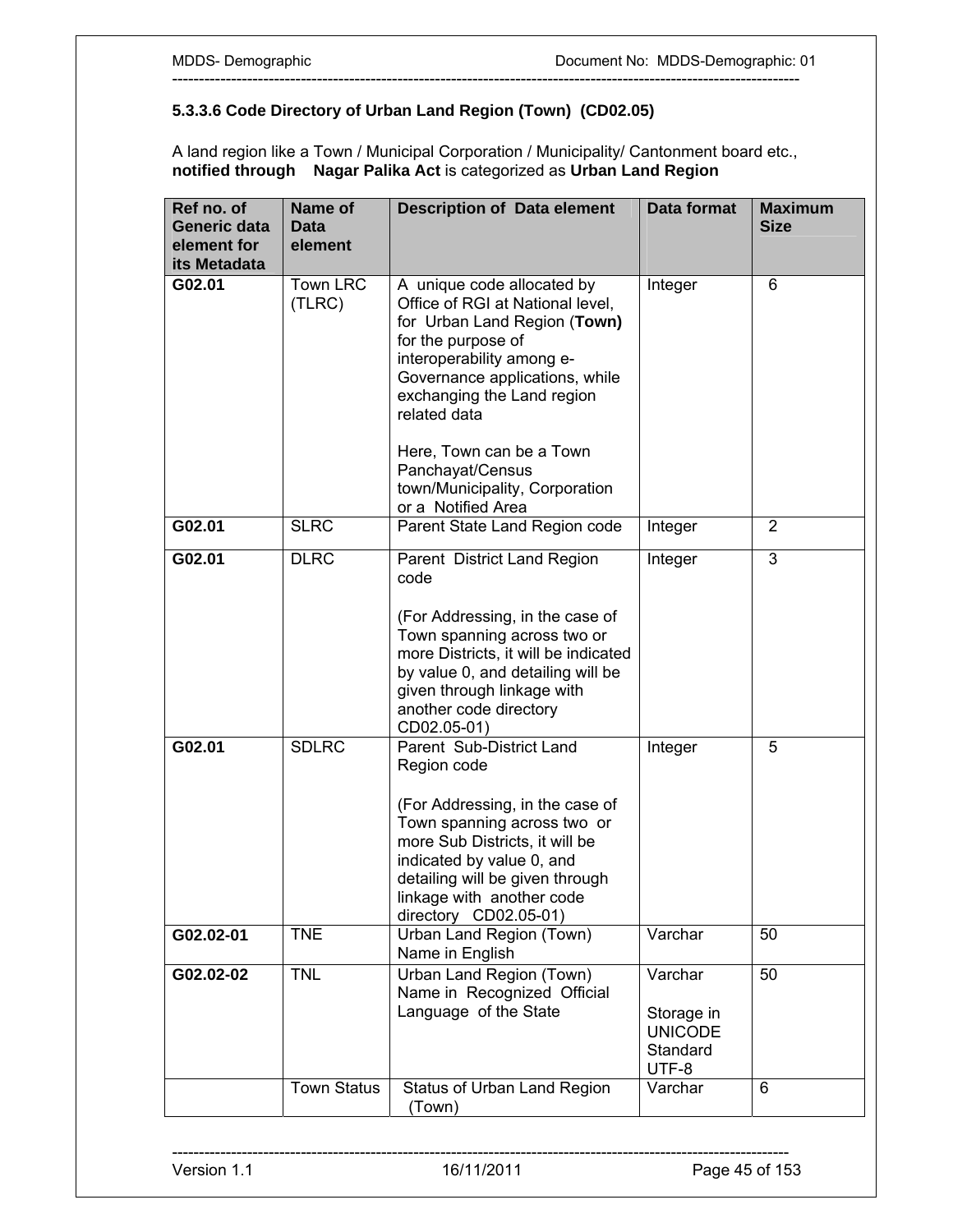| MDDS-Demographic                                                 |                                   |                                                                                                                                                                                                                                                                                                                                                                                                                                                                                                                                                                                                                                                                                                                        | Document No: MDDS-Demographic: 01 |                               |  |  |
|------------------------------------------------------------------|-----------------------------------|------------------------------------------------------------------------------------------------------------------------------------------------------------------------------------------------------------------------------------------------------------------------------------------------------------------------------------------------------------------------------------------------------------------------------------------------------------------------------------------------------------------------------------------------------------------------------------------------------------------------------------------------------------------------------------------------------------------------|-----------------------------------|-------------------------------|--|--|
| Ref no. of<br><b>Generic data</b><br>element for<br>its Metadata | Name of<br><b>Data</b><br>element | <b>Description of Data element</b>                                                                                                                                                                                                                                                                                                                                                                                                                                                                                                                                                                                                                                                                                     | Data format                       | <b>Maximum</b><br><b>Size</b> |  |  |
|                                                                  |                                   | C.B. Cantonment board/Cantonment<br>C.M.C City Municipal Council<br><b>Estate Office</b><br>E.O<br>G.P<br>Gram Panchayat<br>I.N.A Industrial Notified Area<br>I.T.S. Industrial Township<br>Municipality<br>М<br><b>Municipal Board</b><br>M.B.<br><b>Municipal Committee</b><br>M.C<br><b>Municipal Council</b><br>M.CI<br>M.Corp. Municipal<br>Corporation/Corporation<br><b>Notified Area</b><br>N.A.<br>N.A.C Notified Area<br>Committee/Notified Area<br>Council<br>Nagar Panchayat<br>N.P<br><b>Notified Town</b><br>N.T<br>N.T.A Notified Town Area<br>S.T.C Small Town Committee<br>Town Committee/Town Area<br>T.C.<br>Committee<br>T.M.C Town Municipal Council<br>Town Panchayat<br>T.P<br>T.S.<br>Township |                                   |                               |  |  |
| G00.02-22                                                        | <b>TAreaSKM</b>                   | Area of the Urban Land region<br>(Town)in Sq.km                                                                                                                                                                                                                                                                                                                                                                                                                                                                                                                                                                                                                                                                        | Decimal<br>(15,3)                 | 15                            |  |  |
| G02.05                                                           | GT                                | Geocode of the Town (to be<br>taken up in Phase-II)                                                                                                                                                                                                                                                                                                                                                                                                                                                                                                                                                                                                                                                                    |                                   |                               |  |  |
| G00.08                                                           | <b>VNT</b>                        | Defines Version no. of record                                                                                                                                                                                                                                                                                                                                                                                                                                                                                                                                                                                                                                                                                          | Char                              | $\overline{5}$                |  |  |
| G00.01                                                           | <b>DOUT</b>                       | Date of last Update for record                                                                                                                                                                                                                                                                                                                                                                                                                                                                                                                                                                                                                                                                                         | Date<br>(dd/mm/yyyy)              | 10                            |  |  |

# **Example:**

| <b>TLRC</b> | <b>SLRC</b>    | <b>DLRC</b> | <b>SDLRC</b>   | <b>TNE</b>                            | <b>TNL</b> | <b>Town</b><br><b>Status</b> | <b>TAreaSKM</b><br>in Sq. km) | <b>GRV</b> | <b>DOUT</b> |
|-------------|----------------|-------------|----------------|---------------------------------------|------------|------------------------------|-------------------------------|------------|-------------|
| 800001      | 1              | 1           | 1              | <b>KUPWARA</b><br>(MC)                | کپو اڑ ا   |                              |                               | -do-       |             |
| 800002      | 1              | 1           | $\overline{2}$ | <b>HANDWARA</b><br>(MC)               |            |                              |                               | -do-       |             |
| 800010      | 1              | 4           | 13             | <b>KARGIL (MC)</b>                    |            |                              |                               | -do-       |             |
| 800087      | $\overline{2}$ | 23          | 87             | <b>DALHOUSIE</b><br>(CB)              | डलहौजी     | CB                           |                               |            |             |
| 800088      | $\overline{2}$ | 23          | 87             | <b>DALHOUSIE</b><br>(M <sub>C</sub> ) | डलहौजी     | <b>MCI</b>                   |                               |            |             |
| 800089      | $\overline{2}$ | 23          | 88             | <b>BAKLOH (CB)</b>                    | बकलोह      | CB                           |                               |            |             |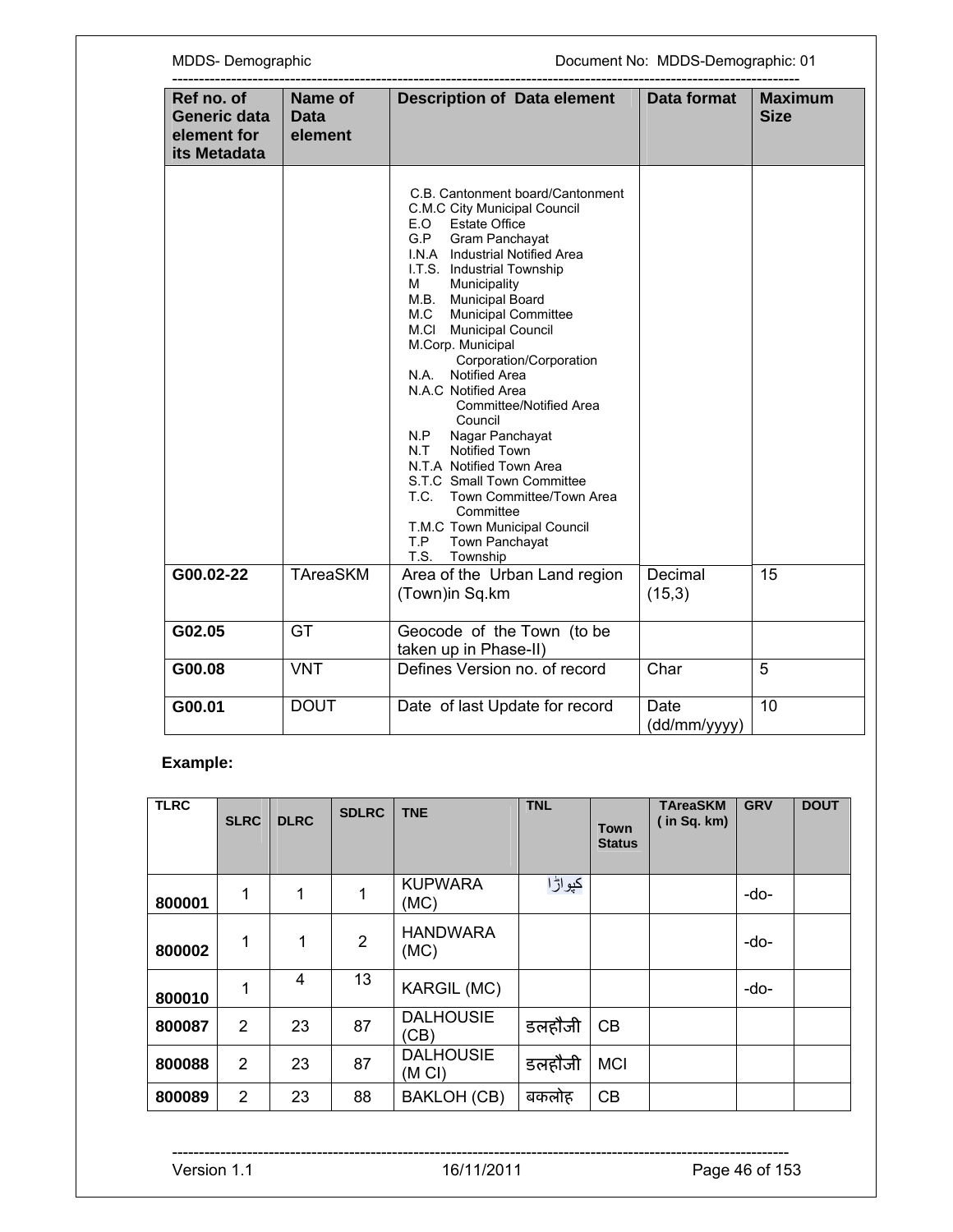*Here "KUPWARA (MC)", "HANDWARA (MC)", are Towns of parent State JAMMU & KASHMIR, parent District KUPWARA and Sub District KUPWARA* 

---------------------------------------------------------------------------------------------------------------------

*"DALHOUSIE (CB)", and "DALHOUSIE (M CI)" are Towns of parent State HIMACHAL PRADESH, parent District CHAMBA and Sub District DALHOUSIE* 

**5.3.3.6.1 Code Directory of Urban Land Region (Town) cutting boundaries across District / Sub District (CD02.05-01)** 

| Ref no. of<br>Generic data<br>element for<br>its Metadata | Name of<br>Data<br>element | <b>Description of Data element</b>                                                                                                                                                                                                                                                                                                        | <b>Data</b><br>format | <b>Maximum Size</b> |
|-----------------------------------------------------------|----------------------------|-------------------------------------------------------------------------------------------------------------------------------------------------------------------------------------------------------------------------------------------------------------------------------------------------------------------------------------------|-----------------------|---------------------|
| G02.01                                                    | <b>Town LRC</b><br>(TLRC)  | A unique code allocated by<br>Office of RGI at National level,<br>for Urban Land Region (Town)<br>for the purpose of<br>interoperability among e-<br>Governance applications, while<br>exchanging the Land region<br>related data<br>Here, Town can be a Town<br>Panchayat/Census<br>town/Municipality, Corporation<br>or a Notified Area | Integer               | 6                   |
| G02.01                                                    | <b>DLRC</b>                | District Land Region code for<br>Town cutting boundaries across<br><b>Districts</b>                                                                                                                                                                                                                                                       | Integer               | 3                   |
| G02.01                                                    | <b>SDLRC</b>               | Sub District Land Region code<br>for Town cutting boundaries<br>across Sub Districts                                                                                                                                                                                                                                                      | Integer               | 5                   |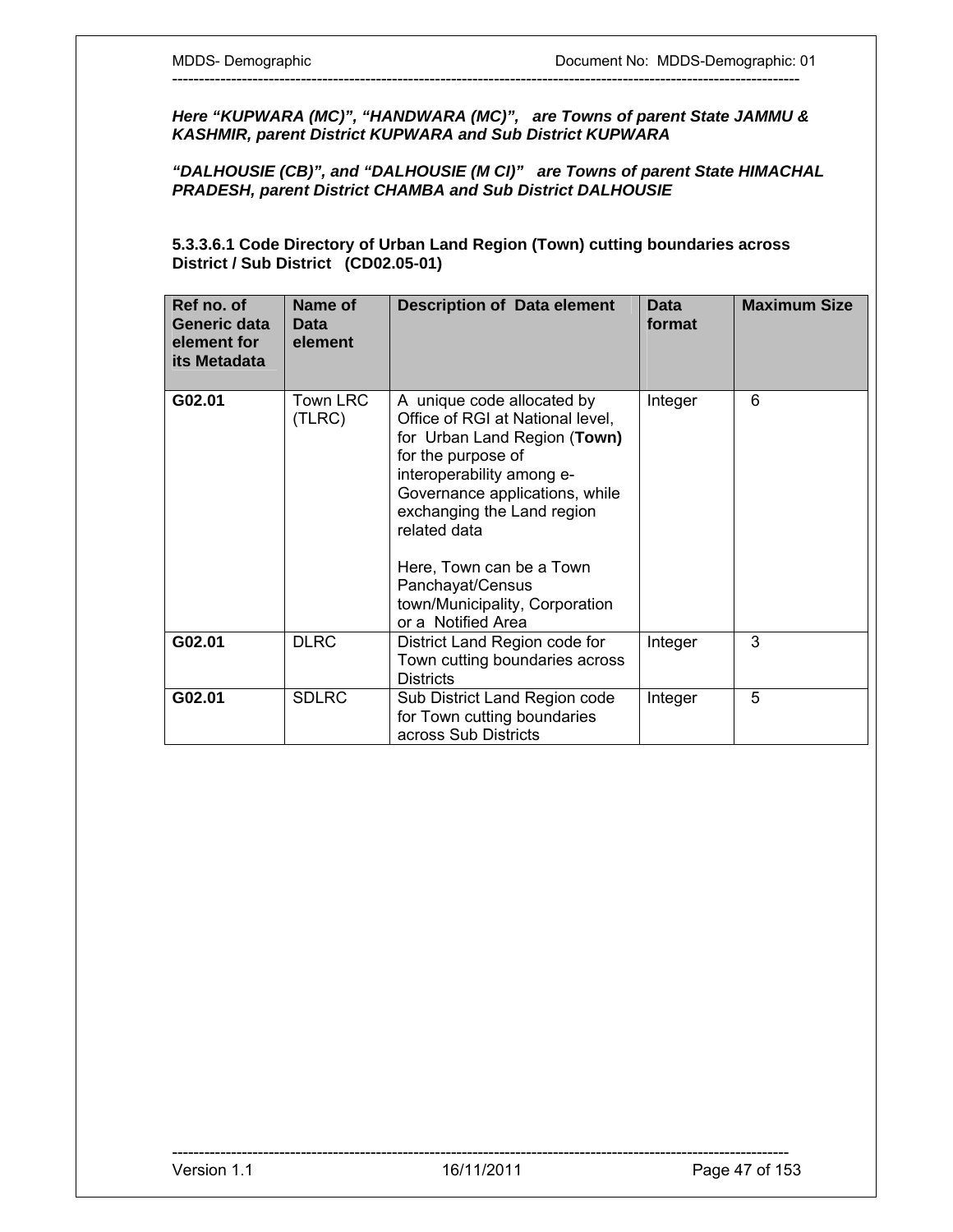## **5.3.3.7 Code Directory of Police Station (CD02.07)**

| Ref no. of<br><b>Generic</b><br>data<br>element<br>for its<br><b>Metadata</b> | Name of<br>Data<br>element              | <b>Description of Data element</b>                                  | Data format                                                  | <b>Maximum</b><br><b>Size</b> |
|-------------------------------------------------------------------------------|-----------------------------------------|---------------------------------------------------------------------|--------------------------------------------------------------|-------------------------------|
| G02.01                                                                        | <b>PSC</b><br>(primary<br>key)          | Code of Police Station                                              | Integer                                                      | 6                             |
| G02.01                                                                        | State LRC<br>(SLRC)                     | State land region code where<br>Police Station is located.          | Integer                                                      | 2                             |
| G02.01                                                                        | <b>District</b><br><b>LRC</b><br>(DLRC) | District code where Police Station<br>is located                    | Integer                                                      | 3                             |
| G02.02-01                                                                     | <b>PSNE</b>                             | Police Station name in English                                      | Varchar                                                      | 50                            |
| G02.02-02                                                                     | <b>PSNL</b>                             | Police Station name in Recognized<br>Official Language of the State | Varchar<br>Storage in<br><b>UNICODE</b><br>Standard<br>UTF-8 | 50                            |
| G02.05                                                                        | <b>GPS</b>                              | Geocode of the Police Station (to<br>be taken up in Phase-II)       |                                                              |                               |
| G00.08                                                                        | <b>CVPS</b>                             | Defines Version no. associated<br>with Police Station location Code | Char                                                         | 5                             |
| G00.01                                                                        | <b>DOUPS</b>                            | Date of Last Update for Police<br><b>Station</b>                    | Date<br>(dd/mm/yyyy)                                         | 10                            |

---------------------------------------------------------------------------------------------------------------------

#### **Example:**

| PSC (<br><b>Police</b><br><b>Station</b><br>code) | SLRC/<br><b>State Name</b> | <b>DLRC</b> / District<br><b>Name</b> | <b>PSNE</b>   | <b>PSNL</b> | <b>GPS</b>  |
|---------------------------------------------------|----------------------------|---------------------------------------|---------------|-------------|-------------|
|                                                   | 08/<br>Delhi               |                                       |               | दिल्ली      | In Phase-II |
|                                                   |                            | 08162 / Central<br><b>District</b>    |               |             | ----do----  |
| 0816208                                           |                            |                                       | Chandni Mahal | चाँदनी महल  | ----do----  |
| 0816210                                           |                            |                                       | Darya Ganj    | दरिया गंज   | ----do----  |
| 0816240                                           |                            |                                       | Pahar Ganj    | पहाड़ गंज   | ----do----  |

*Note: The Police Station Code Directory values, shown in the example, are taken as per the present data given by NCRB (National Crime Record Bureau), which does not match with Land Region Codes allocated by ORGI. However, these need to be changed, once the Standard is notified and enforced.*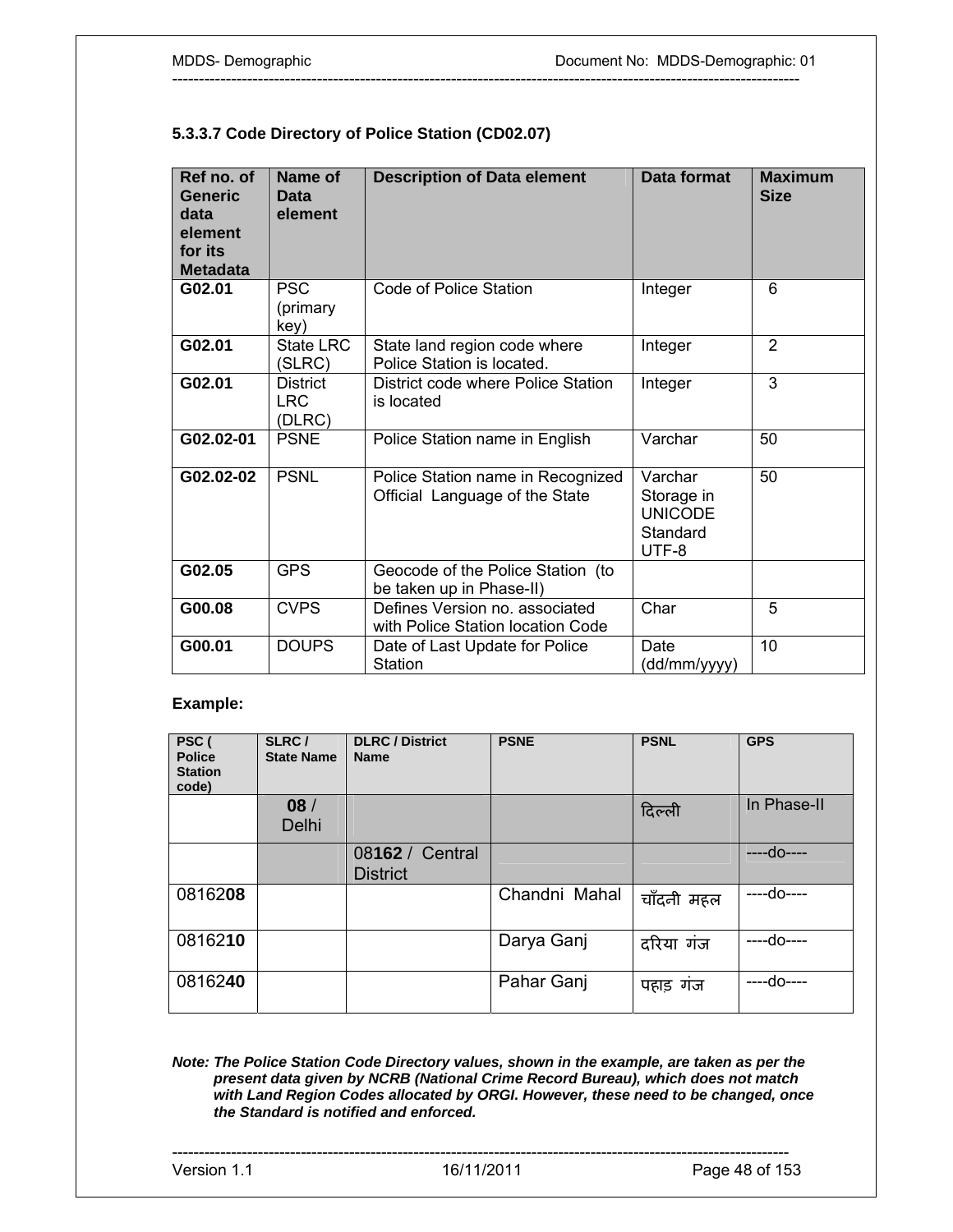# **5.3.3.8 Geo-code Referencing Directory (to be taken up in Phase-II) (CD02.08)**

| Ref no. of<br>Generic data<br>element for<br>its Metadata | <b>Name of Data</b><br>element | <b>Description of Data</b><br>element                                         | Data format<br>at Interface<br>level | <b>Finalizati</b><br>on Status |
|-----------------------------------------------------------|--------------------------------|-------------------------------------------------------------------------------|--------------------------------------|--------------------------------|
| G02.05-01                                                 | Geocode                        | Land Region Code<br>(Country/ State/District/ Sub<br>District/Town / Village) |                                      |                                |
| G02.05-01-01                                              | Longitude                      |                                                                               | As per UTM<br>coordinates            |                                |
| G02.05-01-02                                              | Latitude                       |                                                                               | As per UTM<br>coordinates            |                                |
| G02.05-01-03                                              | Altitude                       | It defines Mean sea level                                                     |                                      |                                |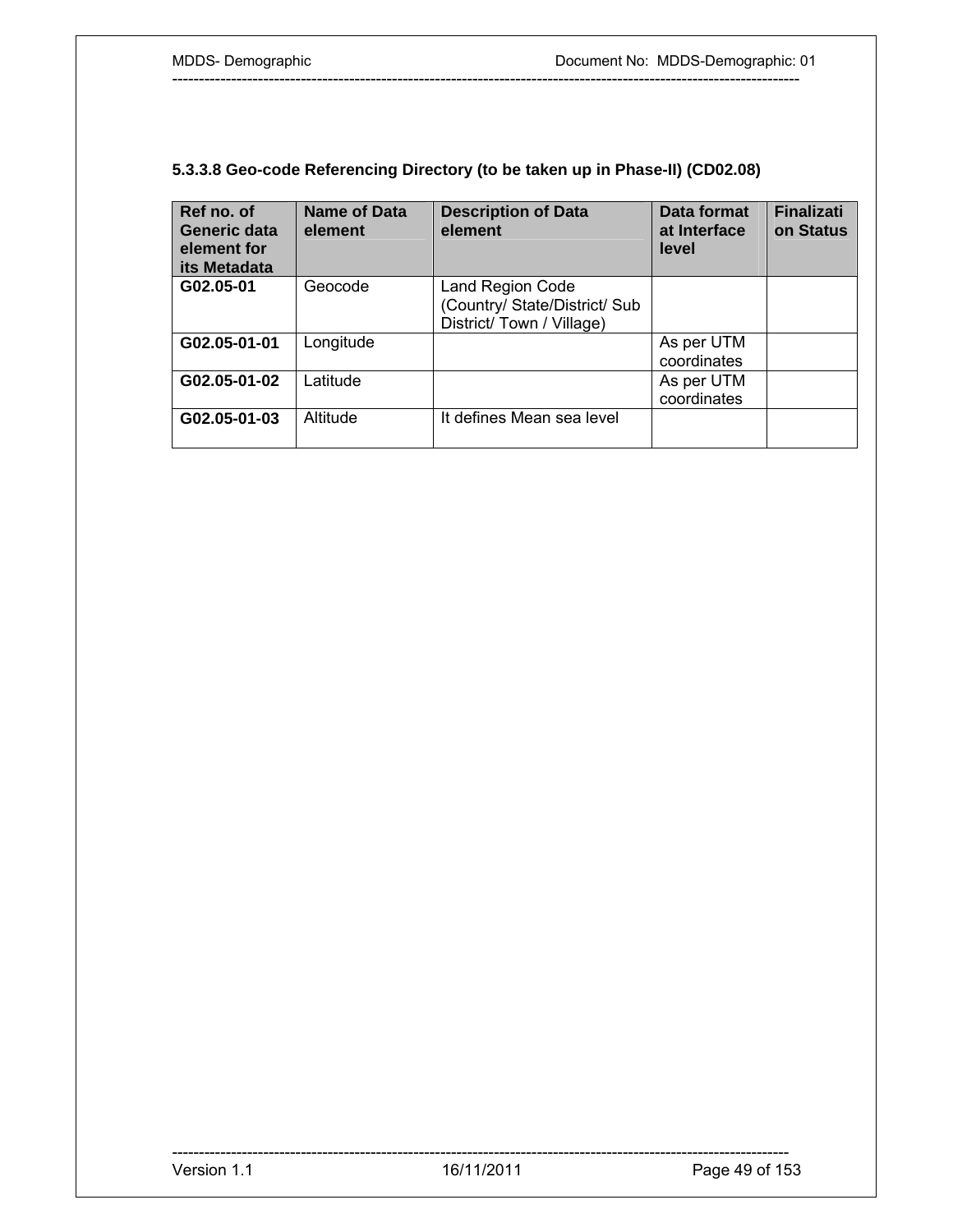# **5.4 Metadata of Generic Data Elements**

**Template for Meta Data of Data Elements:** 

## **Based on eGIF (e-Governance Interoperability Framework) Standard of UK**

---------------------------------------------------------------------------------------------------------------------

| #              | <b>Item</b>           | <b>Description</b>                                                                                                                                                             |  |
|----------------|-----------------------|--------------------------------------------------------------------------------------------------------------------------------------------------------------------------------|--|
| 1              | Name                  | Name / Number of the Generic or Custom Data Element                                                                                                                            |  |
| $\overline{2}$ | Description           | A simple and ambiguous definition of Generic or Custom Data<br>Element.                                                                                                        |  |
| 3              | <b>Type</b>           | <b>Generic or Custom</b><br>Generic: commonly used data element across different<br>e-Governance applications. Custom: Used in a particular<br>application only                |  |
| 4              | Is Part of            |                                                                                                                                                                                |  |
| 5              | Parts if any          |                                                                                                                                                                                |  |
| 6              | Data Format           | Varchar/Character/Decimal(for real/ floating number) / Integer(Whole<br>number)/Date etc                                                                                       |  |
|                |                       | Recommended style of printing / display, if required so                                                                                                                        |  |
| $\overline{7}$ | Max Size              | Maximum Size of the data element                                                                                                                                               |  |
| 8              | Validations           | Generic Validations for Generic Data and Specific Validations for<br>Custom Data to be applied for acceptance of data.                                                         |  |
| 9              | Values                | List of Acceptable Values                                                                                                                                                      |  |
| 10             | Default Value         | For any list of values, the default value to be used unless otherwise<br>stated.                                                                                               |  |
| 11             | Owner                 | Name(s) of the departments who owns the Data element/ Code<br>Directory and has the rights for updating.                                                                       |  |
| 12             | Based on              | Reference to document / standard / agency on the basis of which<br>the data element is standardized by the Expert committee for MDDS                                           |  |
| 13             | Version               | The version number of Data element                                                                                                                                             |  |
| 14             | <b>Status</b>         | Current status of Standard (Draft or Accepted)                                                                                                                                 |  |
| 15             | Date Agreed           | The date on which this version was accepted as Data Standard for<br>Government.                                                                                                |  |
| 16             | Verification          | Steps taken to establish the correctness of Generic or Custom Data<br>Elements. Such steps taken for different level of verifications by<br>departments will be detailed here. |  |
| 17             | Comments              | Additional Notes, if any                                                                                                                                                       |  |
| 18             | Date of<br>Publishing | The date on which Standard is Published or HTML or PDF version<br>will be created                                                                                              |  |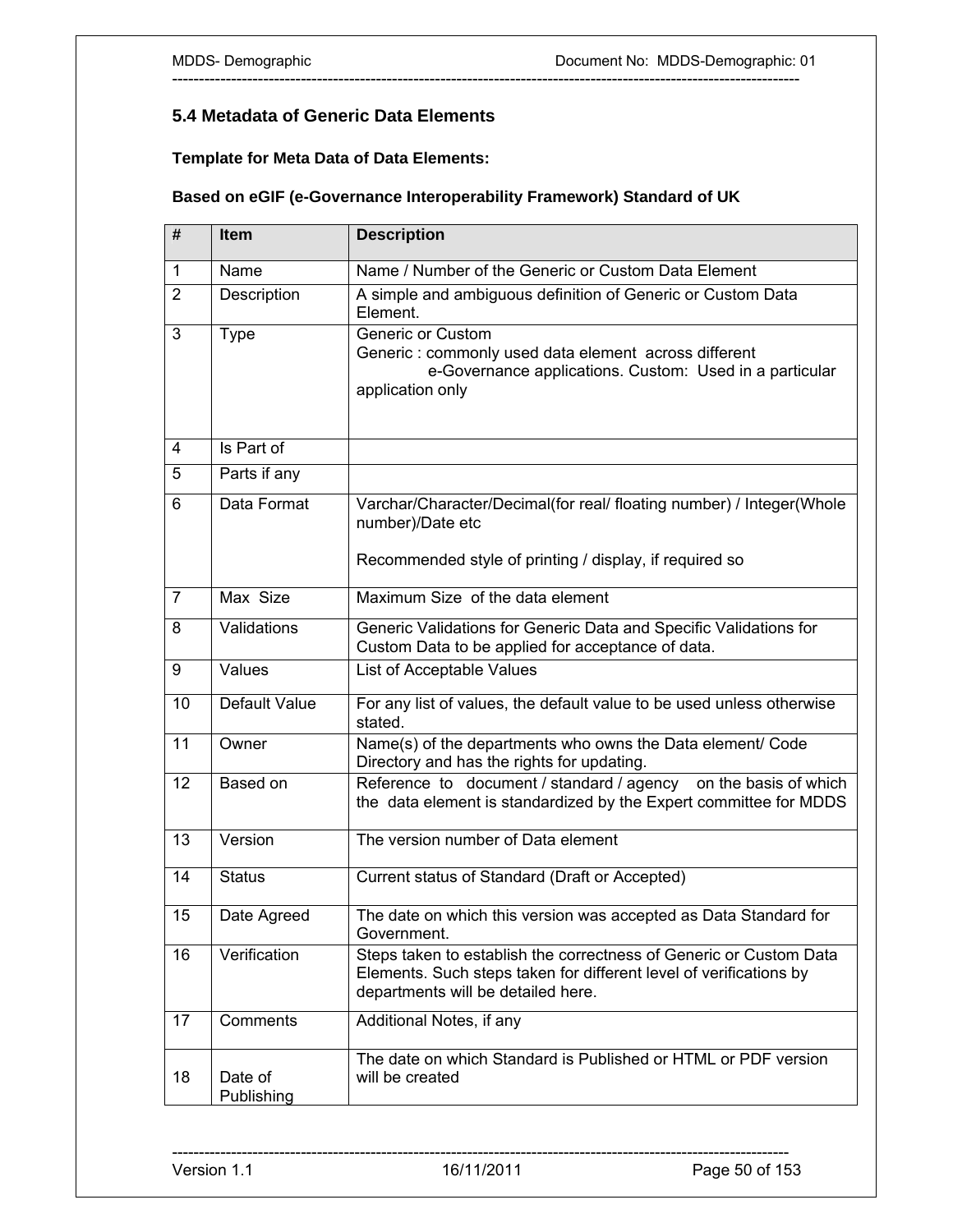# **5.4.1 Metadata of Common Generic Data Elements**

---------------------------------------------------------------------------------------------------------------------

|                                         | Name of Data Element : Date (G00.01)                                                               |  |  |  |  |
|-----------------------------------------|----------------------------------------------------------------------------------------------------|--|--|--|--|
| <b>Description of Data Element</b>      | Date as per Indian Date Conventions                                                                |  |  |  |  |
| Data Element Type (Generic /<br>Custom) | Generic                                                                                            |  |  |  |  |
| Is Part of                              |                                                                                                    |  |  |  |  |
| Parts, if any                           | $\rightarrow$ G00.01-00-01<br>Day                                                                  |  |  |  |  |
|                                         | Month $\rightarrow$ G00.01-00-02                                                                   |  |  |  |  |
|                                         | Year $\rightarrow$ G00.01-00-03                                                                    |  |  |  |  |
| Data Format                             | Date (dd/mm/yyyy)                                                                                  |  |  |  |  |
| Max Size                                | 10 (dd/mm/yyyy)                                                                                    |  |  |  |  |
| Validation                              | yyyy should be a valid year number                                                                 |  |  |  |  |
|                                         | mm in Range 01-12                                                                                  |  |  |  |  |
|                                         | dd not to be greater than 30 in April, June, Sept & Nov                                            |  |  |  |  |
|                                         | dd not to be greater than 31 in of Jan, Mar, May, July,<br>Aug, Oct, Dec                           |  |  |  |  |
|                                         | dd not to be greater than 28 in Feb, except leap year,<br>$\mathbb{L}$<br>when value 29 is allowed |  |  |  |  |
| Values                                  |                                                                                                    |  |  |  |  |
| Default value                           |                                                                                                    |  |  |  |  |
| Owner                                   | Government of India, Department of Information Technology                                          |  |  |  |  |
| Based on                                | As decided by the Expert Committee for MDDS                                                        |  |  |  |  |
| Version                                 | 1.0                                                                                                |  |  |  |  |
| status                                  | Accepted                                                                                           |  |  |  |  |
| Date agreed                             |                                                                                                    |  |  |  |  |
| Verification                            |                                                                                                    |  |  |  |  |
| Comments                                | "/" to be used as delimiter for representation of Date                                             |  |  |  |  |
| Date of Publication                     | 16/11/2011                                                                                         |  |  |  |  |

## **Example**: - **08/12/2008**

 08 -represents day 12 -represents month 2008-represents year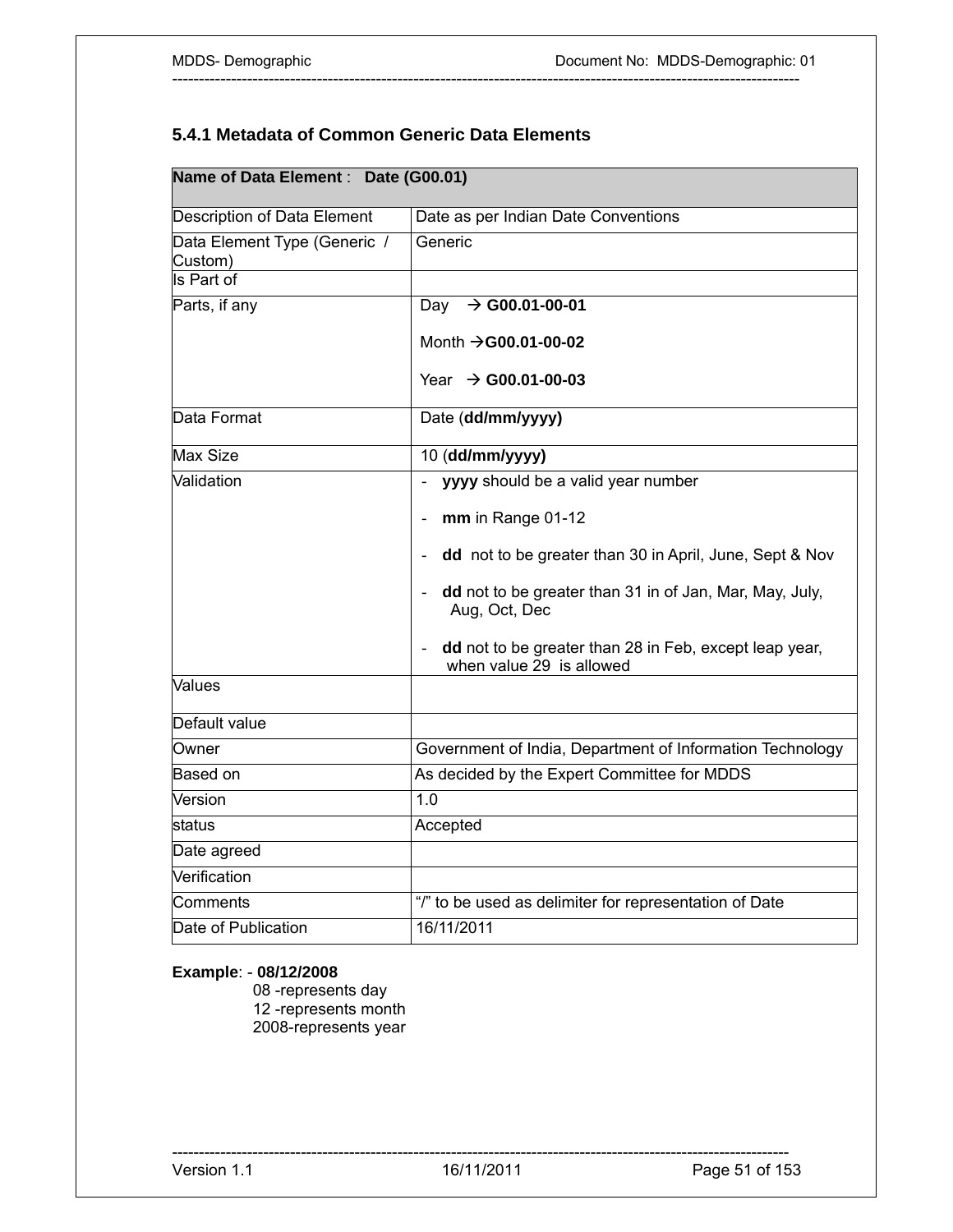| Name of Data Element : Measurement (G00.02) |                                                                                                                                                                     |                        |
|---------------------------------------------|---------------------------------------------------------------------------------------------------------------------------------------------------------------------|------------------------|
| Description of Data Element                 | The process of ascertaining dimensions (Distance, area,<br>volume) & quantity (weight) in Metric system of<br>measurement.                                          |                        |
|                                             | For the purpose of uniformity, two decimal places have been<br>standardized for this generic data element across the                                                |                        |
|                                             | domain applications, and maximum size has been "p"<br>marked:                                                                                                       |                        |
|                                             | <b>Measurement of Distance in:</b>                                                                                                                                  |                        |
|                                             | Meters (Meters)                                                                                                                                                     | G00.02-11              |
|                                             | Kilometers (km)                                                                                                                                                     | G00.02-12              |
|                                             | Centimeter (cm)                                                                                                                                                     | G00.02-13              |
|                                             | Millimeters (mm)                                                                                                                                                    | G00.02-14              |
|                                             | <b>Measurement of Area in:</b>                                                                                                                                      |                        |
|                                             | Square Meters (Sq.meter)                                                                                                                                            | G00.02-21              |
|                                             | Square Kilometers(Sq.km)                                                                                                                                            | G00.02-22              |
|                                             | Square Centimeters(Sq.cm)                                                                                                                                           | G00.02-23              |
|                                             | Square Millimeters (Sq.mm)                                                                                                                                          | G00.02-24              |
|                                             | <b>Hectares</b>                                                                                                                                                     | G00.02-25              |
|                                             | <b>Measurement of Volume in:</b>                                                                                                                                    |                        |
|                                             | Cubic Meters (Cu.meter)                                                                                                                                             | G00.02-31              |
|                                             | Cubic Kilometers (Cu.km)                                                                                                                                            | G00.02-32              |
|                                             | Cubic Centimeters(Cu.cm)<br>Cubic Millimeters (Cu.mm)                                                                                                               | G00.02-33<br>G00.02-34 |
|                                             | <b>Measurement of Weight in:</b>                                                                                                                                    |                        |
|                                             | Grams(Grams)                                                                                                                                                        | G00.02-41              |
|                                             | Kilograms (kg)                                                                                                                                                      | G00.02-42              |
|                                             |                                                                                                                                                                     |                        |
|                                             | Note: basic unit of measurement is Meter / Gram. More<br>instances can be added for storage of measurement in                                                       |                        |
| Data Element Type (Generic /                | other units, in future.<br>Generic                                                                                                                                  |                        |
| Custom)<br>Is part of any                   |                                                                                                                                                                     |                        |
|                                             |                                                                                                                                                                     |                        |
| Parts if any                                |                                                                                                                                                                     |                        |
| Data Format                                 | Decimal(p,3)                                                                                                                                                        |                        |
| Max Size                                    | Value of "p", the maximum size of the data element, would<br>be decided by a domain depending upon the specific<br>requirements of the applications in that domain. |                        |
| Validation                                  |                                                                                                                                                                     |                        |
| Values                                      |                                                                                                                                                                     |                        |
| Default value                               |                                                                                                                                                                     |                        |
| Owner                                       | Government of India, Department of Information Technology                                                                                                           |                        |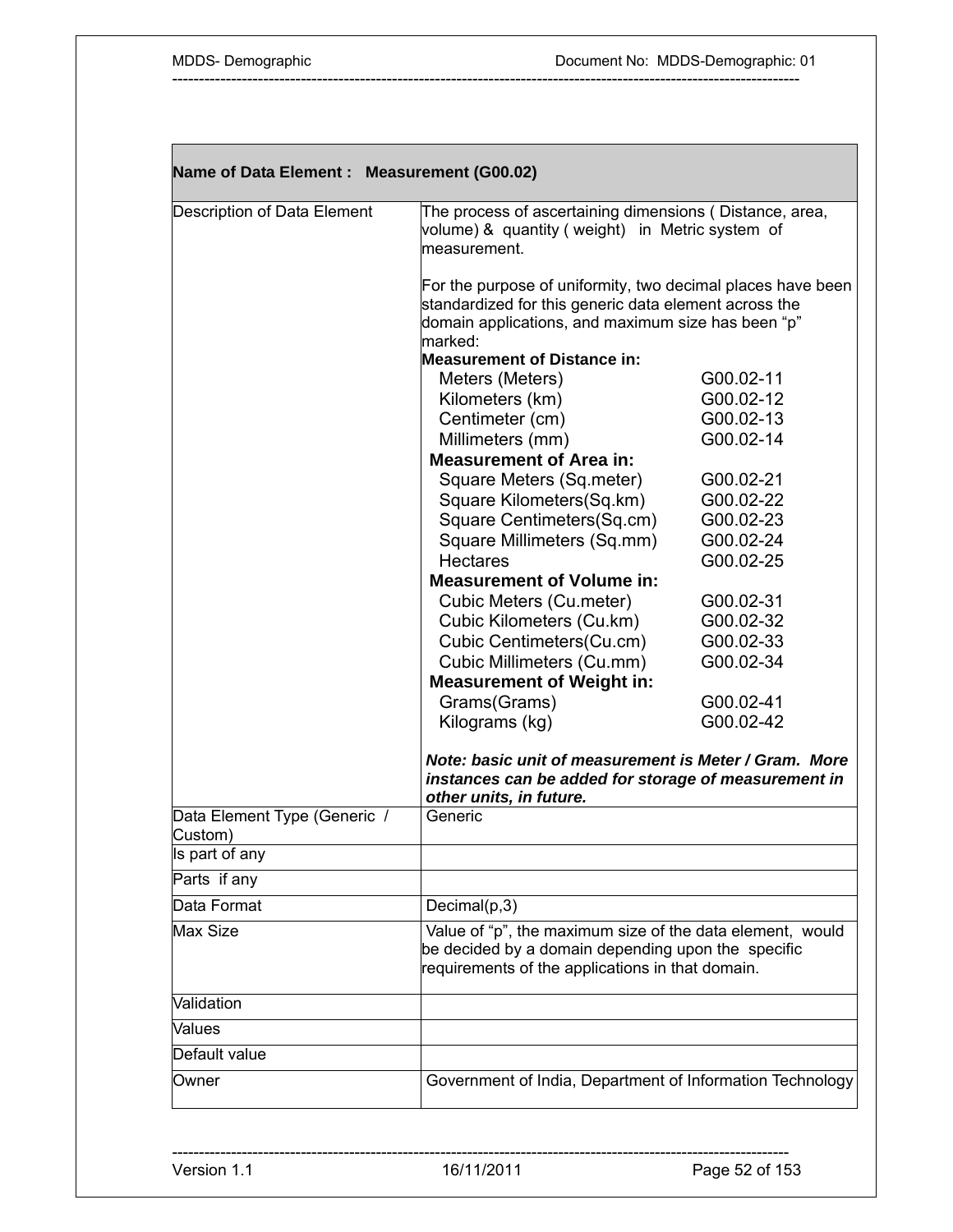| MDDS-Demographic                                                                        | Document No: MDDS-Demographic: 01                                                                                                                                        |
|-----------------------------------------------------------------------------------------|--------------------------------------------------------------------------------------------------------------------------------------------------------------------------|
| Based on<br>SI units, ISO 1000:1992, and as decided by the Expert<br>Committee for MDDS |                                                                                                                                                                          |
| Version                                                                                 | 1.1                                                                                                                                                                      |
| <b>Status</b>                                                                           | Accepted                                                                                                                                                                 |
| Date agreed                                                                             |                                                                                                                                                                          |
| <b>Nerification</b>                                                                     |                                                                                                                                                                          |
| Comments                                                                                | Specific to Land Region Codification:                                                                                                                                    |
|                                                                                         | Since various states conventionally maintain area of land<br>regions in different units, the Measurement conversion<br>directory (CD.00.01) may be used for this purpose |
| Date of Publication                                                                     | 16/11/2011                                                                                                                                                               |

Example: Area of Tahsil in Square Kilometers is 55673.000

**Table of domain wise standardization of value of "p" for Generic Data Element: Measurement of Area in Square Kilometers (**G00.02-22)

| <b>Domain Name</b> | Value of p | Data Format   |
|--------------------|------------|---------------|
| Land Region        |            | Decimal(15,3) |

*Note: The above table will go on expanding based on standardization of values of "p" for different domains*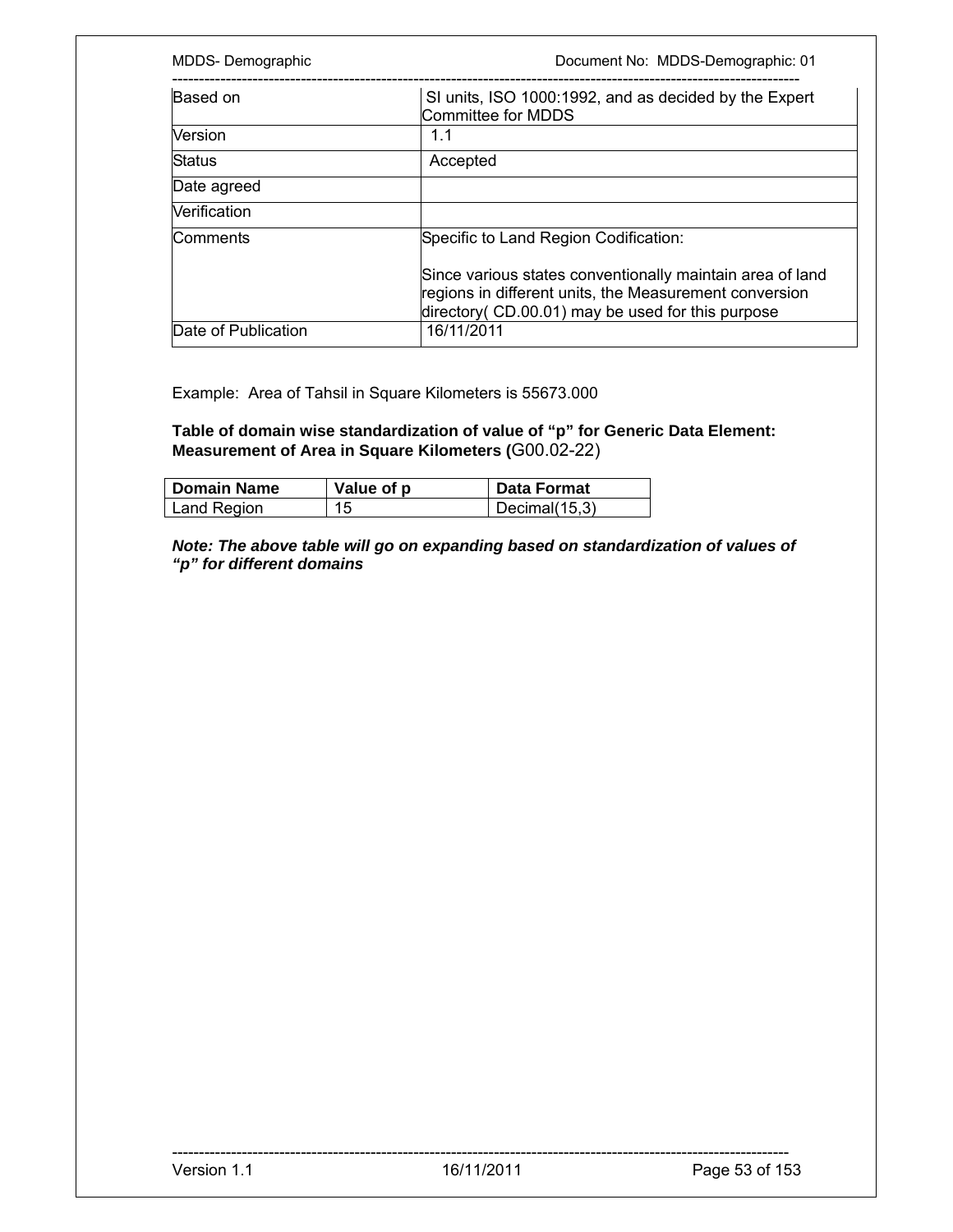| Name of Data Element : Financial year (G00.03) |                                                              |  |
|------------------------------------------------|--------------------------------------------------------------|--|
| Description of Data Element                    | <b>Financial Year</b>                                        |  |
| Data Element Type (Generic /<br>Custom)        | Generic                                                      |  |
| Is part of any                                 |                                                              |  |
| Parts if any                                   |                                                              |  |
| Data Format                                    | Char $(nnm-(mm+1))$                                          |  |
| Max Size                                       | $\overline{7}$                                               |  |
| <b>Validation</b>                              | nnmm should be a valid Year number                           |  |
| Values                                         |                                                              |  |
| Default value                                  |                                                              |  |
| Owner                                          | Government of India, Department of Information<br>Technology |  |
| Based on                                       | As decided by the Expert Committee for MDDS                  |  |
| Version                                        | 1.0                                                          |  |
| Status                                         | Accepted                                                     |  |
| Date agreed                                    |                                                              |  |
| Verification                                   |                                                              |  |
| <b>Comments</b>                                |                                                              |  |
| Date of Publication                            | 16/11/2011                                                   |  |

**Example**: - Financial year: **2008-09**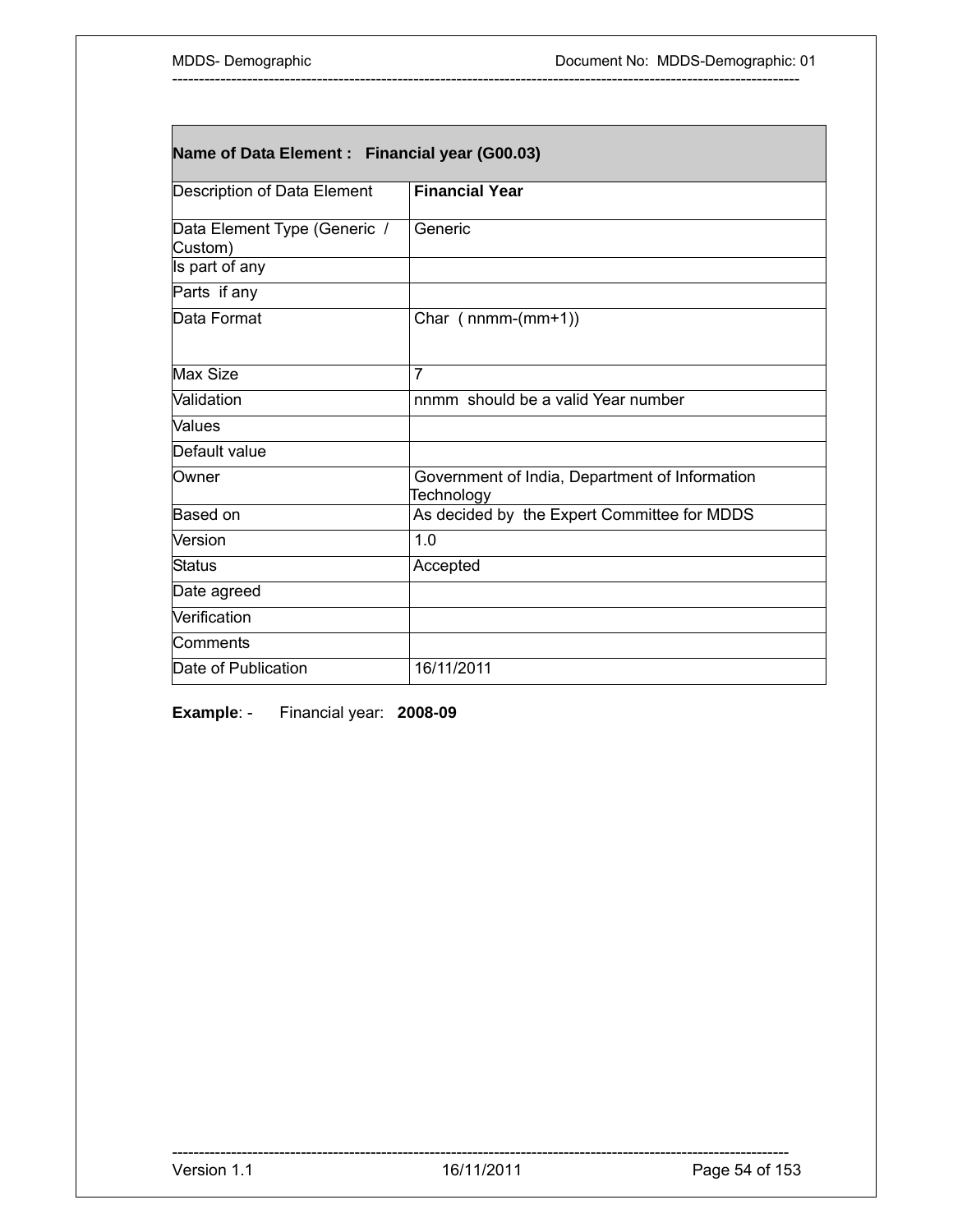| Name of Data Element : Amount (G00.04)  |                                                                                                                                                                                                                                                                                                                                                                                                                                 |
|-----------------------------------------|---------------------------------------------------------------------------------------------------------------------------------------------------------------------------------------------------------------------------------------------------------------------------------------------------------------------------------------------------------------------------------------------------------------------------------|
| Description of Data Element             | Amount<br>- Amount must be stored in Rupees.<br>Amount must be stored in the database as Numeric value<br>along with two digits for paise<br>-The amount should be printed in Indian Standard<br>For printing purpose there is a function to convert Numeric<br>value into the Character (Crore, lakh, Thousand, Hundred) &<br>(paisa).                                                                                         |
| Data Element Type (Generic /<br>Custom) | Generic                                                                                                                                                                                                                                                                                                                                                                                                                         |
| Is part of any                          |                                                                                                                                                                                                                                                                                                                                                                                                                                 |
| Parts if any                            |                                                                                                                                                                                                                                                                                                                                                                                                                                 |
| Data Format                             | Decimal(p,2)                                                                                                                                                                                                                                                                                                                                                                                                                    |
| <b>Max Size</b>                         | "p", the maximum size of the data element would depend<br>upon the specific requirements of applications in a domain,<br>hence kept variant. Domain applications can customize /<br>standardize the maximum size accordingly. However, for the<br>purpose of uniformity, two decimal places have been<br>standardized for this generic data element across the domain<br>applications, and maximum size has been marked as "p". |
| Validation                              | It must be a positive number (Amount value >=0)                                                                                                                                                                                                                                                                                                                                                                                 |
| Values                                  |                                                                                                                                                                                                                                                                                                                                                                                                                                 |
| Default value                           | 0.00                                                                                                                                                                                                                                                                                                                                                                                                                            |
| Owner                                   | Government of India, Department of Information<br>Technology                                                                                                                                                                                                                                                                                                                                                                    |
| Based on                                | As decided by the Expert Committee for MDDS                                                                                                                                                                                                                                                                                                                                                                                     |
| Version                                 | 1.1                                                                                                                                                                                                                                                                                                                                                                                                                             |
| Status                                  | Accepted                                                                                                                                                                                                                                                                                                                                                                                                                        |
| Date agreed                             |                                                                                                                                                                                                                                                                                                                                                                                                                                 |
| Verification                            |                                                                                                                                                                                                                                                                                                                                                                                                                                 |
| Comments                                | The number before the decimal point in RUPEES and the<br>Number after the decimal point in PAISE.                                                                                                                                                                                                                                                                                                                               |
| Date of Publication                     | For display / printing of amount in Rupees:<br>The amount along with two decimals for paise should be<br>prefixed with $\bar{\tau}$ (the new symbol for Rupee) without a<br>gap between Rupee symbol and the amount.<br>"," to be used to segregate hundreds, thousands, lacs,<br>crores etc.<br>16/11/2011                                                                                                                     |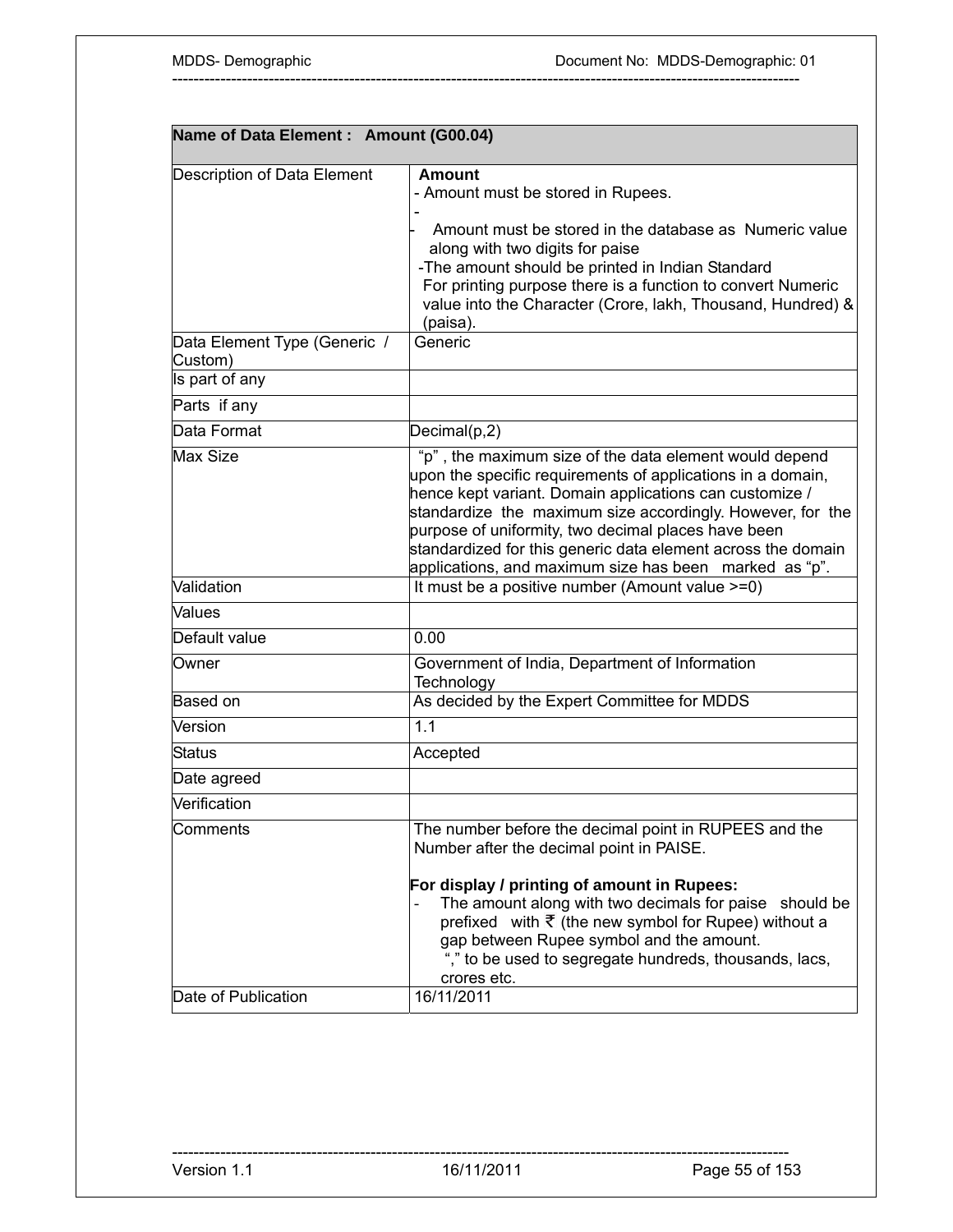**Table of domain wise standardization of value of "p" for Generic Data Element: Amount (**G00.04)

---------------------------------------------------------------------------------------------------------------------

| <b>Domain Name</b> | Value of p | Data Format   |
|--------------------|------------|---------------|
| <b>Banking</b>     | 16         | Decimal(16.2) |
|                    |            |               |

*Note: The above table will go on expanding based on standardization of values of "p" for different domains* 

**Example** for printing amount:

 **2,34,55,255.50** 

 Two Crore, Thirty Four Lakh, Fifty Five Thousand, Two Hundred Fifty Five Rupees & Fifty Paisa only

| One Hundred Rupees                              | = ₹100.00             |
|-------------------------------------------------|-----------------------|
| One Thousand Rupees = $\overline{\xi}$ 1,000.00 |                       |
| One Lakh Rupees                                 | = ₹100,000.00         |
| One Crore Rupees                                | = ₹10,000,000.00 etc. |
|                                                 |                       |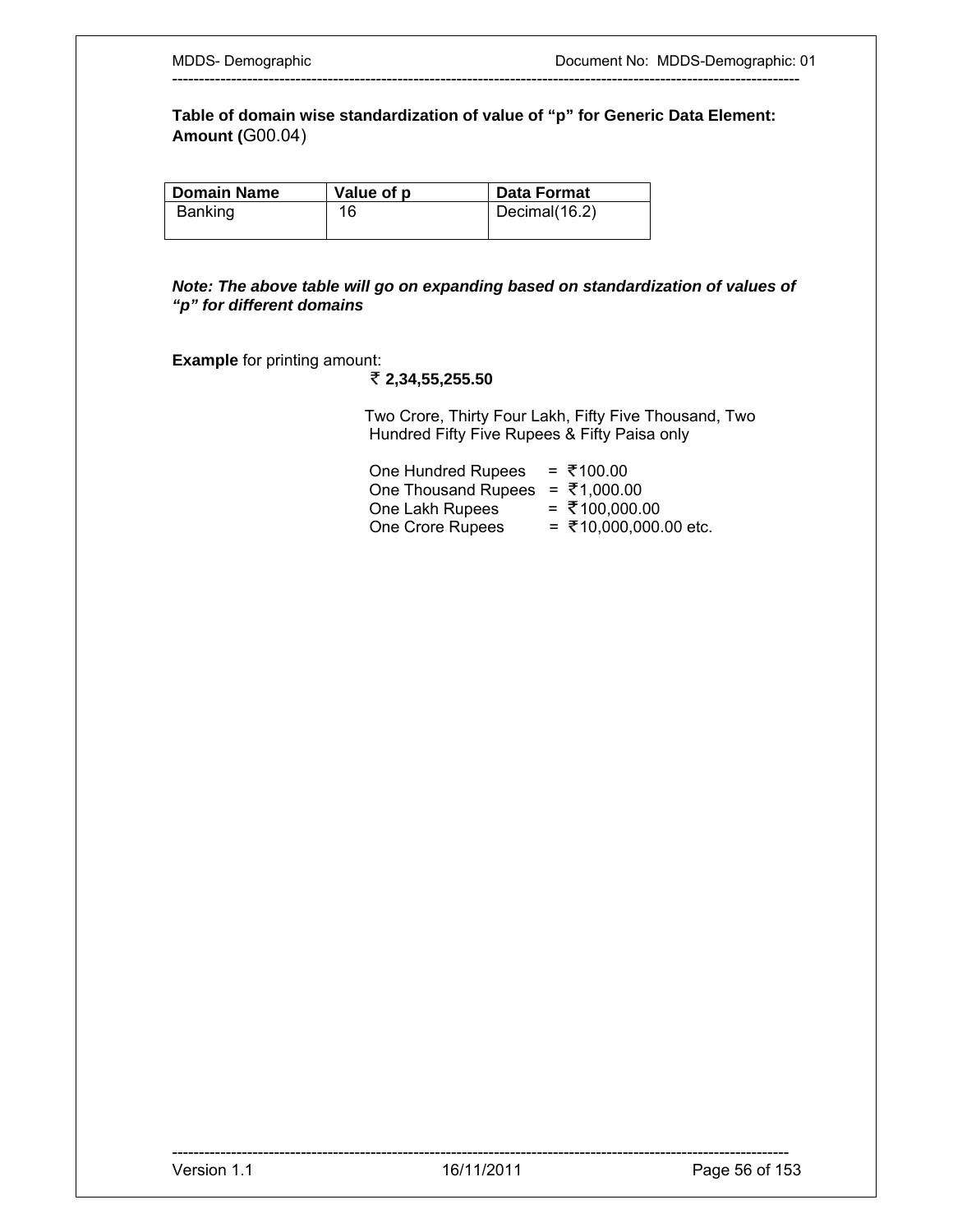| <b>Name of Data Element:</b><br>Language code (G00.05-01) |                                                                                                     |  |
|-----------------------------------------------------------|-----------------------------------------------------------------------------------------------------|--|
| Description of Data Element                               | Defines State Recognized Official Language code & A code<br>for English Language / other languages. |  |
| Data Element Type<br>(Generic/Custom)                     | Generic                                                                                             |  |
| Is part of any                                            |                                                                                                     |  |
| Parts if any                                              |                                                                                                     |  |
| Data Format                                               | Integer                                                                                             |  |
| Max Size                                                  | $\overline{2}$                                                                                      |  |
| Validations                                               |                                                                                                     |  |
| Values                                                    | Values taken from Language Code Directory (CD00.02)                                                 |  |
| Default Value                                             | 99                                                                                                  |  |
| Owner                                                     | Department of Official Language, Ministry of Home Affairs                                           |  |
| Based on                                                  | Indian Census 2001, ORGI for language code                                                          |  |
|                                                           | ISO 369-3 for alphabetical Language Code.                                                           |  |
| Version                                                   | 1.1                                                                                                 |  |
| <b>Status</b>                                             | Accepted                                                                                            |  |
| Date Agreed                                               |                                                                                                     |  |
| Verification                                              |                                                                                                     |  |
| Comments                                                  |                                                                                                     |  |
| Date of Publishing                                        | 16/11/2011                                                                                          |  |

**Example**: language code **06** for Hindi as per ORGI

Language code as per ISO 639-3 **hin** for Hindi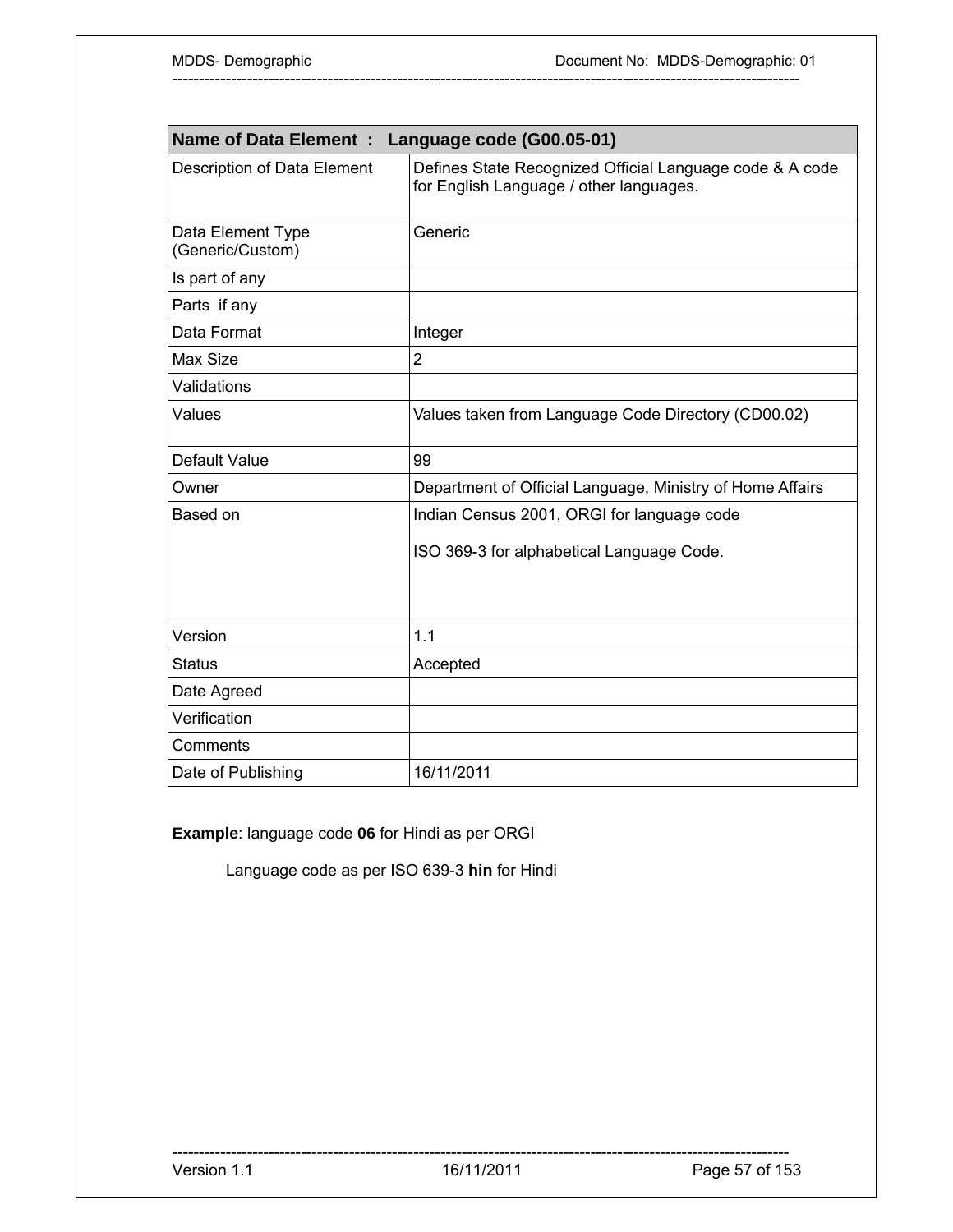| Name of Data Element : Telephone No (G00.06) |                                                                                                                                                                                                                                                     |                                                                                                                                                                                           |
|----------------------------------------------|-----------------------------------------------------------------------------------------------------------------------------------------------------------------------------------------------------------------------------------------------------|-------------------------------------------------------------------------------------------------------------------------------------------------------------------------------------------|
| Description of Data Element                  | Landline or Mobile number allotted to a subscriber by a<br>service provider along with various prefixes for trunk dialing /<br>International dialing                                                                                                |                                                                                                                                                                                           |
|                                              | system.                                                                                                                                                                                                                                             | Here, Landline number means a phone number allocated by<br>a service provider for transmission of communication signals<br>through a hard-wired (metal cable / optical fiber) or wireless |
|                                              | Mobile number means a phone number allocated to a<br>subscriber by a mobile network operator for transmission of<br>communication signals through radio waves.                                                                                      |                                                                                                                                                                                           |
|                                              | wide variety of other services such as text messaging, MMS,<br>(infrared, Bluetooth), business applications, gaming and<br>photography. Mobile phones that offer these more general<br>computing capabilities are referred to as smart phones also. | In addition to telephony, modern mobile phones also support a<br>e-mail, Internet access, short-range wireless communications                                                             |
| Data Element Type (Generic /                 | Generic                                                                                                                                                                                                                                             |                                                                                                                                                                                           |
| Custom)<br>Is part of any                    |                                                                                                                                                                                                                                                     |                                                                                                                                                                                           |
| Parts if any                                 | -International Access Code                                                                                                                                                                                                                          | G00.06-00-01                                                                                                                                                                              |
|                                              | -Country code                                                                                                                                                                                                                                       | G00.06-00-02                                                                                                                                                                              |
|                                              | -Trunk Prefix                                                                                                                                                                                                                                       | G00.06-00-03                                                                                                                                                                              |
|                                              | Area Code                                                                                                                                                                                                                                           | G00.06-00-04                                                                                                                                                                              |
|                                              | <b>Phone Number</b><br>(With two instances for Landline number & Mobile Number)                                                                                                                                                                     |                                                                                                                                                                                           |
|                                              | - Landline number<br>- Mobile number                                                                                                                                                                                                                | G00.06-01-05<br>G00.06-02-05                                                                                                                                                              |
| Data Format                                  | Varchar                                                                                                                                                                                                                                             |                                                                                                                                                                                           |
| Max Size                                     | 16 including the codes used for prefixing of parts                                                                                                                                                                                                  |                                                                                                                                                                                           |
| Validation                                   | <b>International Access Code</b><br>for dialing a telephone number outside India                                                                                                                                                                    | Varchar(3) with value "00"                                                                                                                                                                |
|                                              | <b>Country Code</b>                                                                                                                                                                                                                                 | Varchar(3) with value                                                                                                                                                                     |
|                                              | <b>Trunk Prefix:</b>                                                                                                                                                                                                                                | "91" for India<br>Char(1) with value "0"                                                                                                                                                  |
|                                              | Area Code (2-4)                                                                                                                                                                                                                                     | Varchar(4)                                                                                                                                                                                |
|                                              | Landline number (6-8)                                                                                                                                                                                                                               | Varchar(8)                                                                                                                                                                                |
|                                              | Note: Total no. of character for area code & Subscriber<br>number should be 10 digits                                                                                                                                                               |                                                                                                                                                                                           |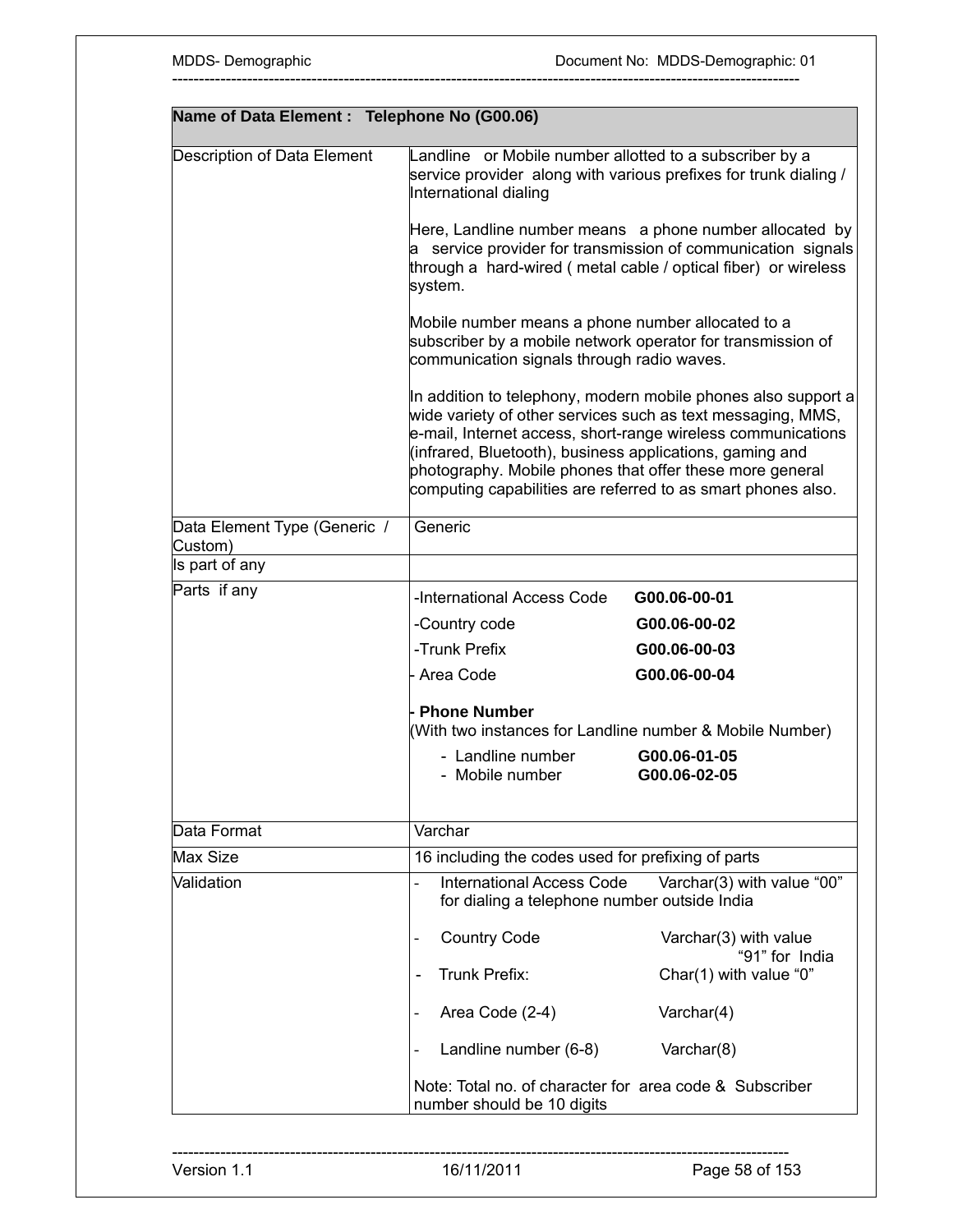| MDDS-Demographic | Document No: MDDS-Demographic: 01                                                                                                                                                |  |
|------------------|----------------------------------------------------------------------------------------------------------------------------------------------------------------------------------|--|
|                  | For Landline number:                                                                                                                                                             |  |
|                  | <b>Local calls</b> : Landline number itself                                                                                                                                      |  |
|                  | Calls within $India - 11$ digits<br>(Trunk prefix - Area code - Landline number)                                                                                                 |  |
|                  | For calls to India from outside Country - Maximum 15<br>digits<br>(International Access Code of the concerned country -<br>Country code of India - Area Code - Landline number)  |  |
|                  | For calls from India to an outside country                                                                                                                                       |  |
|                  | (International Access Code of India (value "00" + Country<br>code of the specific country - Area Code & particular<br>Landline number)                                           |  |
|                  | For Mobile number                                                                                                                                                                |  |
|                  | Local Calls: 10 digits<br>Calls within India - 11 digits (Trunk prefix - Mobile no)                                                                                              |  |
|                  |                                                                                                                                                                                  |  |
|                  | For calls to India from outside Country - Maximum 15<br>digits<br>(International Access Code of the concerned country -<br>Country code of India - Mobile no)                    |  |
|                  | For calls from India to outside country<br>(International Access Code of India (value "00") - Country<br>code of the specific country - Area Code & particular Mobile<br>number) |  |
| Values           |                                                                                                                                                                                  |  |
| Default value    |                                                                                                                                                                                  |  |
| Owner            | Government of India, Department of Information Technology                                                                                                                        |  |
| Based on         | ITU-TE.164 for Country code & Department of<br><b>Telecommunications</b>                                                                                                         |  |
| Version          | 1.1                                                                                                                                                                              |  |
| <b>Status</b>    | Accepted                                                                                                                                                                         |  |
| Date agreed      |                                                                                                                                                                                  |  |
| Verification     |                                                                                                                                                                                  |  |
| Comments         | The international Access Code ( referred as exit code<br>also), of India is 00.                                                                                                  |  |
|                  | For calls to India from abroad (ISD calls), the appropriate<br>International access code should be dialed, followed by 91,                                                       |  |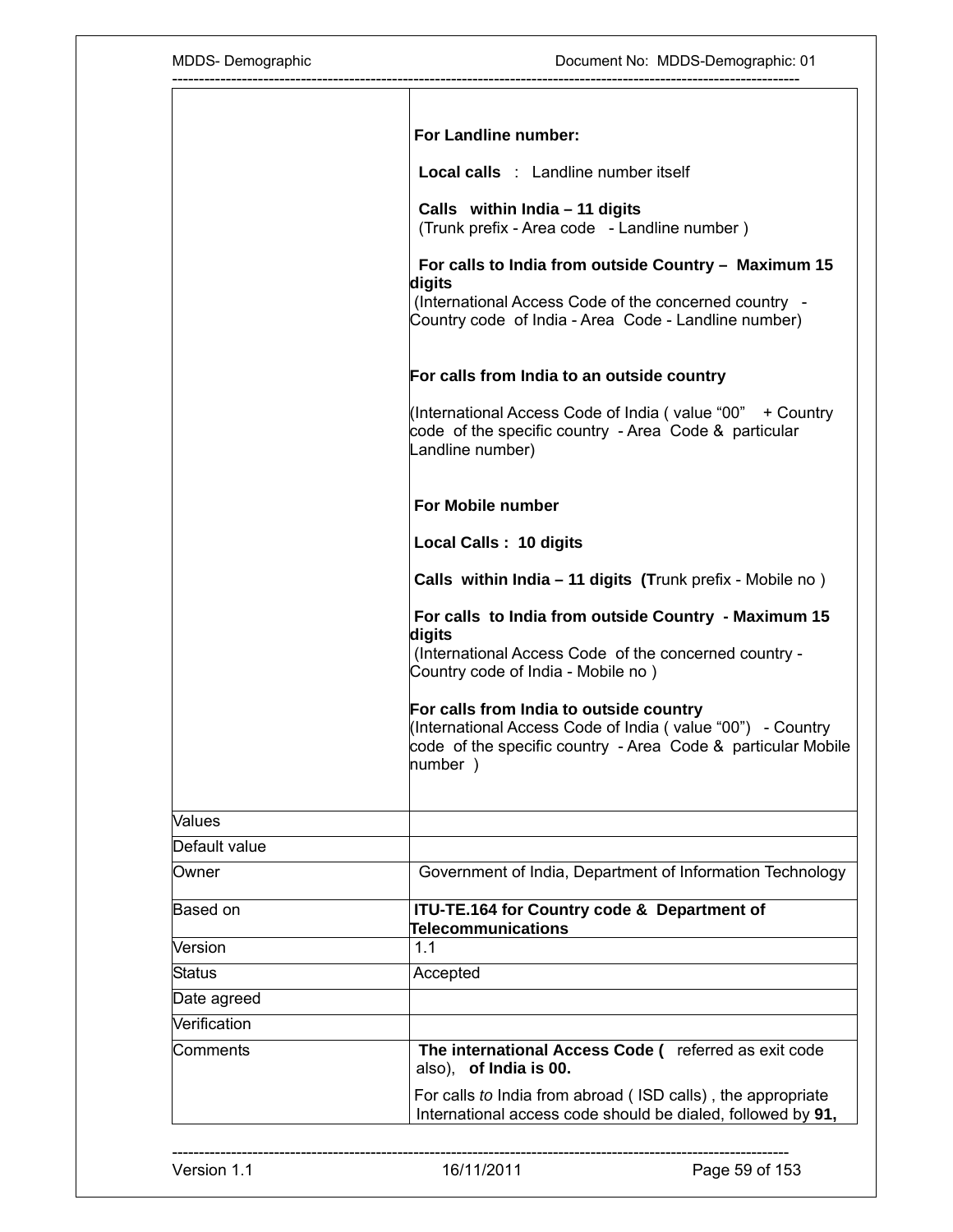|                     | followed by the area code, followed by the phone number.               |
|---------------------|------------------------------------------------------------------------|
|                     | STD code in BSNL terminology means Trunk prefix value and<br>area code |
| Date of Publication | 16/11/2011                                                             |

## **A. For Landline**

#### **A1. When a Person dials within INDIA**

For example: Local call – Landline number: **2641939** 

## **A2. Call from anywhere in India**

Trunk prefix - (area code - Landline number)

For example: 0 - 145 - 2641939 **i.e. 01452641939** 

(Here 0145 is STD number as per BSNL terminology)

#### **A3. When a person dials to India from some other Country**

 International Access Code of that country - Country code of India - (Area Code + Landline number)

For example: Call from USA to a land line in India

011 - 91 - 11 - 24356987

#### i.e. **011911124356987**

#### **A4. When a person calls a landline of a country outside India :**

 International Access Code of India - country code of specific country - particular Landline number

For example: Call from India to a landline in USA

00 - 1 - 615216776

#### **i.e 001615216776**

**B. For Mobiles:** 

**Local Calls – Mobile number 9213546987** 

**From any where in India** = Trunk-prefix - Mobile no

For example: 0 0 - 9213546987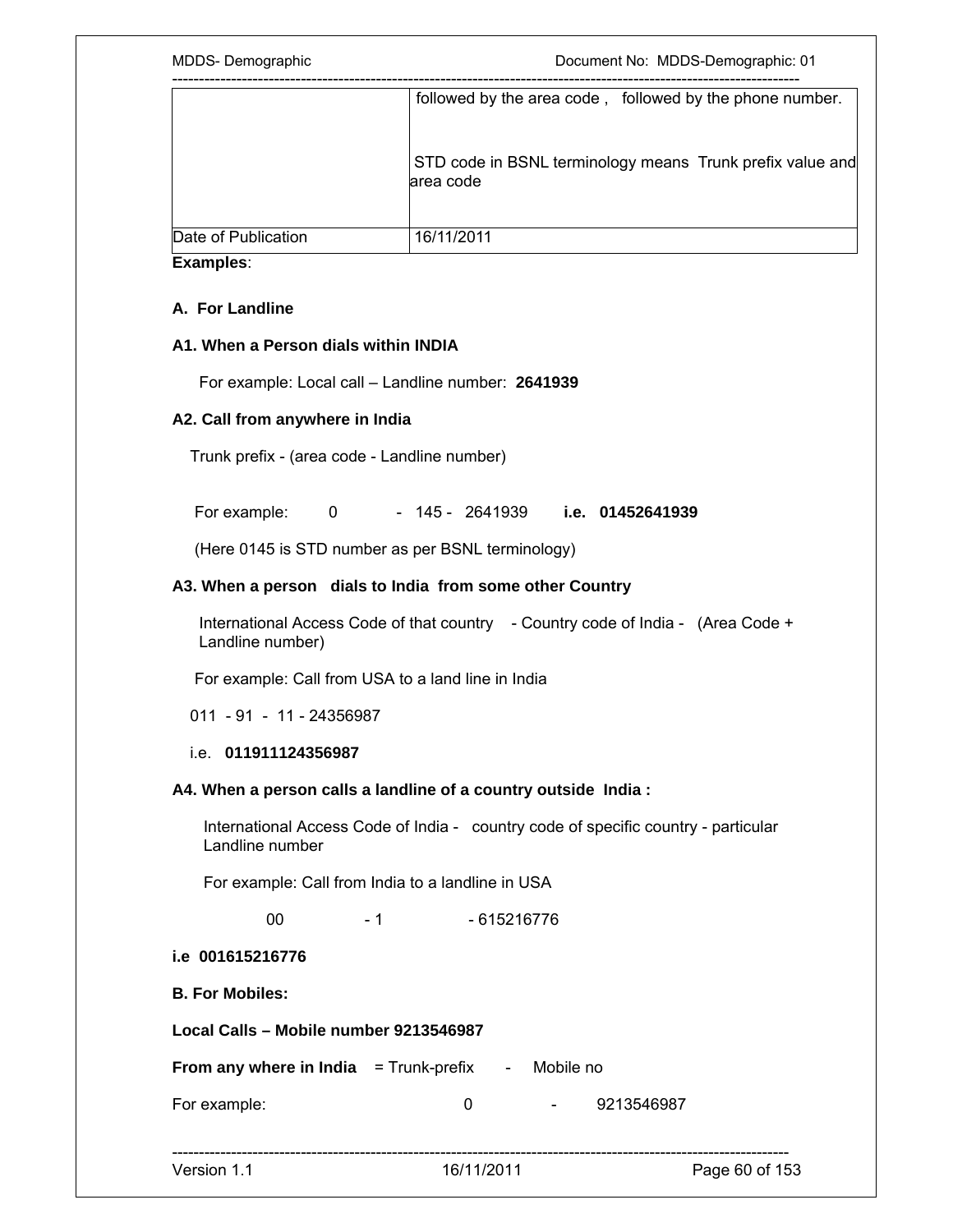i.e. **0 9213546987**

#### **When a person dials to India from some other country**

International Access Code of that country - Country code of India - Mobile Number

---------------------------------------------------------------------------------------------------------------------

#### **For example: Call from USA to a mobile in India**

011 – 91- Mobile Number

i.e. **011919896875214** 

#### **When a person calls a mobile number of a country outside India:**

 International Access Code of India - country code of specific country - particular mobile number

 **For example: Call from India to a landline in USA** 

00 - 1- 617516781

**i.e. 001617516781** 

**Refer** http://www.howtocallabroad.com/codes.html **for list of International Access Code( also called Exit Code) and Country Codes**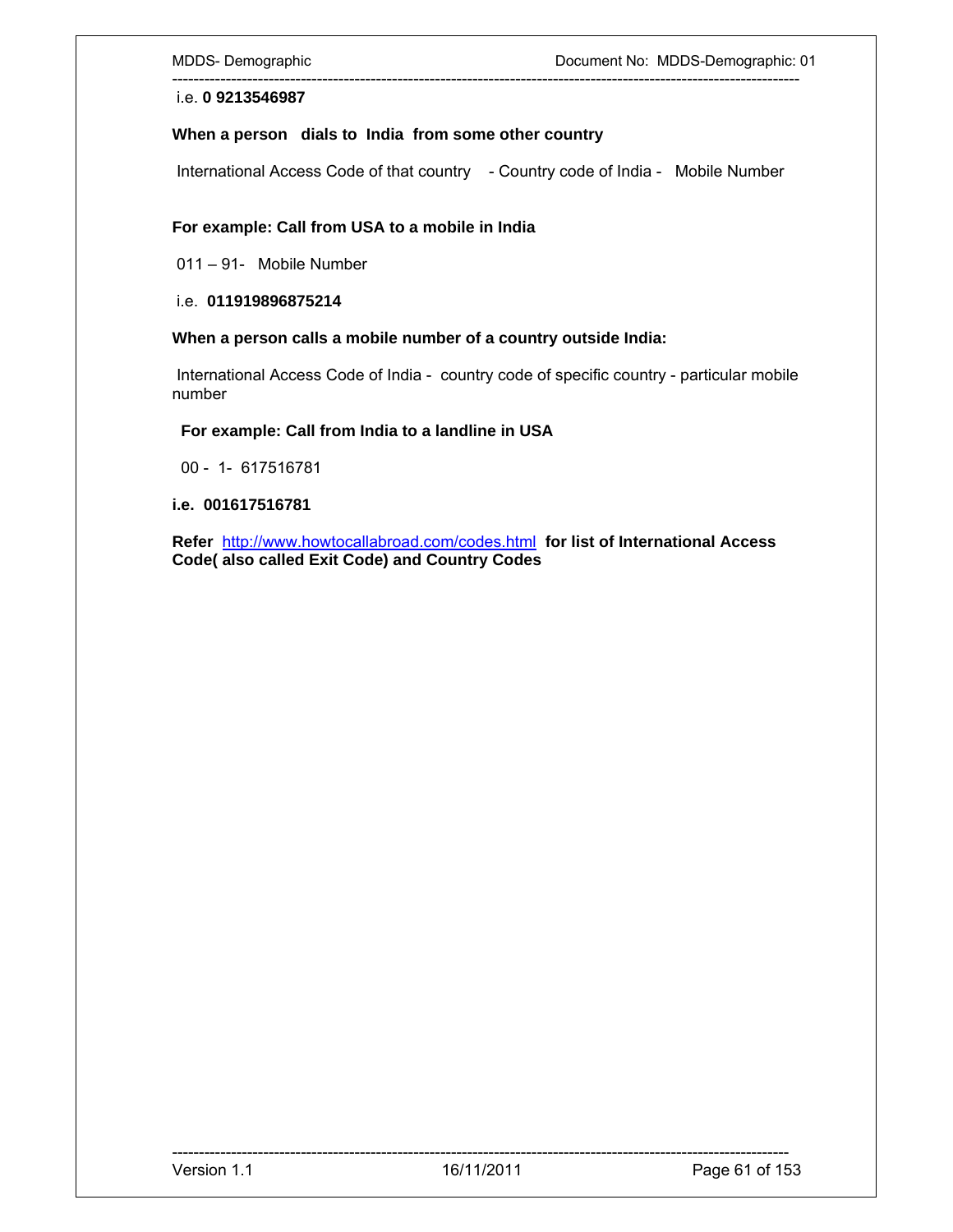| Name of Data Element : Calendar year (G00.07) |                                                           |  |
|-----------------------------------------------|-----------------------------------------------------------|--|
| Description of Data Element                   | <b>Calendar Year</b>                                      |  |
| Data Element Type (Generic /<br>Custom)       | Generic                                                   |  |
| Is part of any                                |                                                           |  |
| Parts if any                                  |                                                           |  |
| Data Format                                   | Char                                                      |  |
| Max Size                                      | 4 (yyyy)                                                  |  |
| Validation                                    | yyyy should be a valid Year number.                       |  |
| <b>Values</b>                                 |                                                           |  |
| Default value                                 |                                                           |  |
| Owner                                         | Government of India, Department of Information Technology |  |
| Based on                                      | As decided by the Expert Committee for MDDS               |  |
| Version                                       | 1.0                                                       |  |
| <b>Status</b>                                 | Accepted                                                  |  |
| Date agreed                                   |                                                           |  |
| Verification                                  |                                                           |  |
| Comments                                      |                                                           |  |
| Date of Publication                           | 16/11/2011                                                |  |

**Example**: - **2008** calendar year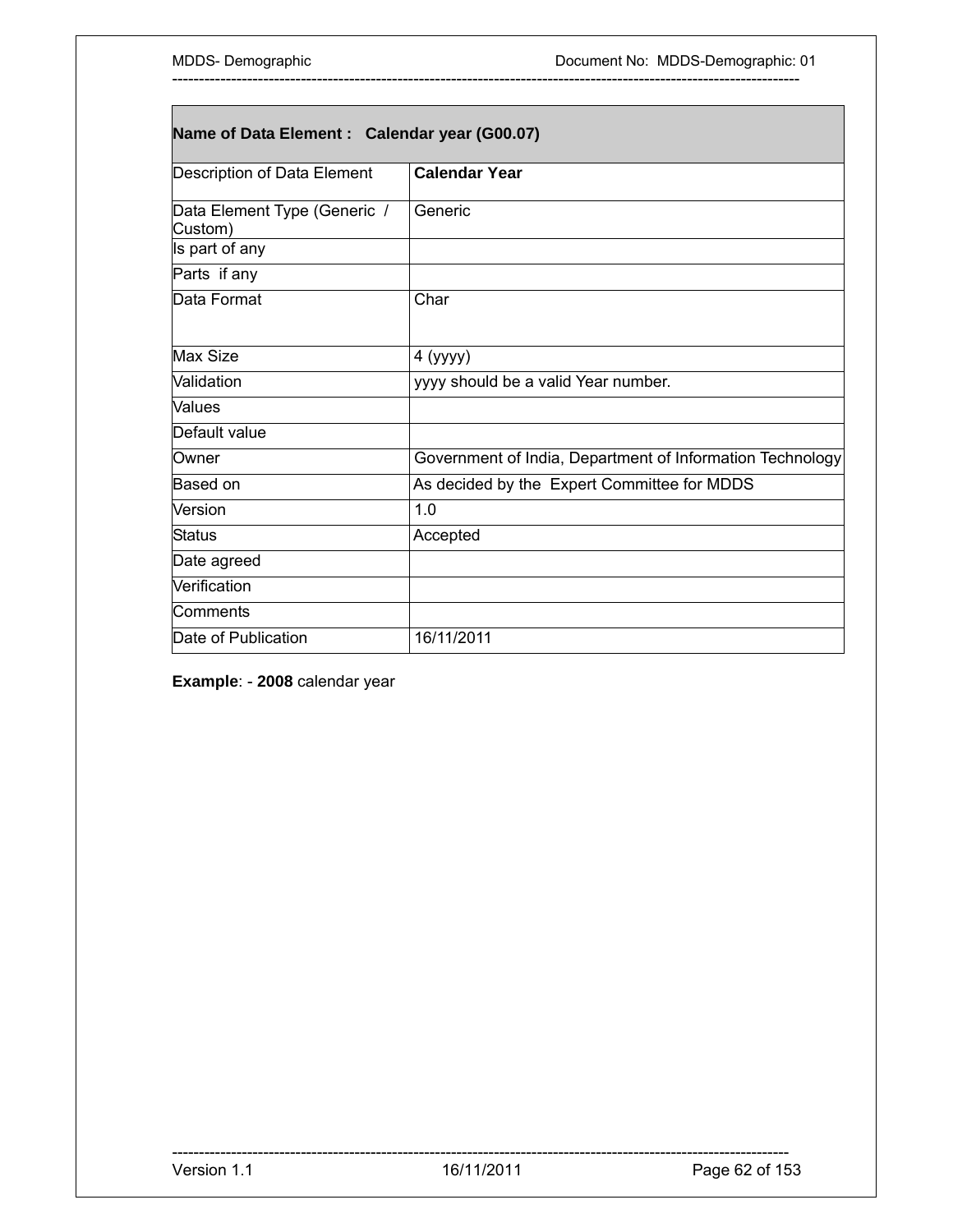| Name of Data Element : Version no (G00.08) |                                                                                  |  |
|--------------------------------------------|----------------------------------------------------------------------------------|--|
| <b>Description of Data Element</b>         | A unique number or set of numbers assigned to a specific<br>release of an entity |  |
|                                            | Here entity can be a document, software, data element,<br>Hardware device etc.   |  |
| Data Element Type (Generic /<br>Custom)    | Generic                                                                          |  |
| Is part of any                             |                                                                                  |  |
| Parts if any                               |                                                                                  |  |
| Data Format                                | Char                                                                             |  |
| Max Size                                   | 5                                                                                |  |
| Validation                                 |                                                                                  |  |
| Values                                     |                                                                                  |  |
| Default value                              |                                                                                  |  |
| Owner                                      | Government of India, Department of Information<br>Technology                     |  |
| Based on                                   | As decided by the Expert Committee for MDDS                                      |  |
| Version                                    | 1.0                                                                              |  |
| Status                                     | Accepted                                                                         |  |
| Date agreed                                |                                                                                  |  |
| Verification                               |                                                                                  |  |
| Comments                                   |                                                                                  |  |
| Date of Publication                        | 16/11/2011                                                                       |  |

**Example:** PAO Software Version 1.5

Data element "Date "Version 1.0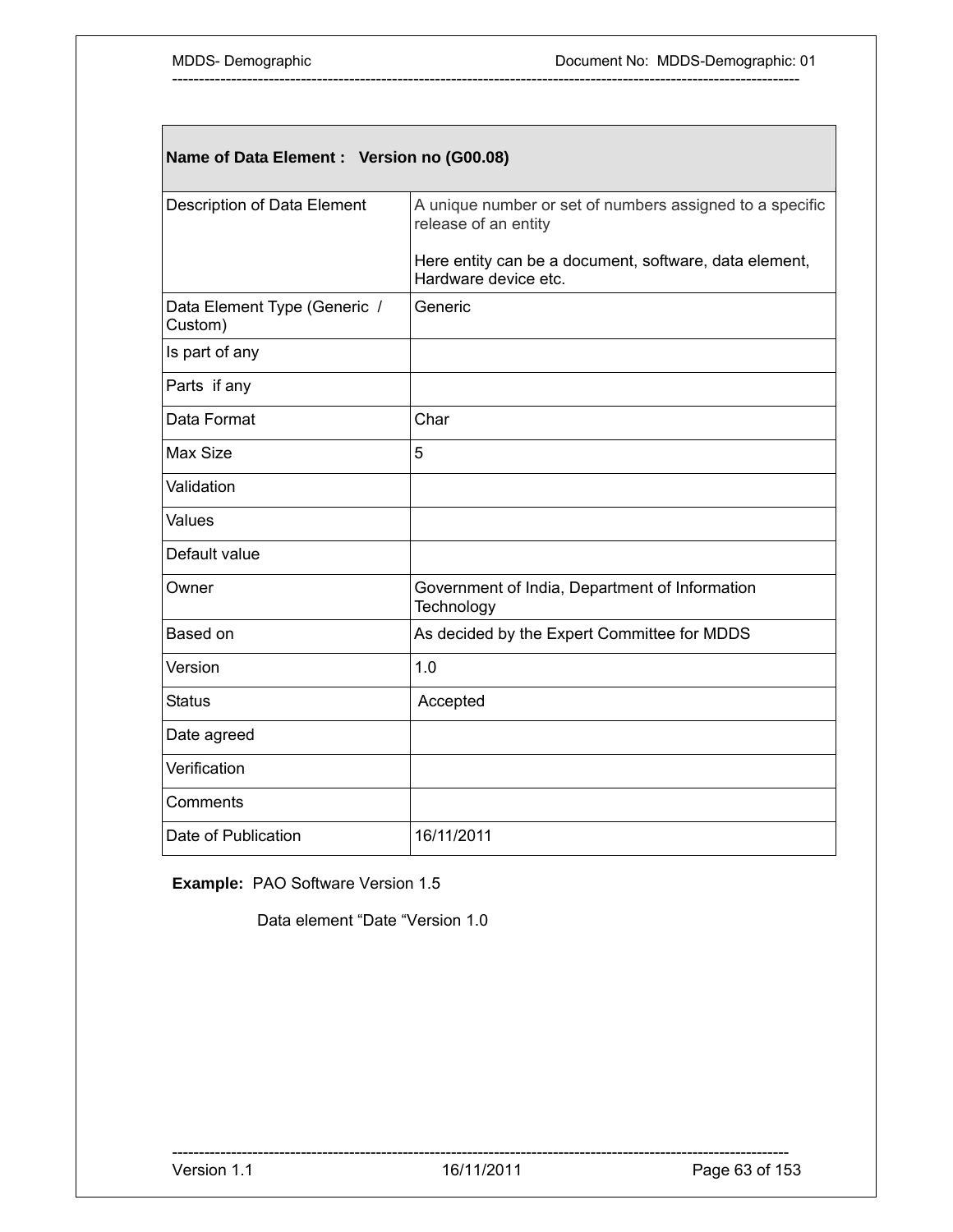| Name of Data Element : Email (G00.09)   |                                                                                                                                    |  |
|-----------------------------------------|------------------------------------------------------------------------------------------------------------------------------------|--|
| <b>Description of Data Element</b>      | Defines Email address / User Id of a Person / Organization<br>with structure username@domainname                                   |  |
| Data Element Type (Generic /<br>Custom) | Generic                                                                                                                            |  |
| Is part of any                          |                                                                                                                                    |  |
| Parts if any                            |                                                                                                                                    |  |
| Data Format                             | Varchar                                                                                                                            |  |
| Max Size                                | 254                                                                                                                                |  |
| Validation                              | The string before the symbol "@" would be user name and<br>string after the symbol "@" would be domain name of the<br>email server |  |
| Values                                  |                                                                                                                                    |  |
| Default value                           |                                                                                                                                    |  |
| Owner                                   | Government of India, Department of Information Technology                                                                          |  |
| Based on                                | IETF RFC2822 and as decided by the Expert Committee<br>for MDDS                                                                    |  |
| Version                                 | 1.0                                                                                                                                |  |
| <b>Status</b>                           | Accepted                                                                                                                           |  |
| Date agreed                             |                                                                                                                                    |  |
| Verification                            |                                                                                                                                    |  |
| Comments                                | In an organization, it is recommended that, there should be<br>an uniform way of allocation of email IDs for employees.            |  |
|                                         | One of the recommended ways is:                                                                                                    |  |
|                                         | 1st given name.surname(running s.no, for 2nd repeat<br>onwards)@domainname                                                         |  |
| Date of Publication                     | 16/11/2011                                                                                                                         |  |

**Example:** sumit.ghani@nic.in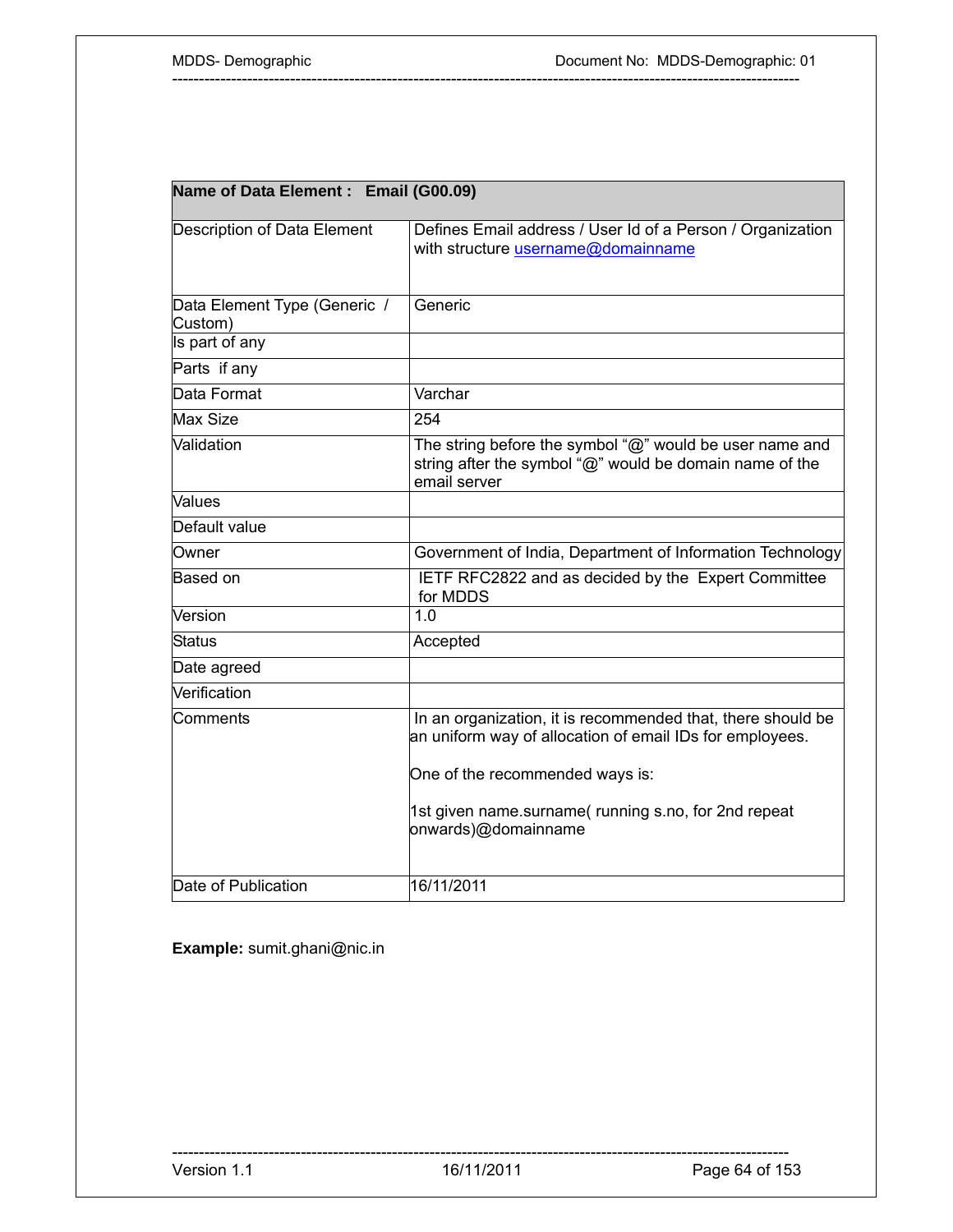Г

## **5.4.2 Metadata of Generic Data Elements for Person Identification**

---------------------------------------------------------------------------------------------------------------------

|                                         | Name of Data Element : Unique Identification Number (G01.01)                                                                                                                                 |
|-----------------------------------------|----------------------------------------------------------------------------------------------------------------------------------------------------------------------------------------------|
| Description of Data Element             | Unique Identification (UID) Number to be allocated by<br>UIDAI to every Indian Citizen, which would enable<br>interoperability of data related to a Person in various Domain<br>applications |
| Data Element Type (Generic /<br>Custom) | Generic                                                                                                                                                                                      |
| Is part of any                          |                                                                                                                                                                                              |
| Parts if any                            |                                                                                                                                                                                              |
| Data Format                             | Integer                                                                                                                                                                                      |
|                                         | (UIDAI has used Number, which is<br>synonymous with Integer<br>as per ANSI 92 data type)                                                                                                     |
| Max Size                                | 12                                                                                                                                                                                           |
| Validation                              |                                                                                                                                                                                              |
| Values                                  |                                                                                                                                                                                              |
| Default value                           |                                                                                                                                                                                              |
| Owner                                   | Unique Identification Authority of INDIA (UIDAI),                                                                                                                                            |
| Based on                                | UID structure decided by UIDAI, UID DDSVP Committee,<br>report Version 1.0, Dec 09, 2009                                                                                                     |
| Version                                 | 1.1                                                                                                                                                                                          |
| <b>Status</b>                           | Accepted                                                                                                                                                                                     |
| Date agreed                             |                                                                                                                                                                                              |
| Verification                            |                                                                                                                                                                                              |
| Comments                                | Print and display format should be NNNN-NNNN-NNNN                                                                                                                                            |
| Date of Publication                     | 16/11/2011                                                                                                                                                                                   |

*Note: Using data format as" Integer" as per MDDS convention instead of Number defined by UIDAI*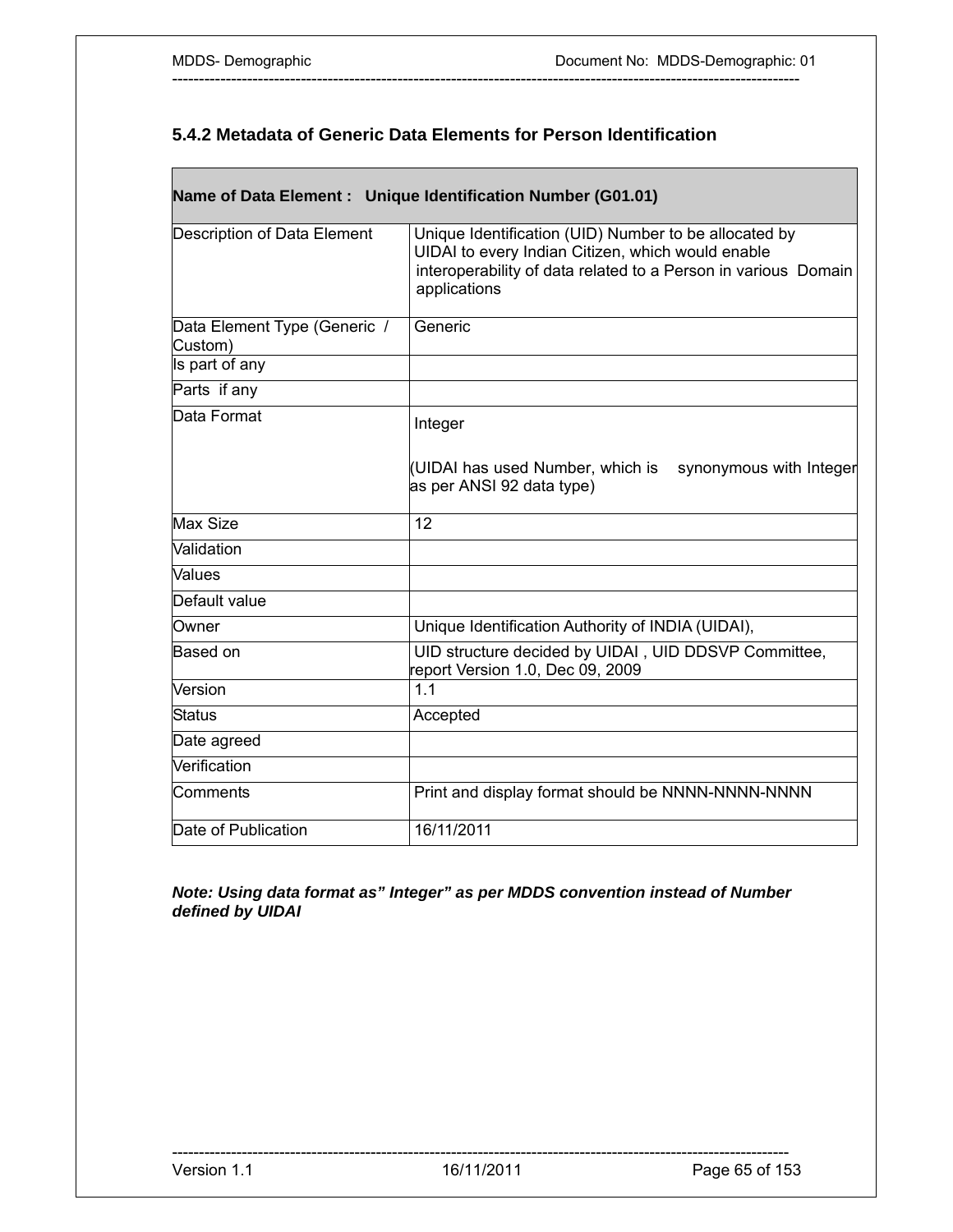| Name of Data Element: Name of the Person (G01.02) |                                                                                                                                                                                                                                                                     |                                                  |
|---------------------------------------------------|---------------------------------------------------------------------------------------------------------------------------------------------------------------------------------------------------------------------------------------------------------------------|--------------------------------------------------|
| Description of Data Element                       | Name of a Person can be represented in different ways like:                                                                                                                                                                                                         |                                                  |
|                                                   | - Short name in English<br>- Full name in English<br>- Short name in Recognized Official<br>Language<br>- Full name in Recognized<br><b>Official Language</b><br>These are instances of Name of the Person, which can be<br>represented in different ways / formats | G01.02-01<br>G01.02-02<br>G01.02-03<br>G01.02-04 |
| Data Element Type (Generic /<br>Custom)           | Generic                                                                                                                                                                                                                                                             |                                                  |
| Is part of any                                    |                                                                                                                                                                                                                                                                     |                                                  |
| Parts if any                                      |                                                                                                                                                                                                                                                                     |                                                  |
| Data Format                                       | Refer to the formats of instances corresponding to this<br>Generic data element                                                                                                                                                                                     |                                                  |
| <b>Max Size</b>                                   |                                                                                                                                                                                                                                                                     |                                                  |
| Validation                                        |                                                                                                                                                                                                                                                                     |                                                  |
| <b>Values</b>                                     |                                                                                                                                                                                                                                                                     |                                                  |
| Default value                                     |                                                                                                                                                                                                                                                                     |                                                  |
| Owner                                             | Government of India, Department of Information Technology                                                                                                                                                                                                           |                                                  |
| Based on                                          | As decided by the Expert Committee for MDDS                                                                                                                                                                                                                         |                                                  |
| Version                                           | 1.0                                                                                                                                                                                                                                                                 |                                                  |
| <b>Status</b>                                     | Accepted                                                                                                                                                                                                                                                            |                                                  |
| Date agreed                                       |                                                                                                                                                                                                                                                                     |                                                  |
| Verification                                      |                                                                                                                                                                                                                                                                     |                                                  |
| Comments                                          | Name of the person should not include Appellation, which is a<br>separate data element, and would be prefixed with name of the<br>person while displaying / printing                                                                                                |                                                  |
| Date of Publication                               | 16/11/2011                                                                                                                                                                                                                                                          |                                                  |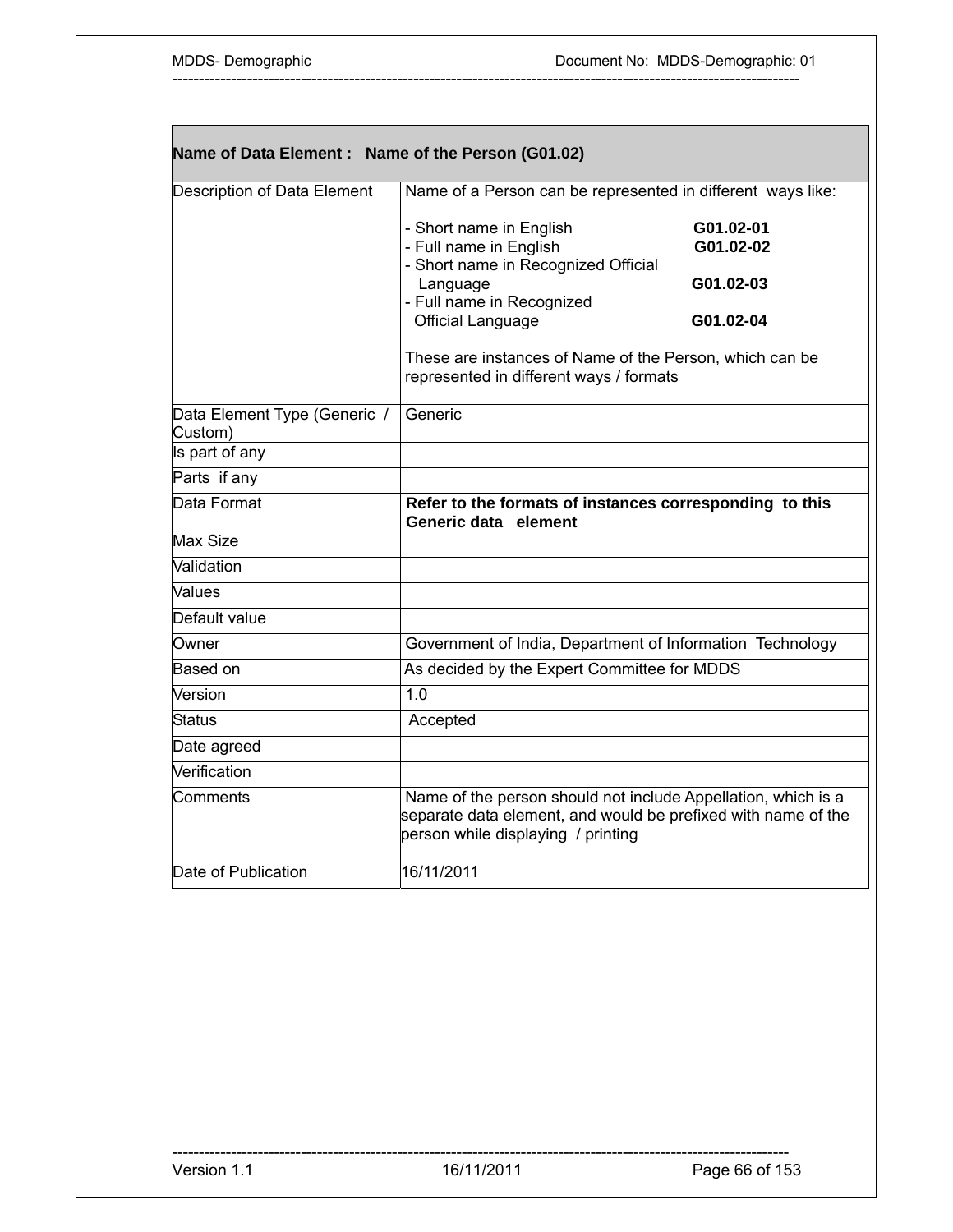| Name of Data Element: Short Name In English (G01.02-01) |                                                                                                                                                                      |  |
|---------------------------------------------------------|----------------------------------------------------------------------------------------------------------------------------------------------------------------------|--|
| Description of Data Element                             | Short Name in English as desired to be displayed in the<br>documents / forms.                                                                                        |  |
|                                                         | (It is a set of character strings / Initials each separated by a<br>"blank space", representing surname / given name/ middle<br>name/etc.                            |  |
|                                                         | The sequencing of the strings / initials has to be in the order,<br>in which the Person desires the short name to be displayed in<br>the documents / forms )         |  |
|                                                         | The full name should NOT include Appellation / title.                                                                                                                |  |
|                                                         | This is one of the instances of generic data element<br>Name of the Person (G01.02), through which Name of the<br>Person can be represented                          |  |
| Data Element Type (Generic /<br>Custom)                 | Generic                                                                                                                                                              |  |
| Is part of any                                          |                                                                                                                                                                      |  |
| Parts if any                                            |                                                                                                                                                                      |  |
| Data Format                                             | Varchar                                                                                                                                                              |  |
| Max Size                                                | 30                                                                                                                                                                   |  |
| Validation                                              |                                                                                                                                                                      |  |
| Values                                                  |                                                                                                                                                                      |  |
| Default value                                           |                                                                                                                                                                      |  |
| Owner                                                   | Government of India, Department of Information Technology                                                                                                            |  |
| Based on                                                | As decided by the Expert Committee for MDDS                                                                                                                          |  |
| Version                                                 | 1.0                                                                                                                                                                  |  |
| Status                                                  | Accepted                                                                                                                                                             |  |
| Date agreed                                             |                                                                                                                                                                      |  |
| Verification                                            |                                                                                                                                                                      |  |
| Comments                                                | Name of the person should not include Appellation, which is<br>a separate data element, and would be prefixed with name of<br>the person while displaying / printing |  |
| Date of Publication                                     | 16/11/2011                                                                                                                                                           |  |

**Example:-**Short name in English as desired by the Person to be displayed in the documents like:

-K.B.T.NAIR

- K.B.Timmappa Nair

- Nair Timmappa K.B.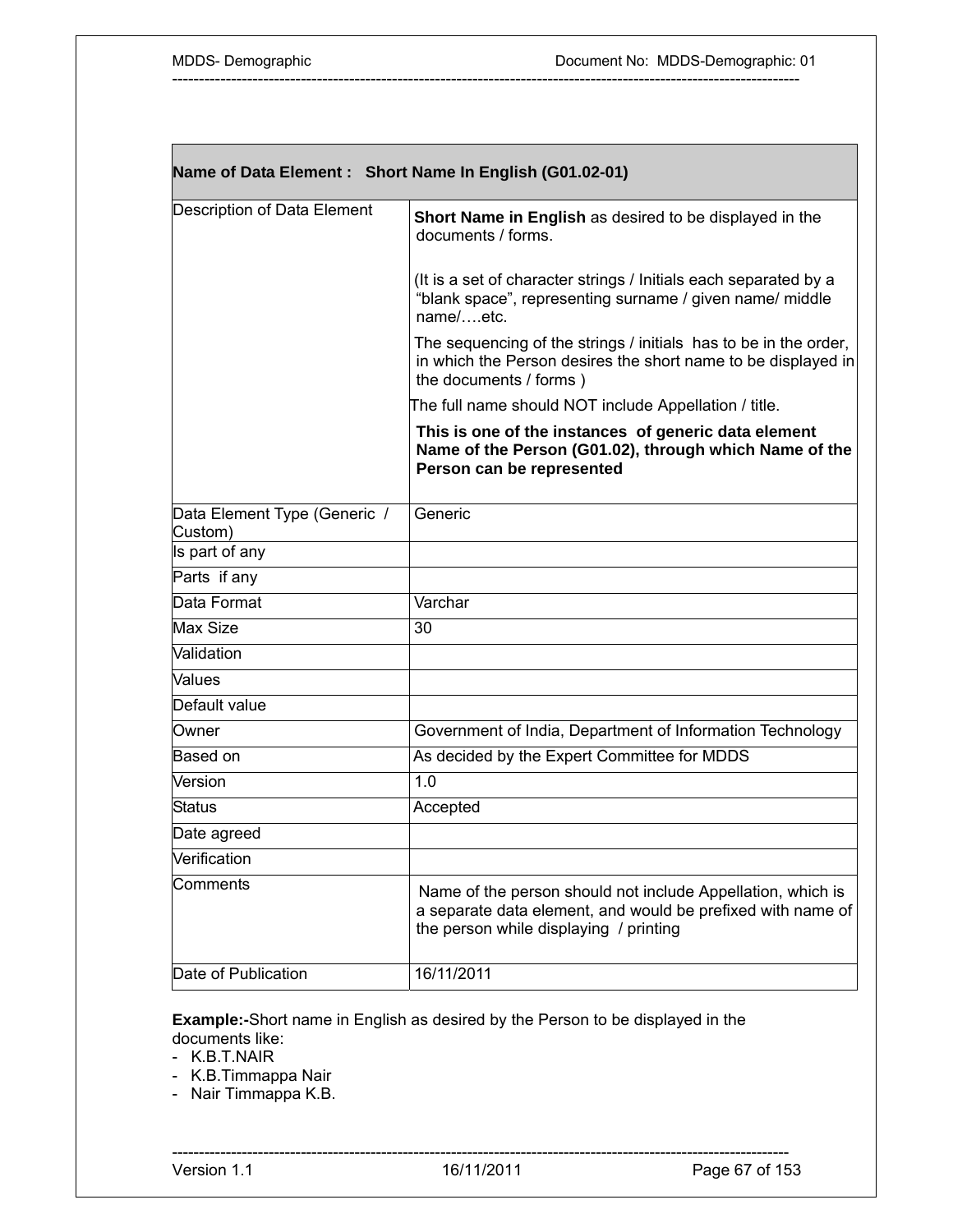| Name of Data Element: Full Name in English (G01.02-02) |                                                                                                                                                                                                                                                                   |  |
|--------------------------------------------------------|-------------------------------------------------------------------------------------------------------------------------------------------------------------------------------------------------------------------------------------------------------------------|--|
| Description of Data Element                            | Full Name in English expanded and captured in natural<br>order, for the purpose of searching records and data sharing<br>by name strings                                                                                                                          |  |
|                                                        | (It is a set of expanded character strings, each separated by a<br>"blank space", representing surname / given name/ middle<br>name/etc in any order as per cultural practices.                                                                                   |  |
|                                                        | In the full name, it is mandatory to include all character strings<br>and the expanded strings of initials reflected in the short name.                                                                                                                           |  |
|                                                        | However, the full name can have additional character strings<br>also, which might not have been included in the short name.)                                                                                                                                      |  |
|                                                        | It should NOT include Appellation / title.                                                                                                                                                                                                                        |  |
|                                                        | This is one of the instances of generic data element Name<br>of the Person (G01.02), through which Name of the Person<br>can be represented                                                                                                                       |  |
| Data Element Type (Generic /<br>Custom)                | Generic                                                                                                                                                                                                                                                           |  |
| Is part of any                                         |                                                                                                                                                                                                                                                                   |  |
| Parts if any                                           |                                                                                                                                                                                                                                                                   |  |
| Data Format                                            | Varchar                                                                                                                                                                                                                                                           |  |
| Max Size                                               | 99                                                                                                                                                                                                                                                                |  |
| Validation                                             |                                                                                                                                                                                                                                                                   |  |
| Values                                                 |                                                                                                                                                                                                                                                                   |  |
| Default value                                          |                                                                                                                                                                                                                                                                   |  |
| Owner                                                  | Government of India, Department of Information<br>Technology                                                                                                                                                                                                      |  |
| Based on                                               | Length according to (ICAO 9303),<br>Free format as per OASIS- CIQ-XNL version 2.0                                                                                                                                                                                 |  |
| Version                                                | 1.0                                                                                                                                                                                                                                                               |  |
| Status                                                 | Accepted                                                                                                                                                                                                                                                          |  |
| Date agreed                                            |                                                                                                                                                                                                                                                                   |  |
| Verification                                           |                                                                                                                                                                                                                                                                   |  |
| Comments                                               | Preferably, at the time of capturing the data, the Name may be<br>verified on the basis of some documentary evidence like Birth<br>certificate, School leaving certificate, Ration card etc.<br>The sub-strings (in any order) in the full name may<br>represent: |  |
|                                                        | 1. Given name/First name (>=1)                                                                                                                                                                                                                                    |  |
|                                                        | 2. Surname/Family name/Last name (>=0)                                                                                                                                                                                                                            |  |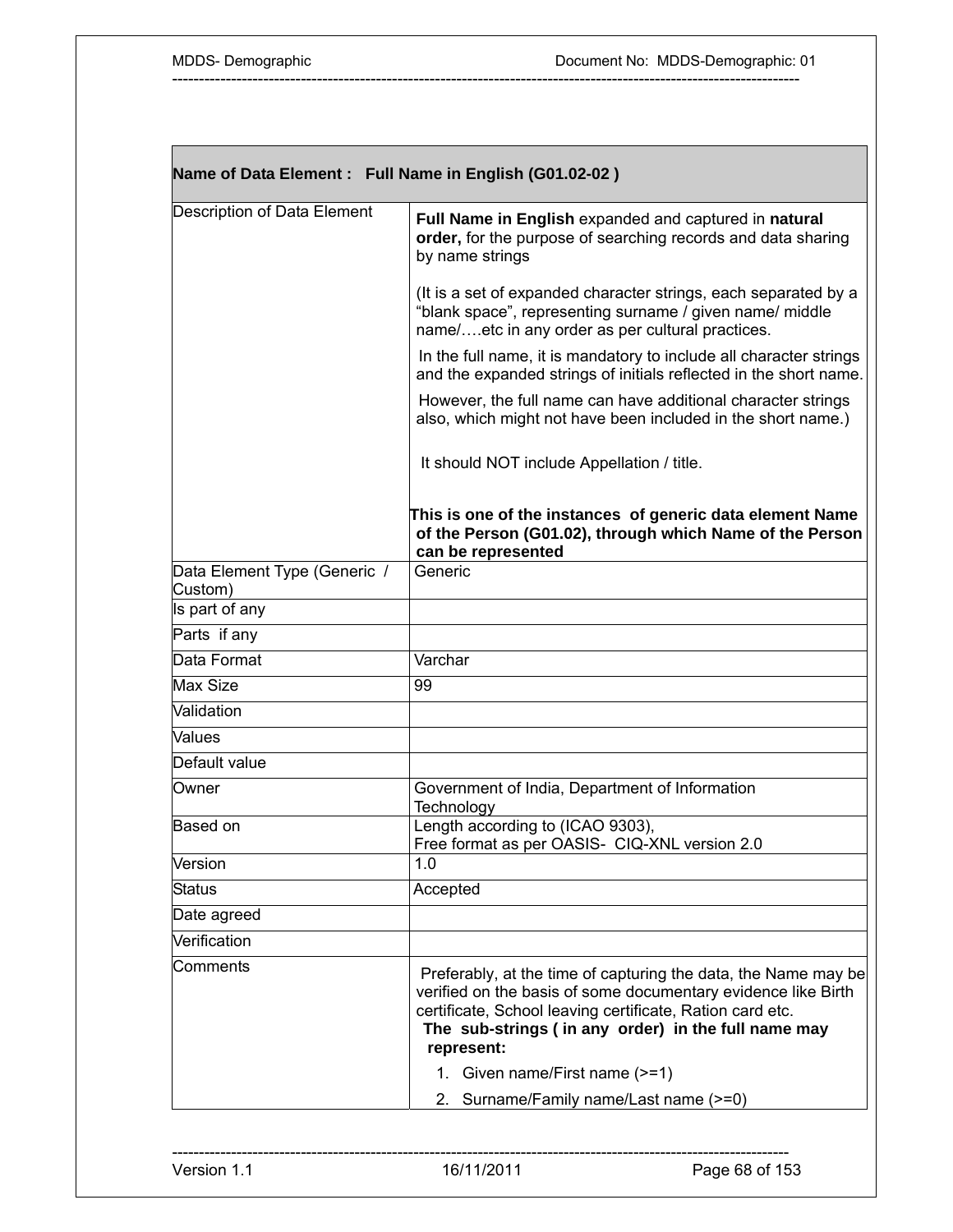| MDDS-Demographic    | Document No: MDDS-Demographic: 01                                                                                                                                                                                                                                           |  |
|---------------------|-----------------------------------------------------------------------------------------------------------------------------------------------------------------------------------------------------------------------------------------------------------------------------|--|
|                     | 3. Middle name $(>=0)$                                                                                                                                                                                                                                                      |  |
|                     | a. Patronymic-name (>=0)                                                                                                                                                                                                                                                    |  |
|                     | b. Metronymic-name $(>=0)$                                                                                                                                                                                                                                                  |  |
|                     | c. Generational-Identifier (>=0)                                                                                                                                                                                                                                            |  |
|                     | d. Village Name $>=0$                                                                                                                                                                                                                                                       |  |
|                     | e. Any other name type $(>=0)$ etc.                                                                                                                                                                                                                                         |  |
|                     | The additional requirement of capturing information like<br>Surname / Given name(s) is domain specific, hence NOT<br>covered in this Standard.<br>However, this specific information regarding Given Name(s),<br>Surname can be derived from Full name string, by tagging / |  |
|                     |                                                                                                                                                                                                                                                                             |  |
|                     | identifying the corresponding sub-strings positions, as<br>specified in OASIS- CIQ-XNL version 2.0.                                                                                                                                                                         |  |
|                     | Name of the person should not include Appellation, which is a<br>separate data element, and would be prefixed with name of<br>the person while displaying / printing                                                                                                        |  |
| Date of Publication | 16/11/2011                                                                                                                                                                                                                                                                  |  |

**Example: 1** -Full name in English (As per culture in Tamil Nadu)

- $\rightarrow$  Kagodu Bairappa Timmappa Nair
- Where Kagodu: Village name Bairappa: Father's name Timmappa: Given name Nair: Last / Surname

**Example: 2** -Full name in English (As per culture in North India)

 $\rightarrow$  Ram Prasad Sharma

Where

Ram <sup>-</sup> 1st Given name Prasad <sup>-</sup> 2<sup>nd</sup> given name Sharma - Surname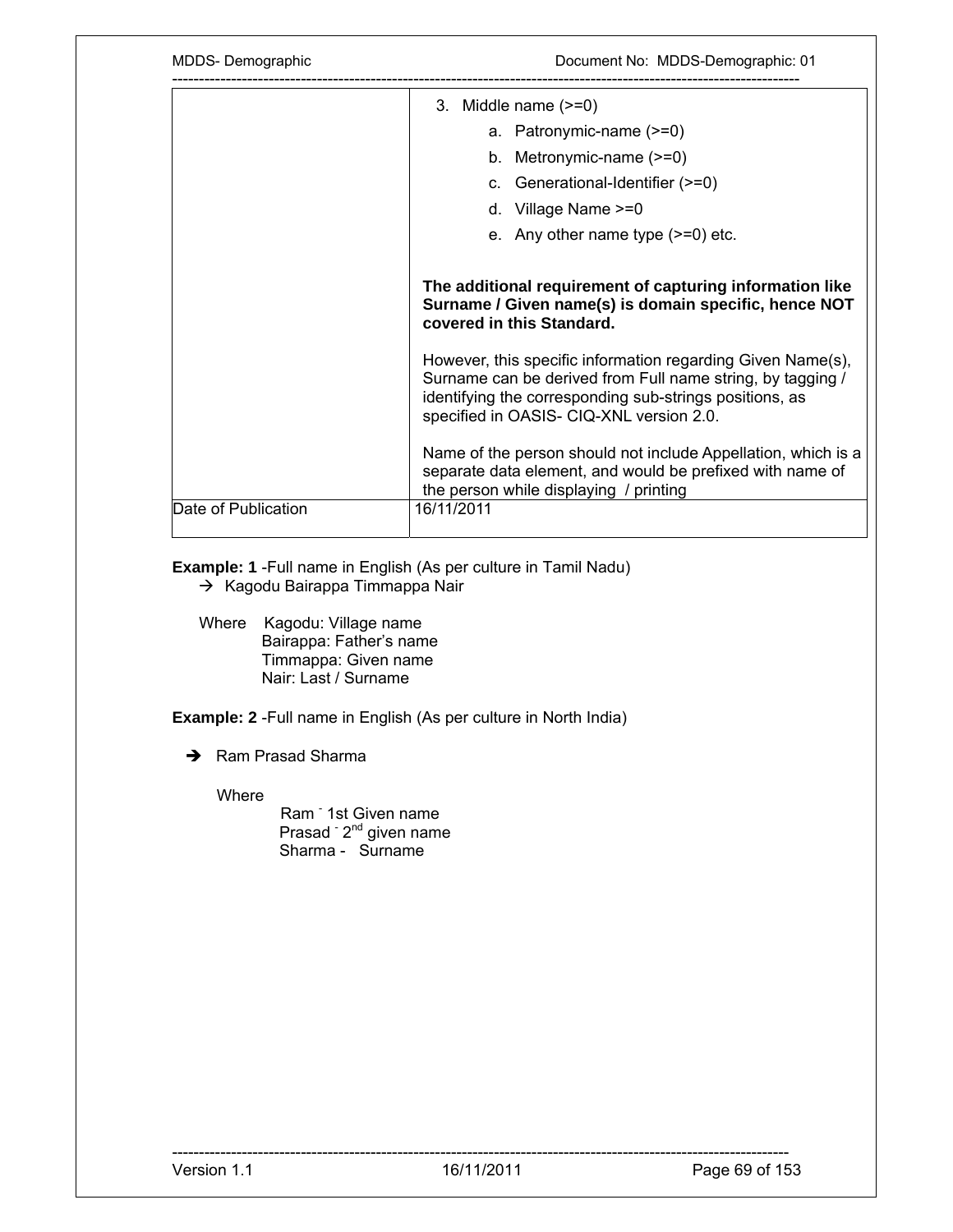| Name of Data Element : Short Name in Recognized Official language (G01.02-03) |                                                                                                                                                                      |  |
|-------------------------------------------------------------------------------|----------------------------------------------------------------------------------------------------------------------------------------------------------------------|--|
| Description of Data Element                                                   | Short Name in Recognized Official language as desired to<br>be displayed in the documents / forms.                                                                   |  |
|                                                                               | (It is a set of character strings / Initials<br>each separated by a<br>"blank space", representing surname / given name/ middle<br>name/etc.                         |  |
|                                                                               | The sequencing of the strings / initials has to be in the order,<br>in which the Person desires the short name to be displayed in<br>the documents / forms)          |  |
|                                                                               | It should NOT include Appellation / title.                                                                                                                           |  |
|                                                                               | This is one of the instances of generic data element<br>Name of the Person (G01.02), through which Name of the<br>Person can be represented                          |  |
| Data Element Type (Generic /<br>Custom)                                       | Generic                                                                                                                                                              |  |
| Is part of any                                                                |                                                                                                                                                                      |  |
| Parts if any                                                                  |                                                                                                                                                                      |  |
| Data Format                                                                   | Varchar                                                                                                                                                              |  |
| Max Size                                                                      | 30, Storage in UNICODE Standard UTF-8                                                                                                                                |  |
| Validation                                                                    |                                                                                                                                                                      |  |
| Values                                                                        |                                                                                                                                                                      |  |
| Default value                                                                 |                                                                                                                                                                      |  |
| Owner                                                                         | Government of India, Department of Information Technology                                                                                                            |  |
| Based on                                                                      | As decided by the Expert Committee for MDDS                                                                                                                          |  |
| Version                                                                       | 1.0                                                                                                                                                                  |  |
| Status                                                                        | Accepted                                                                                                                                                             |  |
| Date agreed                                                                   |                                                                                                                                                                      |  |
| Verification                                                                  |                                                                                                                                                                      |  |
| Comments                                                                      | Name of the person should not include Appellation, which is a<br>separate data element, and would be prefixed with name of<br>the person while displaying / printing |  |
| Date of Publication                                                           | 16/11/2011                                                                                                                                                           |  |

**Example:** ए.के.शमार्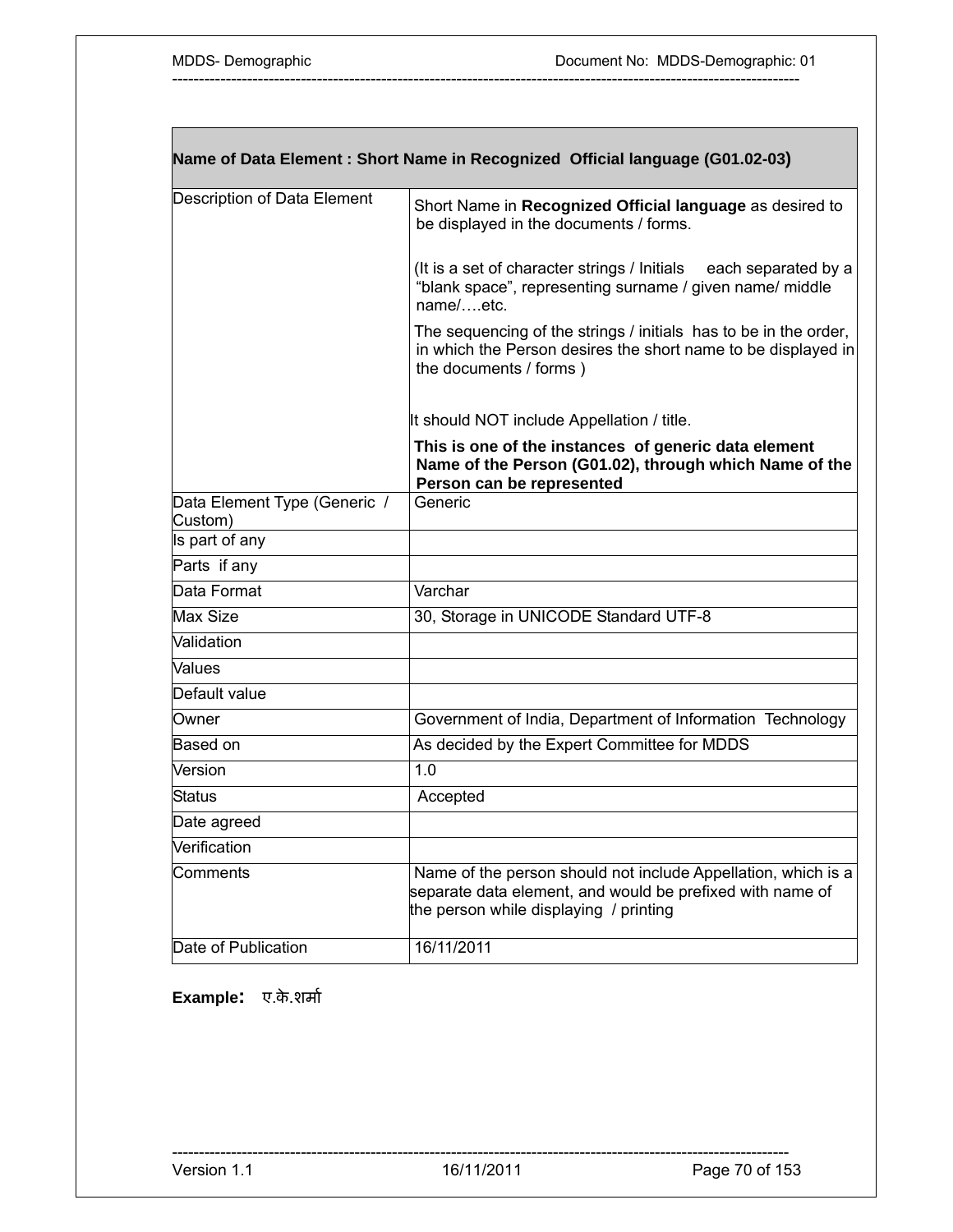|                                         | Name of Data Element : Full Name in Recognized Official language (G01.02-04)                                                                                                                 |
|-----------------------------------------|----------------------------------------------------------------------------------------------------------------------------------------------------------------------------------------------|
| Description of Data Element             | Full Name in Recognized Official language expanded and<br>captured in natural order, for the purpose of searching<br>records by name strings                                                 |
|                                         | (It is a set of expanded character strings, each separated by a<br>"blank space", representing surname / given name/ middle<br>name/etc in any order as per cultural practices.              |
|                                         | In the full name, it is mandatory to include all character strings<br>and the expanded strings of initials reflected in the short name.                                                      |
|                                         | However, the full name can have additional character strings<br>also, which might not have been included in the short name.)                                                                 |
|                                         | It should NOT include Appellation / title.                                                                                                                                                   |
|                                         | This is one of the instances of generic data element Name<br>of the Person (G01.02), through which Name of the Person<br>can be represented                                                  |
| Data Element Type (Generic /<br>Custom) | Generic                                                                                                                                                                                      |
| Is part of any                          |                                                                                                                                                                                              |
| Parts if any                            |                                                                                                                                                                                              |
| Data Format                             | Varchar                                                                                                                                                                                      |
| Max Size                                | 99, Storage in UNICODE Standard UTF-8                                                                                                                                                        |
| Validation                              |                                                                                                                                                                                              |
| Values                                  |                                                                                                                                                                                              |
| Default value                           |                                                                                                                                                                                              |
| Owner                                   | Government of India, Department of Information Technology                                                                                                                                    |
| Based on                                | Free format as per OASIS- CIQ-XNL version 2.0                                                                                                                                                |
| Version                                 | 1.0                                                                                                                                                                                          |
| <b>Status</b>                           | Accepted                                                                                                                                                                                     |
| Date agreed                             |                                                                                                                                                                                              |
| Verification                            |                                                                                                                                                                                              |
| Comments                                | Preferably, at the time of capturing the data, the Name may be<br>verified on the basis of some documentary evidence like Birth<br>certificate, School Leaving certificate, Ration card etc. |
|                                         | The sub-strings (in any order) in the full name may<br>represent:                                                                                                                            |
|                                         | 1. Given name/First name (>=1)                                                                                                                                                               |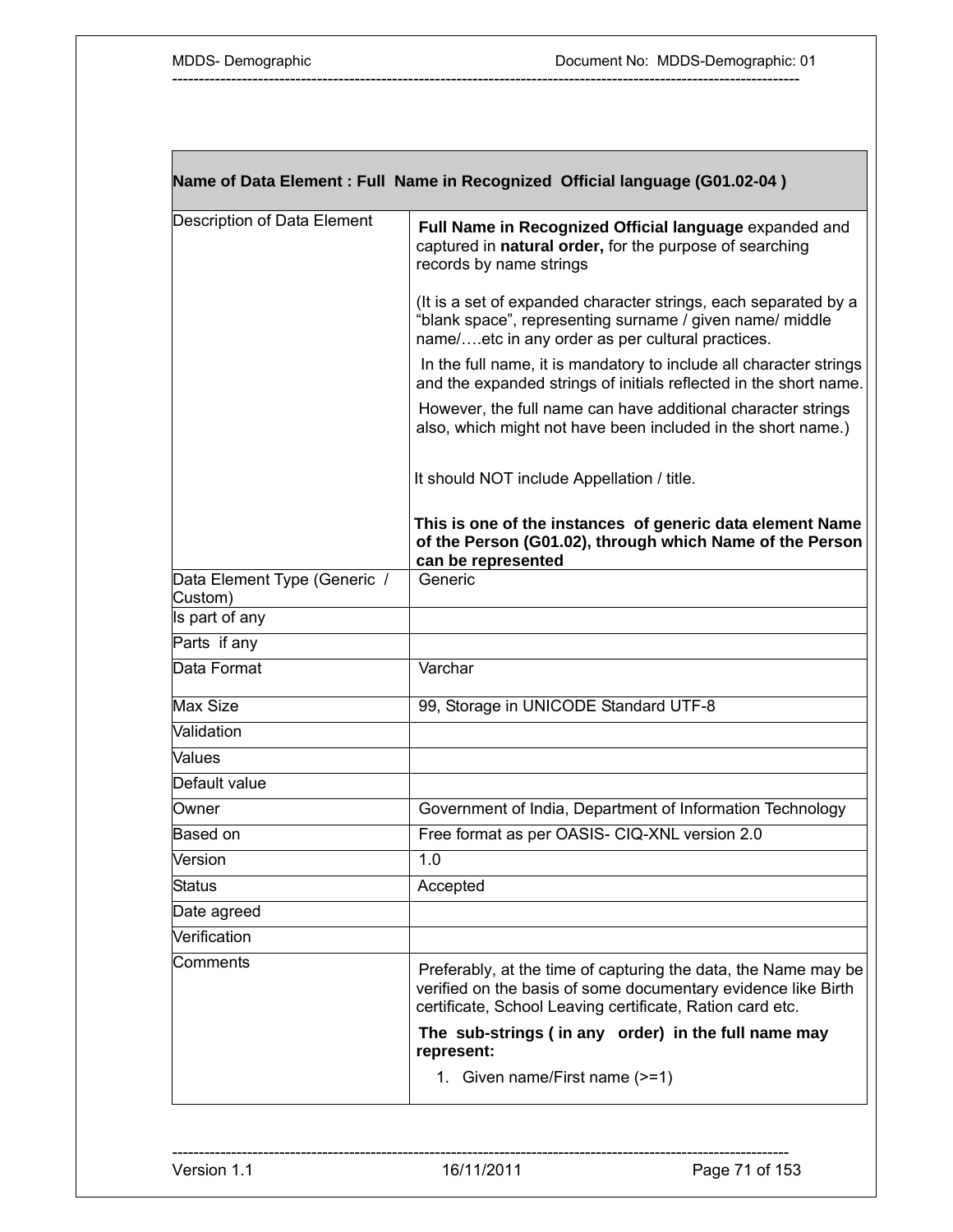| Document No: MDDS-Demographic: 01                                                                                                                                                                                                                                                                                                                     |  |
|-------------------------------------------------------------------------------------------------------------------------------------------------------------------------------------------------------------------------------------------------------------------------------------------------------------------------------------------------------|--|
| 2. Surname/family name/Last name (>=0)                                                                                                                                                                                                                                                                                                                |  |
| 3. Middle name $(>=0)$                                                                                                                                                                                                                                                                                                                                |  |
| a. Patronymic / father's -name (>=0)                                                                                                                                                                                                                                                                                                                  |  |
| b. Metronymic / mother's -name $(>=0)$                                                                                                                                                                                                                                                                                                                |  |
| c. Generational-Identifier (>=0)                                                                                                                                                                                                                                                                                                                      |  |
| d. Village Name $>=0$                                                                                                                                                                                                                                                                                                                                 |  |
| e. Any other name type $(>=0)$ etc.                                                                                                                                                                                                                                                                                                                   |  |
| covered in this Standard.                                                                                                                                                                                                                                                                                                                             |  |
| The additional requirement of capturing information like<br>Surname / Given name(s) is domain specific, hence NOT<br>However, this specific information regarding Given Name(s),<br>Surname can be derived from Full name string, by tagging /<br>identifying the corresponding sub-strings positions, as<br>specified in OASIS- CIQ-XNL version 2.0. |  |
|                                                                                                                                                                                                                                                                                                                                                       |  |
| 16/11/2011                                                                                                                                                                                                                                                                                                                                            |  |
|                                                                                                                                                                                                                                                                                                                                                       |  |

**Example1** -Full name in Hindi (As per culture in Tamil Nadu)

कागैडु बैरअप्पा तिमप्पा नायर

Where कागैडु Village name

बैरअप्पा - Father's name

ितमप्पा -Given name

नायर - Surname / last name

**Example: 2** -Full name in Hindi (As per culture in North INDIA)

 $\rightarrow$  राम प्रसाद शर्मा

Where राम - 1<sup>st</sup> Given Name

ूसाद - 2nd Given name

शर्मा - Surname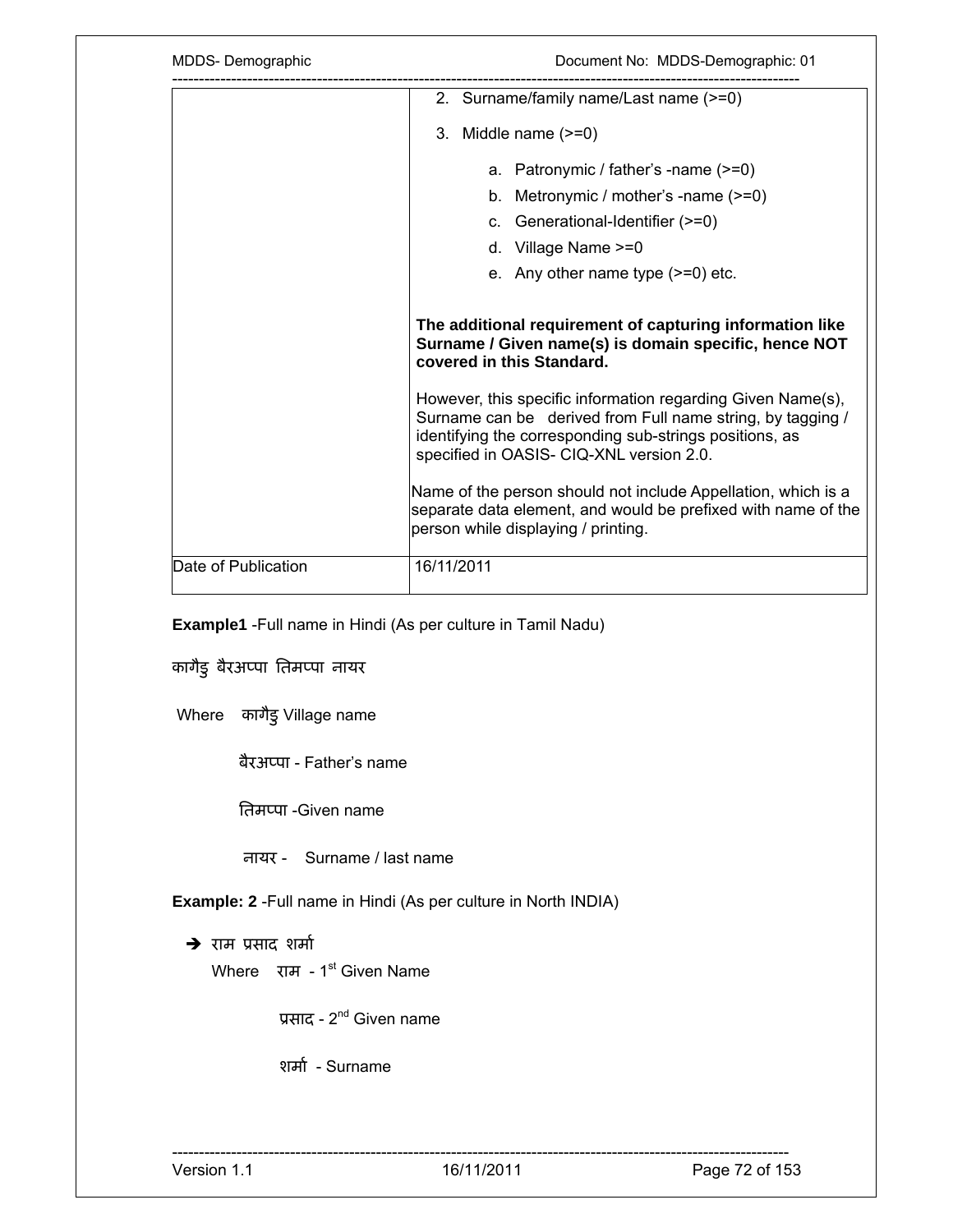| Name of Data Element : Gender Identification Code (G01.03) |                                                                                                                                                                                                 |  |
|------------------------------------------------------------|-------------------------------------------------------------------------------------------------------------------------------------------------------------------------------------------------|--|
| Description of Data Element                                | <b>Gender Identification Code of a Person</b>                                                                                                                                                   |  |
| Data Element Type (Generic /                               | Generic                                                                                                                                                                                         |  |
| Custom)                                                    |                                                                                                                                                                                                 |  |
| Is part of any                                             |                                                                                                                                                                                                 |  |
| Parts if any                                               |                                                                                                                                                                                                 |  |
| Data Format                                                | Char                                                                                                                                                                                            |  |
| Max Size                                                   | 1                                                                                                                                                                                               |  |
| Validation                                                 |                                                                                                                                                                                                 |  |
| Values                                                     | M - Male                                                                                                                                                                                        |  |
|                                                            | F - Female                                                                                                                                                                                      |  |
|                                                            | T - Transgender                                                                                                                                                                                 |  |
| Default value                                              |                                                                                                                                                                                                 |  |
| Owner                                                      | Office of RGI                                                                                                                                                                                   |  |
| Based on                                                   | -New Zealand- e Gov Standard,<br>(http://www.e.govt.nz/Standards/e-gif/authentication/data-<br>formats-v1.1/chapter11.html) (broken Link. Why not use<br>ISO/IEC 5218:2004)<br>-Census of INDIA |  |
| Version                                                    | 1.1                                                                                                                                                                                             |  |
| Status                                                     | Accepted                                                                                                                                                                                        |  |
| Date agreed                                                |                                                                                                                                                                                                 |  |
| Verification                                               |                                                                                                                                                                                                 |  |
| Comments                                                   | In case of Transgender, the values in other data elements<br>like Appellation, Relationship, etc. can be taken as opted by<br>the concerned person                                              |  |
| Date of Publication                                        | 16/11/2011                                                                                                                                                                                      |  |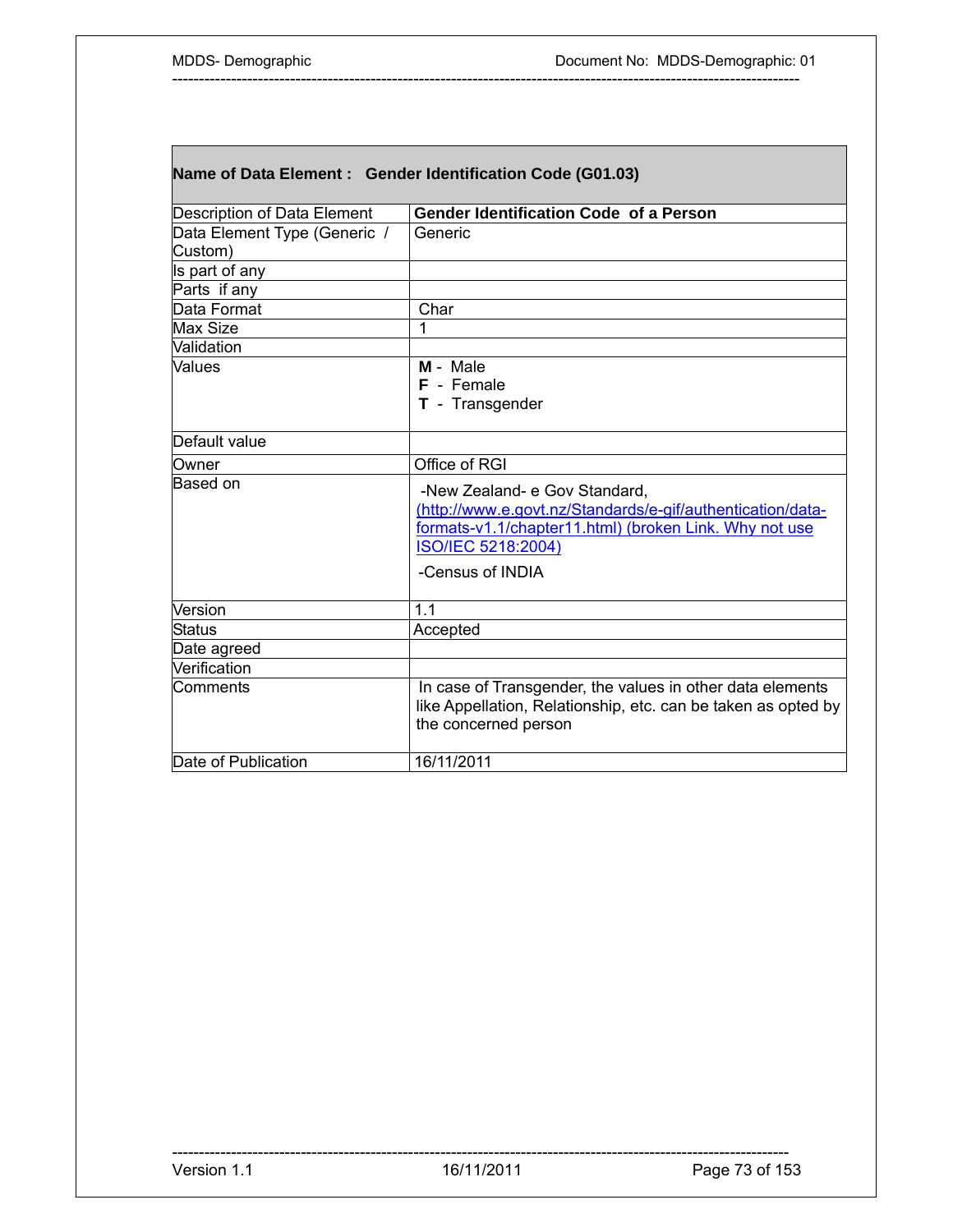| Name of Data Element : Marital Status (G01.04) |                                                                                                                                    |  |
|------------------------------------------------|------------------------------------------------------------------------------------------------------------------------------------|--|
| Description of Data Element                    | Code for Marital Status of the Person                                                                                              |  |
| Data Element Type (Generic /<br>Custom)        | Generic                                                                                                                            |  |
| Is part of any                                 |                                                                                                                                    |  |
| Parts if any                                   |                                                                                                                                    |  |
| Data Format                                    | Integer                                                                                                                            |  |
| <b>Max Size</b>                                | 1                                                                                                                                  |  |
| Validation                                     |                                                                                                                                    |  |
| <b>Values</b>                                  | 1 - Never Married<br>2 - Currently Married<br>3- Widow / Widower<br>4- Divorced<br>5- Separated                                    |  |
| Default value                                  | 1- Never Married                                                                                                                   |  |
| Owner                                          | Office of RGI                                                                                                                      |  |
| Based on                                       | -Australian Govt Institute of Health & Welfare<br>http://meteor.aihw.gov.au/content/index.phtml/itemId/291045<br>-Census of INDIA, |  |
| Version                                        | 1.1                                                                                                                                |  |
| <b>Status</b>                                  | Accepted                                                                                                                           |  |
| Date agreed                                    |                                                                                                                                    |  |
| Verification                                   |                                                                                                                                    |  |
| Comments                                       |                                                                                                                                    |  |
| Date of Publication                            | 16/11/2011                                                                                                                         |  |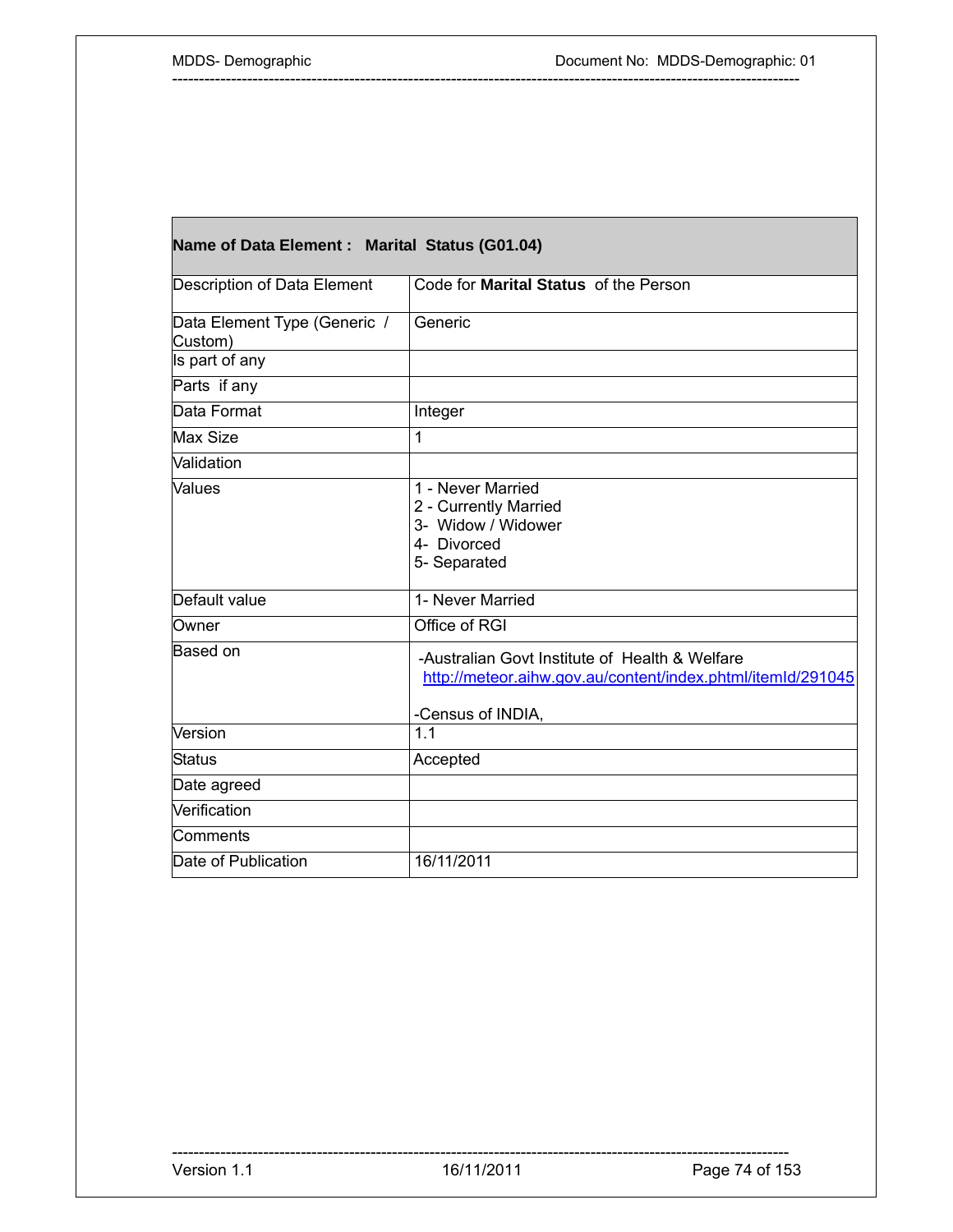| Name of Data Element: Appellation Code (G01.05-01) |                                                                                                                                                                                                                                   |  |
|----------------------------------------------------|-----------------------------------------------------------------------------------------------------------------------------------------------------------------------------------------------------------------------------------|--|
| Description of Data Element                        | An Appellation is title for a Person to be prefixed with<br>His / Her name. It represents:<br>a. Gender & Marital status like Mr., Mrs., Ms.<br>b. Attained professional educational qualification<br>like Dr., CA, Engineer etc. |  |
|                                                    | A Person can have two Appellations.<br><b>Refer comments section for multiple Appellation</b><br>concatenation at interface level.                                                                                                |  |
| Data Element Type (Generic /<br>Custom)            | Generic                                                                                                                                                                                                                           |  |
| Is part of any                                     |                                                                                                                                                                                                                                   |  |
| Parts if any                                       |                                                                                                                                                                                                                                   |  |
| Data Format                                        | Integer                                                                                                                                                                                                                           |  |
| Max Size                                           | $\overline{2}$                                                                                                                                                                                                                    |  |
| Validation                                         |                                                                                                                                                                                                                                   |  |
| Values                                             | For Appellation codes & Values refer to Code Directory<br>(CD01.04)                                                                                                                                                               |  |
| Default value                                      |                                                                                                                                                                                                                                   |  |
| Owner                                              | Ministry of Home Affairs                                                                                                                                                                                                          |  |
| Based on                                           | -UK government data Standard catalog,<br>http://www.cabinetoffice.gov.uk/govtalk/schemasStandards/e-<br>gif/dataStandards/Personinformation/Person name/Person title.aspx)<br>-Census of INDIA                                    |  |
| Version                                            | 1.1                                                                                                                                                                                                                               |  |
| Status                                             | Accepted                                                                                                                                                                                                                          |  |
| Date agreed                                        |                                                                                                                                                                                                                                   |  |
| Verification                                       |                                                                                                                                                                                                                                   |  |
| Comments                                           | Maximum of two Appellations are allowed as prefix to the<br>name.                                                                                                                                                                 |  |
|                                                    | The sequence of display / printing of multiple applications<br>would be as follows:                                                                                                                                               |  |
|                                                    | Attained Professional Appellation, followed by the "Gender &<br>Marital status" Appellation within brackets.                                                                                                                      |  |
|                                                    | The code directory for Appellation should be multilingual for all<br>the Official Recognized Languages                                                                                                                            |  |
| Date of Publication                                | 16/11/2011                                                                                                                                                                                                                        |  |

## **Example of multiple Appellations:**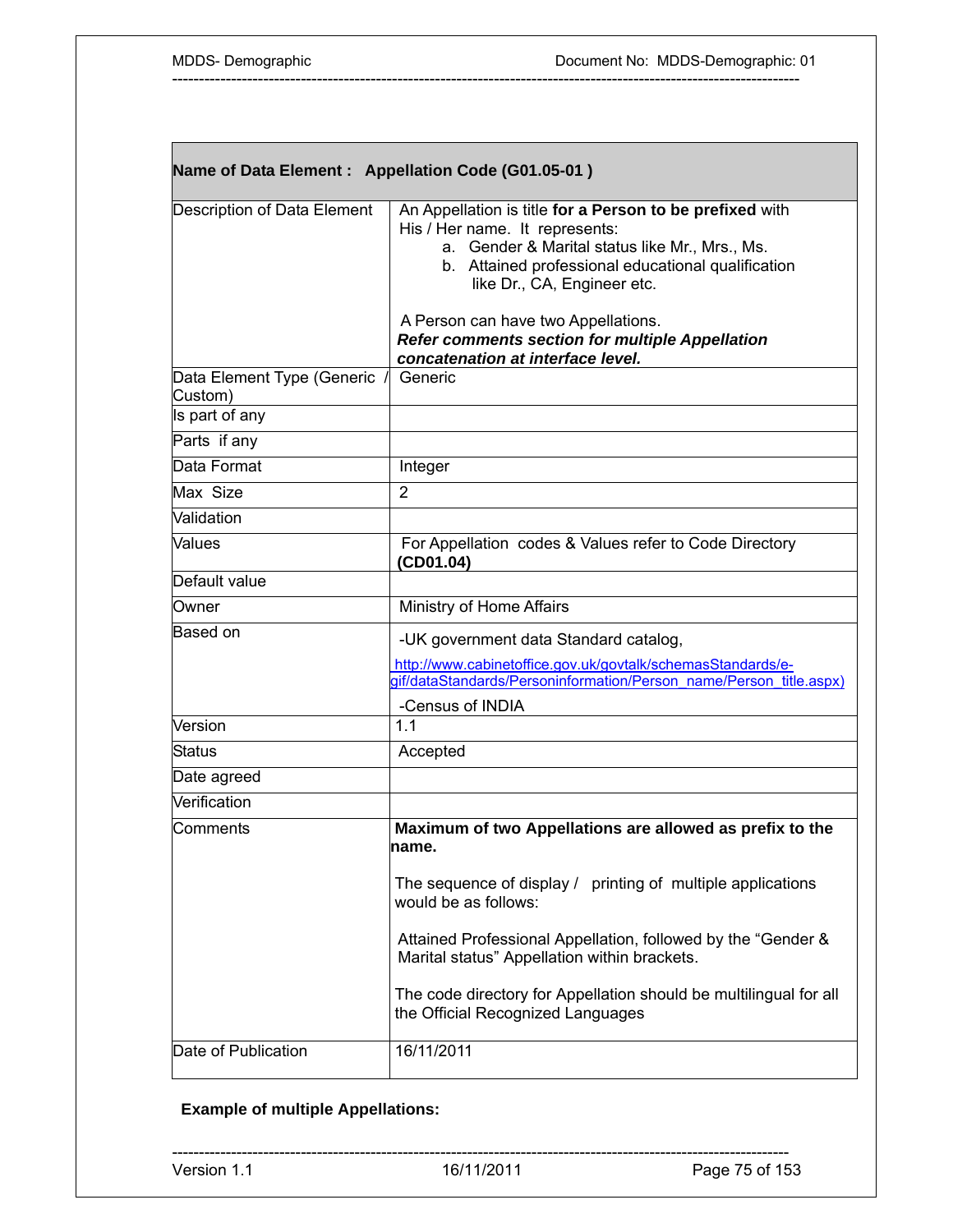Г

Dr. (Mrs.) S.K Karla  $\rightarrow$  A Female Doctor

| Name of Data Element : Suffix Code (G01.06) |                                                                                                                     |  |
|---------------------------------------------|---------------------------------------------------------------------------------------------------------------------|--|
| Description of Data Element                 | Suffix is a title to be <b>suffixed</b> with the Name of a Person:                                                  |  |
|                                             | It can be positional title like: IAS, IPS etc.                                                                      |  |
|                                             | (At times, it can be linked with positional title attained due to<br>some educational qualification like: MD, etc.) |  |
| Data Element Type (Generic /<br>Custom)     | Generic                                                                                                             |  |
| Is part of any                              |                                                                                                                     |  |
| Parts if any                                |                                                                                                                     |  |
| Data Format                                 | Integer                                                                                                             |  |
| Max Size                                    | $\overline{2}$                                                                                                      |  |
| Validation                                  |                                                                                                                     |  |
| Values                                      | For Suffix code & Values refer to Code Directory (CD01.05)                                                          |  |
| Default value                               |                                                                                                                     |  |
| Owner                                       | Ministry of Home Affairs                                                                                            |  |
| Based on                                    | As decided by the Expert committee for MDDS                                                                         |  |
| Version                                     | 1.1                                                                                                                 |  |
| <b>Status</b>                               | Accepted                                                                                                            |  |
| Date agreed                                 |                                                                                                                     |  |
| Verification                                |                                                                                                                     |  |
| Comments                                    |                                                                                                                     |  |
| Date of Publication                         | 16/11/2011                                                                                                          |  |

---------------------------------------------------------------------------------------------------------------------

**Example**:- Dr. Ramesh Saini, MD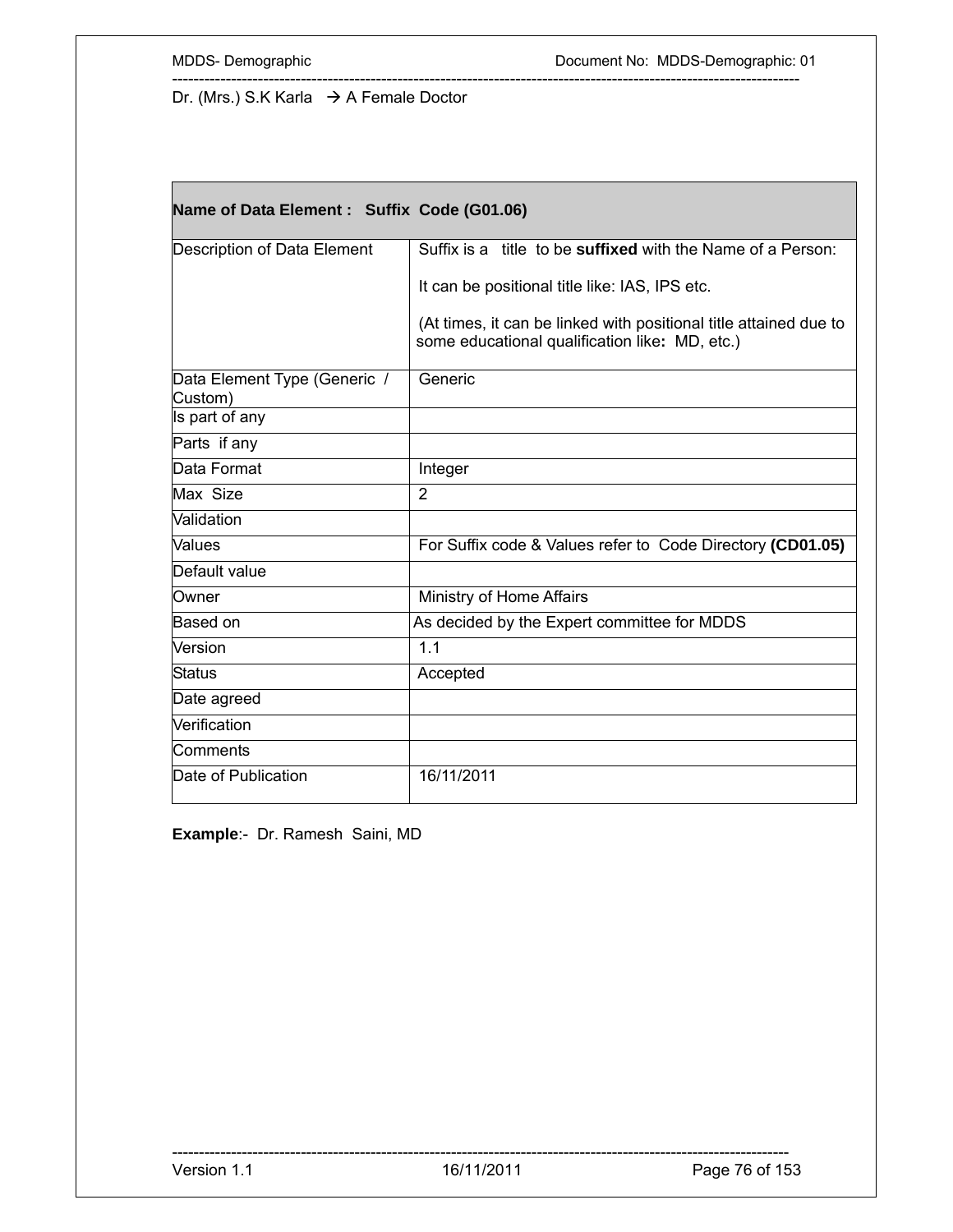.

Г

| Name of Data Element : Relation Type (G01.07-01) |                                                                                                                                                                     |  |
|--------------------------------------------------|---------------------------------------------------------------------------------------------------------------------------------------------------------------------|--|
| Description of Data Element                      | It represents, if a Person is <b>Head or not</b> , of a House hold,<br>to whom other Persons in the house hold are related                                          |  |
| Data Element Type (Generic /<br>Custom)          | Generic                                                                                                                                                             |  |
| Is part of any                                   |                                                                                                                                                                     |  |
| Parts if any                                     |                                                                                                                                                                     |  |
| Data Format                                      | Char                                                                                                                                                                |  |
| Max Size                                         | 1                                                                                                                                                                   |  |
| Validation                                       |                                                                                                                                                                     |  |
| Values                                           | <b>H-Head of household</b>                                                                                                                                          |  |
|                                                  | N-Not head of household                                                                                                                                             |  |
| Default value                                    | N                                                                                                                                                                   |  |
| Owner                                            | Office of RGI                                                                                                                                                       |  |
| Based on                                         | Census of India                                                                                                                                                     |  |
| Version                                          | 1.1                                                                                                                                                                 |  |
| Status                                           | Accepted                                                                                                                                                            |  |
| Date agreed                                      |                                                                                                                                                                     |  |
| Verification                                     |                                                                                                                                                                     |  |
| Comments                                         | Relationship of other Persons with the Head of the family will<br>have to be revised, in case the head of the family in a house<br>hold changes, due to any reason. |  |
|                                                  | Note: The business intelligence may have to be built in by<br>Domain application, if required so.                                                                   |  |
| Date of Publication                              | 16/11/2011                                                                                                                                                          |  |

---------------------------------------------------------------------------------------------------------------------

### **Example:**

Mr. R. Ramanujam is head of a house hold, and Ms. Ayappa Ramanujam is related to him as **Daughter**

When Mr. Ramanujam's son becomes the head, then Ms. Ayappa Ramanujam is related to him as **Sister**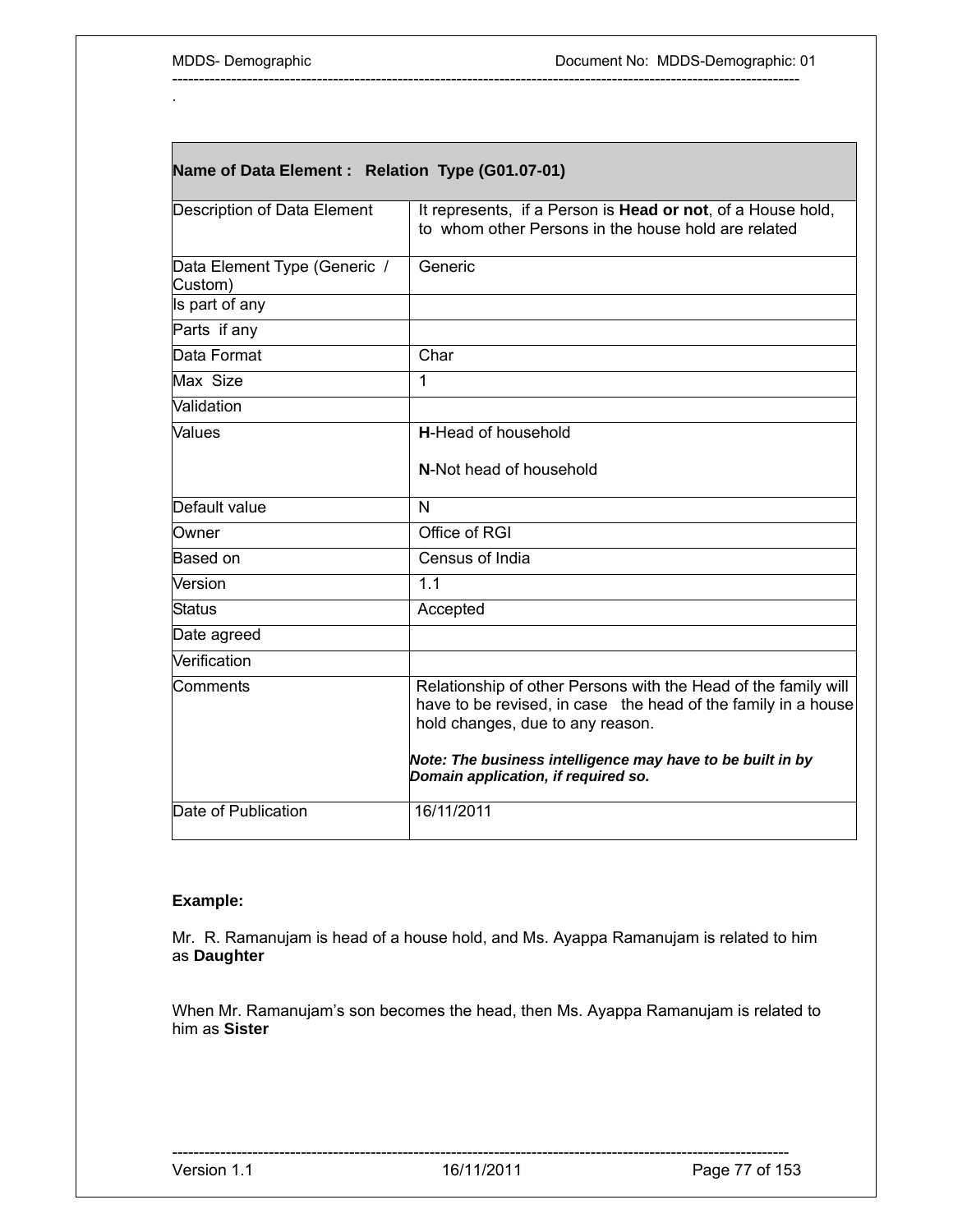| Name of Data Element: Relationship Code (G01.08-01) |                                                                                                                                                                                                      |  |
|-----------------------------------------------------|------------------------------------------------------------------------------------------------------------------------------------------------------------------------------------------------------|--|
| Description of Data Element                         | Blood relationship / Marriage relationship with Head of<br>the family like Husband, Wife, Daughter, Son, Self etc.                                                                                   |  |
| Data Element Type (Generic /<br>Custom)             | Generic                                                                                                                                                                                              |  |
| Is part of                                          |                                                                                                                                                                                                      |  |
| Parts if any                                        |                                                                                                                                                                                                      |  |
| Data Format                                         | Integer                                                                                                                                                                                              |  |
| Max Size                                            | $\overline{2}$                                                                                                                                                                                       |  |
| Validation                                          |                                                                                                                                                                                                      |  |
| Values                                              | For Relationship codes & values refer to Code<br>Directory (CD01.06)                                                                                                                                 |  |
| Default value                                       |                                                                                                                                                                                                      |  |
| Owner                                               | Anthropological Survey of India                                                                                                                                                                      |  |
| Based on                                            | -Australian Government (Australian institute of health &<br>welfare)                                                                                                                                 |  |
|                                                     | http://meteor.aihw.gov.au/content/index.phtml/itemId/351361?                                                                                                                                         |  |
|                                                     | &addItem=1&items[]=351361&meteorItemView=long                                                                                                                                                        |  |
|                                                     | -Census of INDIA,                                                                                                                                                                                    |  |
| Version                                             | 1.1                                                                                                                                                                                                  |  |
| <b>Status</b>                                       | Accepted                                                                                                                                                                                             |  |
| Date agreed                                         |                                                                                                                                                                                                      |  |
| Verification                                        |                                                                                                                                                                                                      |  |
| Comments                                            | The UID number of the head of the family to be stored as<br>attribute in Person Identification. The link will help in changing<br>relationships, if the head of family changes due to any<br>reason. |  |
| Date of Publication                                 | 16/11/2011                                                                                                                                                                                           |  |

**Example**:-**1** - represents **Self** 

**4** - represents **Mother**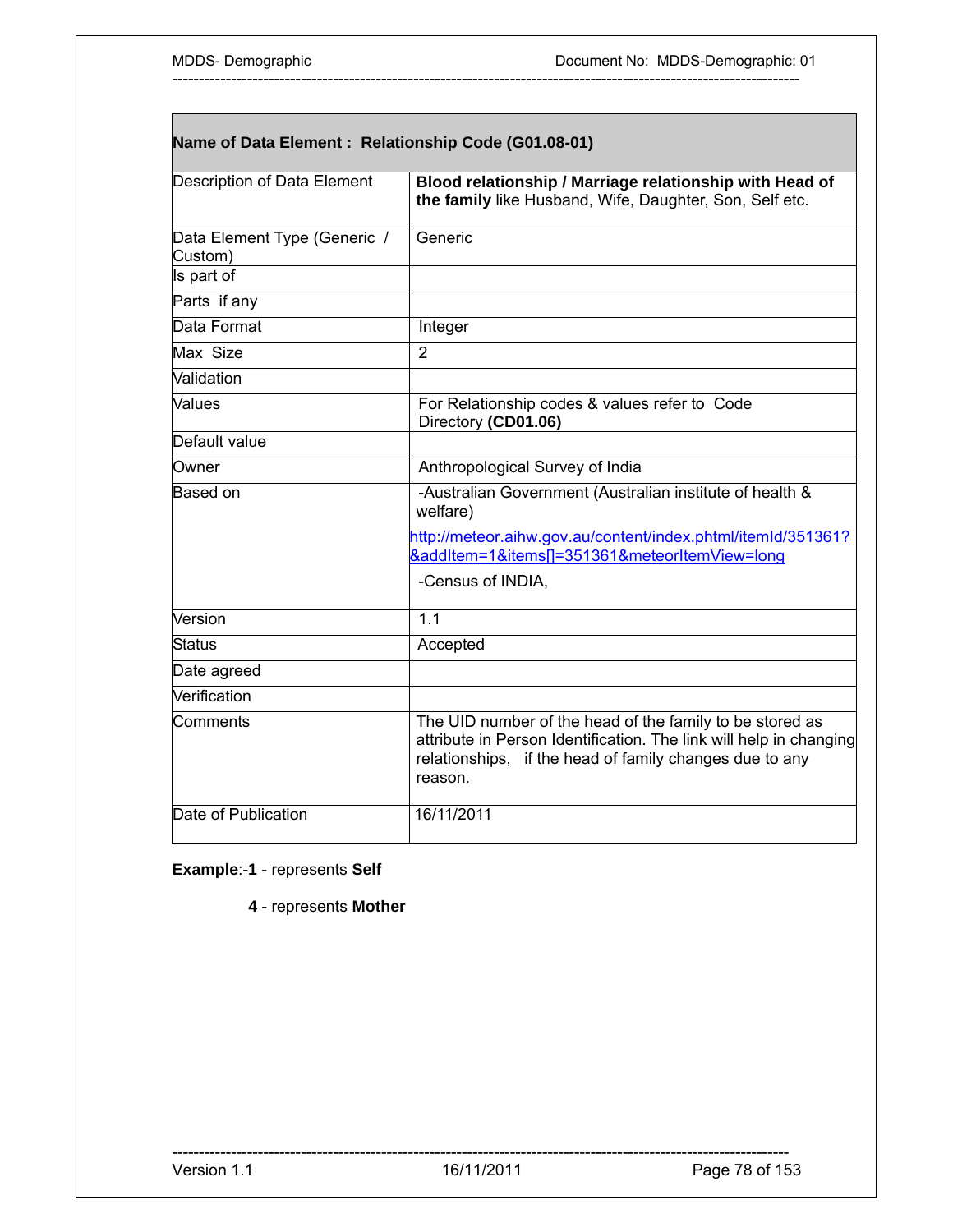| Name of Data Element : Face Image Record (G01.09) |                                                                                                                                                                                                                                                                                                                                                                    |  |
|---------------------------------------------------|--------------------------------------------------------------------------------------------------------------------------------------------------------------------------------------------------------------------------------------------------------------------------------------------------------------------------------------------------------------------|--|
| <b>Description of Data Element</b>                | Photograph or face image required for human/manual<br>verification of a Person                                                                                                                                                                                                                                                                                     |  |
| Data Element Type (Generic /<br>Custom)           | Generic                                                                                                                                                                                                                                                                                                                                                            |  |
| Is part of                                        |                                                                                                                                                                                                                                                                                                                                                                    |  |
| Parts if any                                      | Face Image Data Element has the following parts:                                                                                                                                                                                                                                                                                                                   |  |
|                                                   | - Face Image Record Header<br>G01.09-00-01<br>- Face Image Record Data<br>G01.09-00-02<br>- Face Image Data<br>G01.09-00-03                                                                                                                                                                                                                                        |  |
| Data Format                                       | For the data format, refer to the Metadata of the parts                                                                                                                                                                                                                                                                                                            |  |
| Max Size                                          |                                                                                                                                                                                                                                                                                                                                                                    |  |
| Validation                                        |                                                                                                                                                                                                                                                                                                                                                                    |  |
| Values                                            |                                                                                                                                                                                                                                                                                                                                                                    |  |
| Default value                                     |                                                                                                                                                                                                                                                                                                                                                                    |  |
| Owner                                             | Government of India, Department of Information Technology                                                                                                                                                                                                                                                                                                          |  |
| <b>Based on</b>                                   | Face Image Data Standard for e-Governance Applications<br>prepared by Expert Committee on Biometrics and released<br>by DIT (Version 1.0, November, 2010) & ISO 19785-1 (<br>Common Biometric Exchange Formats Framework -<br>CBEFF), ISO/IEC 19794-5:2005 (E) Face Image Data<br>(http://egovstandards.gov.in/standardsandFramework/bio<br>metric-standards/view) |  |
| Version                                           | 1.0                                                                                                                                                                                                                                                                                                                                                                |  |
| Status                                            | Accepted                                                                                                                                                                                                                                                                                                                                                           |  |
| Date agreed                                       |                                                                                                                                                                                                                                                                                                                                                                    |  |
| Verification                                      |                                                                                                                                                                                                                                                                                                                                                                    |  |
| Comments                                          | This Metadata is used for human verification, so features of<br>the face are not included here.                                                                                                                                                                                                                                                                    |  |
| Date of Publication                               | 16/11/2011                                                                                                                                                                                                                                                                                                                                                         |  |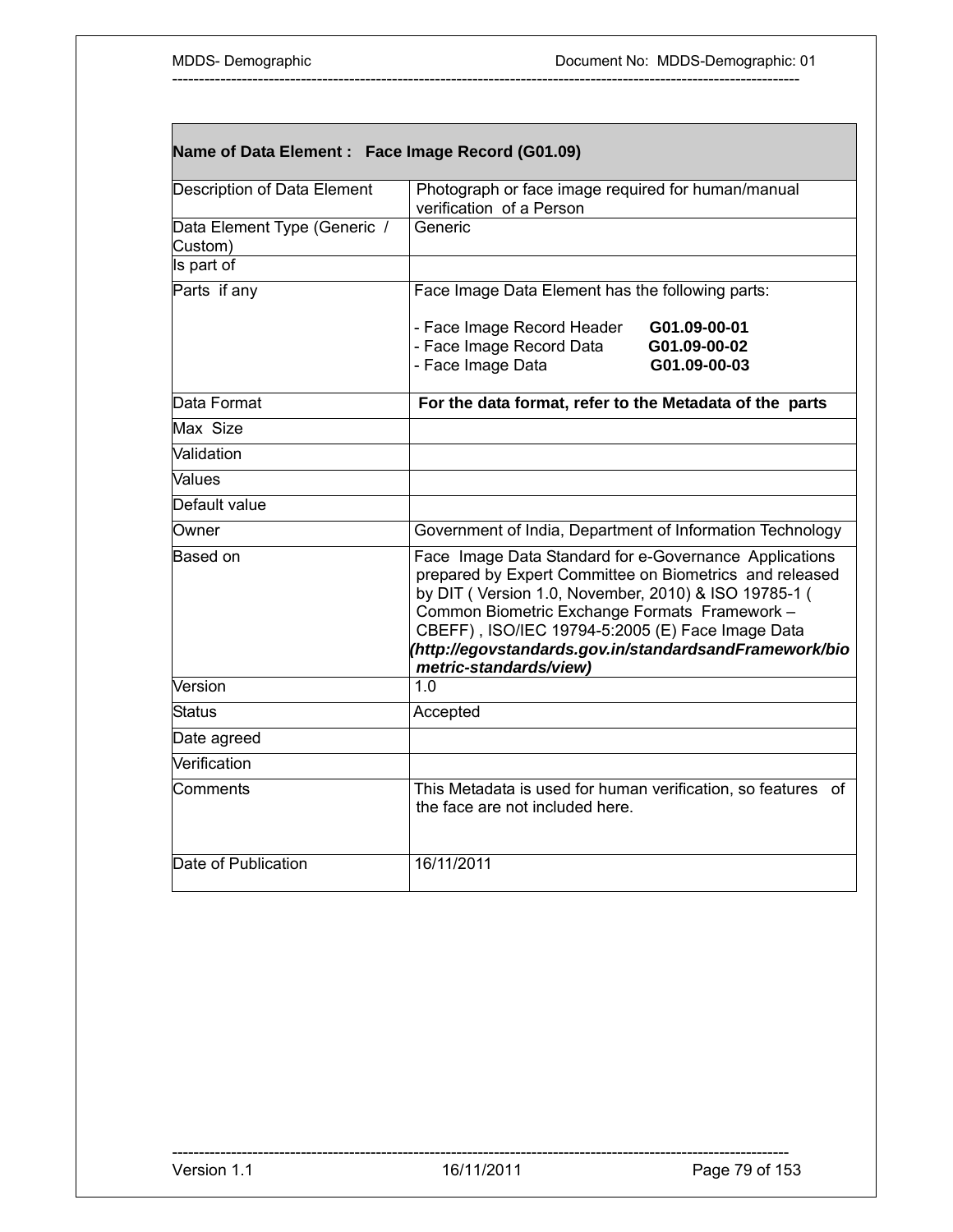|                                         | Name of Data Element : Face Image Record Header (G01.09-00-01)                                                                                                                                                                                                                 |
|-----------------------------------------|--------------------------------------------------------------------------------------------------------------------------------------------------------------------------------------------------------------------------------------------------------------------------------|
| Description of Data Element             | It provides information about Face information format<br>identifier, Version no, Length of records, Number of face<br>image.                                                                                                                                                   |
| Data Element Type (Generic /<br>Custom) | Generic                                                                                                                                                                                                                                                                        |
| Is part of                              | G01.09 (Face Image Record)                                                                                                                                                                                                                                                     |
| Parts if any                            | -Format identifier - 4 bytes<br>-Version number<br>- 4 bytes<br>-Length of record - 4 bytes<br>-Number of face images - 2 bytes                                                                                                                                                |
| Data Format                             | <b>Byte</b>                                                                                                                                                                                                                                                                    |
| Max Size                                | $(4+4+4+2)$                                                                                                                                                                                                                                                                    |
| Validation                              |                                                                                                                                                                                                                                                                                |
| Values                                  | For default and prescriptive values, refer Face Image Data<br>Standard prepared by Expert Committee on Biometrics                                                                                                                                                              |
| Default value                           |                                                                                                                                                                                                                                                                                |
| Owner                                   | Government of India, Department of Information Technology                                                                                                                                                                                                                      |
| lBased on                               | Face Image Data Standard for e-Governance Applications<br>prepared by Expert Committee on Biometrics and released<br>by DIT ( Version 1.0, November, 2010) & ISO 19785-1<br>Common Biometric Exchange Formats<br>Framework<br>CBEFF), ISO/IEC 19794-5:2005 (E) Face Image Data |
| Version                                 | 1.0                                                                                                                                                                                                                                                                            |
| Status                                  | Accepted                                                                                                                                                                                                                                                                       |
| Date agreed                             |                                                                                                                                                                                                                                                                                |
| Verification                            |                                                                                                                                                                                                                                                                                |
| Comments                                | This information is important for ensuring interoperability<br>among capturing devices, and more information about the<br>captured face image                                                                                                                                  |
| Date of Publication                     | 16/11/2011                                                                                                                                                                                                                                                                     |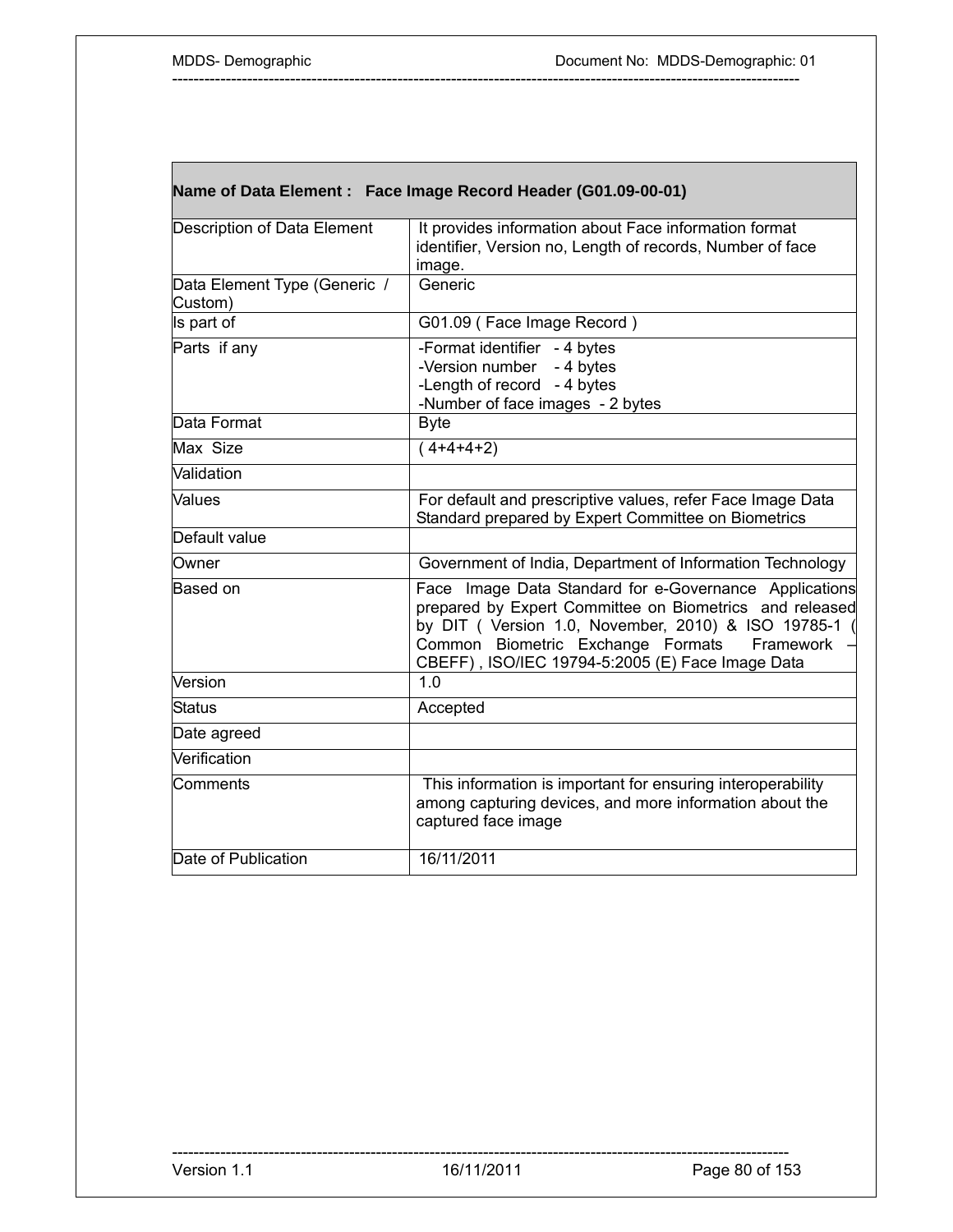Г

| It provides facial information (record data length, no. of<br>feature points, gender, eye color, hair color, property mask,<br>expression, pose angle, pose angle uncertainty<br>& Face image Information (Face image type, image data<br>type, width, height, image color space source type, device<br>type etc.)<br>Data Element Type (Generic /<br>Generic<br>G01.09 (Face Image Record)<br>-Face Information block<br>-Image information<br><b>Byte</b><br>$(20+12)$<br>For default and prescriptive values, refer Face Image Data<br>Standard prepared by the Expert Committee on Biometrics.<br>Some of them are as follows:<br>Resolution - Minimum 300 ppi (pixel per inch)<br>Aspect ratio - between 1 : 1.25 and 1: 1.34, and<br>preferably 1:1.28<br>Width and Height of Face Image:<br>420 pixel x 525 pixel (width x height)<br>i.e. $1.4$ " / 3.5cm (W) x $1.75$ "/ 4.37 cm (H)<br>Government of India, Department of Information Technology<br>Face Image Data Standard for e-Governance Applications<br>prepared by Expert Committee on Biometrics and released<br>by DIT (Version 1.0, November, 2010) & ISO 19785-1 (<br>Common Biometric Exchange Formats Framework -<br>CBEFF), ISO/IEC 19794-5:2005 (E) Face Image Data<br>Version<br>1.0<br>Accepted<br>This information is important for ensuring interoperability<br>among capturing devices, and more information about the<br>captured face image<br>16/11/2011 | Name of Data Element : Face Image Record Data (G01.09-00-02) |  |  |
|-------------------------------------------------------------------------------------------------------------------------------------------------------------------------------------------------------------------------------------------------------------------------------------------------------------------------------------------------------------------------------------------------------------------------------------------------------------------------------------------------------------------------------------------------------------------------------------------------------------------------------------------------------------------------------------------------------------------------------------------------------------------------------------------------------------------------------------------------------------------------------------------------------------------------------------------------------------------------------------------------------------------------------------------------------------------------------------------------------------------------------------------------------------------------------------------------------------------------------------------------------------------------------------------------------------------------------------------------------------------------------------------------------------------------------------------|--------------------------------------------------------------|--|--|
|                                                                                                                                                                                                                                                                                                                                                                                                                                                                                                                                                                                                                                                                                                                                                                                                                                                                                                                                                                                                                                                                                                                                                                                                                                                                                                                                                                                                                                           | Description of Data Element                                  |  |  |
|                                                                                                                                                                                                                                                                                                                                                                                                                                                                                                                                                                                                                                                                                                                                                                                                                                                                                                                                                                                                                                                                                                                                                                                                                                                                                                                                                                                                                                           | Custom)                                                      |  |  |
|                                                                                                                                                                                                                                                                                                                                                                                                                                                                                                                                                                                                                                                                                                                                                                                                                                                                                                                                                                                                                                                                                                                                                                                                                                                                                                                                                                                                                                           | Is part of any                                               |  |  |
|                                                                                                                                                                                                                                                                                                                                                                                                                                                                                                                                                                                                                                                                                                                                                                                                                                                                                                                                                                                                                                                                                                                                                                                                                                                                                                                                                                                                                                           | Parts if any                                                 |  |  |
|                                                                                                                                                                                                                                                                                                                                                                                                                                                                                                                                                                                                                                                                                                                                                                                                                                                                                                                                                                                                                                                                                                                                                                                                                                                                                                                                                                                                                                           | Data Format                                                  |  |  |
|                                                                                                                                                                                                                                                                                                                                                                                                                                                                                                                                                                                                                                                                                                                                                                                                                                                                                                                                                                                                                                                                                                                                                                                                                                                                                                                                                                                                                                           | Max Size                                                     |  |  |
|                                                                                                                                                                                                                                                                                                                                                                                                                                                                                                                                                                                                                                                                                                                                                                                                                                                                                                                                                                                                                                                                                                                                                                                                                                                                                                                                                                                                                                           | Validation                                                   |  |  |
|                                                                                                                                                                                                                                                                                                                                                                                                                                                                                                                                                                                                                                                                                                                                                                                                                                                                                                                                                                                                                                                                                                                                                                                                                                                                                                                                                                                                                                           | <b>Values</b>                                                |  |  |
|                                                                                                                                                                                                                                                                                                                                                                                                                                                                                                                                                                                                                                                                                                                                                                                                                                                                                                                                                                                                                                                                                                                                                                                                                                                                                                                                                                                                                                           | Default value                                                |  |  |
|                                                                                                                                                                                                                                                                                                                                                                                                                                                                                                                                                                                                                                                                                                                                                                                                                                                                                                                                                                                                                                                                                                                                                                                                                                                                                                                                                                                                                                           | Owner                                                        |  |  |
|                                                                                                                                                                                                                                                                                                                                                                                                                                                                                                                                                                                                                                                                                                                                                                                                                                                                                                                                                                                                                                                                                                                                                                                                                                                                                                                                                                                                                                           | Based on                                                     |  |  |
|                                                                                                                                                                                                                                                                                                                                                                                                                                                                                                                                                                                                                                                                                                                                                                                                                                                                                                                                                                                                                                                                                                                                                                                                                                                                                                                                                                                                                                           |                                                              |  |  |
|                                                                                                                                                                                                                                                                                                                                                                                                                                                                                                                                                                                                                                                                                                                                                                                                                                                                                                                                                                                                                                                                                                                                                                                                                                                                                                                                                                                                                                           | <b>Status</b>                                                |  |  |
|                                                                                                                                                                                                                                                                                                                                                                                                                                                                                                                                                                                                                                                                                                                                                                                                                                                                                                                                                                                                                                                                                                                                                                                                                                                                                                                                                                                                                                           | Date agreed                                                  |  |  |
|                                                                                                                                                                                                                                                                                                                                                                                                                                                                                                                                                                                                                                                                                                                                                                                                                                                                                                                                                                                                                                                                                                                                                                                                                                                                                                                                                                                                                                           | Verification                                                 |  |  |
|                                                                                                                                                                                                                                                                                                                                                                                                                                                                                                                                                                                                                                                                                                                                                                                                                                                                                                                                                                                                                                                                                                                                                                                                                                                                                                                                                                                                                                           | Comments                                                     |  |  |
|                                                                                                                                                                                                                                                                                                                                                                                                                                                                                                                                                                                                                                                                                                                                                                                                                                                                                                                                                                                                                                                                                                                                                                                                                                                                                                                                                                                                                                           | Date of Publication                                          |  |  |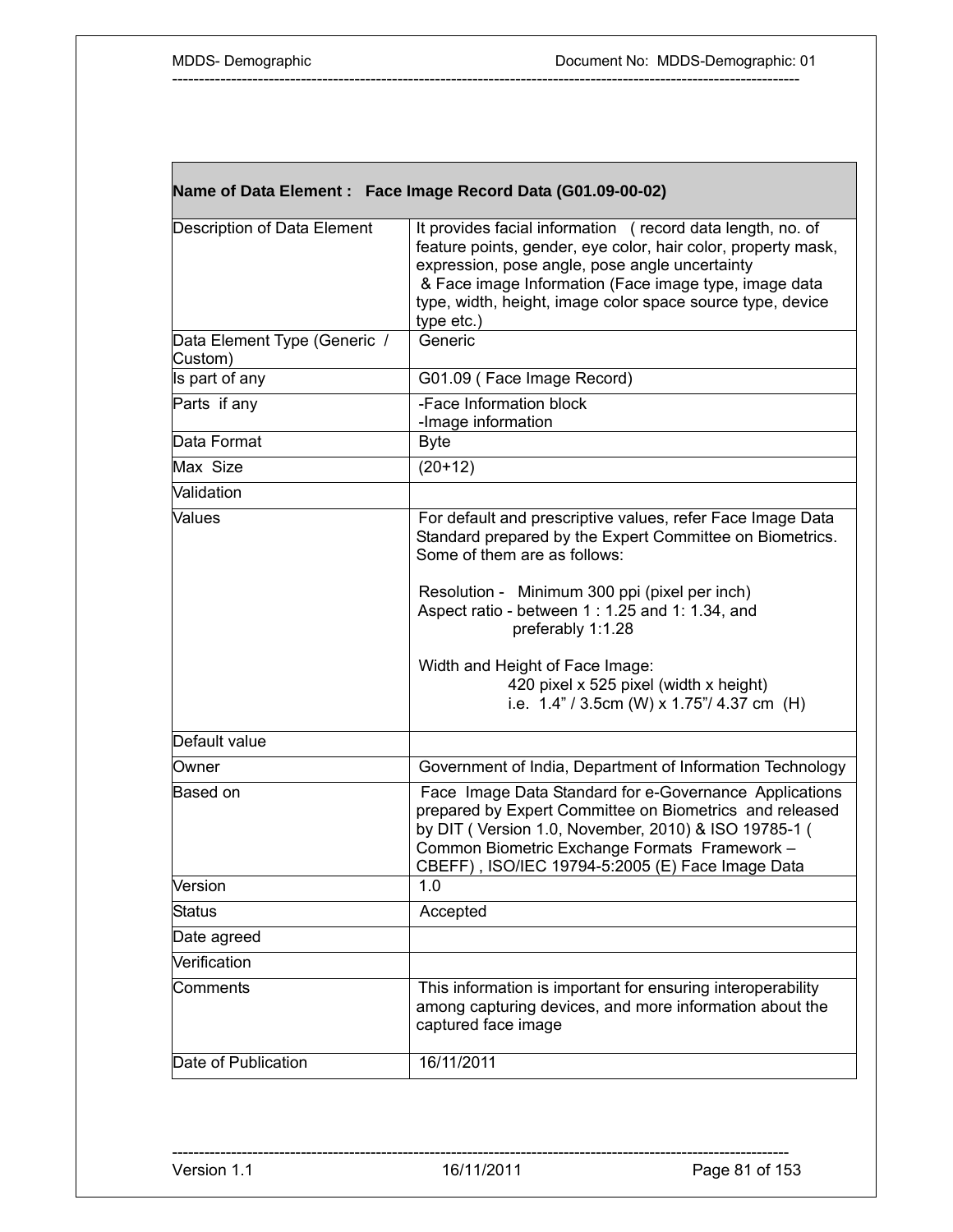| Name of Data Element : Face Image Data (G01.09-00-03) |                                                                                                                                                                                                                                                                                  |  |
|-------------------------------------------------------|----------------------------------------------------------------------------------------------------------------------------------------------------------------------------------------------------------------------------------------------------------------------------------|--|
| Description of Data Element                           | It gives information about the captured Face Image.                                                                                                                                                                                                                              |  |
| Data Element Type (Generic /<br>Custom)               | Generic                                                                                                                                                                                                                                                                          |  |
| Is part of any                                        | G01.09 (Face Image)                                                                                                                                                                                                                                                              |  |
| Parts if any                                          |                                                                                                                                                                                                                                                                                  |  |
| Data Format                                           | Data capturing in lossless(Raw / PNG / LosslessJPEG2000<br>/TIFF/DNG)                                                                                                                                                                                                            |  |
|                                                       | Image Data Storage / Archival in normal memory devices-<br><b>PNG</b>                                                                                                                                                                                                            |  |
|                                                       | Image Data storage for verification in restricted memory<br>devices - JPEG2000 with compression ratio up to 1:15                                                                                                                                                                 |  |
| Max Size                                              |                                                                                                                                                                                                                                                                                  |  |
| Validation                                            |                                                                                                                                                                                                                                                                                  |  |
| <b>Values</b>                                         |                                                                                                                                                                                                                                                                                  |  |
| Default value                                         |                                                                                                                                                                                                                                                                                  |  |
| Owner                                                 | Government of India, Department of Information Technology                                                                                                                                                                                                                        |  |
|                                                       | Face Image Data Standard for e-Governance Applications<br>prepared by the Expert Committee on Biometrics and<br>released by DIT (Version 1.0, November, 2010) & ISO<br>19785-1 ( Common Biometric Exchange Formats Framework<br>CBEFF), ISO/IEC 19794-5:2005 (E) Face Image Data |  |
| Version                                               | 1.0                                                                                                                                                                                                                                                                              |  |
| <b>Status</b>                                         | Accepted                                                                                                                                                                                                                                                                         |  |
| Date agreed                                           |                                                                                                                                                                                                                                                                                  |  |
| Verification                                          |                                                                                                                                                                                                                                                                                  |  |
| Comments                                              | 1. This Metadata is used for visual human inspection, so<br>features of the face are not included here.                                                                                                                                                                          |  |
|                                                       | 2. As per the referred Gol standard for face image data,<br>spectacles (not heavy) & eye patch(s) on medical<br>grounds are allowed. Turban for religious reasons only<br>allowed.                                                                                               |  |
|                                                       | 3. During enrolment, the quality of face image should be<br>ensured, by filling the Check list given in best practices<br>section 6.2 of the above referenced Face Image Data<br>Standard prepared by the Expert Committee on<br>Biometrics.                                     |  |
| Date of Publication                                   | 16/11/2011                                                                                                                                                                                                                                                                       |  |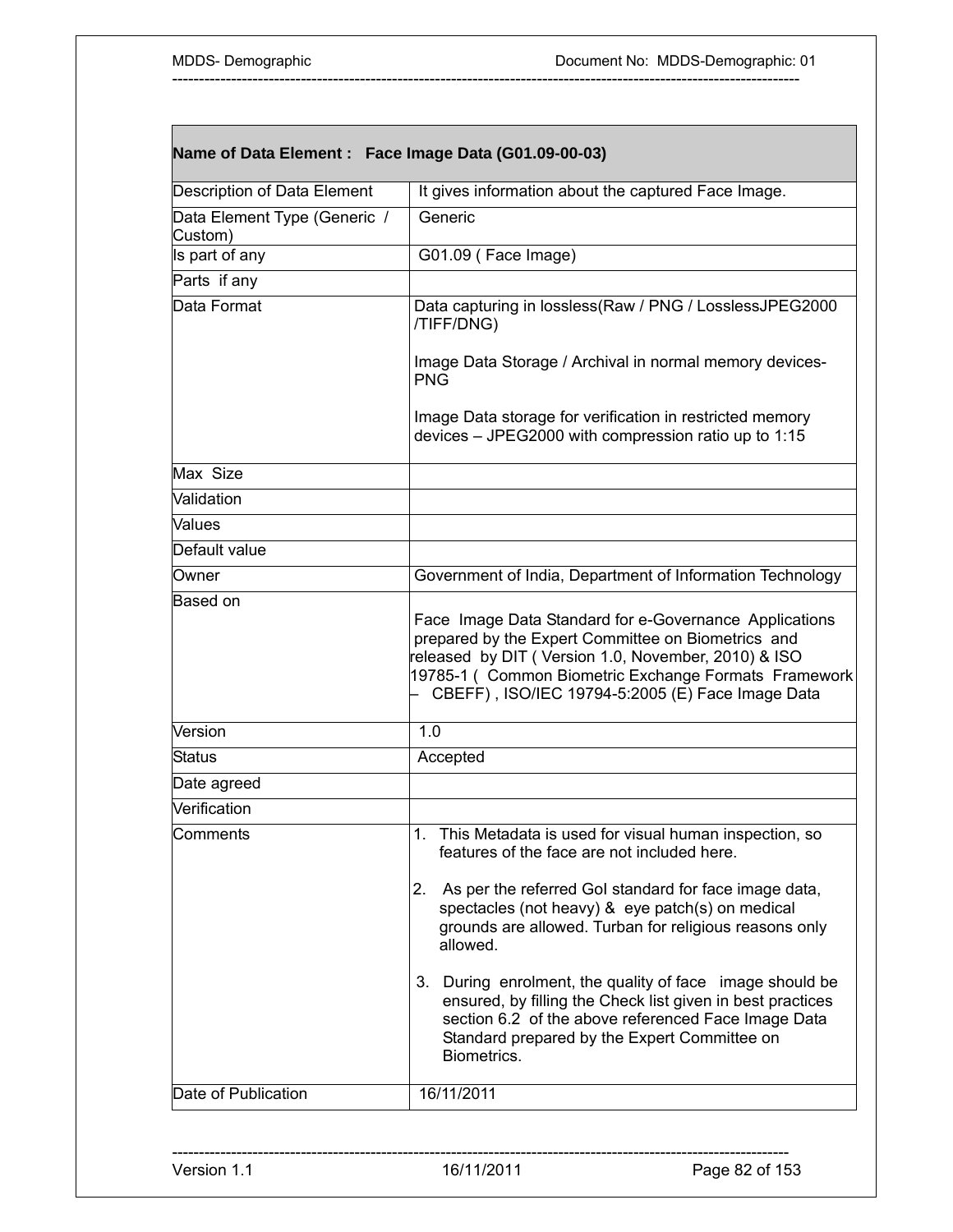## MDDS-Demographic

# Example:



(Aspect ratio 1:1.28)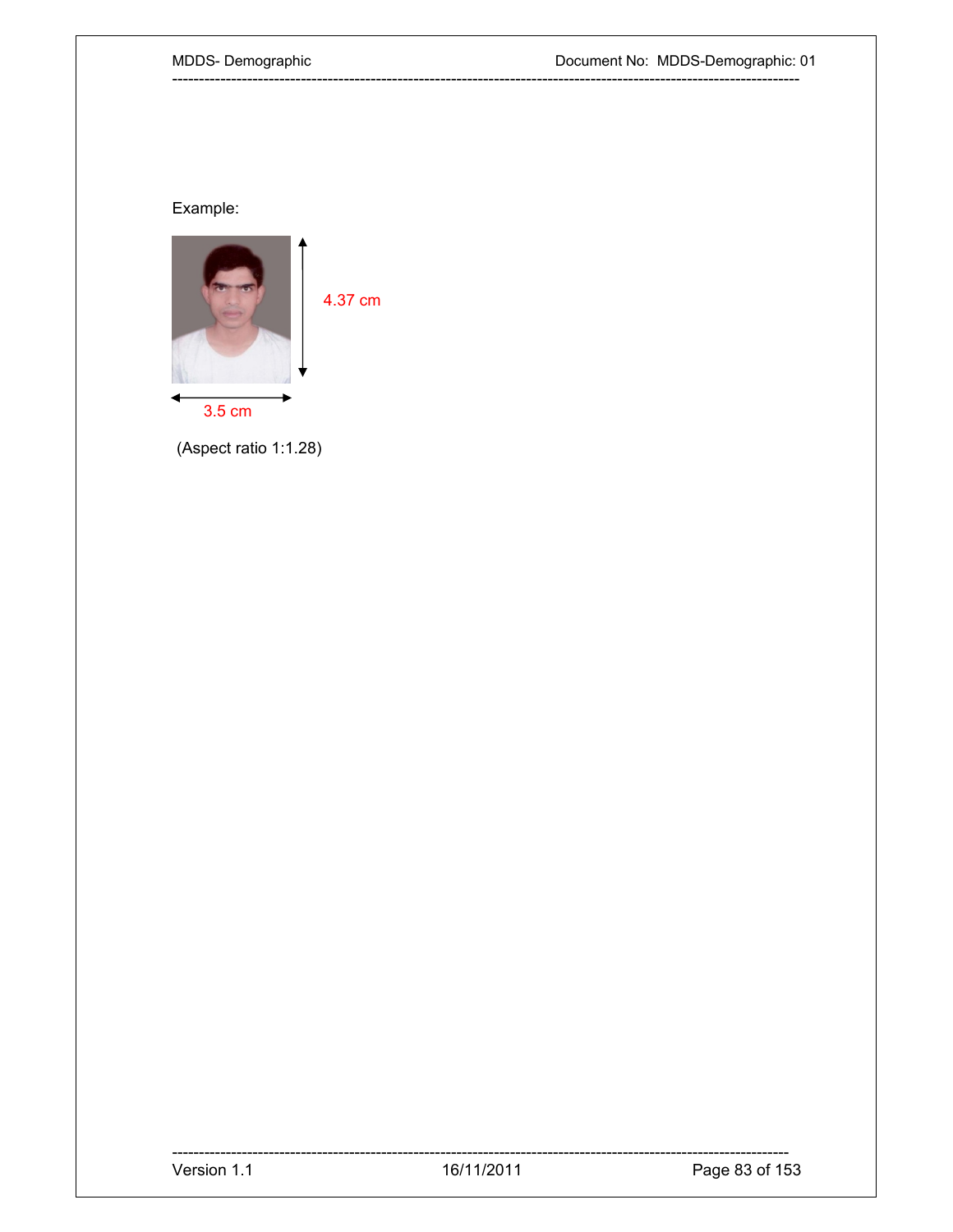L

| Name of Data Element : Fingerprint Image Record (G01.10) |                                                                                           |
|----------------------------------------------------------|-------------------------------------------------------------------------------------------|
| Description of Data Element                              | Fingerprint image required for Identification of a Person                                 |
| Data Element Type (Generic /                             | Generic                                                                                   |
| Custom)                                                  |                                                                                           |
| Is part of any                                           |                                                                                           |
| Parts if any                                             | Fingerprint Image data element has the following parts:                                   |
|                                                          | - Fingerprint Image General Record HeaderG01.10-00-01                                     |
|                                                          | - Fingerprint Image Record Header<br>G01.10-00-02                                         |
|                                                          | - Fingerprint Image Data<br>G01.10-00-03                                                  |
| Data Format                                              | For format, refer to Metadata of the parts                                                |
| Max Size                                                 |                                                                                           |
| Validation                                               |                                                                                           |
| Values                                                   |                                                                                           |
| Default value                                            |                                                                                           |
| Owner                                                    | Government of India, Department of Information Technology                                 |
| <b>Based on</b>                                          | Finger Image Data Standard for e-Governance prepared                                      |
|                                                          | by Expert Committee on Biometrics released by DIT (                                       |
|                                                          | Version 1.0, November 2010) & ISO 19785-1<br>(Common Biometric Exchange Formats Framework |
|                                                          |                                                                                           |
|                                                          | - CBEFF), ISO 19794-4:2005 (E) Finger Image Data                                          |
|                                                          | For more details refer                                                                    |
|                                                          | http://egovstandards.gov.in/standardsandFramework/biometri                                |
|                                                          | c-standards/view)                                                                         |
| Version                                                  | 1.0                                                                                       |
| Status                                                   | Accepted                                                                                  |
| Date agreed                                              |                                                                                           |
| Verification                                             |                                                                                           |
| Comments                                                 |                                                                                           |
| Date of Publication                                      | 16/11/2011                                                                                |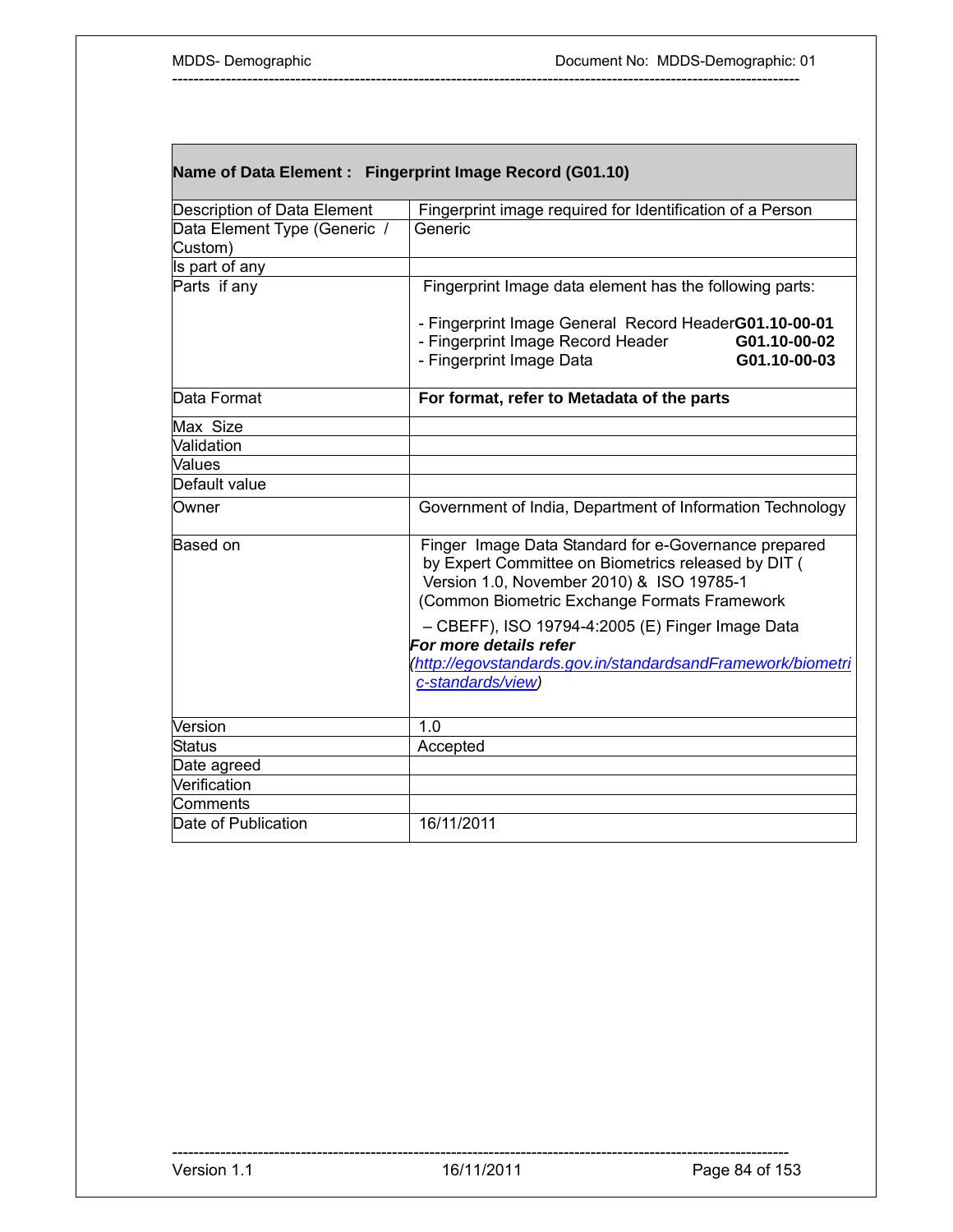L

|                                         | Name of Data Element : Fingerprint Image General Record Header (G01.10-00-01)                                                                                                                                                                                                                                                                                                                                          |
|-----------------------------------------|------------------------------------------------------------------------------------------------------------------------------------------------------------------------------------------------------------------------------------------------------------------------------------------------------------------------------------------------------------------------------------------------------------------------|
| Description of Data Element             | It provides information about Format identifier, Version<br>number, Record length, Capture device ID, Image acquisition<br>level, Number of fingers/palms, Scale unit, Scan resolution,<br>Scan resolution(vertical) Image resolution, Image resolution<br>(vertical), Pixel depth, Image compression algorithm, Pixel<br>depth, Image compression algorithm, Rotation angle<br>estimation flag, Rotation uncertainty. |
| Data Element Type (Generic /<br>Custom) | Generic                                                                                                                                                                                                                                                                                                                                                                                                                |
| Is part of any                          | G01.10 (Fingerprint Image Record)                                                                                                                                                                                                                                                                                                                                                                                      |
| Parts if any                            | As mentioned in the description                                                                                                                                                                                                                                                                                                                                                                                        |
| Data Format                             | <b>Byte</b>                                                                                                                                                                                                                                                                                                                                                                                                            |
| Max Size                                | 32                                                                                                                                                                                                                                                                                                                                                                                                                     |
| Validation                              | For default and prescriptive values refer section 5 of                                                                                                                                                                                                                                                                                                                                                                 |
| Values                                  | Fingerprint Image Data Standard prepared by Expert<br>Committee on Biometrics and released by DIT (Version 1.0,                                                                                                                                                                                                                                                                                                        |
| Default value                           | November, 2010)                                                                                                                                                                                                                                                                                                                                                                                                        |
| Owner                                   | Government of India, Department of Information Technology                                                                                                                                                                                                                                                                                                                                                              |
| Based on                                | Finger Image Data Standard for e-Governance Applications<br>prepared by the Expert Committee on Biometrics & ISO<br>19785-1 (Common Biometric Exchange Formats Framework<br>- CBEFF), ISO 19794-4:2005 (E) Fingerprint Image Data                                                                                                                                                                                      |
| Version                                 | 1.0                                                                                                                                                                                                                                                                                                                                                                                                                    |
| <b>Status</b>                           | Accepted                                                                                                                                                                                                                                                                                                                                                                                                               |
| Date agreed                             |                                                                                                                                                                                                                                                                                                                                                                                                                        |
| Verification                            |                                                                                                                                                                                                                                                                                                                                                                                                                        |
| Comments                                |                                                                                                                                                                                                                                                                                                                                                                                                                        |
| Date of Publication                     | 16/11/2011                                                                                                                                                                                                                                                                                                                                                                                                             |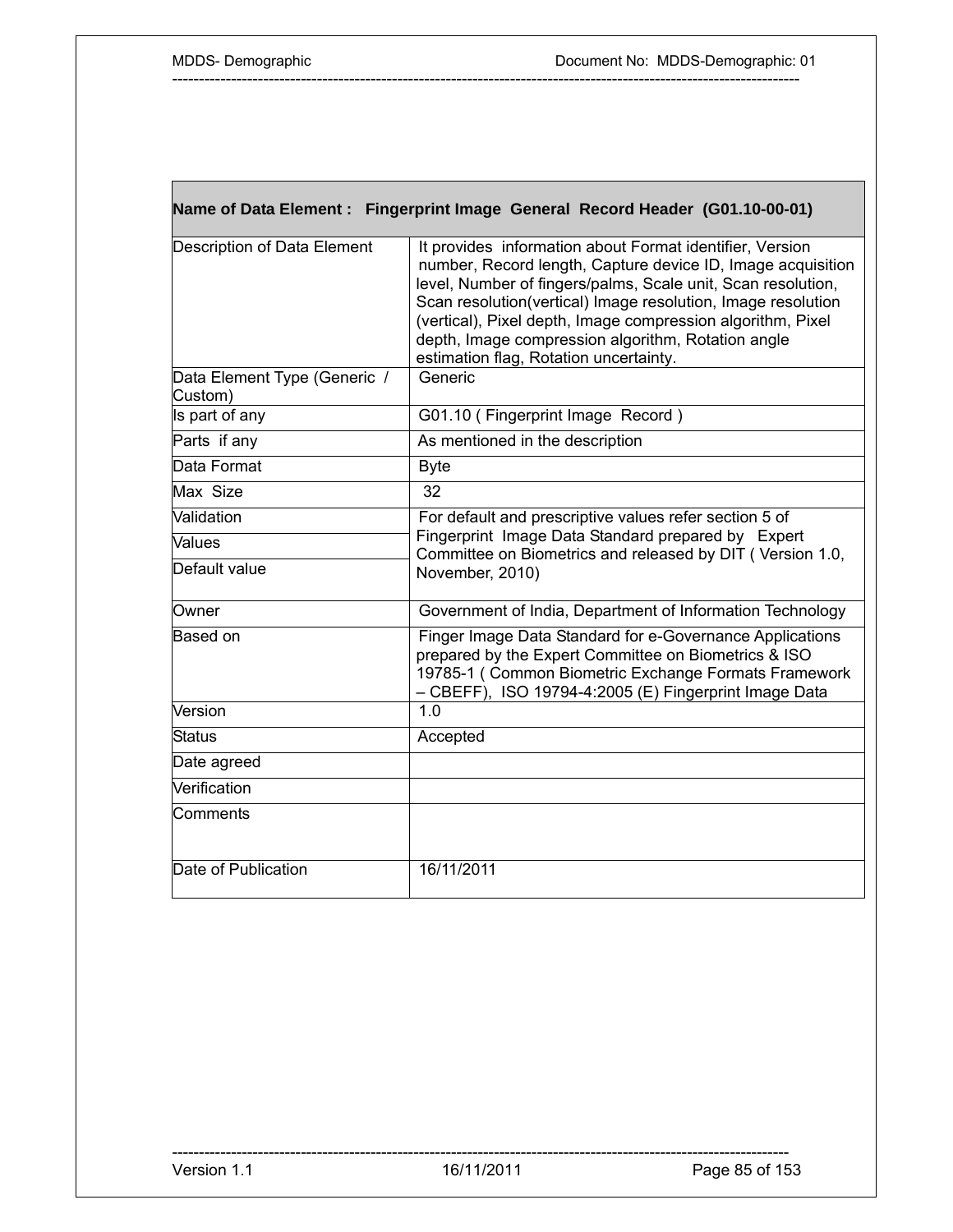| Name of Data Element : Fingerprint Image Record Header (G01.10-00-02) |
|-----------------------------------------------------------------------|
|                                                                       |

| <b>Description of Data Element</b>      | It provides information about length of Finger data block,<br>Finger position, Count of views, View number, Finger/Palm<br>Image quality, Impression type, Horizontal line length, Vertical<br>line Length, Rotational angle, Finer/palm image data. |
|-----------------------------------------|------------------------------------------------------------------------------------------------------------------------------------------------------------------------------------------------------------------------------------------------------|
| Data Element Type (Generic /<br>Custom) | Generic                                                                                                                                                                                                                                              |
| Is part of                              | G01.10 (Fingerprint Image Record Header)                                                                                                                                                                                                             |
| Parts if any                            | As mentioned in the description                                                                                                                                                                                                                      |
| Data Format                             | <b>Byte</b>                                                                                                                                                                                                                                          |
| Max Size                                | 14                                                                                                                                                                                                                                                   |
| Validation                              | For default and prescriptive values refer section 5 of                                                                                                                                                                                               |
| Values                                  | Fingerprint Image Data Standard prepared by Expert<br>Committee on Biometrics and released by DIT ( Version 1.0,                                                                                                                                     |
| Default value                           | November, 2010)                                                                                                                                                                                                                                      |
| Owner                                   | Government of India, Department of Information Technology                                                                                                                                                                                            |
| Based on                                | Fingerprint Image Data Standard for e-Governance<br>Applications prepared by the Expert Committee on<br>Biometrics & ISO 19785-1 ( Common Biometric Exchange<br>Formats Framework - CBEFF), ISO 19794-4:2005 (E) Finger<br>Image Data                |
| Version                                 | 1.0                                                                                                                                                                                                                                                  |
| Status                                  | Accepted                                                                                                                                                                                                                                             |
| Date agreed                             |                                                                                                                                                                                                                                                      |
| Verification                            |                                                                                                                                                                                                                                                      |
| Comments                                |                                                                                                                                                                                                                                                      |
| Date of Publication                     | 16/11/2011                                                                                                                                                                                                                                           |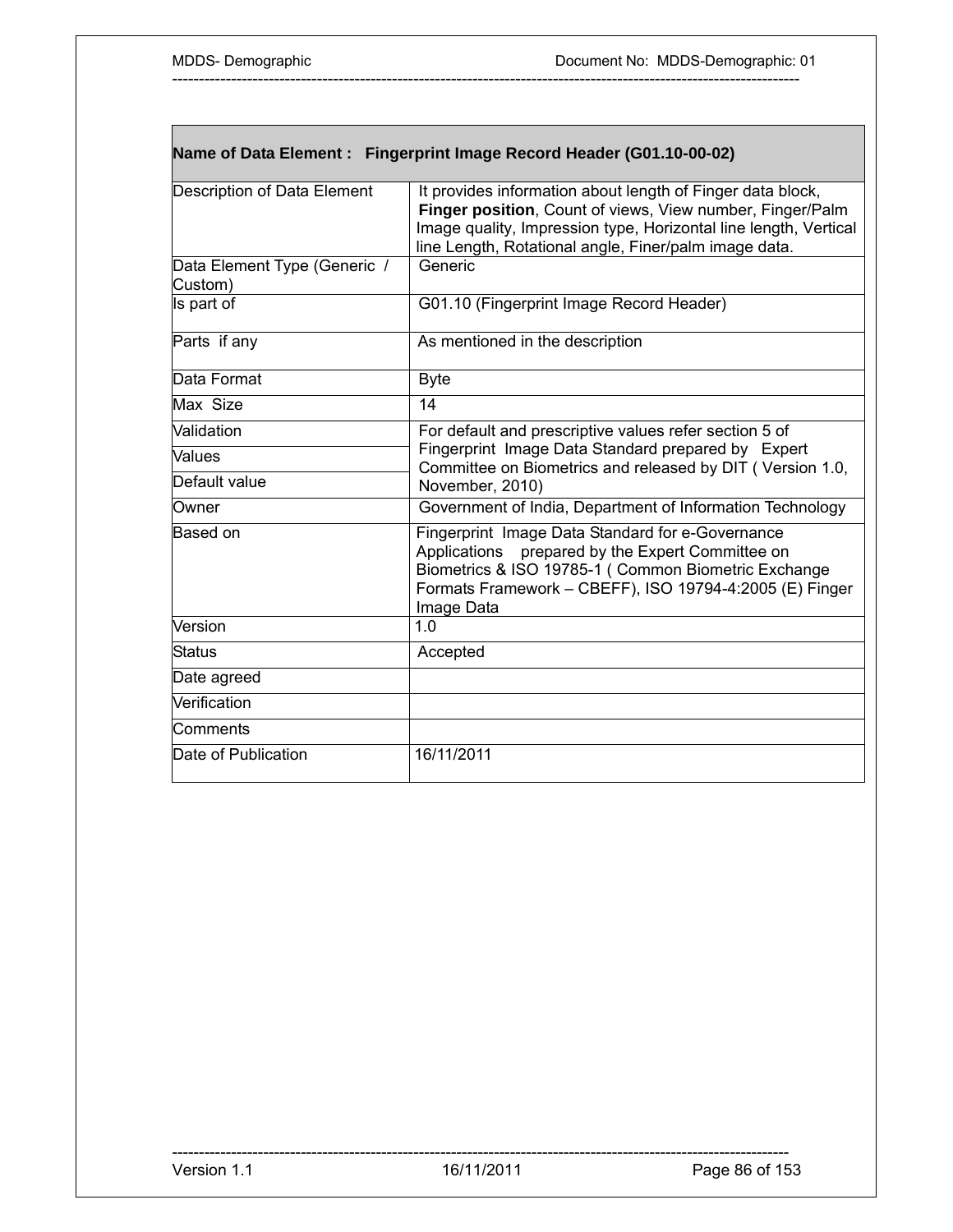|                                         | Name of Data Element : Fingerprint Image Data (G01.10-00-03)                                                                                              |
|-----------------------------------------|-----------------------------------------------------------------------------------------------------------------------------------------------------------|
| <b>Description of Data Element</b>      | It stores image of Fingerprint for the purpose of Storage and<br>Extraction of Minutia for the purpose of verification                                    |
| Data Element Type (Generic /<br>Custom) | Generic                                                                                                                                                   |
| Is part of any                          | G01.10 (Fingerprint Image Record Header)                                                                                                                  |
| Parts if any                            |                                                                                                                                                           |
| Data Format                             | Image Data Storage / Archival in normal memory devices-<br><b>PNG</b>                                                                                     |
|                                         | Image Data storage for verification in restricted memory<br>devices - JPEG2000 with compression ratio up to 1:15                                          |
| Max Size                                | $= 12$ KB                                                                                                                                                 |
| Validation                              | For default and prescriptive values refer section 5 of                                                                                                    |
| <b>Values</b>                           | Fingerprint Image Data Standard prepared by the Expert<br>Committee on Biometrics and released by DIT (Version 1.0,                                       |
| Default value                           | November, 2010)                                                                                                                                           |
| Owner                                   | Government of India, Department of Information Technology                                                                                                 |
| Based on                                | Fingerprint Image Data Standard for e-Governance<br>Applications prepared by the Expert Committee on Biometrics,<br>ISO 19794-4:2005(E) Finger Image Data |
| Version                                 | 1.0                                                                                                                                                       |
| <b>Status</b>                           | Accepted                                                                                                                                                  |
| Date agreed                             |                                                                                                                                                           |
| Verification                            |                                                                                                                                                           |
| Comments                                |                                                                                                                                                           |
| Date of Publication                     | 16/11/2011                                                                                                                                                |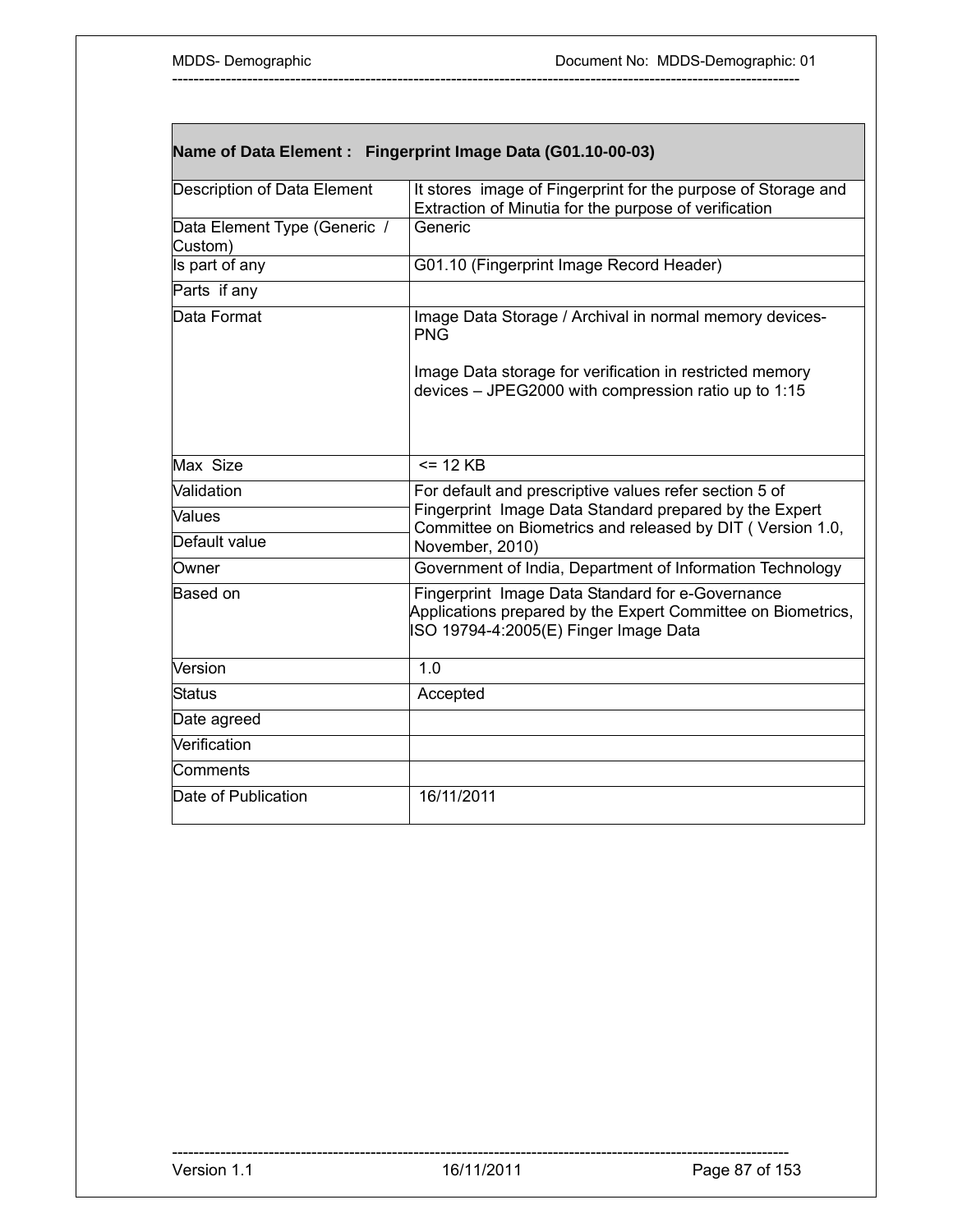| Name of Data Element : Iris Image Record (G01.11) |                                                                                                                                                                                                   |                                                                                                               |
|---------------------------------------------------|---------------------------------------------------------------------------------------------------------------------------------------------------------------------------------------------------|---------------------------------------------------------------------------------------------------------------|
| Description of Data Element                       | Iris image required for verification of a Person                                                                                                                                                  |                                                                                                               |
| Data Element Type (Generic /<br>Custom)           | Generic                                                                                                                                                                                           |                                                                                                               |
| Is part of                                        |                                                                                                                                                                                                   |                                                                                                               |
| Parts if any                                      | Iris Image data element has the following parts:                                                                                                                                                  |                                                                                                               |
|                                                   | - Iris Image Record Header<br>- Iris image sub type header<br>- Iris Image Header<br>- Iris Image Data                                                                                            | G01.11-00-01<br>G01.11-00-02<br>G01.11-00-03<br>G01.11-00-04                                                  |
| Data Format                                       | For the data format, refer to the Metadata of the parts                                                                                                                                           |                                                                                                               |
| Max Size                                          |                                                                                                                                                                                                   |                                                                                                               |
| Validation                                        |                                                                                                                                                                                                   |                                                                                                               |
| Values                                            |                                                                                                                                                                                                   |                                                                                                               |
| Default value                                     | For default and prescriptive values, refer Iris Image data<br>Standard prepared by Expert Committee on Biometrics                                                                                 |                                                                                                               |
| Owner                                             |                                                                                                                                                                                                   | Government of India, Department of Information Technology                                                     |
| <b>Based on</b>                                   | Iris Image Data Standard for e-Governance Applications<br>prepared by the Expert Committee on Biometrics, ISO<br>- CBEFF) and ISO/IEC 19794-6:2005 (E) Iris Image Data<br>ometric-standards/view) | 19785-1 (Common Biometric Exchange Formats Framework<br>(http://egovstandards.gov.in/standardsandFramework/bi |
| Version                                           | 1.0                                                                                                                                                                                               |                                                                                                               |
| <b>Status</b>                                     | Accepted                                                                                                                                                                                          |                                                                                                               |
| Date agreed                                       |                                                                                                                                                                                                   |                                                                                                               |
| Verification                                      |                                                                                                                                                                                                   |                                                                                                               |
| Comments                                          |                                                                                                                                                                                                   |                                                                                                               |
| Date of Publication                               | 16/11/2011                                                                                                                                                                                        |                                                                                                               |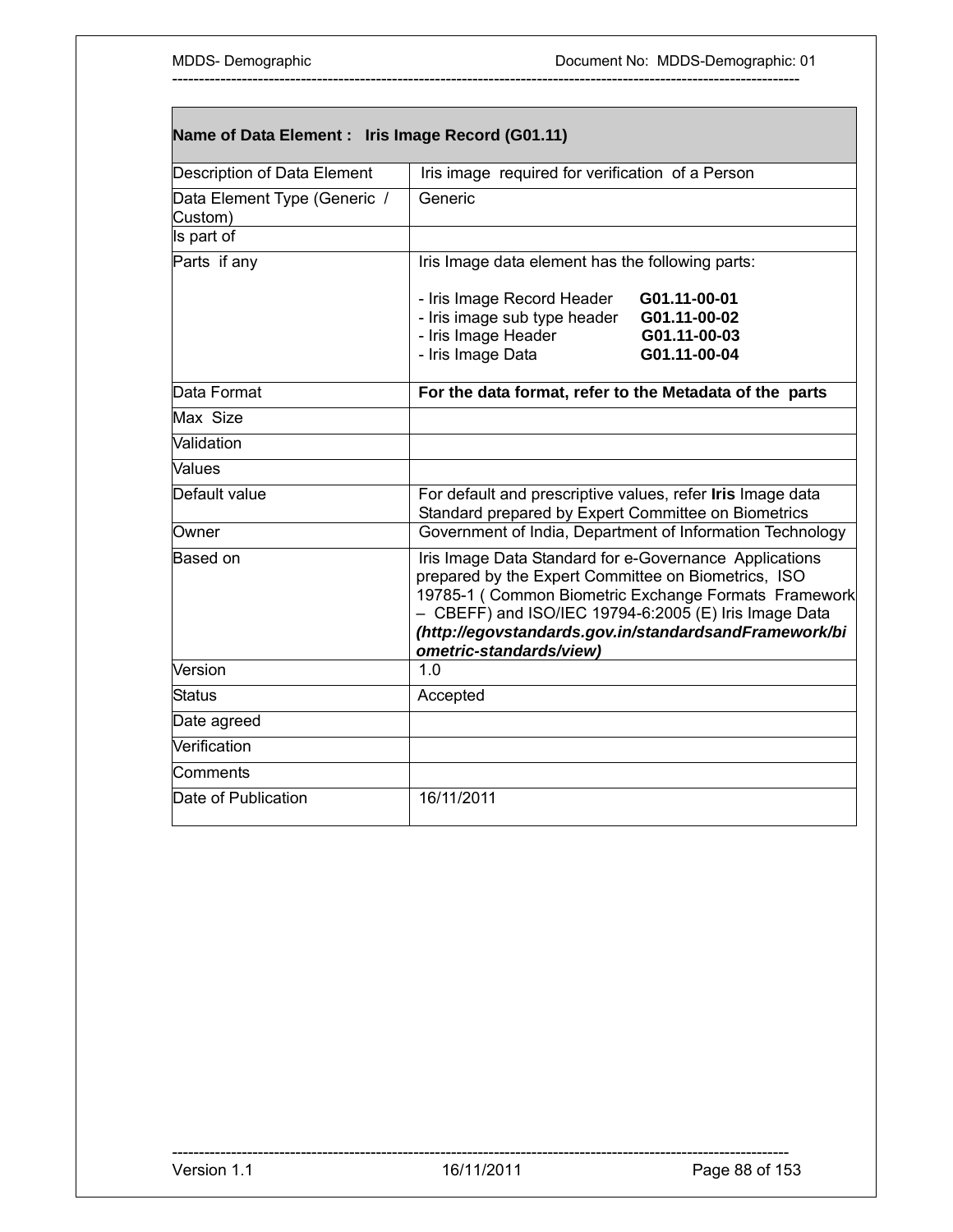|                                         | Name of Data Element : Iris Image Record Header (G01.11-00-01)                                                                                                                                                                                                                                                                                                                                                                                            |  |
|-----------------------------------------|-----------------------------------------------------------------------------------------------------------------------------------------------------------------------------------------------------------------------------------------------------------------------------------------------------------------------------------------------------------------------------------------------------------------------------------------------------------|--|
| Description of Data Element             | It provides information about format identifier, Version no,<br>Length of entire record, Capture device id, No. of iris biometric<br>sub types, Record header length, Image property bit field,<br>horizontal orientation, vertical orientation, scan type, iris<br>occlusion filling, boundary extraction, Iris diameter, image<br>format, image width, image height, image intensity depth,<br>transformation to polar image, device unique identifier. |  |
| Data Element Type (Generic /<br>Custom) | Generic                                                                                                                                                                                                                                                                                                                                                                                                                                                   |  |
| Is part of                              | G01.11 ( Iris Image)                                                                                                                                                                                                                                                                                                                                                                                                                                      |  |
| Parts if any                            | As mentioned in the description                                                                                                                                                                                                                                                                                                                                                                                                                           |  |
| Data Format                             | <b>Byte</b>                                                                                                                                                                                                                                                                                                                                                                                                                                               |  |
| Max Size                                | 45                                                                                                                                                                                                                                                                                                                                                                                                                                                        |  |
| Validation                              | For default and prescriptive values refer section 5 of Iris                                                                                                                                                                                                                                                                                                                                                                                               |  |
| Values                                  | Image Data Standard prepared by the Expert Committee on<br>Biometrics and released by DIT (Version 1.0, March 2011)                                                                                                                                                                                                                                                                                                                                       |  |
| Default value                           |                                                                                                                                                                                                                                                                                                                                                                                                                                                           |  |
| Owner                                   | Government of India, Department of Information Technology                                                                                                                                                                                                                                                                                                                                                                                                 |  |
| <b>Based on</b>                         | Iris Image Data Standard for e-Governance Applications<br>prepared by the Expert Committee on Biometrics released by<br>DIT (Version 1.0 March, 2011) & ISO 19785-1 (Common<br><b>Biometric Exchange Formats</b><br>Framework - CBEFF), ISO 19785-3 (Patron Format<br>Specification) and ISO/IEC 19794-6:2005 (E)<br>Iris mage Data                                                                                                                       |  |
| Version                                 | 1.0                                                                                                                                                                                                                                                                                                                                                                                                                                                       |  |
| <b>Status</b>                           | Accepted                                                                                                                                                                                                                                                                                                                                                                                                                                                  |  |
| Date agreed                             |                                                                                                                                                                                                                                                                                                                                                                                                                                                           |  |
| Verification                            |                                                                                                                                                                                                                                                                                                                                                                                                                                                           |  |
| Comments                                |                                                                                                                                                                                                                                                                                                                                                                                                                                                           |  |
| Date of Publication                     | 16/11/2011                                                                                                                                                                                                                                                                                                                                                                                                                                                |  |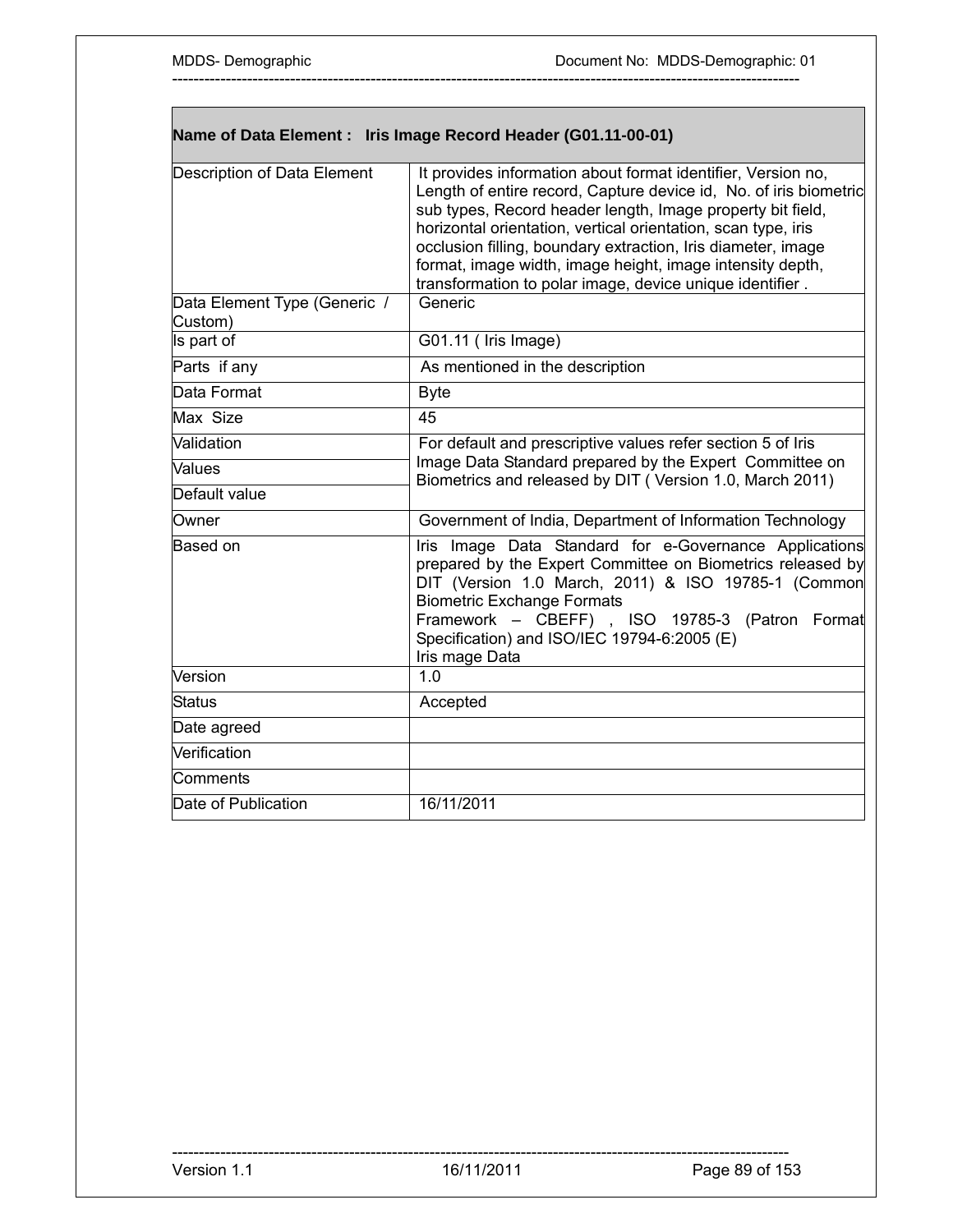|                                         | Name of Data Element : Iris Image sub type header (G01.11-00-02)                                                                                                                                                                                                           |
|-----------------------------------------|----------------------------------------------------------------------------------------------------------------------------------------------------------------------------------------------------------------------------------------------------------------------------|
| Description of Data Element             | It provides information about biometrics sub type identifier,<br>number of Iris images.                                                                                                                                                                                    |
| Data Element Type (Generic /<br>Custom) | Generic                                                                                                                                                                                                                                                                    |
| Is part of any                          | G01.11 (Iris Image)                                                                                                                                                                                                                                                        |
| Parts if any                            |                                                                                                                                                                                                                                                                            |
| Data Format                             | <b>Byte</b>                                                                                                                                                                                                                                                                |
| Max Size                                | $\overline{3}$                                                                                                                                                                                                                                                             |
| Validation                              |                                                                                                                                                                                                                                                                            |
| Values                                  | Biometric subtype identifier=0 (No Information Given)<br>Biometric subtype identifier=1 (Right Eye)<br>Biometric subtype identifier=2 (Left Eye)                                                                                                                           |
| Default value                           |                                                                                                                                                                                                                                                                            |
| Owner                                   | Government of India, Department of Information Technology                                                                                                                                                                                                                  |
| Based on                                | Iris Image Data Standard for e-Governance Applications<br>prepared by the Expert Committee on Biometrics released by<br>DIT (Version 1.0, March, 2011) & ISO 19785-1 (Common<br>Biometric Exchange Formats Framework - CBEFF), ISO/IEC<br>19794-6:2005 (E) Iris Image Data |
| Version                                 | 1.0                                                                                                                                                                                                                                                                        |
| <b>Status</b>                           | Accepted                                                                                                                                                                                                                                                                   |
| Date agreed                             |                                                                                                                                                                                                                                                                            |
| Verification                            |                                                                                                                                                                                                                                                                            |
| Comments                                |                                                                                                                                                                                                                                                                            |
| Date of Publication                     | 16/11/2011                                                                                                                                                                                                                                                                 |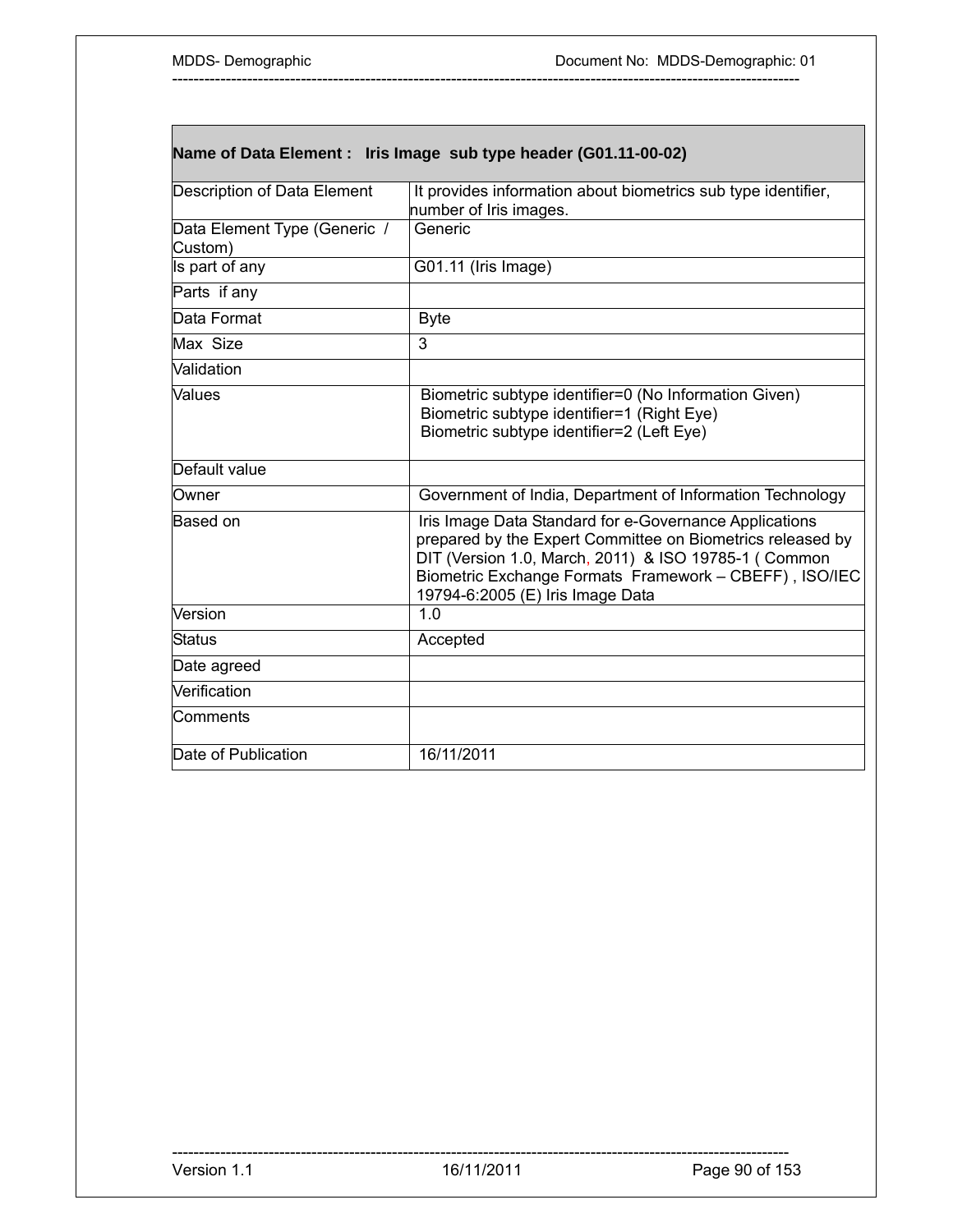| Name of Data Element: Iris image header (G01.11-00-03) |  |  |
|--------------------------------------------------------|--|--|
|                                                        |  |  |

| Description of Data Element             | It give information about Image sequence number, Image<br>quality, Rotation angle, Rotation uncertainty, Size of image<br>data, Image data                                                                                                                                                   |
|-----------------------------------------|----------------------------------------------------------------------------------------------------------------------------------------------------------------------------------------------------------------------------------------------------------------------------------------------|
| Data Element Type (Generic /<br>Custom) | Generic                                                                                                                                                                                                                                                                                      |
| Is part of any                          | G01.11 (Iris Image)                                                                                                                                                                                                                                                                          |
| Parts if any                            |                                                                                                                                                                                                                                                                                              |
| Data Format                             | <b>Bytes</b>                                                                                                                                                                                                                                                                                 |
| Max Size                                | 11                                                                                                                                                                                                                                                                                           |
| Validation                              |                                                                                                                                                                                                                                                                                              |
| Values                                  |                                                                                                                                                                                                                                                                                              |
| Default value                           |                                                                                                                                                                                                                                                                                              |
| Owner                                   | Government of India, Department of Information Technology                                                                                                                                                                                                                                    |
| Based on                                | Iris Image Data Standard for e-Governance Applications<br>prepared by the Expert Committee on Biometrics released by<br><b>DIT</b><br>(Version 1.0, March, 2011 & ISO 19785-1 (Common<br><b>Biometric Exchange Formats</b><br>Framework - CBEFF), ISO/IEC 19794-6:2005(E) Iris Image<br>Data |
| Version                                 | 1.0                                                                                                                                                                                                                                                                                          |
| <b>Status</b>                           | Accepted                                                                                                                                                                                                                                                                                     |
| Date agreed                             |                                                                                                                                                                                                                                                                                              |
| Verification                            |                                                                                                                                                                                                                                                                                              |
| Comments                                |                                                                                                                                                                                                                                                                                              |
| Date of Publication                     | 16/11/2011                                                                                                                                                                                                                                                                                   |

-------------------------------------------------------------------------------------------------------------------

Version 1.1 16/11/2011 16/11/2011 Page 91 of 153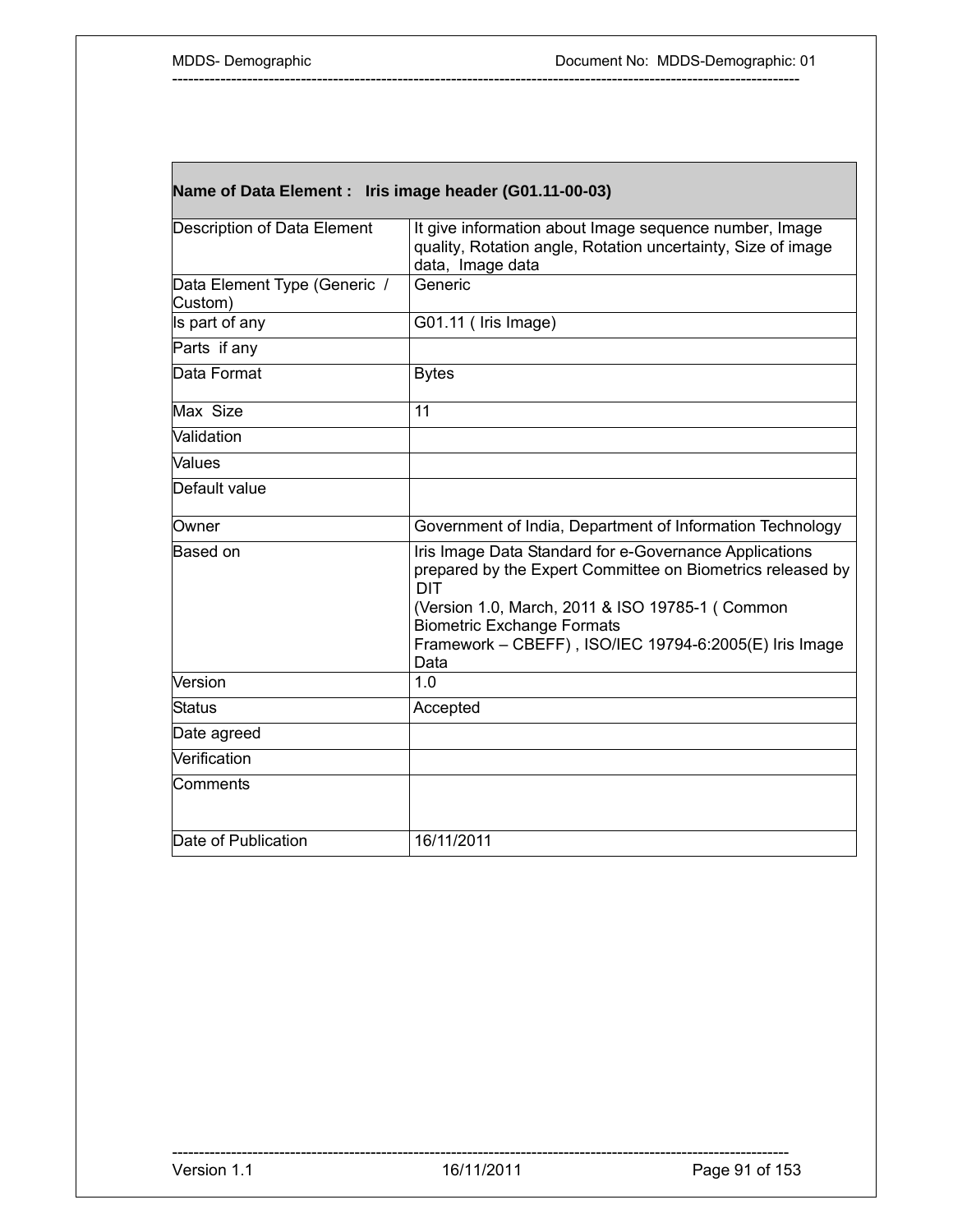| Name of Data Element : Iris Image Data (G01.11-00-04) |                                                                                                                                                                                                                                                                                      |  |
|-------------------------------------------------------|--------------------------------------------------------------------------------------------------------------------------------------------------------------------------------------------------------------------------------------------------------------------------------------|--|
| Description of Data Element                           | It gives information about Iris Image storage data                                                                                                                                                                                                                                   |  |
| Data Element Type (Generic /<br>Custom)               | Generic                                                                                                                                                                                                                                                                              |  |
| Is part of any                                        | G01.11 ( Iris Image Header)                                                                                                                                                                                                                                                          |  |
| Parts if any                                          |                                                                                                                                                                                                                                                                                      |  |
| Data Format                                           | Data capturing in lossless format (Raw / PNG /<br>LosslessJPEG2000)<br>Image Data Storage / Archival in normal memory devices-<br><b>PNG</b>                                                                                                                                         |  |
| Max Size                                              | Variable length size up to 11,862 bytes                                                                                                                                                                                                                                              |  |
| Validation                                            |                                                                                                                                                                                                                                                                                      |  |
| Values                                                |                                                                                                                                                                                                                                                                                      |  |
| Default value                                         |                                                                                                                                                                                                                                                                                      |  |
| Owner                                                 | Government of India, Department of Information Technology                                                                                                                                                                                                                            |  |
| <b>Based on</b>                                       | Iris Image Data Standard for e-Governance Applications<br>prepared by the Expert Committee on Biometrics released by<br>DIT (Version 1.0, March, 2011 & ISO 19785-1 ( Common<br><b>Biometric Exchange Formats</b><br>Framework - CBEFF), ISO/IEC 19794-6:2005 (E) Iris Image<br>Data |  |
| Version                                               | 1.0                                                                                                                                                                                                                                                                                  |  |
| <b>Status</b>                                         | Accepted                                                                                                                                                                                                                                                                             |  |
| Date agreed                                           |                                                                                                                                                                                                                                                                                      |  |
| Verification                                          |                                                                                                                                                                                                                                                                                      |  |
| Comments                                              |                                                                                                                                                                                                                                                                                      |  |
| Date of Publication                                   | 16/11/2011                                                                                                                                                                                                                                                                           |  |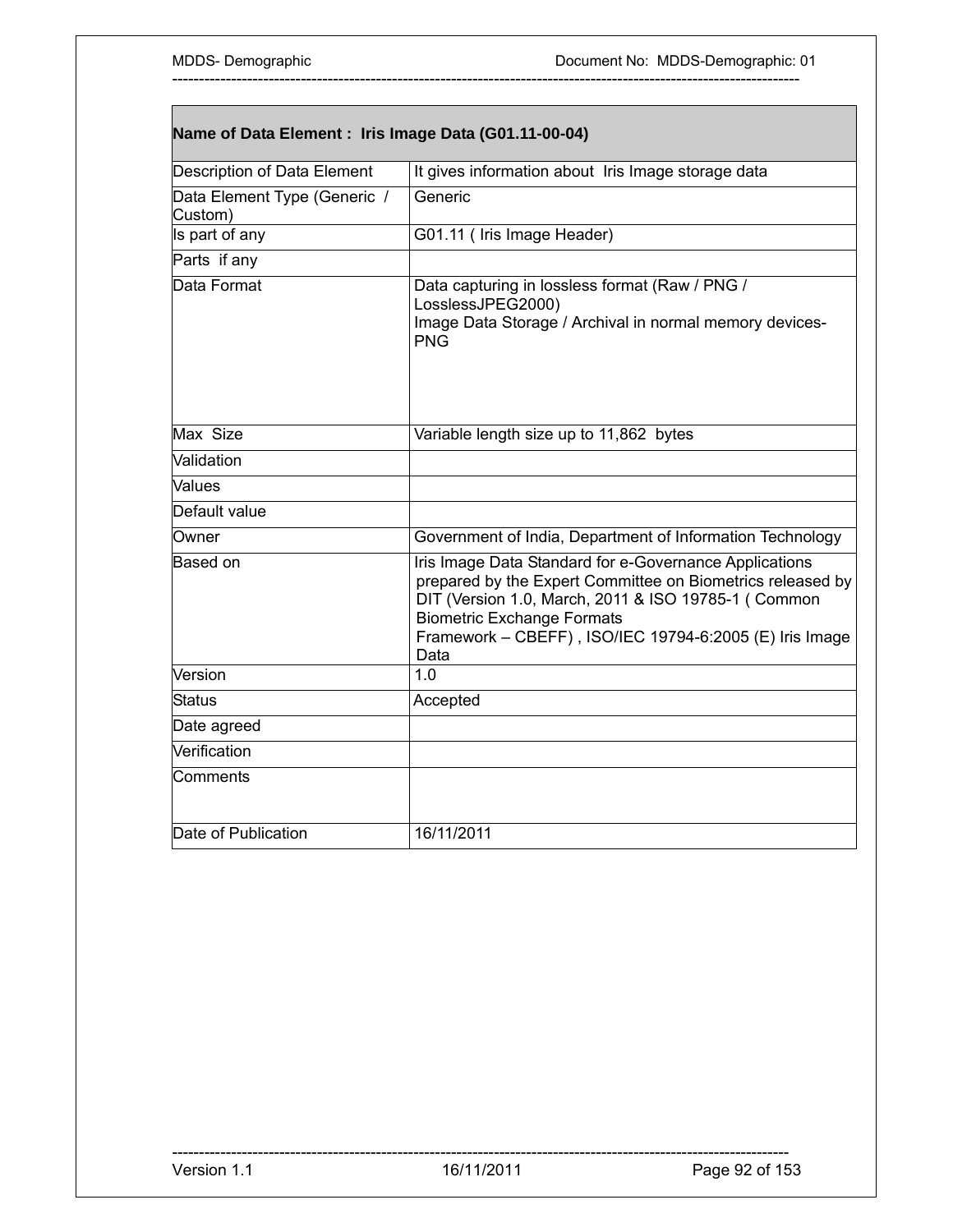|                                         | Name of Data Element : Specimen Signature/Thumb Impression Image (G01.12)                                                                                                   |
|-----------------------------------------|-----------------------------------------------------------------------------------------------------------------------------------------------------------------------------|
| Description of Data Element             | Scanned Image of Person's Own hand written Signature<br>/Thumb impression                                                                                                   |
|                                         | The thumb impression means " plain inked thumb impression<br>image"                                                                                                         |
| Data Element Type (Generic /<br>Custom) | Generic                                                                                                                                                                     |
| Is part of any                          |                                                                                                                                                                             |
| Parts if any                            |                                                                                                                                                                             |
| Data Format                             | Data Storage / Archival in normal memory devices - PNG                                                                                                                      |
|                                         | Data storage in restricted memory devices - JPEG2000 with<br>compression ratio up to 1:15                                                                                   |
| Max Size                                | The size of image would be 256 pixels in width & 64 pixels in<br>Height i.e. 1.4" / 3.5cm (W) x 0.44" / 1.06 cm (H)<br>Suggested Aspect ratio is 4:1(W:H)                   |
| Validation                              | Right hand thumb impression in case of Female, and Left<br>hand thumb impression in case of Male                                                                            |
| <b>Values</b>                           |                                                                                                                                                                             |
| Default value                           | The size of image would be 256 pixels in width & 64 pixels in<br>height                                                                                                     |
| Owner                                   | Government of India, Department of Information Technology                                                                                                                   |
| Based on                                | Aspect ratio (Biometrics solution for authentication in An E-<br>world written by David D. Zhang published by Springer),<br>and as decided by the Expert Committee for MDDS |
| Version                                 | 1.0                                                                                                                                                                         |
| <b>Status</b>                           | Accepted                                                                                                                                                                    |
| Date agreed                             |                                                                                                                                                                             |
| Verification                            |                                                                                                                                                                             |
| Comments                                | It is NOT mandatory to store the image of the Specimen<br>Signature and the data format also are suggestive.                                                                |
| Date of Publication                     | 16/11/2011                                                                                                                                                                  |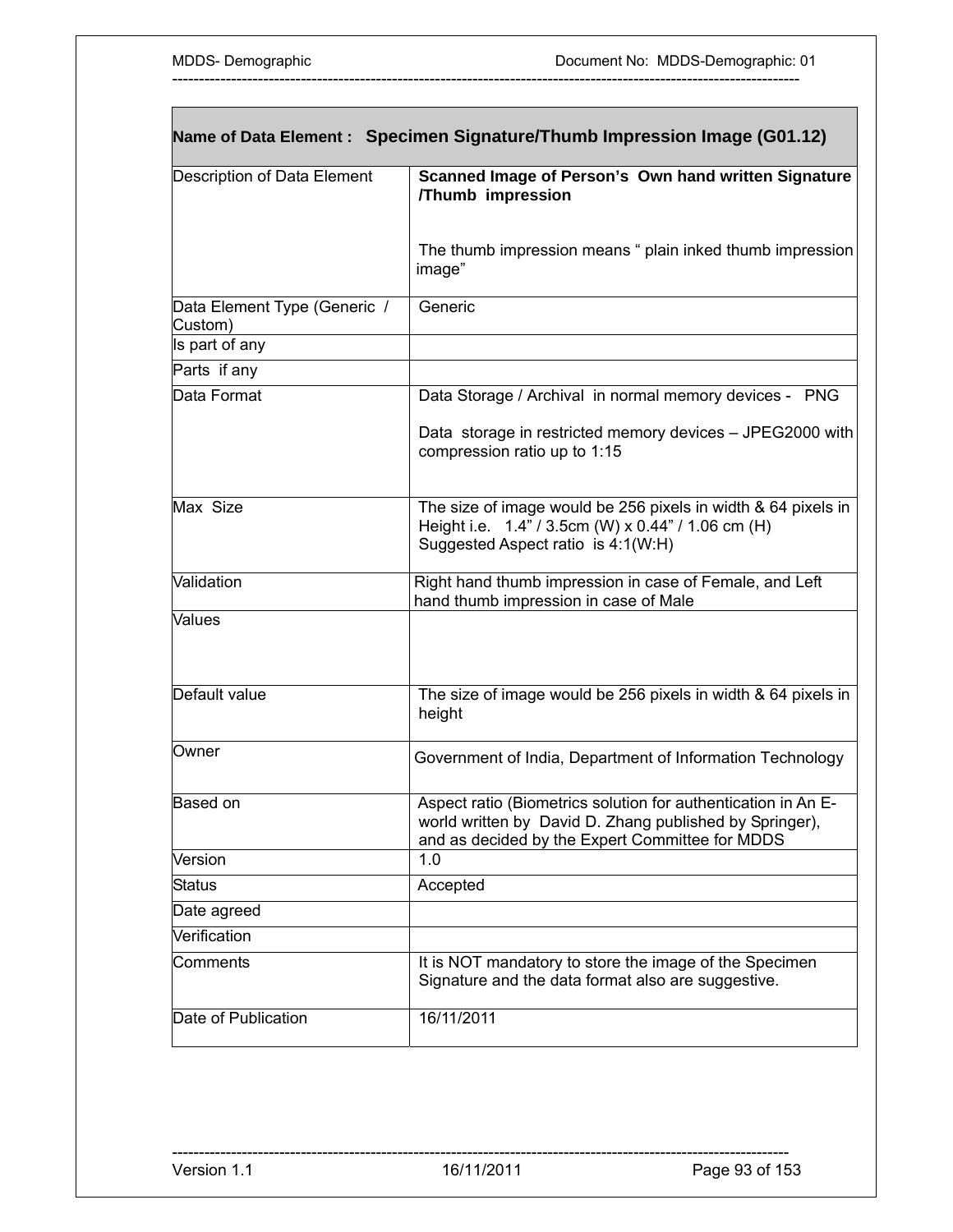Г

| Name of Data Element: Education Attained Code (G01.13-01) |                                                                            |  |
|-----------------------------------------------------------|----------------------------------------------------------------------------|--|
| Description of Data Element                               | Code for Educational Qualification attained by the<br>Person               |  |
| Data Element Type (Generic /<br>Custom)                   | Generic                                                                    |  |
| Is part of any                                            |                                                                            |  |
| Parts if any                                              |                                                                            |  |
| Data Format                                               | Integer                                                                    |  |
| Max Size                                                  | 3                                                                          |  |
| Validation                                                |                                                                            |  |
| Values                                                    | For Education attained codes & values refer to Code<br>Directory (CD01.03) |  |
| Default value                                             |                                                                            |  |
| Owner                                                     | Department of Higher Education                                             |  |
| Based on                                                  | Present comprehensive Code Directory values taken from<br>Office of RGI    |  |
| Version                                                   | 1.1                                                                        |  |
| Status                                                    | Accepted                                                                   |  |
| Date agreed                                               |                                                                            |  |
| Verification                                              |                                                                            |  |
| Comments                                                  |                                                                            |  |
| Date of Publication                                       | 16/11/2011                                                                 |  |

---------------------------------------------------------------------------------------------------------------------

**Example: - 1** code represents **Illiterate**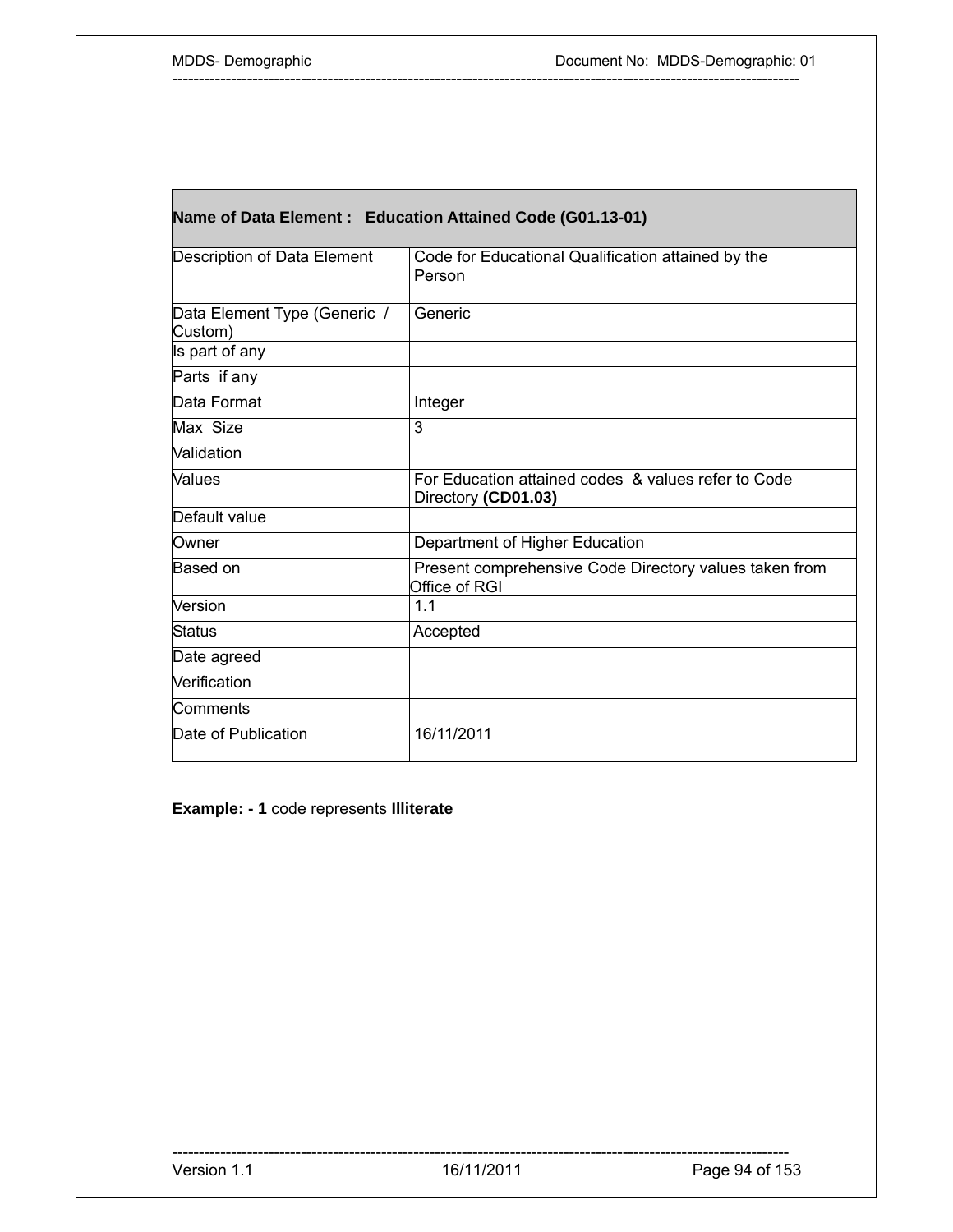| Name of Data Element : Religion Code (G01.14-01) |                                                                                                                                 |
|--------------------------------------------------|---------------------------------------------------------------------------------------------------------------------------------|
| Description of Data Element                      | <b>Religion Code</b>                                                                                                            |
| Data Element Type (Generic /<br>Custom)          | Generic                                                                                                                         |
| Is part of any                                   |                                                                                                                                 |
| Parts if any                                     |                                                                                                                                 |
| Data Format                                      | Integer                                                                                                                         |
| Max Size                                         | $\overline{2}$                                                                                                                  |
| <b>Validation</b>                                |                                                                                                                                 |
| <b>Values</b>                                    | For Religion codes & values to be taken from Code Directory<br>(CD01.01)                                                        |
| Default value                                    |                                                                                                                                 |
| <b>Owner</b>                                     | Department of Anthropological Survey of India / Office of RGI                                                                   |
| Based on                                         | Present Code Directory values taken from Office of RGI                                                                          |
| Version                                          | 1.1                                                                                                                             |
| Status                                           | Accepted                                                                                                                        |
| Date agreed                                      |                                                                                                                                 |
| Verification                                     |                                                                                                                                 |
| lComments                                        | This need NOT be mandatory for person identification, but<br>may be required for other purposes by e-Governance<br>Applications |
| Date of Publication                              | 16/11/2011                                                                                                                      |

**Example**:- code **3** represents **Hinduism**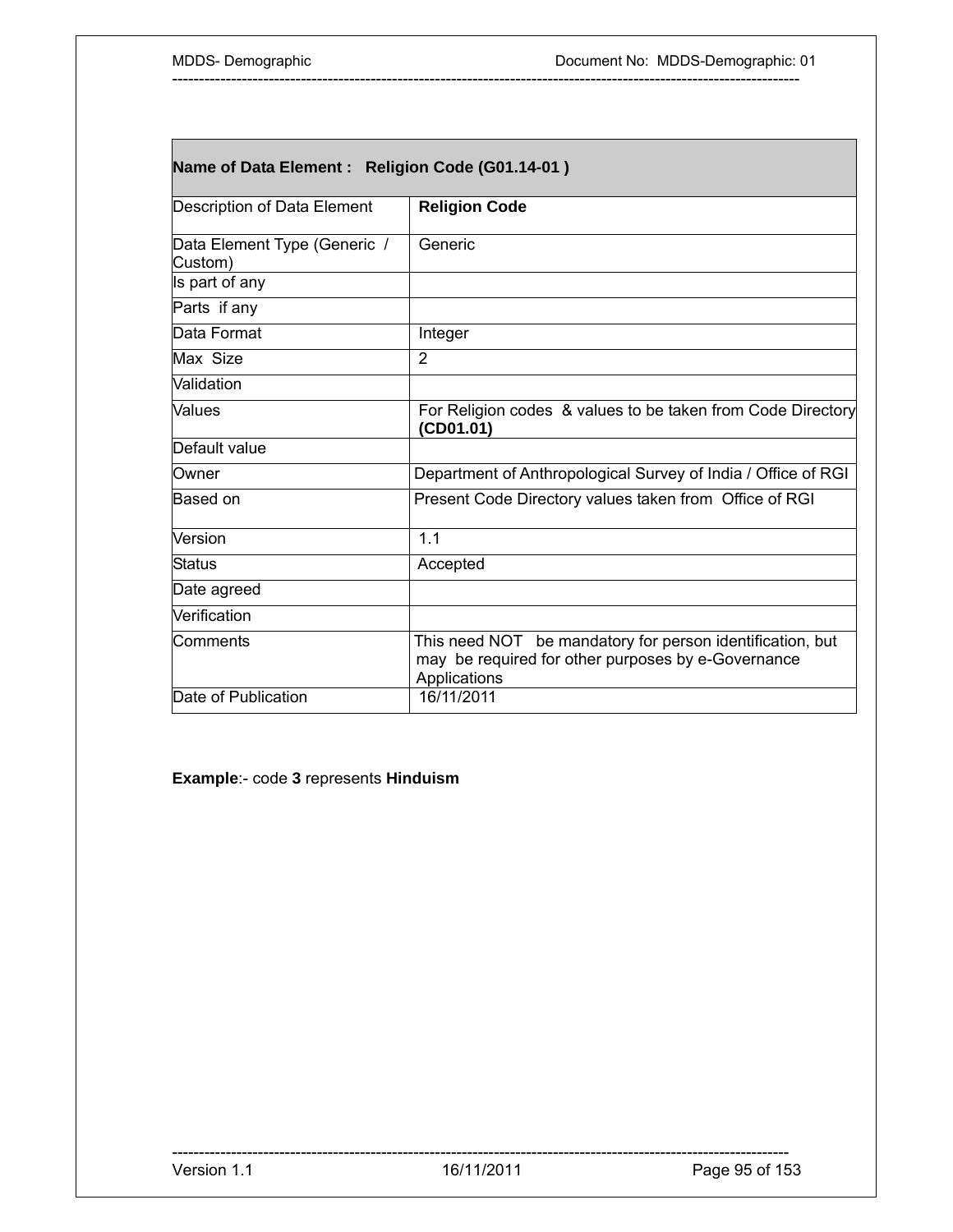| Name of Data Element : Occupation Type Code (G01.15-01) |                                                                         |  |
|---------------------------------------------------------|-------------------------------------------------------------------------|--|
| Description of Data Element                             | <b>Current Occupation type code for the Person</b>                      |  |
| Data Element Type (Generic /<br>Custom)                 | Generic                                                                 |  |
| Is part of any                                          |                                                                         |  |
| Parts if any                                            |                                                                         |  |
| Data Format                                             | Integer                                                                 |  |
| Max Size                                                | 2                                                                       |  |
| Validation                                              |                                                                         |  |
| Values                                                  | For Occupation type codes & values refer to Code<br>Directory (CD01.02) |  |
| Default value                                           |                                                                         |  |
| Owner                                                   | Ministry of Labour                                                      |  |
| Based on                                                | Present comprehensive Code Directory values taken from<br>Office of RGI |  |
| Version                                                 | 1.1                                                                     |  |
| <b>Status</b>                                           | Accepted                                                                |  |
| Date agreed                                             |                                                                         |  |
| Verification                                            |                                                                         |  |
| Comments                                                |                                                                         |  |
| Date of Publication                                     | 16/11/2011                                                              |  |

**Example**:- code **1** represents **Legislators**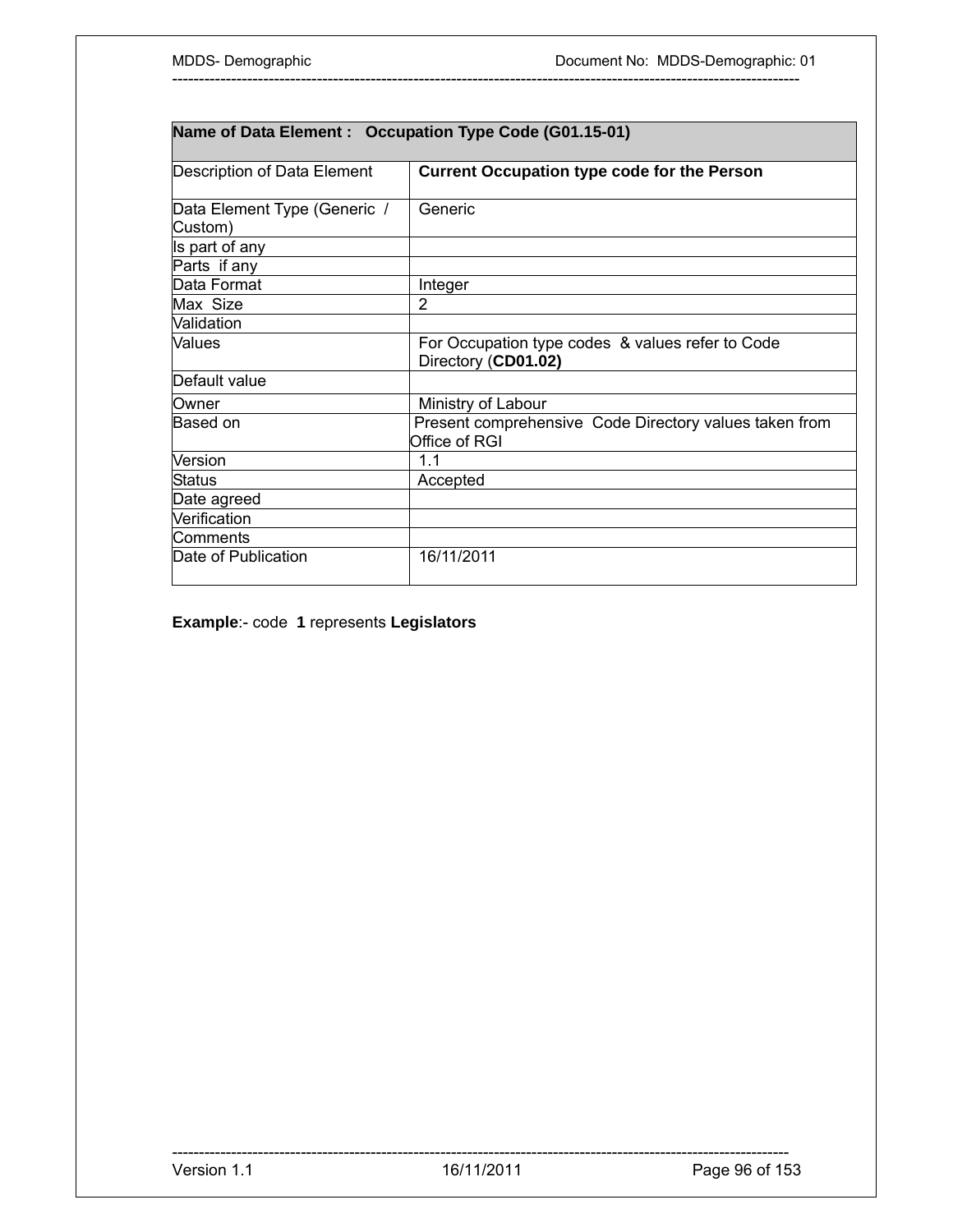| Name of Data Element: Date of Birth Type (G01.16) |                                                                                                                                                                                                                                                                                                                                                                                                     |  |
|---------------------------------------------------|-----------------------------------------------------------------------------------------------------------------------------------------------------------------------------------------------------------------------------------------------------------------------------------------------------------------------------------------------------------------------------------------------------|--|
| <b>Description of Data Element</b>                | This would be mainly used to flag, if the Date of Birth is<br>actual or declared, in case, the Person is not sure about his<br>Date of Birth<br>Verified (verified from document)<br>Declared (not verified with document)<br>Approximate (calculated from the values mentioned in<br>no. of years as on current date by taking month as 07<br>and day as 01, and backward calculation of the year) |  |
| Data Element Type (Generic /<br>Custom)           | Generic                                                                                                                                                                                                                                                                                                                                                                                             |  |
| Is part of any                                    |                                                                                                                                                                                                                                                                                                                                                                                                     |  |
| Parts if any                                      |                                                                                                                                                                                                                                                                                                                                                                                                     |  |
| Data Format                                       | Char                                                                                                                                                                                                                                                                                                                                                                                                |  |
| Max Size                                          | 1                                                                                                                                                                                                                                                                                                                                                                                                   |  |
| Validation                                        |                                                                                                                                                                                                                                                                                                                                                                                                     |  |
| Values                                            | V- Verified (verified from document)<br>D- Declared (not verified with document)<br>A - Approximate (calculated from the values mentioned in no.<br>of years as on current date by taking month as 07 and<br>day as 01, and backward calculation of the year)                                                                                                                                       |  |
| Default value                                     | $V -$ Verified                                                                                                                                                                                                                                                                                                                                                                                      |  |
| Owner                                             | Government of India, Department of Information Technology                                                                                                                                                                                                                                                                                                                                           |  |
| Based on                                          | As decided by the Expert committee for MDDS                                                                                                                                                                                                                                                                                                                                                         |  |
| Version                                           | 1.0                                                                                                                                                                                                                                                                                                                                                                                                 |  |
| <b>Status</b>                                     | Accepted                                                                                                                                                                                                                                                                                                                                                                                            |  |
| Date agreed                                       |                                                                                                                                                                                                                                                                                                                                                                                                     |  |
| Verification                                      |                                                                                                                                                                                                                                                                                                                                                                                                     |  |
| Comments                                          |                                                                                                                                                                                                                                                                                                                                                                                                     |  |
| Date of Publication                               | 16/11/2011                                                                                                                                                                                                                                                                                                                                                                                          |  |

### **Example** –

 In year 2009, while filling the form, a Person may say that he is approximately 50 year old. Then the approximate calculated Date of Birth of the Person would be : **01/07/1959**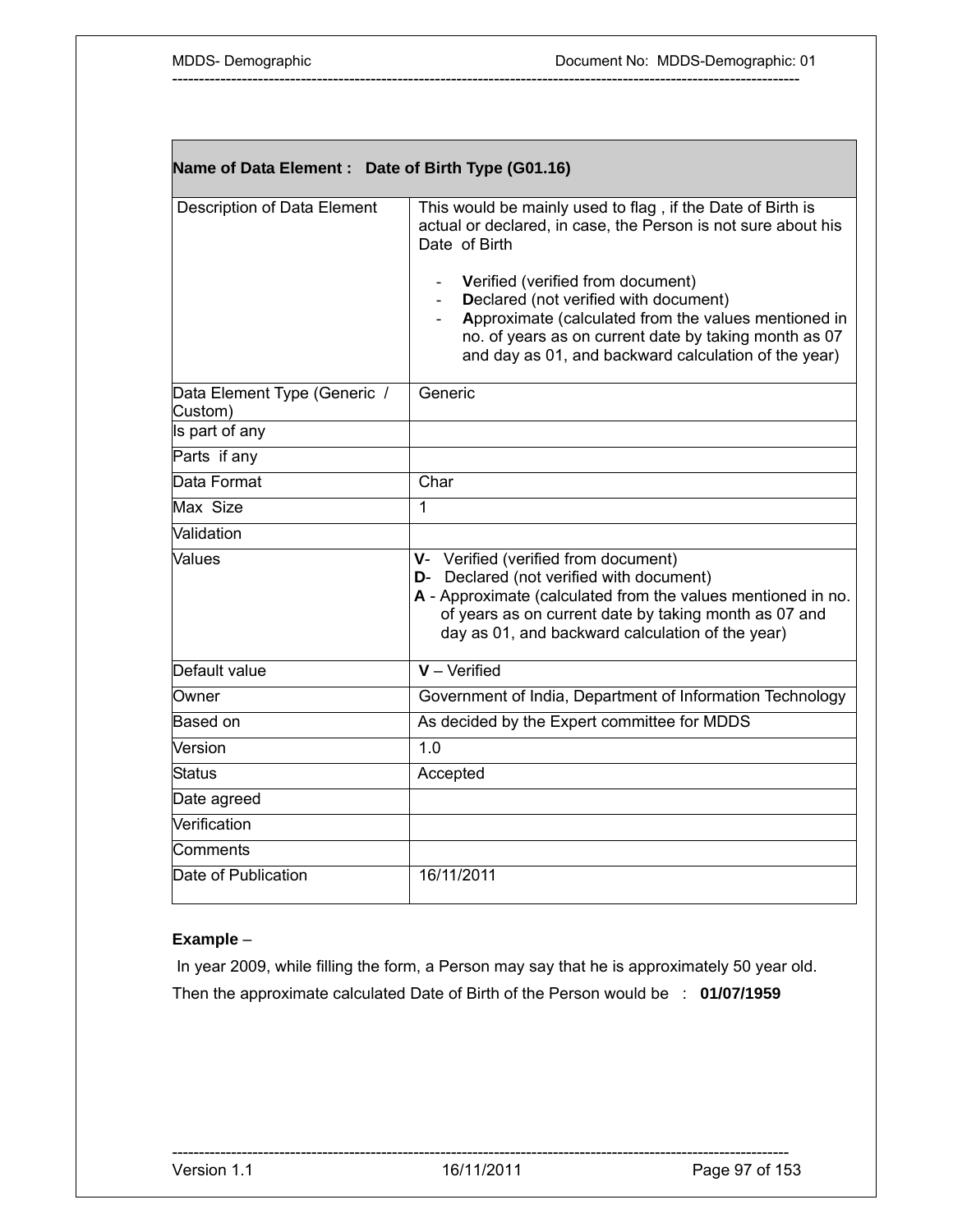Г

٦

| Name of Data Element : Live Status (G01.17) |                                                                                                                                                                                                                                                                                                                                                                   |
|---------------------------------------------|-------------------------------------------------------------------------------------------------------------------------------------------------------------------------------------------------------------------------------------------------------------------------------------------------------------------------------------------------------------------|
| <b>Description of Data Element</b>          | Status of Person as Alive or Dead                                                                                                                                                                                                                                                                                                                                 |
| Data Element Type (Generic /<br>Custom)     | Generic                                                                                                                                                                                                                                                                                                                                                           |
| Is part of any                              |                                                                                                                                                                                                                                                                                                                                                                   |
| Parts if any                                |                                                                                                                                                                                                                                                                                                                                                                   |
| Data Format                                 | Char                                                                                                                                                                                                                                                                                                                                                              |
| Max Size                                    | 1                                                                                                                                                                                                                                                                                                                                                                 |
| Validation                                  |                                                                                                                                                                                                                                                                                                                                                                   |
| Values                                      | A- Alive<br>D-Dead                                                                                                                                                                                                                                                                                                                                                |
| Default value                               | A- Alive                                                                                                                                                                                                                                                                                                                                                          |
| Owner                                       | Government of India, Department of Information Technology                                                                                                                                                                                                                                                                                                         |
| Based on                                    | Expert committee for MDDS                                                                                                                                                                                                                                                                                                                                         |
| Version                                     | 1.0                                                                                                                                                                                                                                                                                                                                                               |
| Status                                      | Accepted                                                                                                                                                                                                                                                                                                                                                          |
| Date agreed                                 |                                                                                                                                                                                                                                                                                                                                                                   |
| Verification                                |                                                                                                                                                                                                                                                                                                                                                                   |
| Comments                                    | In case of change of status to "D"<br>1. The Person's record may need to be moved to Archival<br>database<br>2. If the Person' relation type is "Head", the relationship<br>codes of other related Persons also to be prompted<br>for change (The link between them is through UID<br>Number of the Head which is stored in the record of<br>each related Person) |
|                                             | Business intelligence would need to be built in the respective<br>systems.<br>Recommended prefixing of the title (Late) in case the status<br>is "D", while printing / display                                                                                                                                                                                    |
| Date of Publication                         | 16/11/2011                                                                                                                                                                                                                                                                                                                                                        |

---------------------------------------------------------------------------------------------------------------------

## **Example:** Late (Mrs.) Upanto Sikaria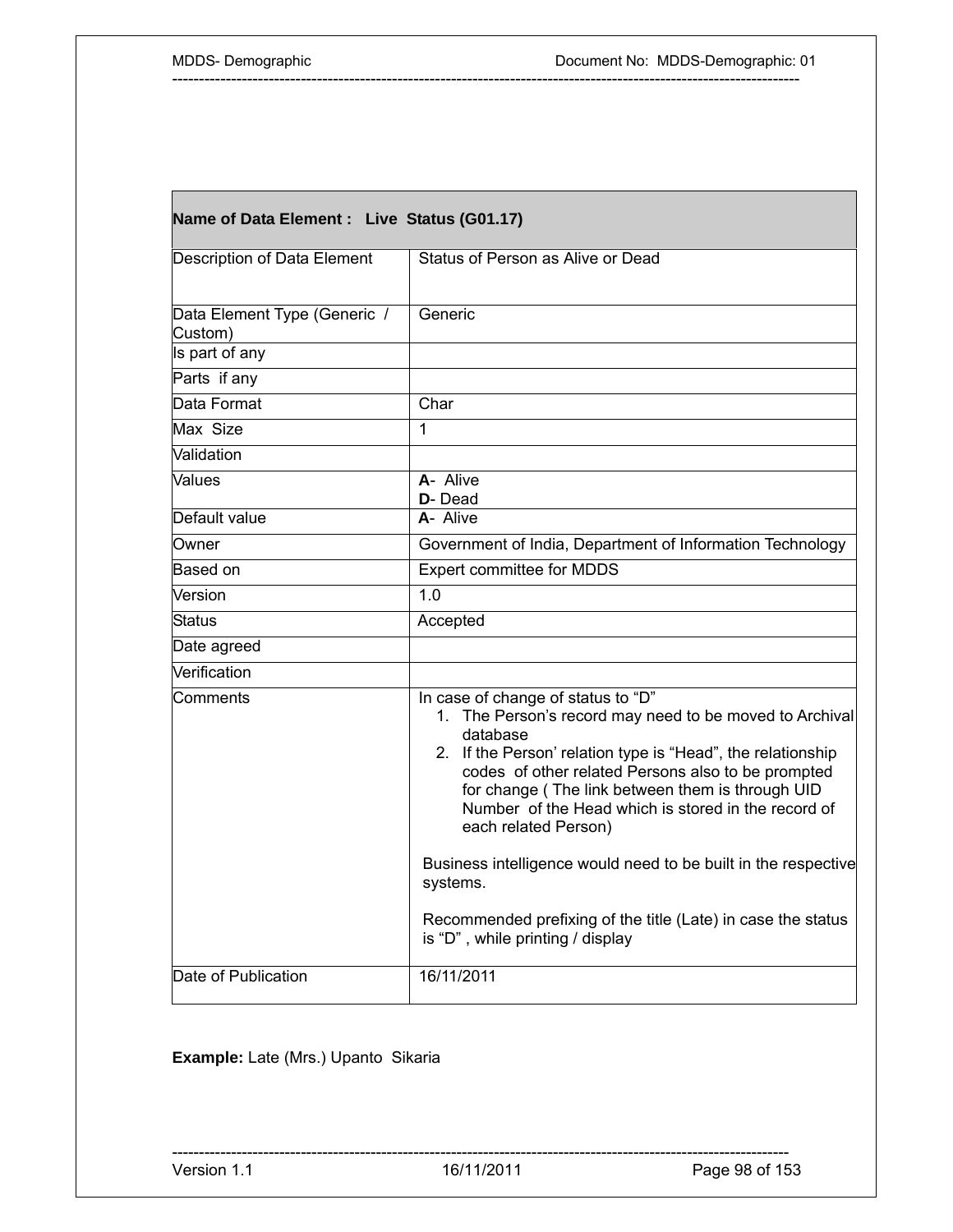| Name of Data Element : Visible Identification Mark (G01.18) |                                                                                                                                    |
|-------------------------------------------------------------|------------------------------------------------------------------------------------------------------------------------------------|
| Description of Data Element                                 | An alphanumerical text string to describe Visible physical<br>identification marks on the body of the Person/ IRIS<br>description. |
| Data Element Type (Generic /<br>Custom)                     | Generic                                                                                                                            |
| Is part of any                                              |                                                                                                                                    |
| Parts if any                                                |                                                                                                                                    |
| Data Format                                                 | Varchar                                                                                                                            |
| Max Size                                                    | 50                                                                                                                                 |
| Validation                                                  |                                                                                                                                    |
| Values                                                      |                                                                                                                                    |
| Default value                                               |                                                                                                                                    |
| Owner                                                       | Government of India, Department of Information Technology                                                                          |
| Based on                                                    | As decided by the Expert Committee for MDDS                                                                                        |
| Version                                                     | 1.0                                                                                                                                |
| Status                                                      | Accepted                                                                                                                           |
| Date agreed                                                 |                                                                                                                                    |
| Verification                                                |                                                                                                                                    |
| Comments                                                    |                                                                                                                                    |
| Date of Publication                                         | 16/11/2011                                                                                                                         |

**Example**: Mole on the right hand arm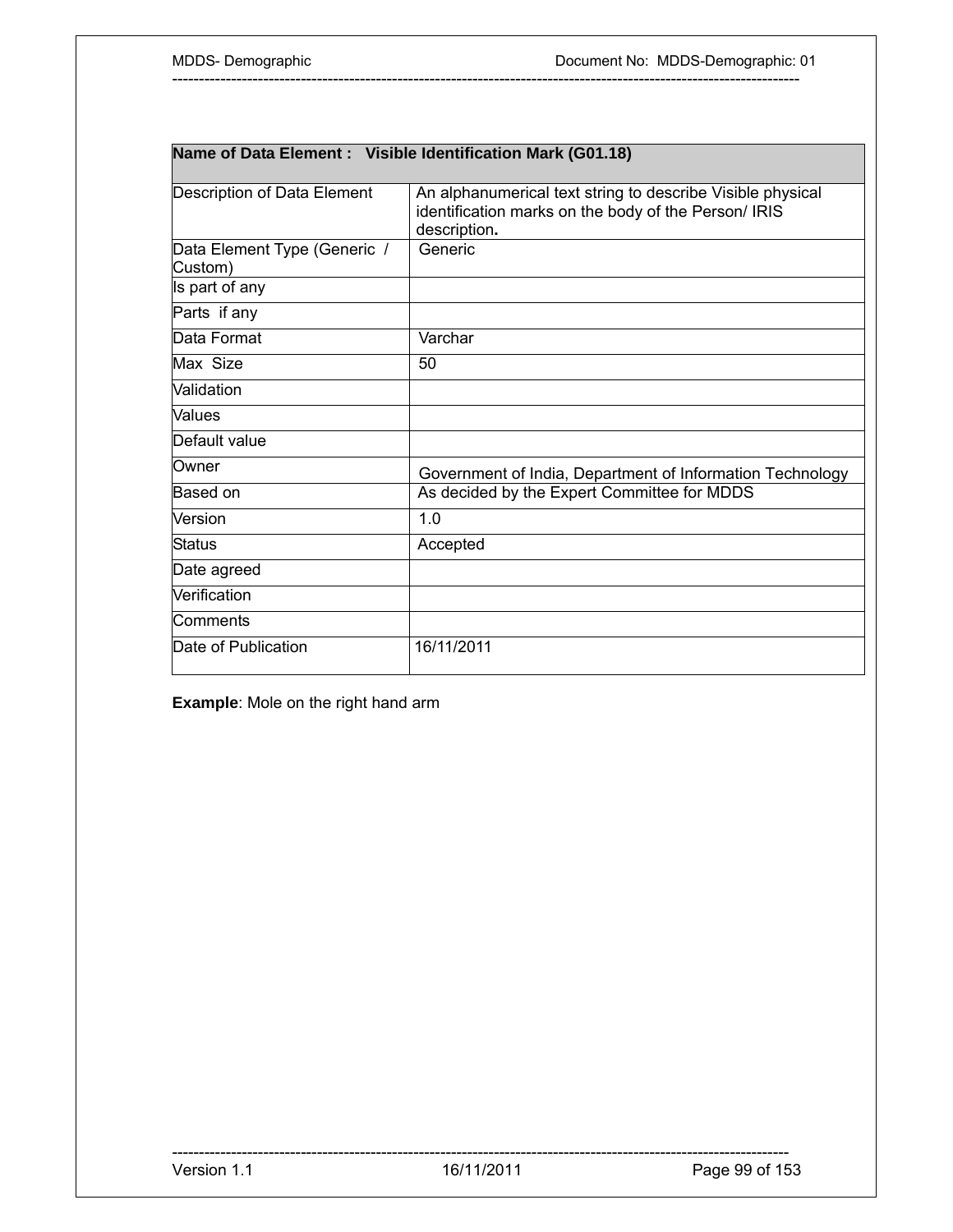# **5.4.3 Metadata of Generic data elements for Land Region Codification**

|                                       | Name of Data Element: Land Region Code(LRC) (G02.01)                                                                                                                                                                                                                                         |
|---------------------------------------|----------------------------------------------------------------------------------------------------------------------------------------------------------------------------------------------------------------------------------------------------------------------------------------------|
| Description of Data Element           | Defines Land Region Code Unique at National level for<br>Country and for other Land regions like State, District, Sub-<br>District, Rural Land region (Revenue Village), and Urban Land<br>region (Town) allocated by ORGI.<br>Land region within a sub district may be categorized as Urban |
|                                       | Land Region or Rural Land Region.                                                                                                                                                                                                                                                            |
|                                       | A land region notified through "Nagar Palika Act" would be<br>Urban Land region which may be a town, Municipality,<br>Municipal Corporation etc                                                                                                                                              |
|                                       | Rest of the land regions would be Rural Land regions, which<br>may include villages, forests, Census towns etc                                                                                                                                                                               |
| Data Element Type<br>(Generic/Custom) | Generic                                                                                                                                                                                                                                                                                      |
| Is Part of                            |                                                                                                                                                                                                                                                                                              |
| Parts if any                          |                                                                                                                                                                                                                                                                                              |
| Data Format                           | Integer                                                                                                                                                                                                                                                                                      |
| Max Size                              | (State $-2$ , District $-3$ , Sub-District $-5$ , Village $-6$ ,<br>Town-6)                                                                                                                                                                                                                  |
| Validations                           |                                                                                                                                                                                                                                                                                              |
| Values                                | -The data to be taken from ORGI (for State/ District/ Sub<br>District/Village / Town) codes<br>-For Country Short Name Code, data to be taken as per ISO-<br>3166-1 alpha-3 Standard                                                                                                         |
| Default Value                         |                                                                                                                                                                                                                                                                                              |
| Owner                                 | Office of RGI                                                                                                                                                                                                                                                                                |
| Based on                              | -ISO-3166-1 alpha-3 Standard (for Country code)<br>-ORGI coding scheme for other Land regions                                                                                                                                                                                                |
| Version                               | 1.1                                                                                                                                                                                                                                                                                          |
| <b>Status</b>                         | Accepted                                                                                                                                                                                                                                                                                     |
| Date Agreed                           |                                                                                                                                                                                                                                                                                              |
| Verification                          |                                                                                                                                                                                                                                                                                              |
| Comments                              |                                                                                                                                                                                                                                                                                              |
| Date of Publishing                    | 16/11/2011                                                                                                                                                                                                                                                                                   |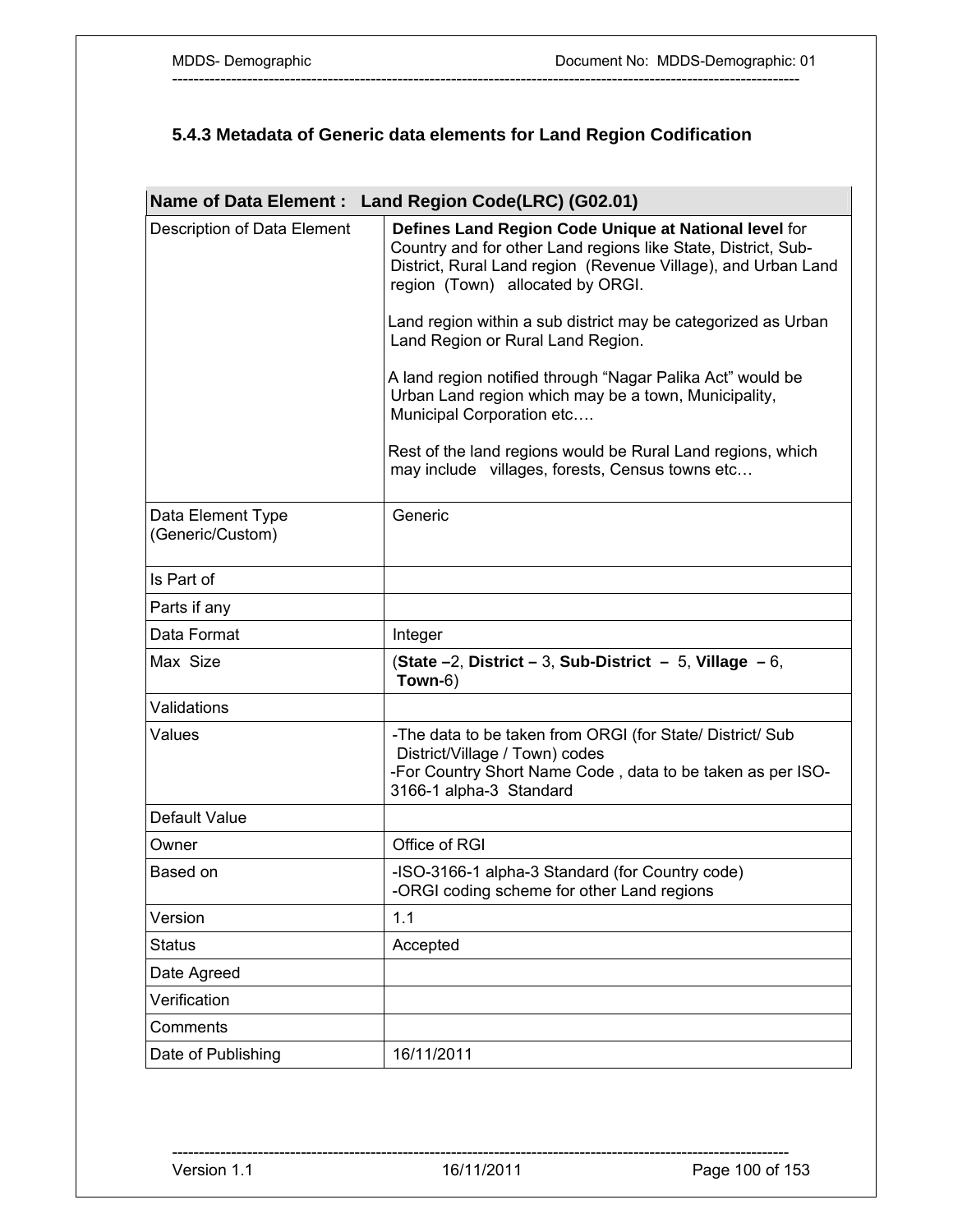| <b>Name of Data Element:</b>          | Name of Land Region (G02.02)                                                                                                                                                                                                                                                                                                                                                                                                                               |
|---------------------------------------|------------------------------------------------------------------------------------------------------------------------------------------------------------------------------------------------------------------------------------------------------------------------------------------------------------------------------------------------------------------------------------------------------------------------------------------------------------|
| Description of Data Element           | Defines Name of Land Region like Country name, State name,<br>District name, Sub District name, Rural Land region (Revenue<br>Village), and Urban Land region (Town / Administrative Land<br>region). It can be represented in English / recognized official<br>language. This data element has two instances as follows:<br>- Name of Land Region in English<br>G02.02-01<br>- Name of Land Region in<br><b>Recognized Official Language</b><br>G02.02-02 |
|                                       |                                                                                                                                                                                                                                                                                                                                                                                                                                                            |
| Data Element Type<br>(Generic/Custom) | Generic                                                                                                                                                                                                                                                                                                                                                                                                                                                    |
| Is Part of                            |                                                                                                                                                                                                                                                                                                                                                                                                                                                            |
| Parts if any                          |                                                                                                                                                                                                                                                                                                                                                                                                                                                            |
| Data Format                           | Refer to formats of corresponding Generic data instances                                                                                                                                                                                                                                                                                                                                                                                                   |
| Max Size                              |                                                                                                                                                                                                                                                                                                                                                                                                                                                            |
| Validations                           |                                                                                                                                                                                                                                                                                                                                                                                                                                                            |
| Values                                | - Country Name data to be taken as per ISO-3166-1981<br>Standard<br>-The data to be taken from ORGI(for State/ District/ Sub<br>District/ Village / Town names)                                                                                                                                                                                                                                                                                            |
| Default Value                         |                                                                                                                                                                                                                                                                                                                                                                                                                                                            |
| Owner                                 | Office of RGI                                                                                                                                                                                                                                                                                                                                                                                                                                              |
| Based on                              | - ISO-3166-1981 Standard (for Country name)<br>-ORGI naming scheme for other Land regions                                                                                                                                                                                                                                                                                                                                                                  |
| Version                               | 1.0                                                                                                                                                                                                                                                                                                                                                                                                                                                        |
| <b>Status</b>                         | Accepted                                                                                                                                                                                                                                                                                                                                                                                                                                                   |
| Date Agreed                           |                                                                                                                                                                                                                                                                                                                                                                                                                                                            |
| Verification                          |                                                                                                                                                                                                                                                                                                                                                                                                                                                            |
| Comments                              |                                                                                                                                                                                                                                                                                                                                                                                                                                                            |
| Date of Publishing                    | 16/11/2011                                                                                                                                                                                                                                                                                                                                                                                                                                                 |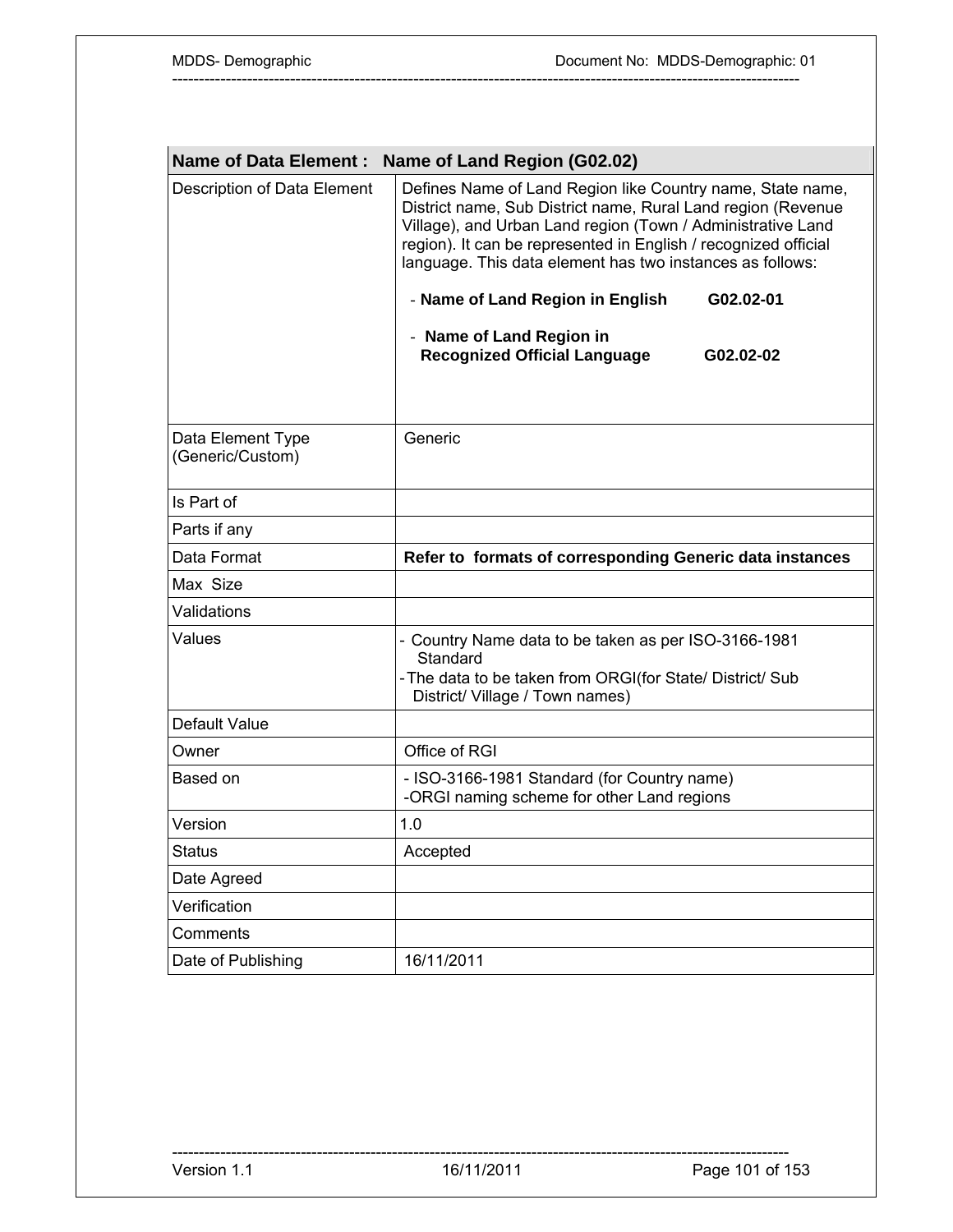$\overline{\phantom{a}}$ 

| Name of Data Element: Name of Land Region in English (G02.02-01) |                                                                                                                                                                                                                       |
|------------------------------------------------------------------|-----------------------------------------------------------------------------------------------------------------------------------------------------------------------------------------------------------------------|
| Description of Data Element                                      | This is instance of generic data element G02.02.                                                                                                                                                                      |
|                                                                  | This defines Name of Land Region like Country name, State<br>name, District name, Sub District name, Rural Land region (<br>Revenue Village), and Urban Land region (Town /<br>Administrative Land region) in English |
| Data Element Type<br>(Generic/Custom)                            | Generic                                                                                                                                                                                                               |
| Is Part of                                                       |                                                                                                                                                                                                                       |
| Parts if any                                                     |                                                                                                                                                                                                                       |
| Data Format                                                      | Varchar                                                                                                                                                                                                               |
| Max Size                                                         | 50                                                                                                                                                                                                                    |
| Validations                                                      |                                                                                                                                                                                                                       |
| Values                                                           | - Country Name data to be taken as per ISO-3166-1981<br>Standard<br>-The data to be taken from ORGI(for State/ District/ Sub<br>District/ Village / Town names)                                                       |
| Default Value                                                    |                                                                                                                                                                                                                       |
| Owner                                                            | Office of RGI                                                                                                                                                                                                         |
| Based on                                                         | - ISO-3166-1981 Standard (for Country name)<br>-ORGI naming scheme for other Land regions                                                                                                                             |
| Version                                                          | 1.0                                                                                                                                                                                                                   |
| Status                                                           | Accepted                                                                                                                                                                                                              |
| Date Agreed                                                      |                                                                                                                                                                                                                       |
| Verification                                                     |                                                                                                                                                                                                                       |
| Comments                                                         |                                                                                                                                                                                                                       |
| Date of Publishing                                               | 16/11/2011                                                                                                                                                                                                            |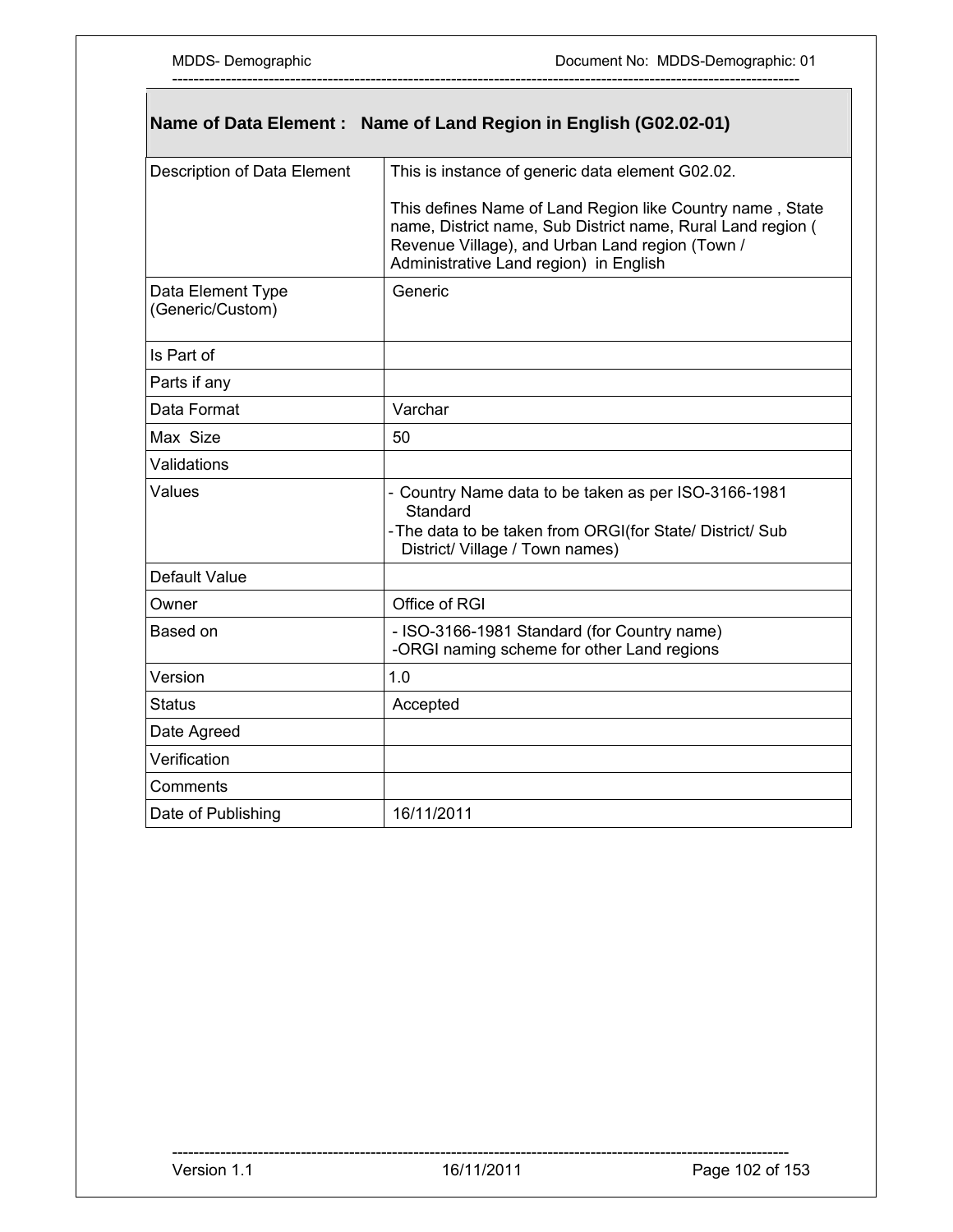$\mathbf{I}$ 

| Name of Data Element : Name of Land Region in Recognized Official Language<br>$(G02.02-02)$ |                                                                                                                                                                                                                                                             |  |
|---------------------------------------------------------------------------------------------|-------------------------------------------------------------------------------------------------------------------------------------------------------------------------------------------------------------------------------------------------------------|--|
| Description of Data Element                                                                 | This is instance of generic data element G02.02.                                                                                                                                                                                                            |  |
|                                                                                             | Defines Name of Land Region like Country name, State name,<br>District name, Sub District name, Rural Land region (Revenue<br>Village) name, and Urban Land region (Town) name in<br>Recognized Official Language (First Official language of the<br>State) |  |
| Data Element Type<br>(Generic/Custom)                                                       | Generic                                                                                                                                                                                                                                                     |  |
| Is Part of                                                                                  |                                                                                                                                                                                                                                                             |  |
| Parts if any                                                                                |                                                                                                                                                                                                                                                             |  |
| Data Format                                                                                 | Varchar                                                                                                                                                                                                                                                     |  |
| Max Size                                                                                    | 50                                                                                                                                                                                                                                                          |  |
|                                                                                             | Storage in UNICODE Standard UTF-8                                                                                                                                                                                                                           |  |
| Validations                                                                                 | Should be from 22 recognized Official Languages                                                                                                                                                                                                             |  |
| Values                                                                                      | - Country Name data to be taken as per ISO-3166-1981<br>Standard<br>-The data to be taken from ORGI(for State/ District/ Sub<br>District/ Village / Town names)                                                                                             |  |
| Default Value                                                                               |                                                                                                                                                                                                                                                             |  |
| Owner                                                                                       | Office of RGI                                                                                                                                                                                                                                               |  |
| Based on                                                                                    | -ISO-3166-1981 Standard (for Country name)<br>-ORGI naming scheme for other Land regions                                                                                                                                                                    |  |
| Version                                                                                     | 1.0                                                                                                                                                                                                                                                         |  |
| Status                                                                                      | Accepted                                                                                                                                                                                                                                                    |  |
| Date Agreed                                                                                 |                                                                                                                                                                                                                                                             |  |
| Verification                                                                                |                                                                                                                                                                                                                                                             |  |
| Comments                                                                                    |                                                                                                                                                                                                                                                             |  |
| Date of Publishing                                                                          | 16/11/2011                                                                                                                                                                                                                                                  |  |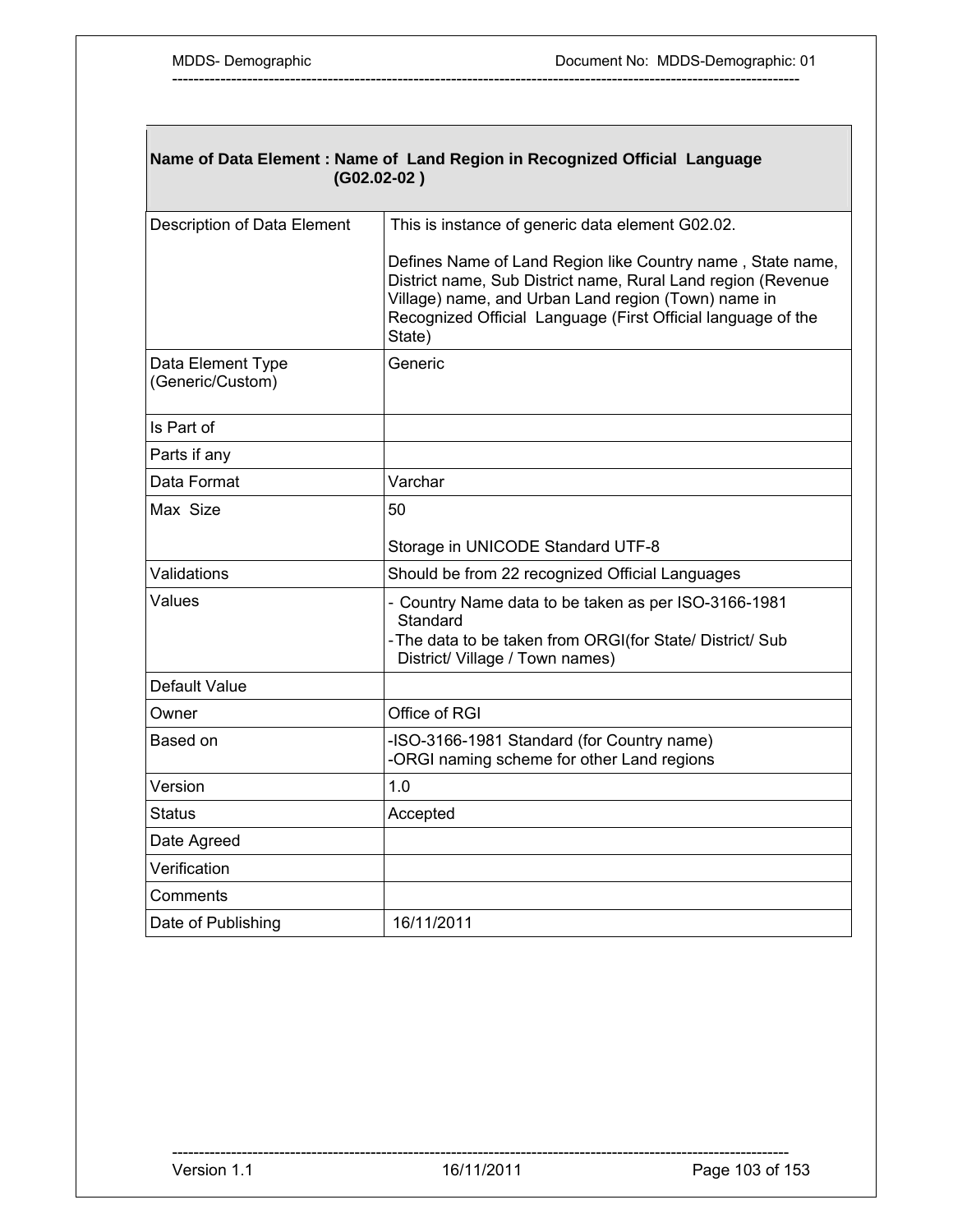## **5.4.4 Metadata of Data elements for Address of Premises**

| Name of Data Element: Address of a Premises (G02.03) |                                                                                                                                                                                                                                                                                                          |
|------------------------------------------------------|----------------------------------------------------------------------------------------------------------------------------------------------------------------------------------------------------------------------------------------------------------------------------------------------------------|
| Description of Data Element                          | To describe physical location of a commercial / residential<br>premises within a rural or urban land region<br>It has mainly three parts as follows:<br>Address Type & Premises Identifier<br>G02.03-00<br>Sub locality / Locality Identifier<br>G02.03-00-03<br>Postal services data elements<br>G02.04 |
| Data Element Type<br>(Generic/Custom)                | Generic                                                                                                                                                                                                                                                                                                  |
| Is Part of                                           |                                                                                                                                                                                                                                                                                                          |
| Parts if any                                         |                                                                                                                                                                                                                                                                                                          |
| Data Format                                          | For format and other details refer to Metadata of the parts                                                                                                                                                                                                                                              |
| Max Size                                             |                                                                                                                                                                                                                                                                                                          |
| Validations                                          |                                                                                                                                                                                                                                                                                                          |
| Values                                               |                                                                                                                                                                                                                                                                                                          |
| Default Value                                        |                                                                                                                                                                                                                                                                                                          |
| Owner                                                | Department of Post                                                                                                                                                                                                                                                                                       |
| Based on                                             | As per xAL version 2 Standard of OASIS, and format by Expert<br>Committee                                                                                                                                                                                                                                |
| Version                                              | 1.0                                                                                                                                                                                                                                                                                                      |
| <b>Status</b>                                        | Accepted                                                                                                                                                                                                                                                                                                 |
| Date Agreed                                          |                                                                                                                                                                                                                                                                                                          |
| Verification                                         |                                                                                                                                                                                                                                                                                                          |
| Comments                                             |                                                                                                                                                                                                                                                                                                          |
| Date of Publishing                                   | 16/11/2011                                                                                                                                                                                                                                                                                               |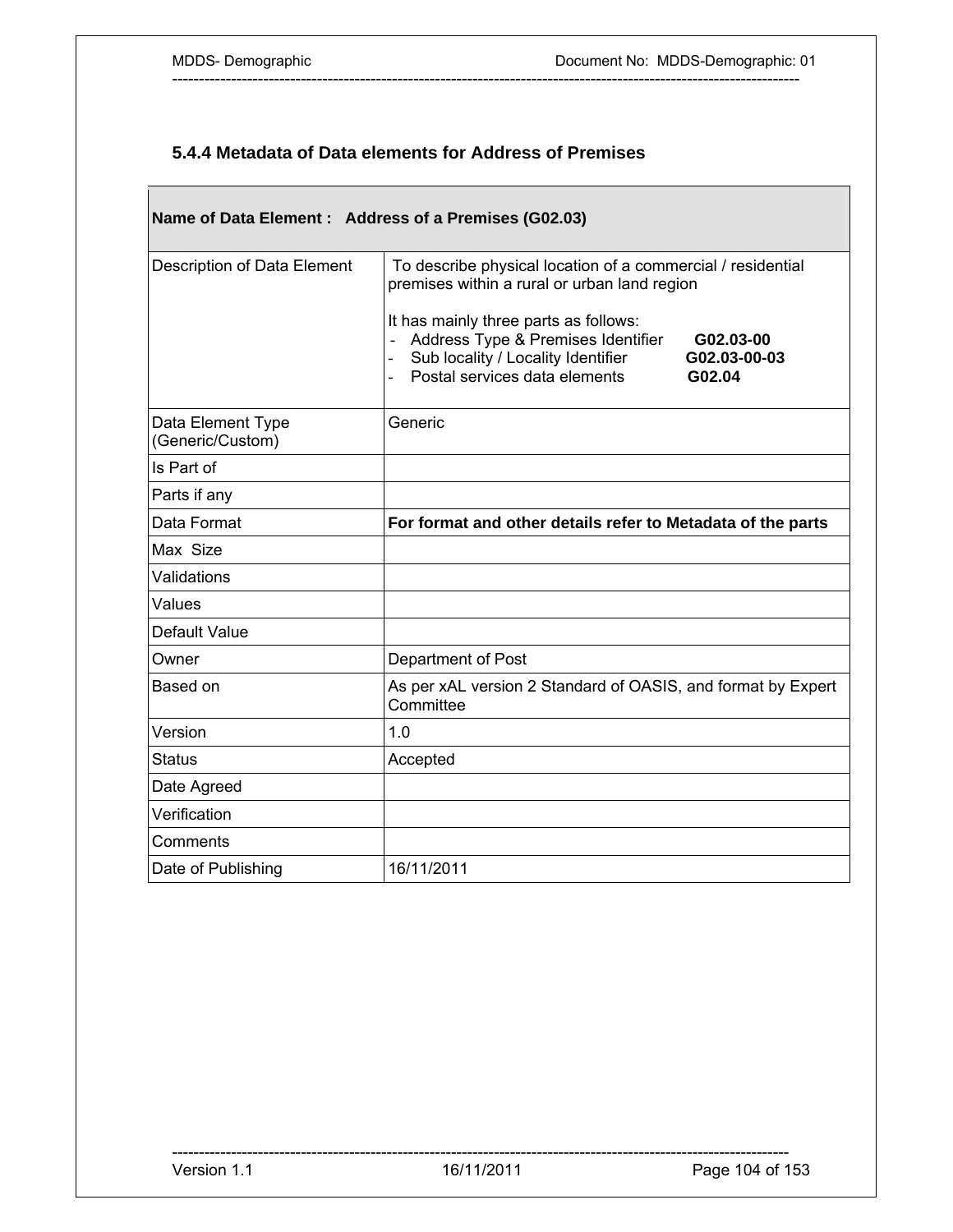# **Name of Data Element : Address Type (AT) (G02.03-00-01)**

| Description of Data Element           | Address Type: It defines the category of address: Residential,<br>Organizational |
|---------------------------------------|----------------------------------------------------------------------------------|
| Data Element Type<br>(Generic/Custom) | Generic                                                                          |
| Is Part of                            | Address of Premises(G02.03)                                                      |
| Parts if any                          |                                                                                  |
| Data Format                           | Varchar                                                                          |
| Max Size                              | 15                                                                               |
| Validations                           |                                                                                  |
| Values                                |                                                                                  |
| Default Value                         |                                                                                  |
| Owner                                 | Department of Post                                                               |
| Based on                              | As per xAL version 2 Standard of OASIS, and format by Expert<br>Committee        |
| Version                               | 1.0                                                                              |
| <b>Status</b>                         | Accepted                                                                         |
| Date Agreed                           |                                                                                  |
| Verification                          |                                                                                  |
| Comments                              |                                                                                  |
| Date of Publishing                    | 16/11/2011                                                                       |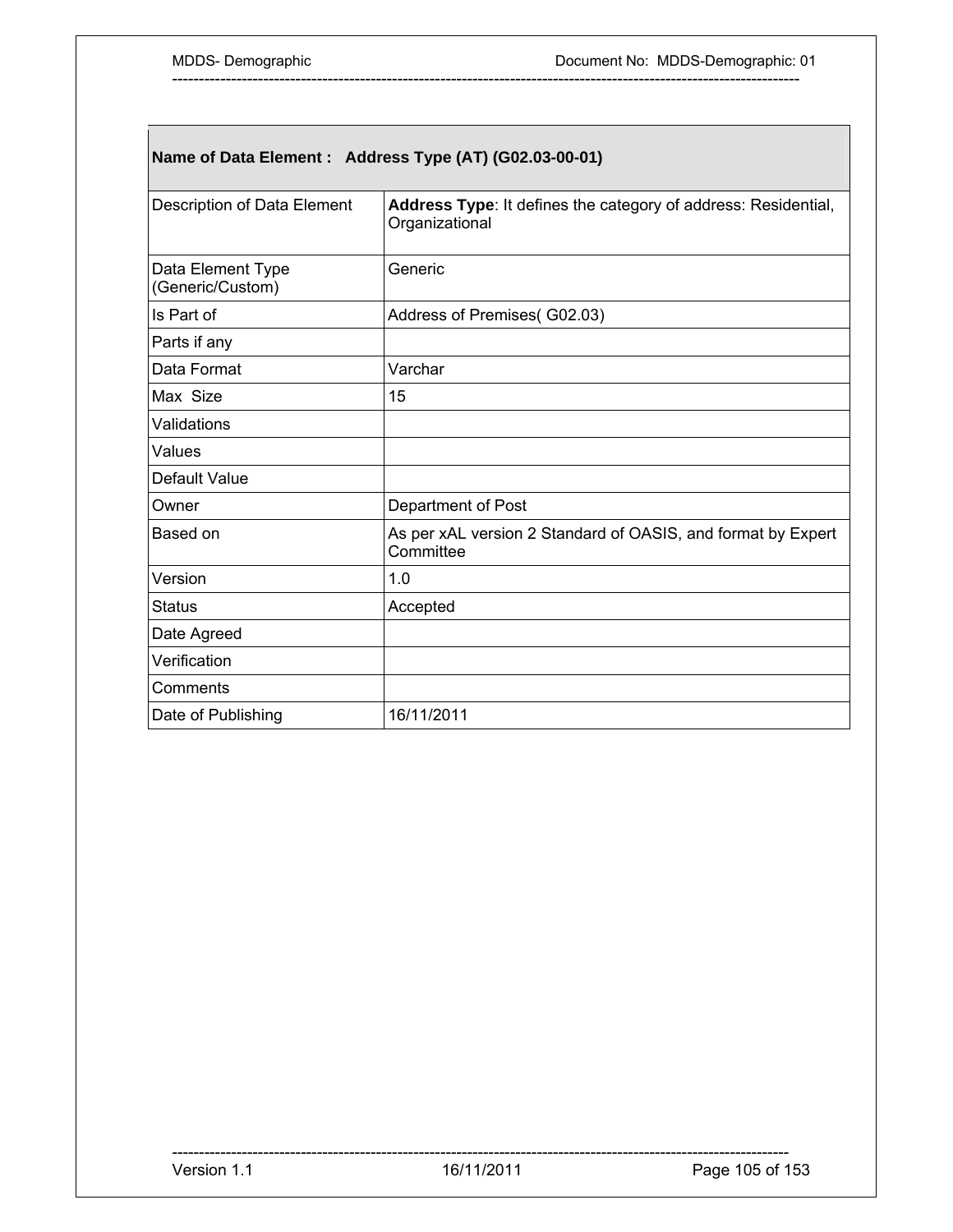| Name of Data Element : Premises (G02.03-00-02) |                                                                                                                                                                                                                                                                                                                                                                |  |
|------------------------------------------------|----------------------------------------------------------------------------------------------------------------------------------------------------------------------------------------------------------------------------------------------------------------------------------------------------------------------------------------------------------------|--|
| Description of Data Element                    | <b>Premises Identifier</b>                                                                                                                                                                                                                                                                                                                                     |  |
|                                                | House Number/ Door Number. / Flat Number. / House<br>Identifier<br>Building Number / Plot Number<br><b>Building Name</b><br>Stairwell / Lift Number.                                                                                                                                                                                                           |  |
|                                                | One or more attributes separated by "," can be used to identify a<br>Premises / House / Building in a Sub Locality.                                                                                                                                                                                                                                            |  |
|                                                | At least one attribute is Mandatory in the Address of<br>Premises to identify it uniquely.                                                                                                                                                                                                                                                                     |  |
| Data Element Type<br>(Generic/Custom)          | Generic                                                                                                                                                                                                                                                                                                                                                        |  |
| Is Part of                                     | Address of Premises (G02.03)                                                                                                                                                                                                                                                                                                                                   |  |
| Parts if any                                   |                                                                                                                                                                                                                                                                                                                                                                |  |
| Data Format                                    | Varchar                                                                                                                                                                                                                                                                                                                                                        |  |
| Max Size                                       | 60                                                                                                                                                                                                                                                                                                                                                             |  |
| Validations                                    | Should be unique for each house within a Premises                                                                                                                                                                                                                                                                                                              |  |
| Values                                         |                                                                                                                                                                                                                                                                                                                                                                |  |
| Default Value                                  |                                                                                                                                                                                                                                                                                                                                                                |  |
| Owner                                          | Department of Post                                                                                                                                                                                                                                                                                                                                             |  |
| Based on                                       | As per xAL version 2 Standard of OASIS, and format by Expert<br>Committee                                                                                                                                                                                                                                                                                      |  |
| Version                                        | 1.0                                                                                                                                                                                                                                                                                                                                                            |  |
| Status                                         | Accepted                                                                                                                                                                                                                                                                                                                                                       |  |
| Date Agreed                                    |                                                                                                                                                                                                                                                                                                                                                                |  |
| Verification                                   |                                                                                                                                                                                                                                                                                                                                                                |  |
| Comments                                       | If required, e-Governance applications can store various<br><b>Premises identifiers</b> as separate data element(s) to meet the<br>domain specific requirements. Such storage would also help in<br>Geo-referencing of Address of the Premises, which is being<br>taken up in Phase-II. However size for printing/ display should<br>be limited to Varchar(60) |  |
| Date of Publishing                             | 16/11/2011                                                                                                                                                                                                                                                                                                                                                     |  |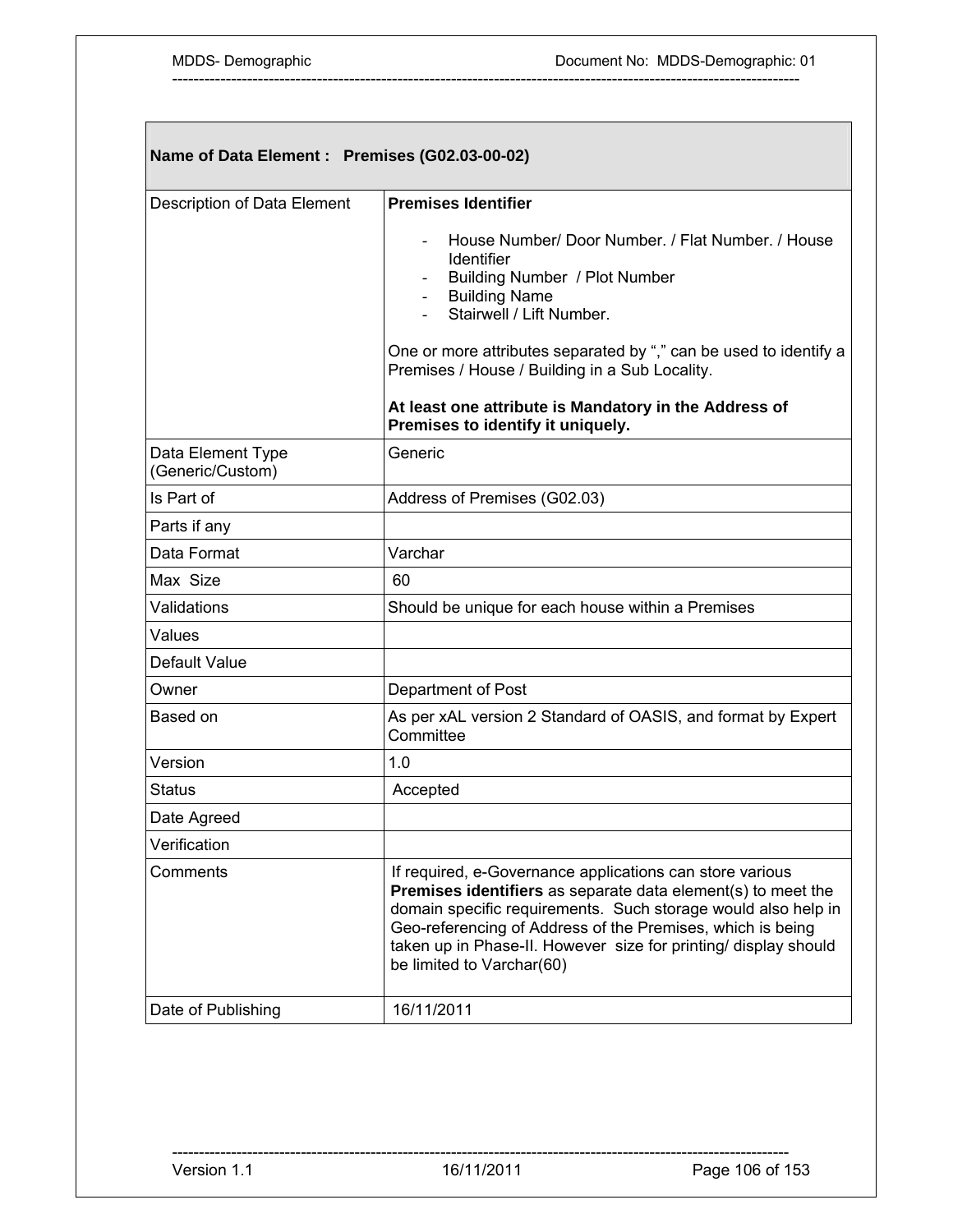| Name of Data Element : Sub Locality / Locality Identifier (G02.03-00-03) |                                                                                                                                                                                                                                                                                                  |
|--------------------------------------------------------------------------|--------------------------------------------------------------------------------------------------------------------------------------------------------------------------------------------------------------------------------------------------------------------------------------------------|
| Description of Data Element                                              | It has three instances like:<br>- Sub Locality- 1: G02.03-01-03                                                                                                                                                                                                                                  |
|                                                                          | - Sub Locality -2: G02.03-02-03                                                                                                                                                                                                                                                                  |
|                                                                          | - Locality<br>$: G02.03-03-03$                                                                                                                                                                                                                                                                   |
|                                                                          | Sub Locality-1 : Block Name/Number or any other qualifier<br><b>Street Number/Name/ Mohalla / Sector</b><br>Number/any other qualifier                                                                                                                                                           |
|                                                                          | Sub Locality-2 : Major / Minor Land Mark                                                                                                                                                                                                                                                         |
|                                                                          | Locality<br>: Area Number / Area Name / Suburb / Sub<br>District Name in case of a village                                                                                                                                                                                                       |
| Data Element Type<br>(Generic/Custom)                                    | Generic                                                                                                                                                                                                                                                                                          |
| Is Part of                                                               | Address of Premises (G02.03)                                                                                                                                                                                                                                                                     |
| Parts if any                                                             |                                                                                                                                                                                                                                                                                                  |
| Data Format                                                              | Refer to metadata of instances                                                                                                                                                                                                                                                                   |
| Max Size                                                                 |                                                                                                                                                                                                                                                                                                  |
| Validations                                                              |                                                                                                                                                                                                                                                                                                  |
| Values                                                                   |                                                                                                                                                                                                                                                                                                  |
| Default Value                                                            |                                                                                                                                                                                                                                                                                                  |
| Owner                                                                    | Department of Post                                                                                                                                                                                                                                                                               |
| Based on                                                                 | As per xAL version 2 Standard of OASIS, and format by Expert<br>Committee                                                                                                                                                                                                                        |
| Version                                                                  | 1.0                                                                                                                                                                                                                                                                                              |
| <b>Status</b>                                                            | Accepted                                                                                                                                                                                                                                                                                         |
| Date Agreed                                                              |                                                                                                                                                                                                                                                                                                  |
| Verification                                                             |                                                                                                                                                                                                                                                                                                  |
| Comments                                                                 | If required, e-Governance applications can store various Sub-<br>Locality / Locality identifiers as separate data element(s) to<br>meet the domain specific requirements. Such storage would<br>also help in Geo-referencing of Address of the Premises, which<br>is being taken up in Phase-II. |
| Date of Publishing                                                       | 16/11/2011                                                                                                                                                                                                                                                                                       |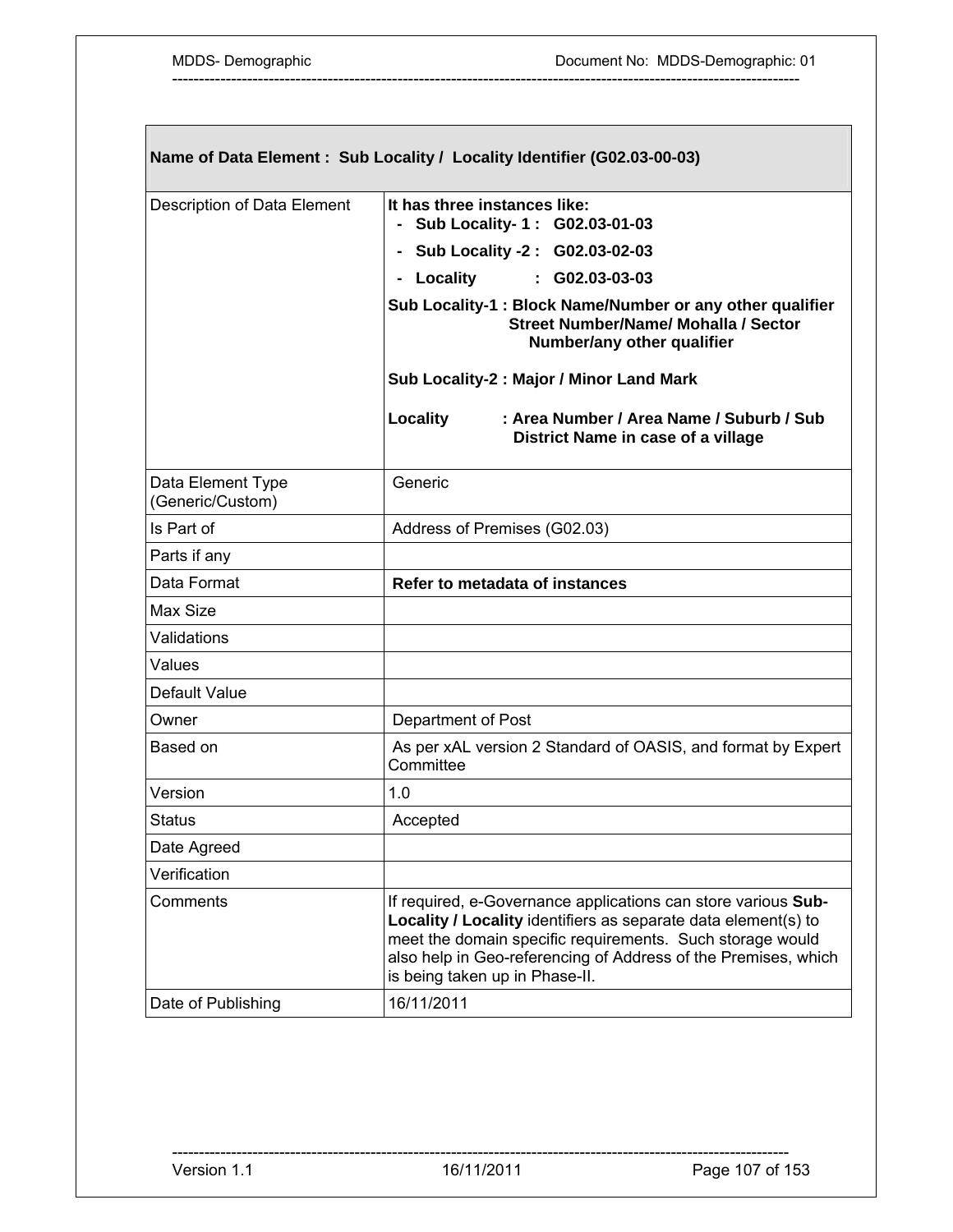| Name of Data Element : Sub Locality- 1 (G02.03-01-03) |                                                                                                                                                                                                                                                                                           |  |
|-------------------------------------------------------|-------------------------------------------------------------------------------------------------------------------------------------------------------------------------------------------------------------------------------------------------------------------------------------------|--|
| Description of Data Element                           | Sub Locality-1 defines<br>- Block name/Number or any other<br>qualifier<br>- Street Number/Name/ Mohalla / Sector<br>Number /any other qualifier                                                                                                                                          |  |
|                                                       | It is an instance of Location Identifier G02.03-00-03                                                                                                                                                                                                                                     |  |
| Data Element Type<br>(Generic/Custom)                 | Generic                                                                                                                                                                                                                                                                                   |  |
| Is Part of                                            | Address of Premises (G02.03)                                                                                                                                                                                                                                                              |  |
| Parts if any                                          |                                                                                                                                                                                                                                                                                           |  |
| Data Format                                           | Varchar                                                                                                                                                                                                                                                                                   |  |
| Max Size                                              | 60                                                                                                                                                                                                                                                                                        |  |
| Validations                                           |                                                                                                                                                                                                                                                                                           |  |
| Values                                                |                                                                                                                                                                                                                                                                                           |  |
| Default Value                                         |                                                                                                                                                                                                                                                                                           |  |
| Owner                                                 | Department of Post                                                                                                                                                                                                                                                                        |  |
| Based on                                              | As per xAL version 2 Standard of OASIS, and format by Expert<br>Committee                                                                                                                                                                                                                 |  |
| Version                                               | 1.0                                                                                                                                                                                                                                                                                       |  |
| Status                                                | Accepted                                                                                                                                                                                                                                                                                  |  |
| Date Agreed                                           |                                                                                                                                                                                                                                                                                           |  |
| Verification                                          |                                                                                                                                                                                                                                                                                           |  |
| Comments                                              | If required, e-Governance applications can store various Sub-<br>Locality - 1 identifiers as separate data element(s) to meet the<br>domain specific requirements. Such storage would also help in<br>Geo-referencing of Address of the Premises, which is being<br>taken up in Phase-II. |  |
| Date of Publishing                                    | 16/11/2011                                                                                                                                                                                                                                                                                |  |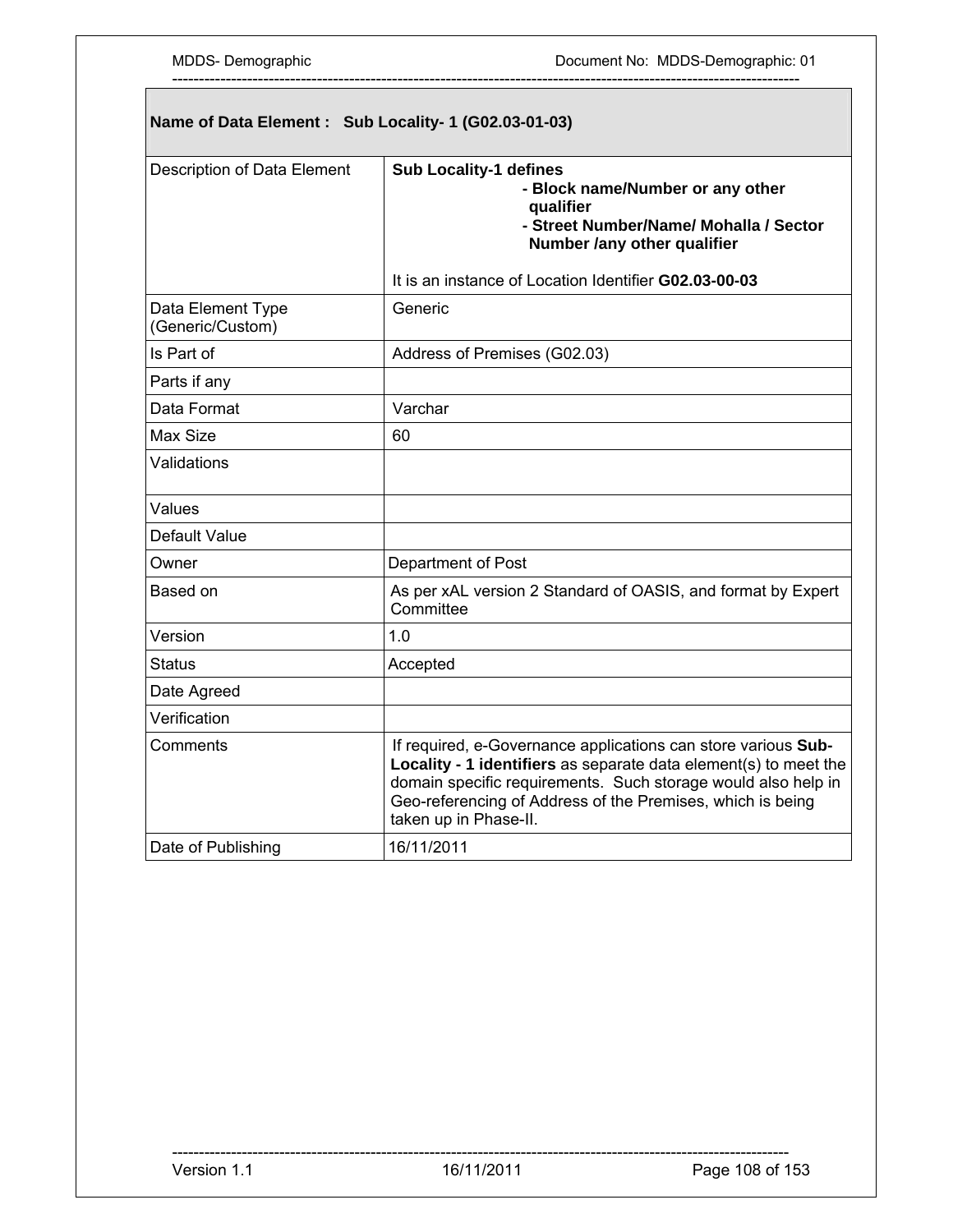# **Name of Data Element : Sub Locality -2 (G02.03-02-03)**

| Description of Data Element           | Sub Locality -2 defines Major / Minor Land Mark                                                                                                                                                                                                                                          |
|---------------------------------------|------------------------------------------------------------------------------------------------------------------------------------------------------------------------------------------------------------------------------------------------------------------------------------------|
|                                       | It is an instance of Location Identifier G02.03-00-03                                                                                                                                                                                                                                    |
| Data Element Type<br>(Generic/Custom) | Generic                                                                                                                                                                                                                                                                                  |
| Is Part of                            | Address of Premises (G02.03)                                                                                                                                                                                                                                                             |
| Parts if any                          |                                                                                                                                                                                                                                                                                          |
| Data Format                           | Varchar                                                                                                                                                                                                                                                                                  |
| Max Size                              | 60                                                                                                                                                                                                                                                                                       |
| Validations                           |                                                                                                                                                                                                                                                                                          |
| Values                                |                                                                                                                                                                                                                                                                                          |
| Default Value                         |                                                                                                                                                                                                                                                                                          |
| Owner                                 | Department of Post                                                                                                                                                                                                                                                                       |
| Based on                              | As per xAL version 2 Standard of OASIS, and format by Expert<br>Committee                                                                                                                                                                                                                |
| Version                               | 1.0                                                                                                                                                                                                                                                                                      |
| <b>Status</b>                         | Accepted                                                                                                                                                                                                                                                                                 |
| Date Agreed                           |                                                                                                                                                                                                                                                                                          |
| Verification                          |                                                                                                                                                                                                                                                                                          |
| Comments                              | If required, e-Governance applications can store various Sub<br>Locality - 2 identifiers as separate data element(s) to meet the<br>domain specific requirements. Such storage would also help in<br>Geo-referencing of Address of the Premises, which is being<br>taken up in Phase-II. |
|                                       | Recommended length of printing/ display of Sub Locality -1 +<br>Sub Locality -2 should be Varchar(60)                                                                                                                                                                                    |
| Date of Publishing                    | 16/11/2011                                                                                                                                                                                                                                                                               |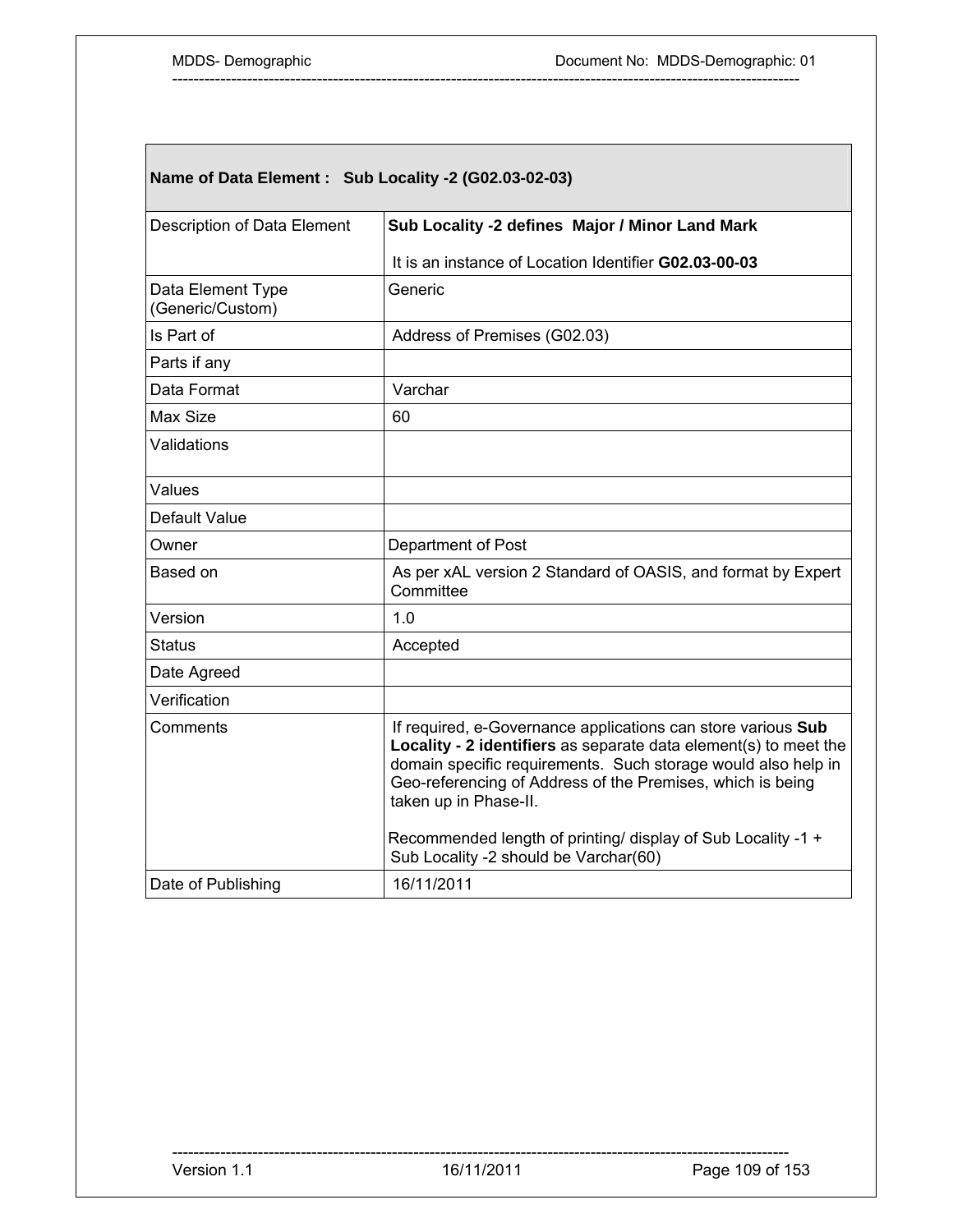# **Name of Data Element : Locality (G02.03-03-03)**

| Description of Data Element           | Locality defines                                                                                                                                                                                                                                                                 |
|---------------------------------------|----------------------------------------------------------------------------------------------------------------------------------------------------------------------------------------------------------------------------------------------------------------------------------|
|                                       | - Area Number / Area Name / Suburb                                                                                                                                                                                                                                               |
|                                       | It is an instance of Location Identifier G02.03-00-03                                                                                                                                                                                                                            |
| Data Element Type<br>(Generic/Custom) | Generic                                                                                                                                                                                                                                                                          |
| Is Part of                            | Address of Premises (G02.03)                                                                                                                                                                                                                                                     |
| Parts if any                          |                                                                                                                                                                                                                                                                                  |
| Data Format                           | Varchar                                                                                                                                                                                                                                                                          |
| Max Size                              | 60                                                                                                                                                                                                                                                                               |
| Validations                           |                                                                                                                                                                                                                                                                                  |
| Values                                |                                                                                                                                                                                                                                                                                  |
| Default Value                         |                                                                                                                                                                                                                                                                                  |
| Owner                                 | Department of Post                                                                                                                                                                                                                                                               |
| Based on                              | As per xAL version 2 Standard of OASIS, and format by Expert<br>Committee                                                                                                                                                                                                        |
| Version                               | 1.0                                                                                                                                                                                                                                                                              |
| <b>Status</b>                         | Accepted                                                                                                                                                                                                                                                                         |
| Date Agreed                           |                                                                                                                                                                                                                                                                                  |
| Verification                          |                                                                                                                                                                                                                                                                                  |
| Comments                              | If required, e-Governance applications can store various<br>Locality identifiers as separate data element(s) to meet the<br>domain specific requirements. Such storage would also help in<br>Geo-referencing of Address of the Premises, which is being<br>taken up in Phase-II. |
| Date of Publishing                    | 16/11/2011                                                                                                                                                                                                                                                                       |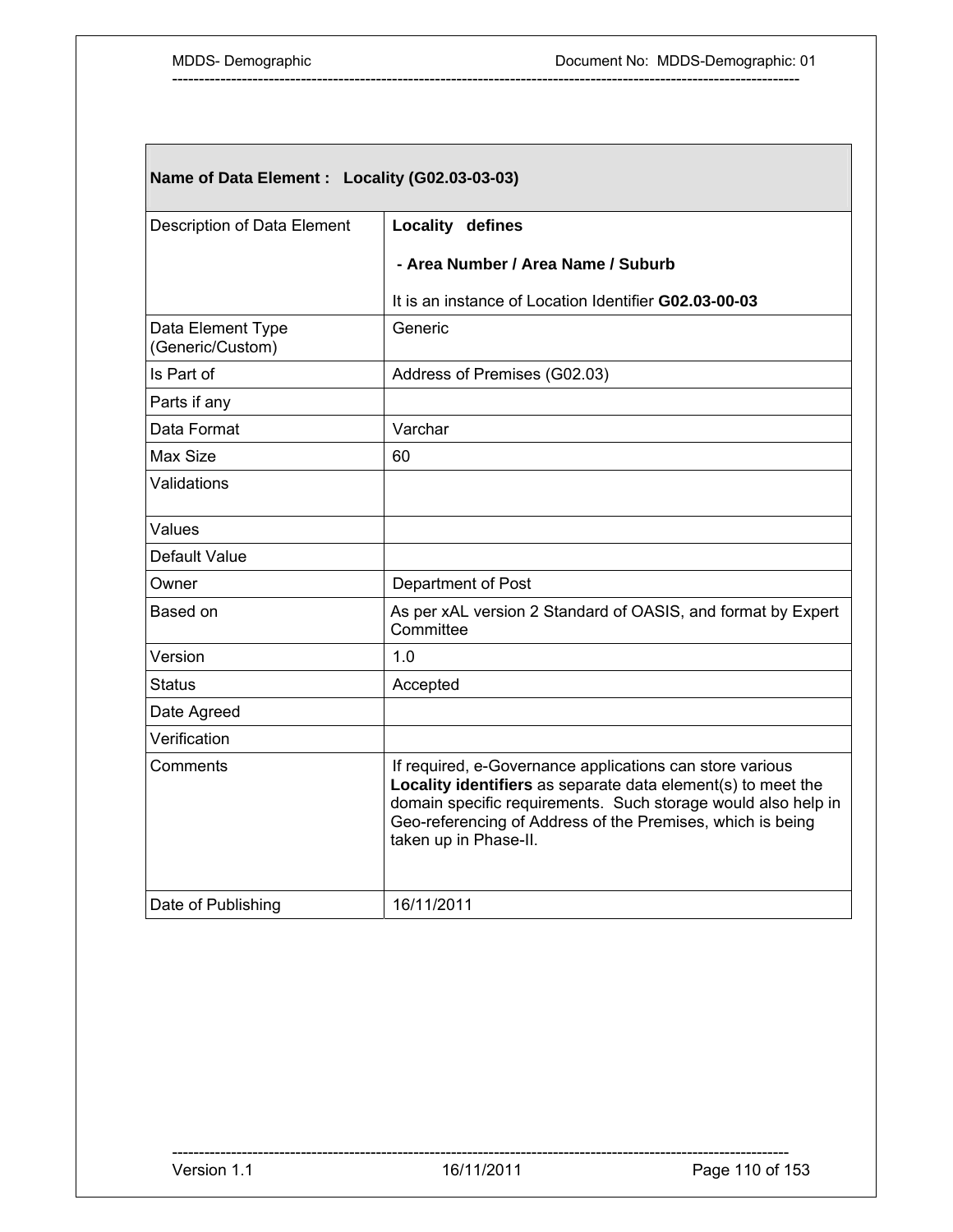# **Name of Data Element : Address Verification Status (VAS) (G02.03-00-04)**

| Description of Data Element        | Defines the status of the Address, whether Verified or<br>Self declared, required for internal storage |
|------------------------------------|--------------------------------------------------------------------------------------------------------|
| Data Element Type (Generic/Custom) | Custom                                                                                                 |
| Is Part of                         | Address of Premises (G02.03)                                                                           |
| Parts if any                       |                                                                                                        |
| Data Format                        | Char                                                                                                   |
| Max Size                           | 1                                                                                                      |
| Validations                        |                                                                                                        |
| Values                             | V-Verified<br>S-Self declared                                                                          |
| Default Value                      | <b>Self declared</b>                                                                                   |
| Owner                              | Department of Post                                                                                     |
| Based on                           |                                                                                                        |
| Version                            | 1.0                                                                                                    |
| <b>Status</b>                      | Accepted                                                                                               |
| Date Agreed                        |                                                                                                        |
| Verification                       |                                                                                                        |
| Comments                           |                                                                                                        |
| Date of Publishing                 | 16/11/2011                                                                                             |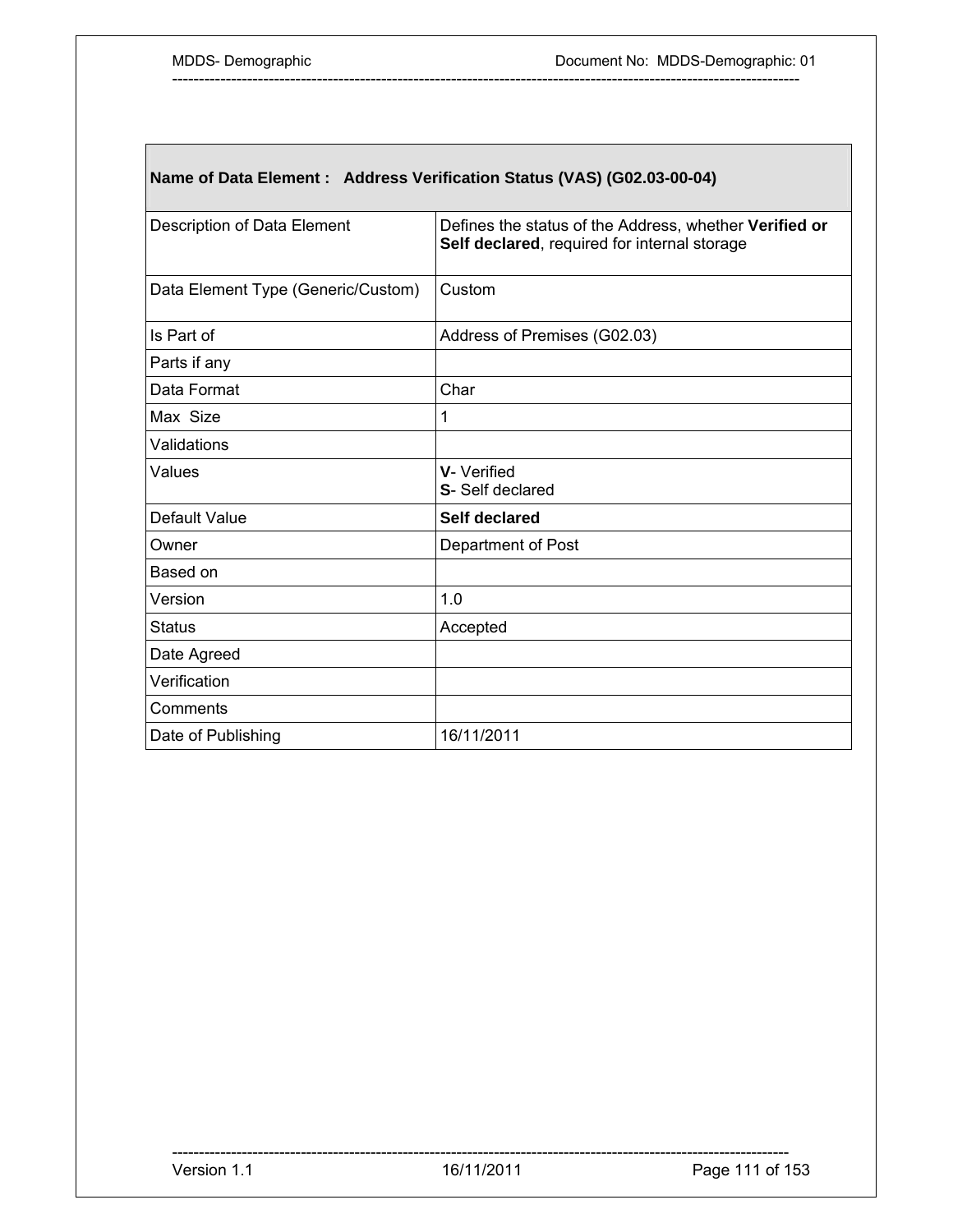### **5.4.4.1 Metadata of Generic Data Elements for Postal Service**

---------------------------------------------------------------------------------------------------------------------

# **Name of Data Element : Postal Services (G02.04)**

| Description of Data Element        | <b>Instances to codify Postal Services like:</b><br>G02.04-01 Postal Index Number<br>G02.04-02 Post Office Service Type<br>G02.04-03 Post Office Service Number<br>G02.04-04 Delivery Post Office Name<br>G02.04-05 Beat Number |
|------------------------------------|---------------------------------------------------------------------------------------------------------------------------------------------------------------------------------------------------------------------------------|
| Data Element Type (Generic/Custom) | Generic                                                                                                                                                                                                                         |
| Is Part of                         |                                                                                                                                                                                                                                 |
| Parts if any                       |                                                                                                                                                                                                                                 |
| Data Format                        | Refer to format of Instances corresponding to this<br><b>Generic Data Element</b>                                                                                                                                               |
| Max Size                           |                                                                                                                                                                                                                                 |
| Validations                        | Unique for town/ revenue village                                                                                                                                                                                                |
| Values                             | Data to be taken as per Department of Post                                                                                                                                                                                      |
| Default Value                      |                                                                                                                                                                                                                                 |
| Owner                              | Department of Post                                                                                                                                                                                                              |
| Based on                           | S42a-5 & S42b-5 Universal Postal Union Standard &<br>Department of Post                                                                                                                                                         |
| Version                            | 1.0                                                                                                                                                                                                                             |
| <b>Status</b>                      | Accepted                                                                                                                                                                                                                        |
| Date Agreed                        |                                                                                                                                                                                                                                 |
| Verification                       |                                                                                                                                                                                                                                 |
| Comments                           |                                                                                                                                                                                                                                 |
| Date of Publishing                 | 16/11/2011                                                                                                                                                                                                                      |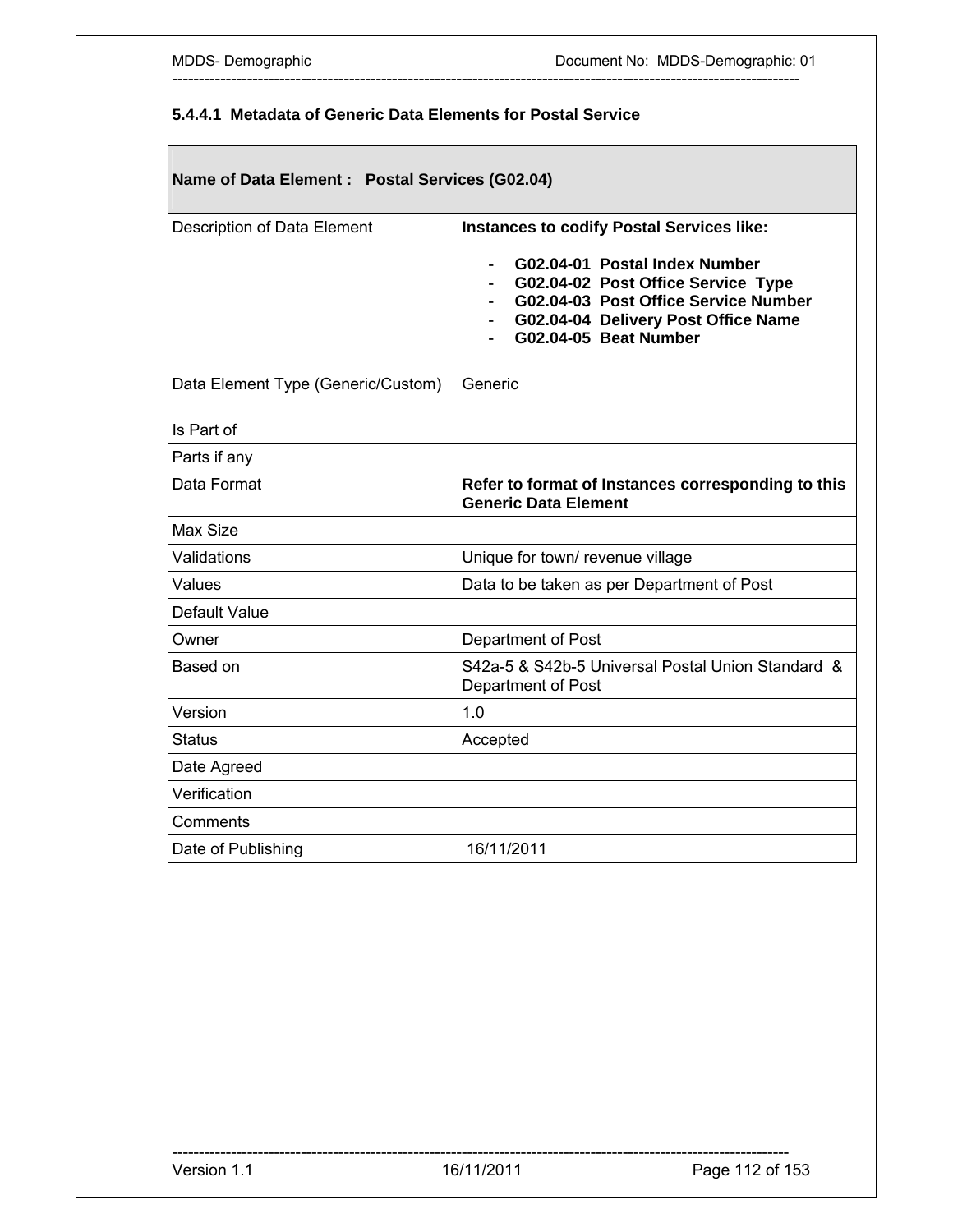٦

| Name of Data Element: Postal Index Number (PIN) (G02.04-01) |                                                                                                               |  |
|-------------------------------------------------------------|---------------------------------------------------------------------------------------------------------------|--|
| Description of Data Element                                 | <b>Postal Index Number (PIN)</b><br>Postal address element designating the code used for<br>sorting the mail. |  |
|                                                             | Internationally, it is named as ZIP code                                                                      |  |
|                                                             | It is an instance of the generic data element Postal<br>Service (G02.04)                                      |  |
| Data Element Type<br>(Generic/Custom)                       | Generic                                                                                                       |  |
| Is Part of                                                  |                                                                                                               |  |
| Parts if any                                                |                                                                                                               |  |
| Data Format                                                 | Integer                                                                                                       |  |
| Max Size                                                    | 6                                                                                                             |  |
| Validations                                                 |                                                                                                               |  |
| Values                                                      | Data to be taken as per Department of Post                                                                    |  |
| Default Value                                               |                                                                                                               |  |
| Owner                                                       | Department of Post                                                                                            |  |
| Based on                                                    | S42a-5 & S42b-5 Universal Postal Union Standard &<br>Department of Post                                       |  |
| Version                                                     | 1.1                                                                                                           |  |
| <b>Status</b>                                               | Accepted                                                                                                      |  |
| Date Agreed                                                 |                                                                                                               |  |
| Verification                                                |                                                                                                               |  |
| Comments                                                    |                                                                                                               |  |
| Date of Publishing                                          | 16/11/2011                                                                                                    |  |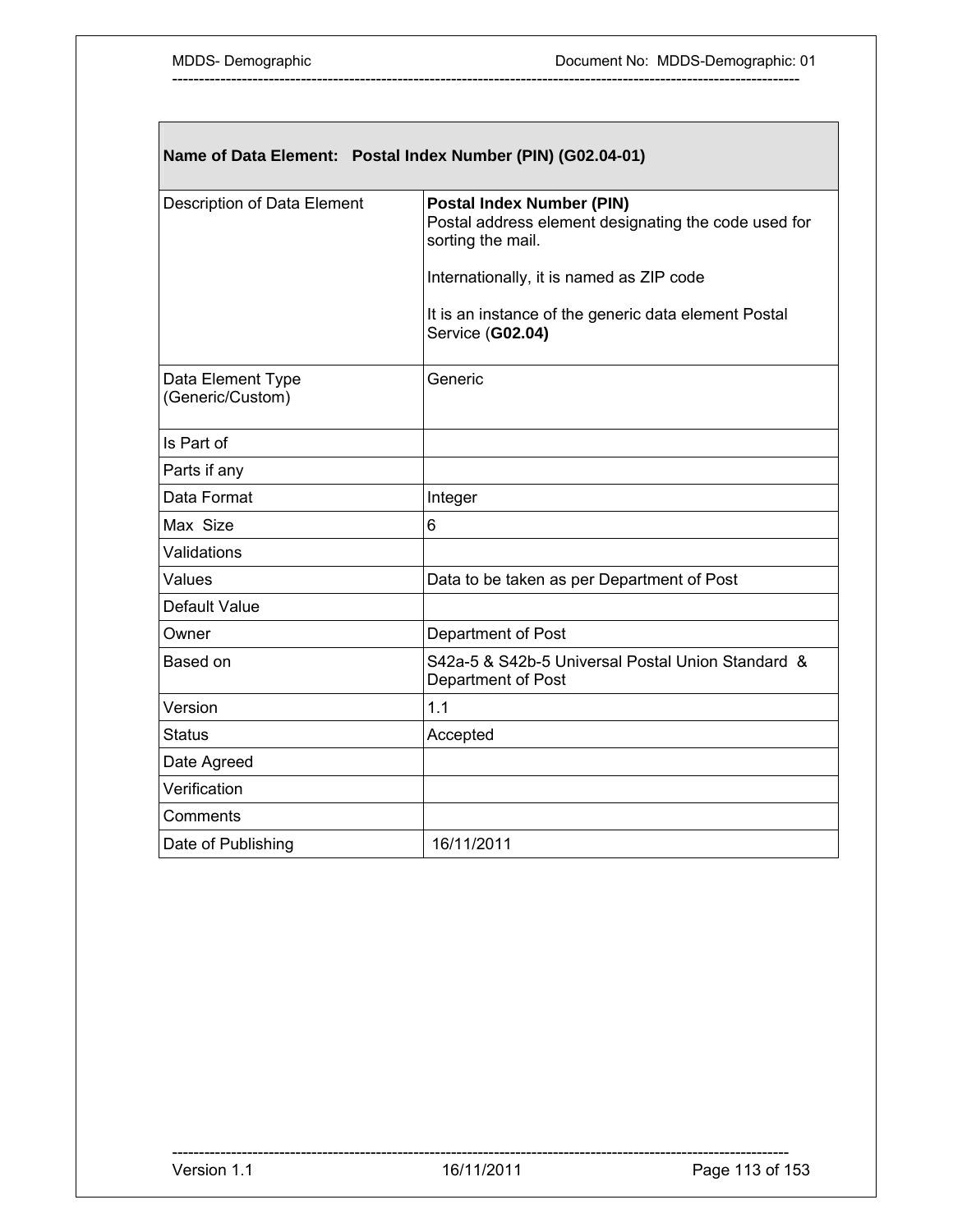$\sqrt{2}$ 

| Name of Data Element : Post Office Service Type (POST) (G02.04-02) |                                                                                                                                                                                         |  |
|--------------------------------------------------------------------|-----------------------------------------------------------------------------------------------------------------------------------------------------------------------------------------|--|
| Description of Data Element                                        | <b>Post Office Service Type</b><br>- PO box service<br>- GPO box service<br>- Free Post service<br>- Post Bag service<br>- e-Post service<br>It is an instance of Postal Service G02.04 |  |
| Data Element Type<br>(Generic/Custom)                              | Generic                                                                                                                                                                                 |  |
| Is Part of                                                         | Postal Service (G02.04)                                                                                                                                                                 |  |
| Parts if any                                                       |                                                                                                                                                                                         |  |
| Data Format                                                        | Varchar                                                                                                                                                                                 |  |
| Max Size                                                           | 20                                                                                                                                                                                      |  |
| Validations                                                        |                                                                                                                                                                                         |  |
| Values                                                             | Data to be taken as per Department of Post                                                                                                                                              |  |
| Default Value                                                      |                                                                                                                                                                                         |  |
| Owner                                                              | Department of Post                                                                                                                                                                      |  |
| Based on                                                           | S42a-5 & S42b-5 Universal Postal Union Standard &<br>Department of Post                                                                                                                 |  |
| Version                                                            | 1.0                                                                                                                                                                                     |  |
| <b>Status</b>                                                      | Accepted                                                                                                                                                                                |  |
| Date Agreed                                                        |                                                                                                                                                                                         |  |
| Verification                                                       |                                                                                                                                                                                         |  |
| Comments                                                           |                                                                                                                                                                                         |  |
| Date of Publishing                                                 | 16/11/2011                                                                                                                                                                              |  |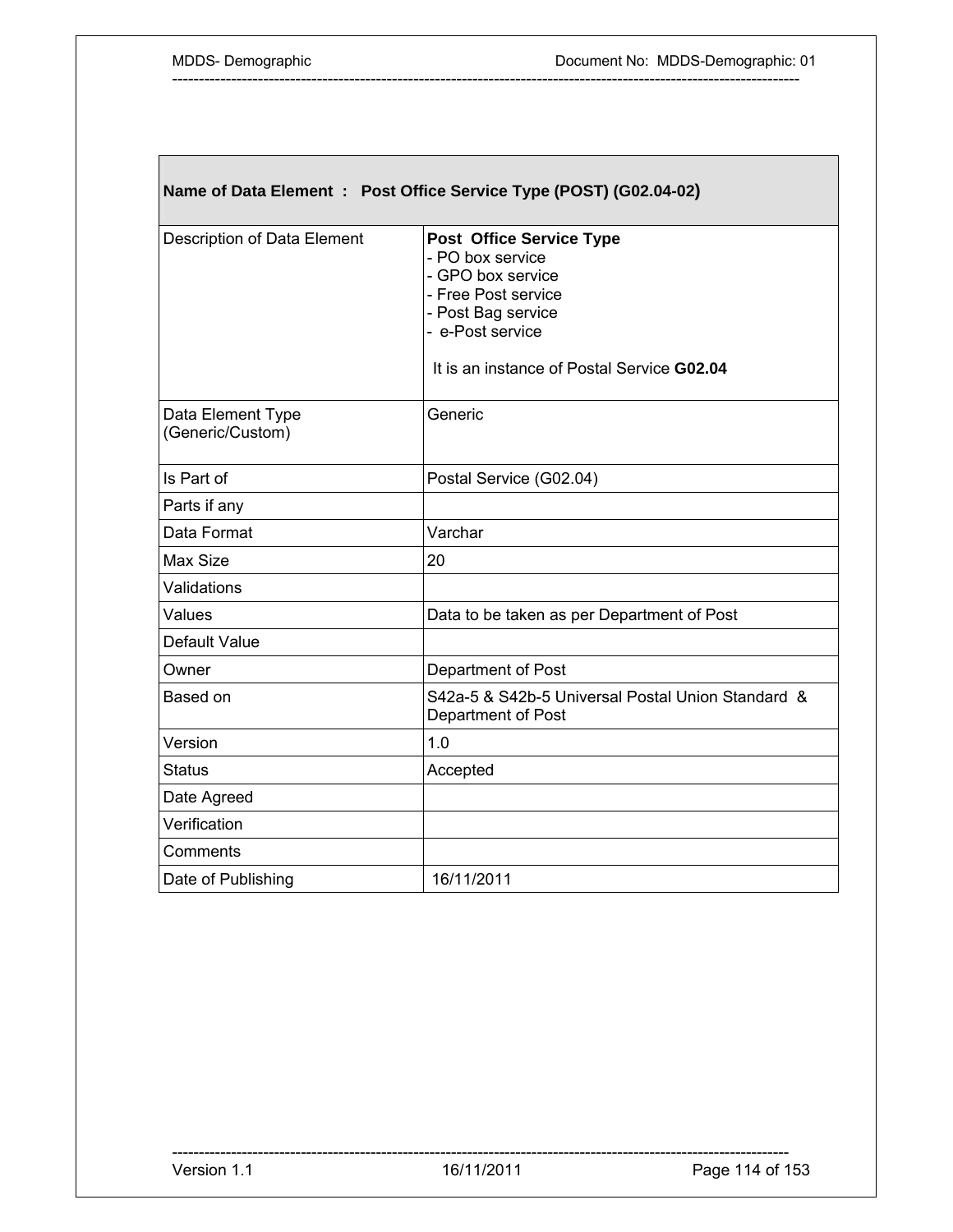| Name of Data Element : Post Office Service Number (G02.04-03) |                                                                                                                                                                                      |  |
|---------------------------------------------------------------|--------------------------------------------------------------------------------------------------------------------------------------------------------------------------------------|--|
| Description of Data Element                                   | <b>Post Office Service Number</b><br>- PO box number<br>- GPO box number<br>- Free Post number<br>- Post Bag number<br>- e-Post number<br>It is an instance of Postal Service G02.04 |  |
| Data Element Type<br>(Generic/Custom)                         | Generic                                                                                                                                                                              |  |
| Is Part of                                                    |                                                                                                                                                                                      |  |
| Parts if any                                                  |                                                                                                                                                                                      |  |
| Data Format                                                   | Integer                                                                                                                                                                              |  |
| Max Size                                                      | 6                                                                                                                                                                                    |  |
| Validations                                                   |                                                                                                                                                                                      |  |
| Values                                                        | Data to be taken as per Department of Post                                                                                                                                           |  |
| Default Value                                                 |                                                                                                                                                                                      |  |
| Owner                                                         | Department of Post                                                                                                                                                                   |  |
| Based on                                                      | S42a-5 & S42b-5 Universal Postal Union Standard &<br>Department of Post                                                                                                              |  |
| Version                                                       | 1.1                                                                                                                                                                                  |  |
| <b>Status</b>                                                 | Accepted                                                                                                                                                                             |  |
| Date Agreed                                                   |                                                                                                                                                                                      |  |
| Verification                                                  |                                                                                                                                                                                      |  |
| Comments                                                      |                                                                                                                                                                                      |  |
| Date of Publishing                                            | 16/11/2011                                                                                                                                                                           |  |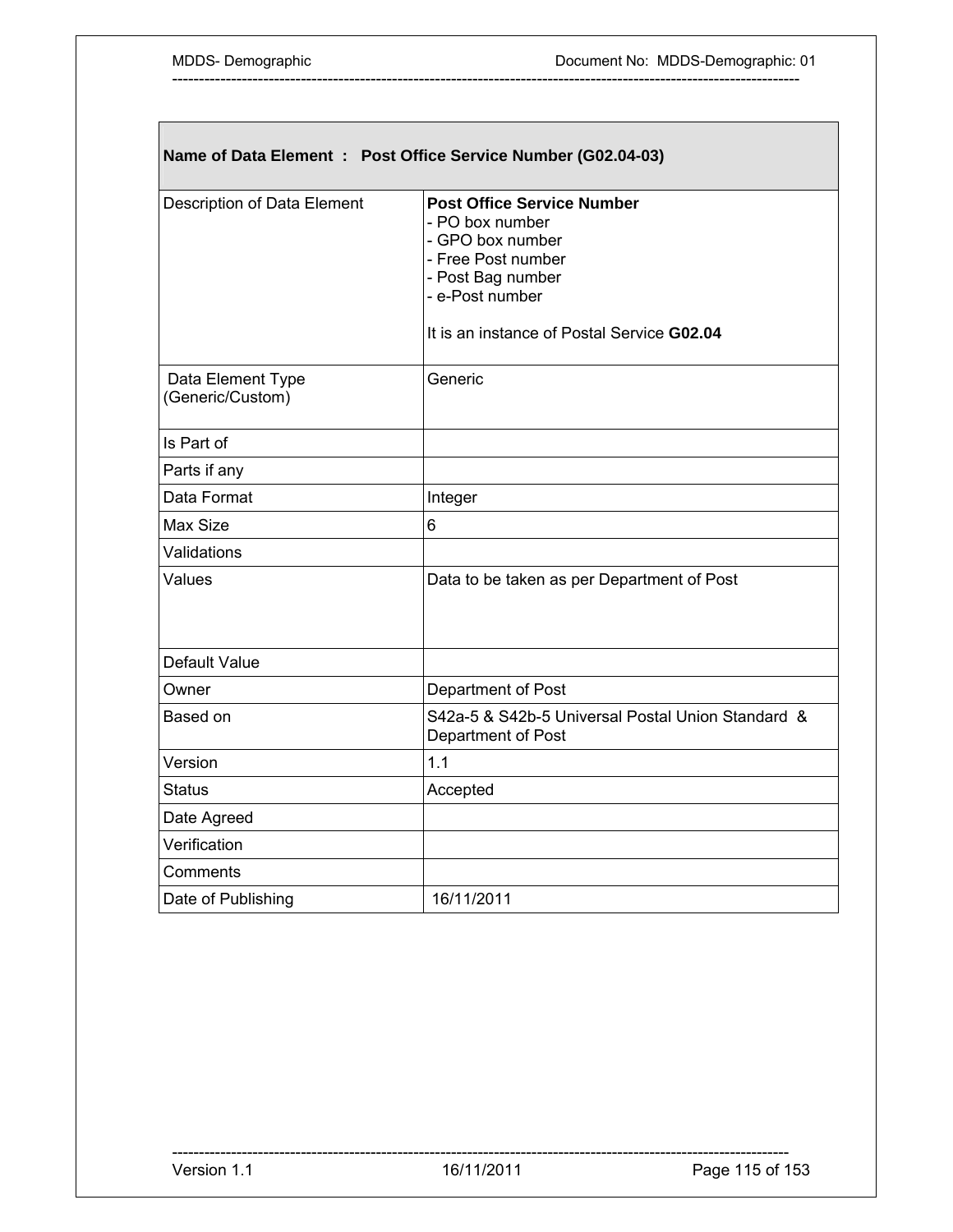Г

| Name of Data Element : Delivery Post Office Name (G02.04-04) |                                                                                                                                                                                                                                                                                               |  |
|--------------------------------------------------------------|-----------------------------------------------------------------------------------------------------------------------------------------------------------------------------------------------------------------------------------------------------------------------------------------------|--|
| Description of Data Element                                  | Delivery Post Office Name is a secondary qualifier in<br>case Locality doesn't have a Post Office<br>-This element defines the address components that are<br>specific to Postal Services. It can be used for the<br>physical delivery of mail.<br>It is an instance of Postal Service G02.04 |  |
| Data Element Type<br>(Generic/Custom)                        | Generic                                                                                                                                                                                                                                                                                       |  |
| Is Part of                                                   |                                                                                                                                                                                                                                                                                               |  |
| Parts if any                                                 |                                                                                                                                                                                                                                                                                               |  |
| Data Format                                                  | Varchar                                                                                                                                                                                                                                                                                       |  |
| Max Size                                                     | 30                                                                                                                                                                                                                                                                                            |  |
| Validations                                                  |                                                                                                                                                                                                                                                                                               |  |
| Values                                                       | Data to be taken as per Department of Post                                                                                                                                                                                                                                                    |  |
| Default Value                                                |                                                                                                                                                                                                                                                                                               |  |
| Owner                                                        | Department of Post                                                                                                                                                                                                                                                                            |  |
| Based on                                                     | S42a-5 & S42b-5 Universal Postal Union Standard &<br>Department of Post                                                                                                                                                                                                                       |  |
| Version                                                      | 1.0                                                                                                                                                                                                                                                                                           |  |
| <b>Status</b>                                                | Accepted                                                                                                                                                                                                                                                                                      |  |
| Date Agreed                                                  |                                                                                                                                                                                                                                                                                               |  |
| Verification                                                 |                                                                                                                                                                                                                                                                                               |  |
| Comments                                                     |                                                                                                                                                                                                                                                                                               |  |
| Date of Publishing                                           | 16/11/2011                                                                                                                                                                                                                                                                                    |  |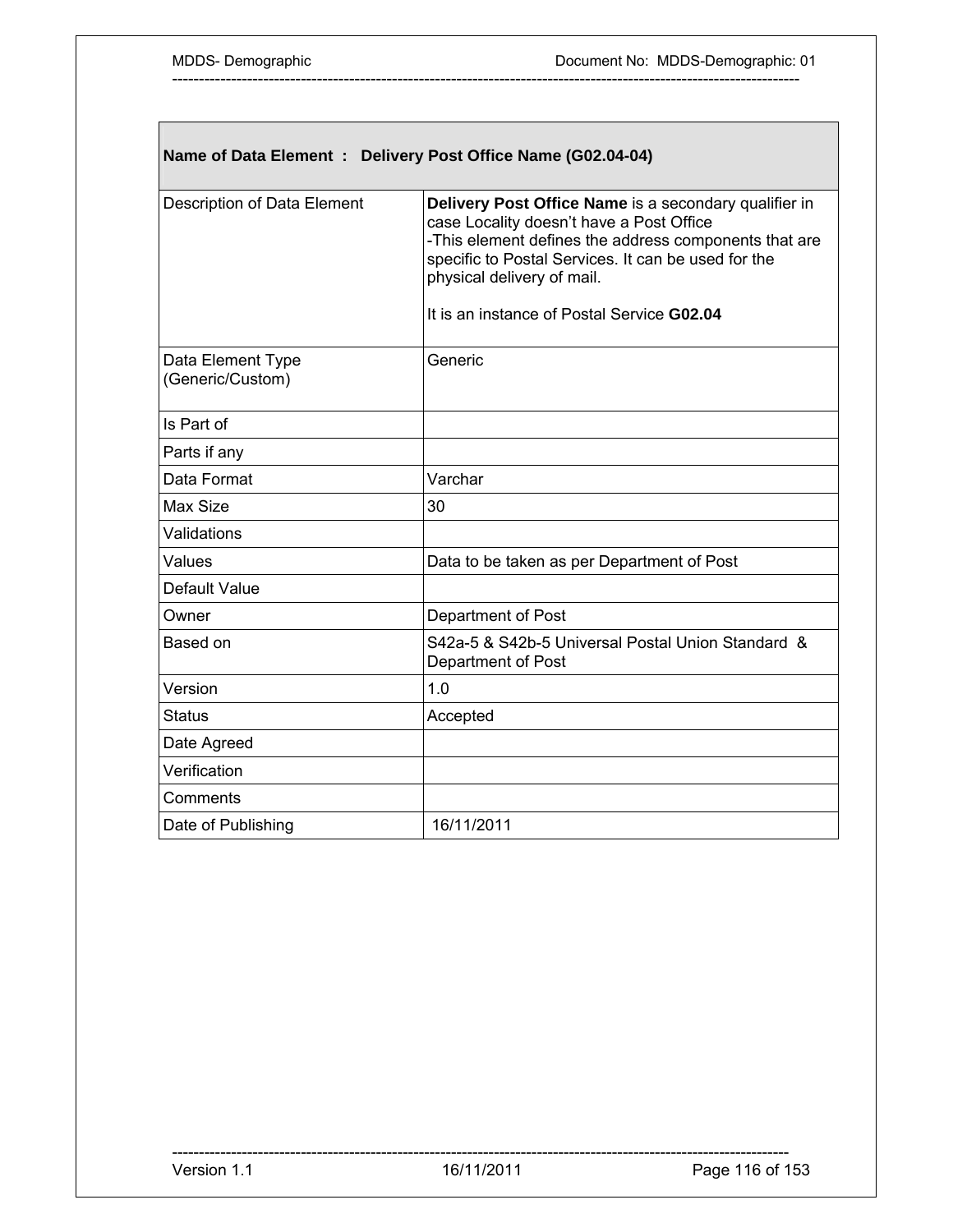# **Name of Data Element : Beat Number (G02.04-05)**

| Description of Data Element           | <b>Beat Number</b><br>The two digit number additional to PIN to be used by<br>Postal Dept. for sorting the mail<br>It is an instance of Postal Service G02.04 |
|---------------------------------------|---------------------------------------------------------------------------------------------------------------------------------------------------------------|
| Data Element Type<br>(Generic/Custom) | Generic                                                                                                                                                       |
| Is Part of                            |                                                                                                                                                               |
| Parts if any                          |                                                                                                                                                               |
| Data Format                           | Integer                                                                                                                                                       |
| Max Size                              | $\overline{2}$                                                                                                                                                |
| Validations                           |                                                                                                                                                               |
| Values                                | Data to be taken as per Department of Post                                                                                                                    |
| Default Value                         |                                                                                                                                                               |
| Owner                                 | Department of Post                                                                                                                                            |
| Based on                              | Department of Post                                                                                                                                            |
| Version                               | 1.1                                                                                                                                                           |
| <b>Status</b>                         | Accepted                                                                                                                                                      |
| Date Agreed                           |                                                                                                                                                               |
| Verification                          |                                                                                                                                                               |
| Comments                              |                                                                                                                                                               |
| Date of Publishing                    | 16/11/2011                                                                                                                                                    |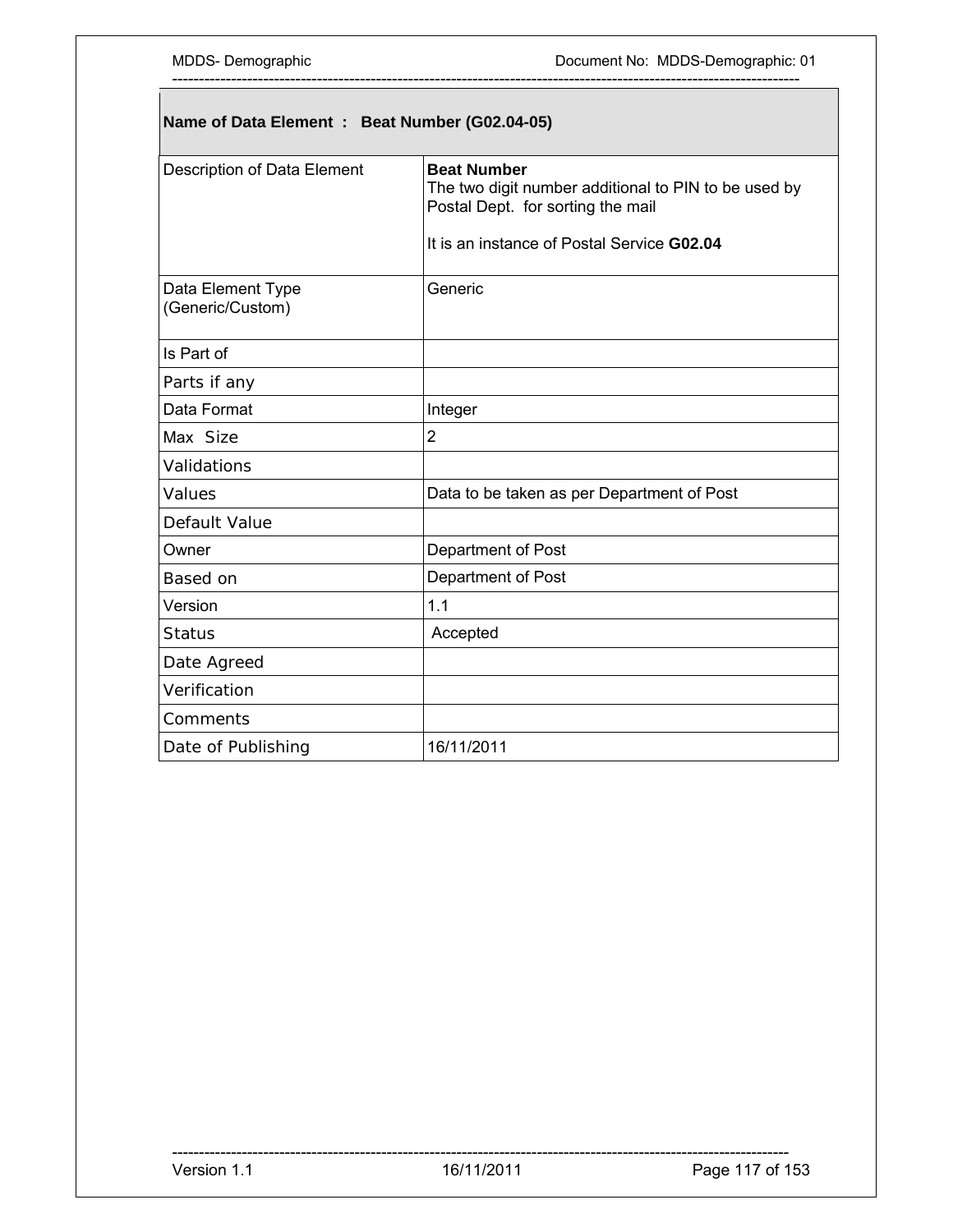### **5.4.4.2 Metadata of Generic Data Element for Geo Referencing**

---------------------------------------------------------------------------------------------------------------------

# **(To be taken up in Phase-II)**

| <b>Name of Data Element:</b><br>Geo-coding of a Land region / G02.05 |                                                                                             |
|----------------------------------------------------------------------|---------------------------------------------------------------------------------------------|
| Description of Data Element                                          | Geo-code of a Land region / Address of a Premises                                           |
| Data Element Type<br>(Generic/Custom)                                | Generic                                                                                     |
| Is Part of                                                           | Geo Referencing (G02.05)                                                                    |
| Parts if any                                                         | -Longitude (G02.05-00-01)<br>-Latitude<br>$(G02.05-00-02)$<br>$(G02.05-00-03)$<br>-Altitude |
| Data Format                                                          | Degree minute second                                                                        |
| Max Size                                                             |                                                                                             |
| Validations                                                          |                                                                                             |
| Values                                                               |                                                                                             |
| Default Value                                                        |                                                                                             |
| Owner of Data element Standard                                       |                                                                                             |
| Based on                                                             |                                                                                             |
| Version                                                              | 1.0                                                                                         |
| <b>Status</b>                                                        | Accepted                                                                                    |
| Date Agreed                                                          |                                                                                             |
| Verification                                                         |                                                                                             |
| Comments                                                             |                                                                                             |
| Date of Publishing                                                   | 16/11/2011                                                                                  |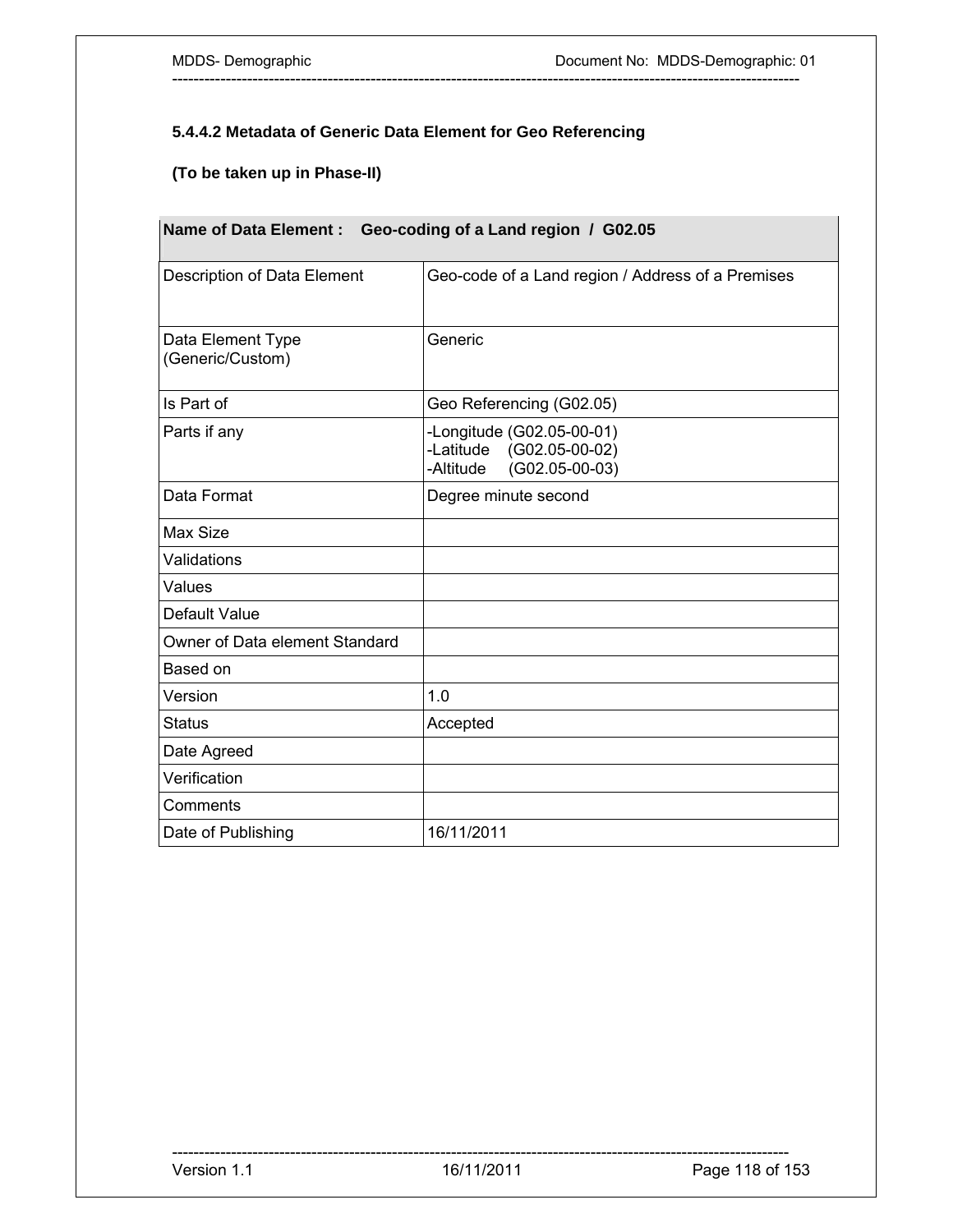# **6.0 Steps / Procedure for using Repository of Generic Data Elements**

---------------------------------------------------------------------------------------------------------------------

### **6.1 Referring to Generic Data Elements:**

- a. Choose a Generic data element from the list available in section 5.2
- b. Note the Generic data element reference number to reach its metadata in section 5.4
- c. Follow the attributes of the metadata while designing Input / Output forms.
- d. Approach DIT for suggestions to revise the metadata, whenever required.
- e. Approach DIT for inclusion of new Generic data elements, whenever required.

### **6.2 Referring to Code Directories**

- a. Centralized repository of Code directories would be with ORGI or any other centralized agency identified by Government of India, for access by domain applications.
- b. Ownership of the Code directories values would be with concerned owners.
- c. Notification of changes in Code directories would be issued by **Competent Authorities / Owners of the Code directories.**
- d. Copy of the Notification would be marked to ORGI or the identified centralized agency for periodic updation of Code Directories. For any updation, time stamp and link to the notification would be provided.
- e. History of changes made in the code directories would be maintained for the backward traceability of the changes in the values of code directories.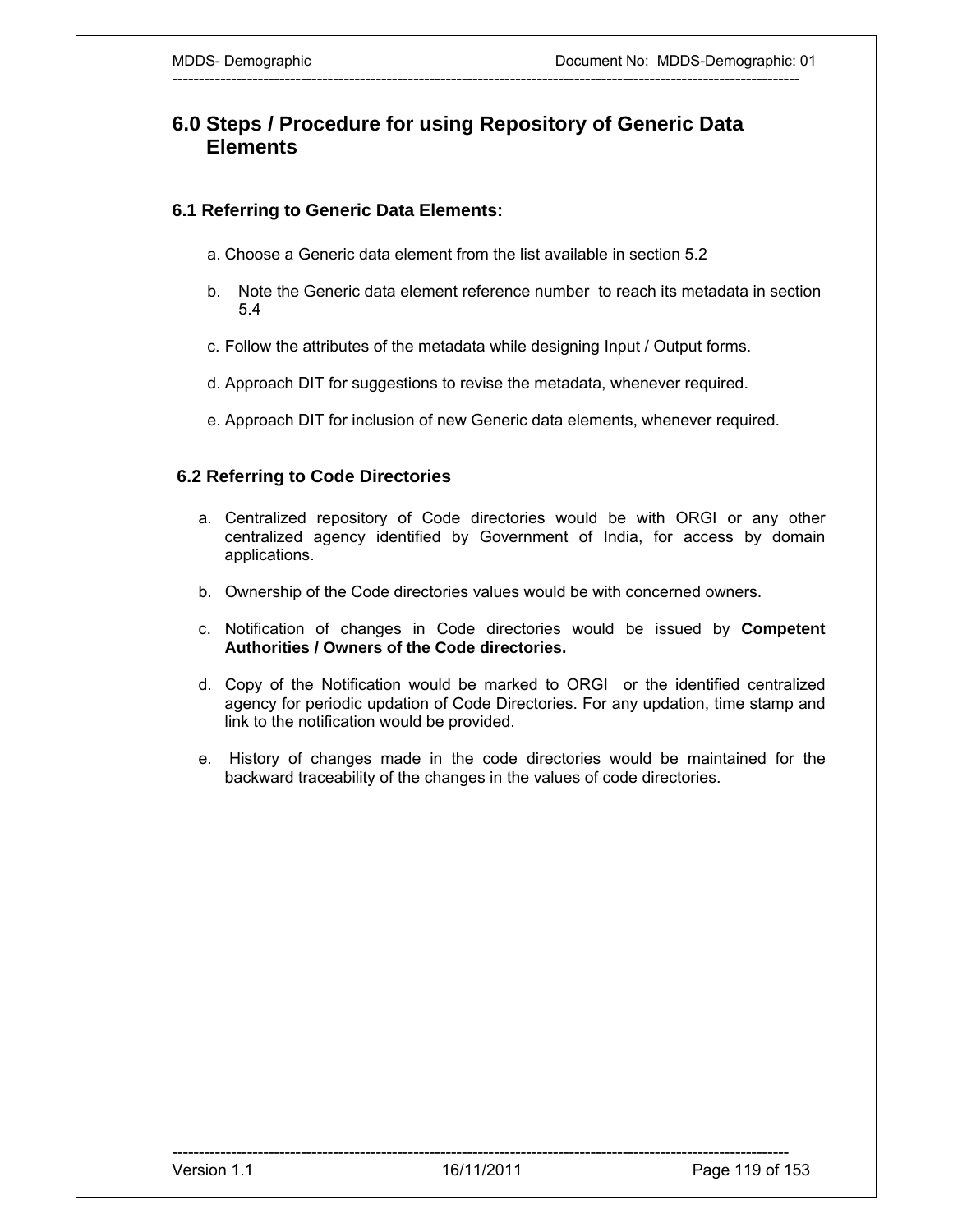# **7.0 Annexure**

**Annexure I:** 

### **A. Definitions**

| <b>SNO</b>       | <b>Term</b>                      | <b>Definition</b>                                                                                                                                                                                                                                                                                              |
|------------------|----------------------------------|----------------------------------------------------------------------------------------------------------------------------------------------------------------------------------------------------------------------------------------------------------------------------------------------------------------|
| 1.               | Addressee                        | It is a party who is intended ultimate recipient of a postal item<br>(www.upu.int/document)                                                                                                                                                                                                                    |
| 2.               | <b>Administrative Area</b>       | A geographic area that serves administrative and<br>governmental functions. They are usually defined and<br>established by legal action.<br>(http://www.ccrs.nrcan.gc.ca/)UN Glossary                                                                                                                          |
| 3.               | Altitude                         | A measure of distance above sea level.                                                                                                                                                                                                                                                                         |
| 4.               | Appellation                      | An Appellation is prefixed with name title for a Person<br>(www.dictionary.reference.com                                                                                                                                                                                                                       |
| 5.               | Area                             | Measure of the size of a square land region, usually<br>expressed in units that are the square of linear units.<br>(http://www.govtalk.gov.uk)                                                                                                                                                                 |
| 6.               | Block/ Intermediate<br>Panchayat | Elected bodies at the Block levels and include traditional<br>institutions having statutory characters where the Panchayat<br>Act is not applicable.                                                                                                                                                           |
| $\overline{7}$ . | Code Directory                   | In case of certain generic data elements, their values need to<br>be controlled and defined in advance for using them<br>uniformly across the domain applications. Such predefined<br>values would be stored in prescribed structure, referred as<br>Code Directory                                            |
| 8.               | Country code                     | Postal address element designating the ISO 3166-1, code for<br>country, territory or area of geographical interest, in which<br>delivery point is located via which the delivery point is<br>accessed.(www.upu.int/document)                                                                                   |
| 9.               | <b>Census Town</b>               | All other places that satisfied the following criteria:<br>a) A minimum population of 5000,<br>b) At least 75% of the male working population should be<br>engaged in non-agricultural pursuits; and<br>c) A density of population of at least 400 per sq. km. (1000<br>per sq. mile) (www.censusindia.gov.in) |
| 10.              | Data Element                     | In Metadata, it is defined as an atomic unit of data that has<br>precise meaning or semantics.<br>http://en.wikipedia.org/wiki/dataelement<br>or<br>Any unit of data defined for processing is a Data element, it is<br>defined by size, type etc.<br>http://www.pc.mag.com/enclopediaterm                     |
| 11.              | Data Element :-<br>Generic       | A structure /data structure which can contain data items of an<br>arbitrary type.<br>Or)<br>Applicable or referring to a whole class or group.                                                                                                                                                                 |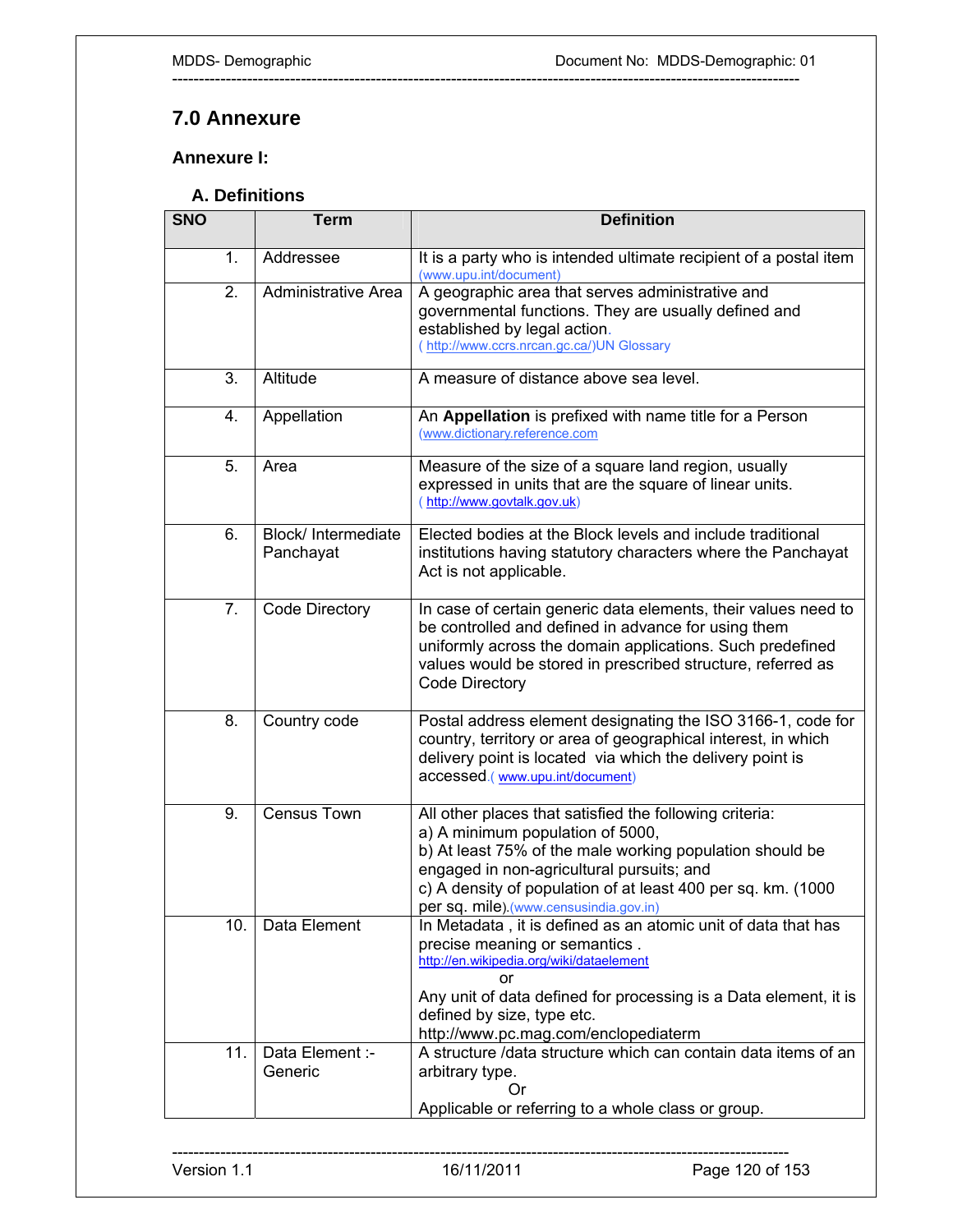| <b>SNO</b> | Term                          | <b>Definition</b>                                                                                                                                                                                                                                                             |
|------------|-------------------------------|-------------------------------------------------------------------------------------------------------------------------------------------------------------------------------------------------------------------------------------------------------------------------------|
|            |                               | Or<br>Referring to several similar objects<br>http://www.thefreedictionary.com/generic<br>For the purpose of this standard, the generic data elements<br>are usually defined as commonly used data elements across<br>different e-Governance applications.                    |
| 12.        | Data Element:<br>Custom       | For the purpose of this Standard, custom data elements are<br>derived from generic data elements, specific to the<br>requirements of an application within a domain. For example,<br>the custom data element, "Date of Birth" is derived from<br>generic data element, "Date" |
| 13.        | <b>Distance</b>               | The extent of space between two objects or places, an<br>intervening space. (http://www.govtalk.gov.uk)                                                                                                                                                                       |
| 14.        | Door                          | Postal address element indicating the apartment, room or<br>office in, at or adjacent to which a delivery point which is<br>situated within a building for location. (www.upu.int/document)                                                                                   |
| 15.        | Education                     | The process of training and developing the knowledge, skill,<br>mind, character, etc., esp. by formal schooling; teaching;<br>training<br>www.yourdictionary.com/ed-ucation                                                                                                   |
| 16.        | Face image                    | Electronic image based representation of portrait of a person.                                                                                                                                                                                                                |
| 17.        | Finger print                  | The unique patterns created by skin ridges found on the palm<br>sides of fingers and thumbs.<br>ppsblogs.net/crimescene/file-s/2007/06/forensics-terms.doc                                                                                                                    |
| 18.        | Floor                         | Postal address element indicating the floor or level on which<br>a delivery point is located in a multi-storey construction.<br>www.upu.int/document)                                                                                                                         |
| 19.        | Forward / Delivery<br>address | Postal address, specified by addressee or mailee of a postal<br>item, to which the postal operator is requested to deliver the<br>postal item(www.upu.int/document)                                                                                                           |
| 20.        | Free Post                     | The service by Postal Department, where mails can be<br>mailed free of cost, and the payment is done by the Person/<br>Organization who delivers the mail.                                                                                                                    |
| 21.        | <b>Full Name</b>              | Person's full name used as an expanded name                                                                                                                                                                                                                                   |
| 22.        | Geo-code                      | - The process of assigning geographic codes to features in a<br>digital database;<br>- A GIS function that determines a point location based on a<br>street address. www.gisdevelopment.net)/<br>(http://www.ccrs.nrcan.gc.ca/)                                               |
| 23.        | Geo-referencing               | Geo-referencing is the process of converting spatial (Globe's)<br>coordinates into Geographic (Real World's) coordinates<br>system. So that an object of 3-Dimensional surface could be<br>represented on to the plane paper map exactly or with<br>minimal distortion.       |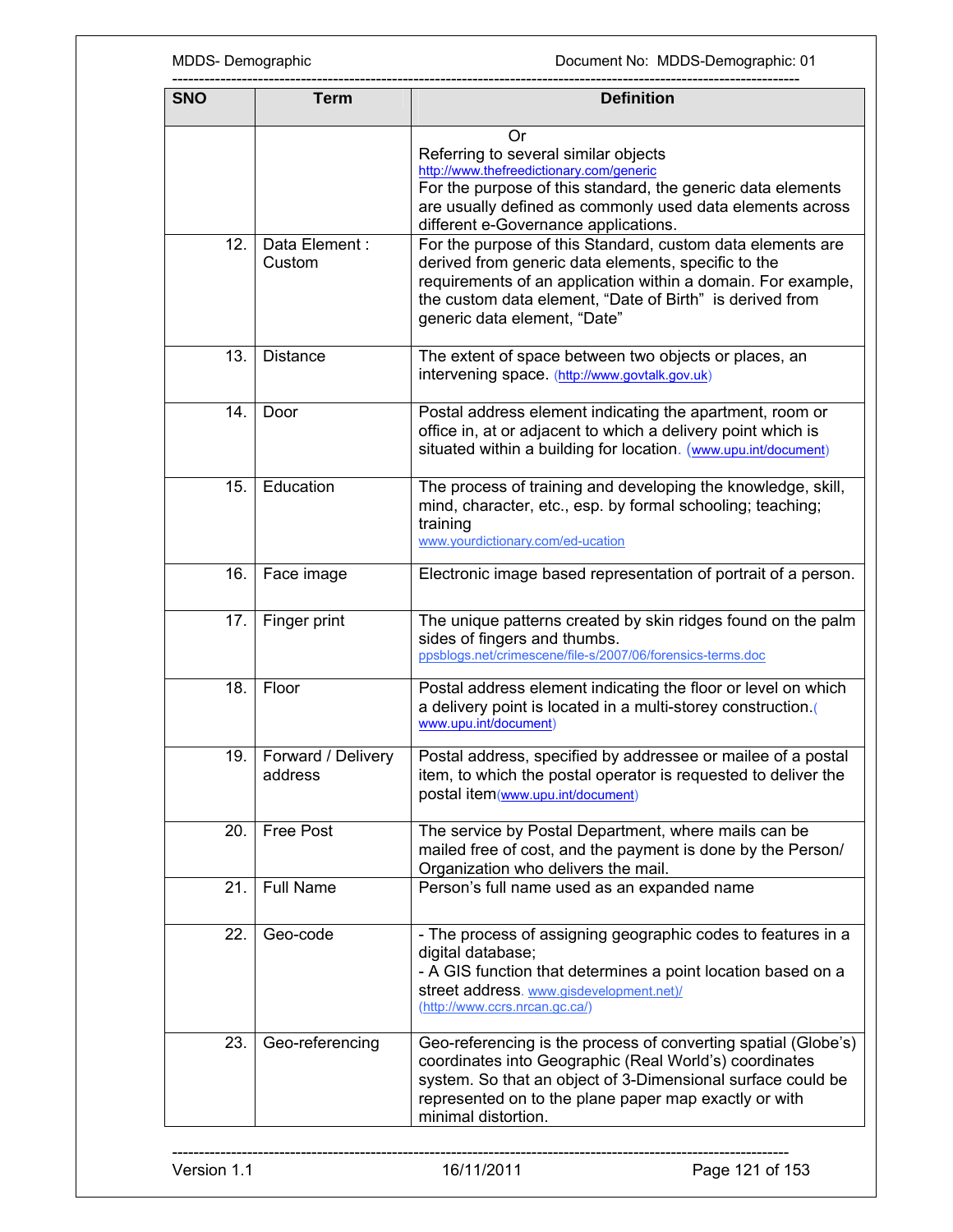| <b>SNO</b> | <b>Term</b>    | <b>Definition</b>                                                                                                                                                                                                                                                                                                                                                                                                                                                                                                                                                                   |  |
|------------|----------------|-------------------------------------------------------------------------------------------------------------------------------------------------------------------------------------------------------------------------------------------------------------------------------------------------------------------------------------------------------------------------------------------------------------------------------------------------------------------------------------------------------------------------------------------------------------------------------------|--|
|            |                | (www.gisdevelopment.net)                                                                                                                                                                                                                                                                                                                                                                                                                                                                                                                                                            |  |
|            |                |                                                                                                                                                                                                                                                                                                                                                                                                                                                                                                                                                                                     |  |
| 24.        | Gram Panchayat | Gram Panchayat is the primary unit of Panchayati Raj, a<br>Gram Panchayat can be set up in villages with a population<br>of more than five hundred. There is a common Gram<br>Panchayat for two or more villages if the population of these<br>villages is less than five hundred. It is called Group-Gram<br>Panchayat.<br>(http://www.hooghly.gov.in)                                                                                                                                                                                                                             |  |
| 25.        | Inhabitant     | A Person or animal that lives in a particular place or area                                                                                                                                                                                                                                                                                                                                                                                                                                                                                                                         |  |
| 26.        | Instance       | Term used for element type/ sub-type, which represents an<br>occurrence of the Root element (www.upu.int/document).                                                                                                                                                                                                                                                                                                                                                                                                                                                                 |  |
| 27.        | Land           | A uniquely and physically defined parcel of land, same as a<br>Cadastre. (www.censusindia.gov.in)                                                                                                                                                                                                                                                                                                                                                                                                                                                                                   |  |
| 28.        | Language       | A systematic means of communicating by the use of sounds<br>or conventional symbols (www.wordnet.princeton.edu/perl/webwn)                                                                                                                                                                                                                                                                                                                                                                                                                                                          |  |
| 29.        | Latitude       | Latitudes are the horizontal circles on the globe showing the<br>measurement of object's location horizontally on the earth's<br>surface in terms of radians measured from the centre of the<br>earth. The biggest parallel of latitude on the earth's surface is<br>equator and the parallels of latitude dimension decreases<br>gradually from the equator towards the North and South<br>Pole. It is measured in terms of Degrees, Minutes and<br>Seconds.<br>(www.gisdevelopment.net)                                                                                           |  |
| 30.        | Locality       | Postal address constructs identifying the geographical area<br>in or adjacent to which delivery point is located.<br>etc.(www.upu.int/document)                                                                                                                                                                                                                                                                                                                                                                                                                                     |  |
| 31.        | Longitude      | Longitudes are the vertical circles on the globe showing the<br>measurement of object's location vertically on the earth's<br>surface in terms of radians measured from the centre of the<br>earth. The dimension of all meridians of longitudes is same<br>and they converge with each other on the North and South<br>Pole making a point of interaction on the earth's surface on<br>the North and South Pole. It is also measured in terms of<br>Degrees, Minutes and Seconds. Note: The dimension of<br>equator and meridians of longitude is<br>same.(www.gisdevelopment.net) |  |
| 32.        | Mailee         | It is a party designated in a postal address as having<br>responsibility for ensuring that postal items, delivered or<br>handed over by the postal operator at the delivery address,<br>reaches their addressee.<br>www.upu.int/document)                                                                                                                                                                                                                                                                                                                                           |  |
| 33.        | Mandal         | These are Revenue units below the district and are known as<br>sub-district. The sub-district may represent the Tahsil, Taluk,                                                                                                                                                                                                                                                                                                                                                                                                                                                      |  |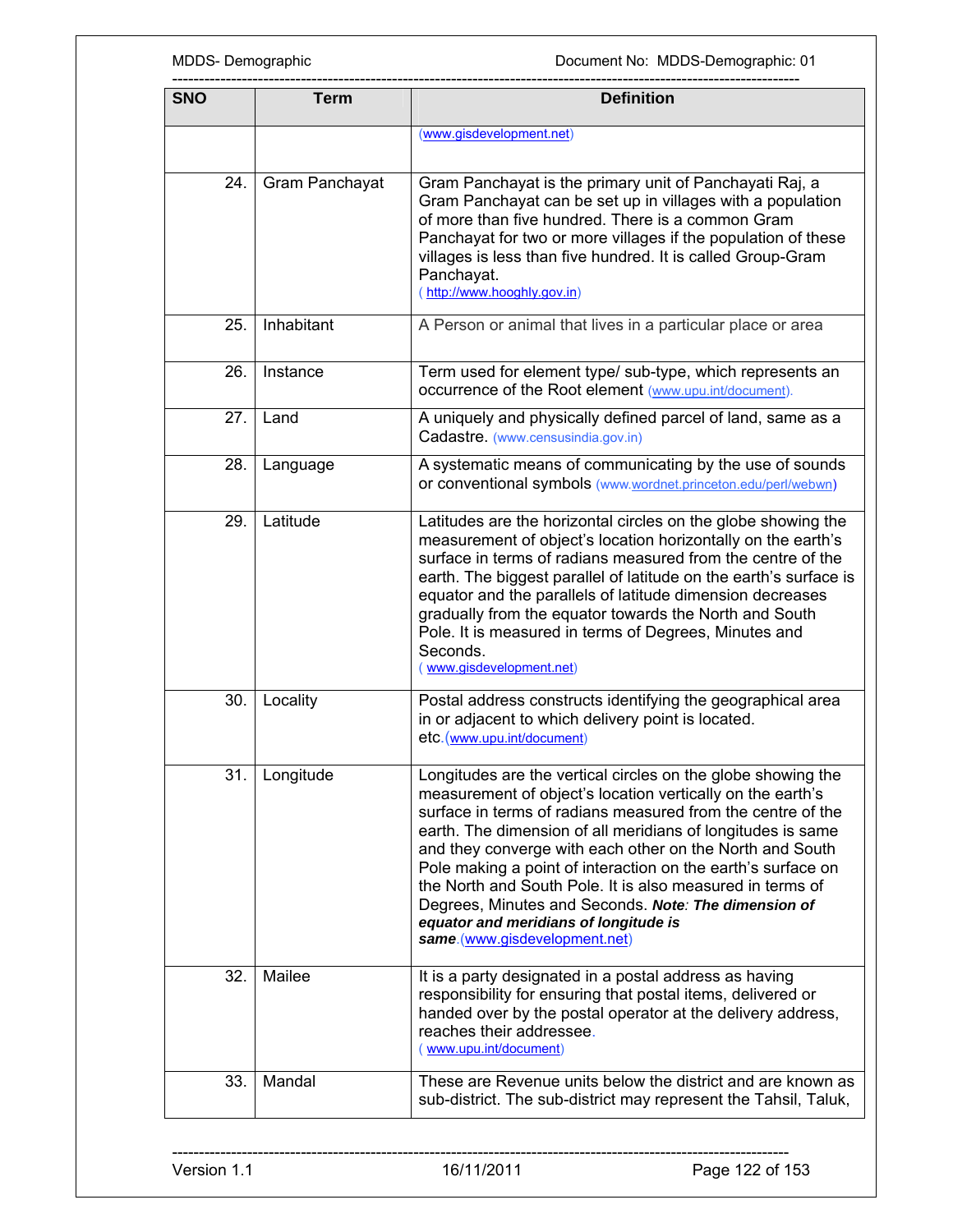MDDS- Demographic **MDDS-Demographic** Document No: MDDS-Demographic: 01

| <b>SNO</b> | <b>Term</b>      | <b>Definition</b>                                                                                                                                                                                                                                                                                                     |  |
|------------|------------------|-----------------------------------------------------------------------------------------------------------------------------------------------------------------------------------------------------------------------------------------------------------------------------------------------------------------------|--|
|            |                  | Revenue Circle or Mandal as is relevant to each State<br>(www.censusindia.gov.in)                                                                                                                                                                                                                                     |  |
| 34.        | Mandatory        | Null values not allowed (www.govtalk.gov.uk)                                                                                                                                                                                                                                                                          |  |
| 35.        | Measurement      | The act or process of ascertaining dimensions, quantity, or<br>capacity.(www.govtalk.gov.uk)                                                                                                                                                                                                                          |  |
| 36.        | Metadata         | Data about data. A collection of information that describes<br>the content, quality, condition, format, lineage, and any other<br>relevant characteristic of a data set. (http://www.ccrs.nrcan.gc.ca)                                                                                                                |  |
| 37.        | Municipality     | A Municipality is an administrative entity composed of a<br>clearly defined territory and its population, and commonly<br>refers to a city, town, or village, or a small grouping of them.<br>A municipality is typically governed by a mayor and a city<br>council or municipal council.(http://www.famweb.nwcg.gov) |  |
| 38.        | Land Region Code | It defines Land region code of administrative units unique at<br><b>National level</b>                                                                                                                                                                                                                                |  |
| 39.        | Occupation       | The principal activity in your life which is done to earn money<br>www.wordreference.com/definition/occupation                                                                                                                                                                                                        |  |
| 40.        | Optional         | Null values allowed (www.govtalk.gov.uk)                                                                                                                                                                                                                                                                              |  |
| 41.        | Owner            | Name of the entity (department organization etc) that owns<br>the data element / Code Directory & is responsible for the<br>updation of the elements.                                                                                                                                                                 |  |
|            |                  | In Meta Data it is defined as<br>- Owner of Data element Standard<br>- Owner of Code directory having Update rights.<br>- Owner of specific domain application data element                                                                                                                                           |  |
| 42.        | Part             | Term used for element type/ sub-type, which represents a<br>physical sub division of the Root element.<br>(www.upu.int/document)                                                                                                                                                                                      |  |
| 43.        | Panchayat        | Panchayat means an institution (by whatever name called) of<br>self-government constituted under article 243B, for the rural<br>areas.(www.orissagov.nic.in)                                                                                                                                                          |  |
| 44.        | Postal address   | Set of information, for a postal item, allowing unambiguous<br>determination of an actual or potential delivery point, usually<br>combined with the specification of an addressee/ or mailee.<br>www.upu.int/document)                                                                                                |  |
| 45.        | Post Bag         | The method by which the mail is delivered with in a bag<br>which is locked and has the keys, one with the Post master<br>and other with the Person / Organization taking the facility                                                                                                                                 |  |
| 46.        | Relationship     | Connection between Persons by blood or marriage.<br>An emotional or other connection between people like                                                                                                                                                                                                              |  |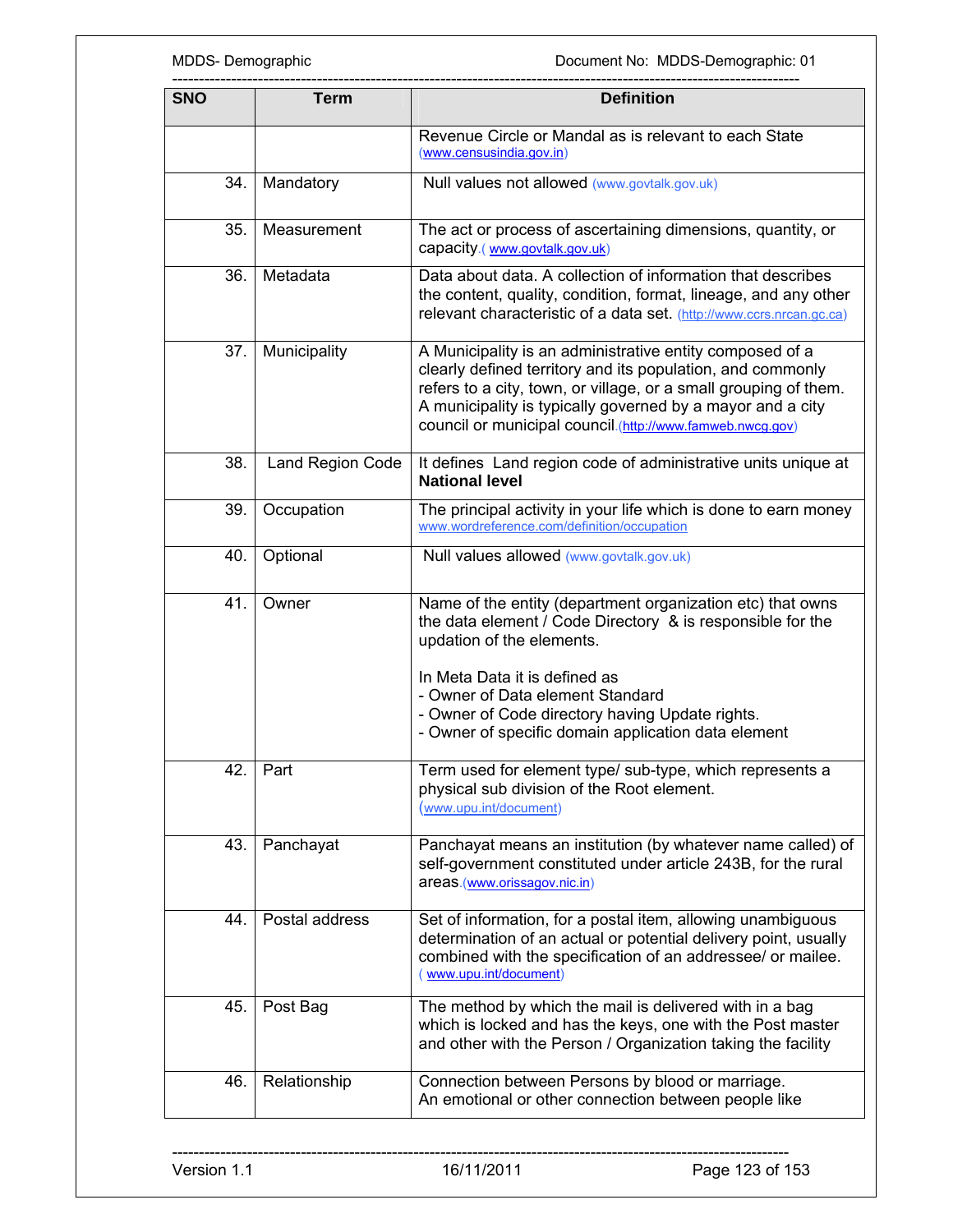| <b>SNO</b> | <b>Term</b>                | <b>Definition</b>                                                                                                                                                                                                                                                                                                                                                                              |  |
|------------|----------------------------|------------------------------------------------------------------------------------------------------------------------------------------------------------------------------------------------------------------------------------------------------------------------------------------------------------------------------------------------------------------------------------------------|--|
|            |                            | teacher, student etc www.dictionary.com                                                                                                                                                                                                                                                                                                                                                        |  |
| 47.        | Revenue Village            | -The Revenue Village has a definite surveyed boundary and<br>each village has a separate administrative unit with separate<br>village accounts. It may have one or more hamlets. The<br>entire revenue village is one unit.<br>- A Village whose survey numbers (plots) details are<br>mentioned in a register called Jamabandi having fixed<br>geographical boundary.(www.censusindia.gov.in) |  |
| 48.        | Rural Land Region          | Any land region in a sub district, not covered as urban land<br>region is rural land region                                                                                                                                                                                                                                                                                                    |  |
| 49.        | Signature                  | A Signature is a handwritten depiction of someone's name /<br>thumb impression, as a proof of identity or intent<br>(www.en.wikipedia.org)                                                                                                                                                                                                                                                     |  |
| 50.        | Stairwell                  | Postal address element indicating access to floor or door<br>within a building/construction.<br>www.upu.int/document)                                                                                                                                                                                                                                                                          |  |
| 51.        | Statutory town             | Local bodies declared as Towns by State government under<br>Nagar Palika Act or any other Statute like the Cantonments<br>Act, Cantonment Board Act etc are called Statutory Town.<br>( )r<br>All places with a Municipal Corporation, Municipality,<br>Cantonment Board or Notified Town Area Committee, etc.<br>(www.censusindia.gov.in)                                                     |  |
| 52.        | Street number              | Postal address element designating the area, or the object<br>on an area, adjacent to thoroughfare, in which the delivery<br>point or delivery point access is located.<br>(www.upu.int/document)                                                                                                                                                                                              |  |
| 53.        | Sub Locality               | It defines the sub element of administrative area i.e. sub<br>element with in a locality (www.upu.int/document)                                                                                                                                                                                                                                                                                |  |
| 54.        | Suburb                     | An area or town located at the edge of an Urban city. A<br>suburb is contained either just within or just outside of the city<br>boundaries. It is usually primarily a residential area, and is<br>often dependent upon the nearby city for employment<br>opportunities and other benefits. (www.businessdictionary.com)                                                                       |  |
| 55.        | Taluk                      | These are Revenue units below the district and are known as<br>sub-district. The sub-district may represent the Tahsil, Taluk,<br>Revenue Circle or Mandal as is relevant to each<br>State(www.censusindia.gov.in)                                                                                                                                                                             |  |
| 56.        | Tahsil (Revenue<br>circle) | These are Revenue units below the district and are known as<br>sub-district. The sub-district may represent the Tahsil, Taluk,<br>Revenue Circle or Mandal as is relevant to each<br>State(www.censusindia.gov.in)                                                                                                                                                                             |  |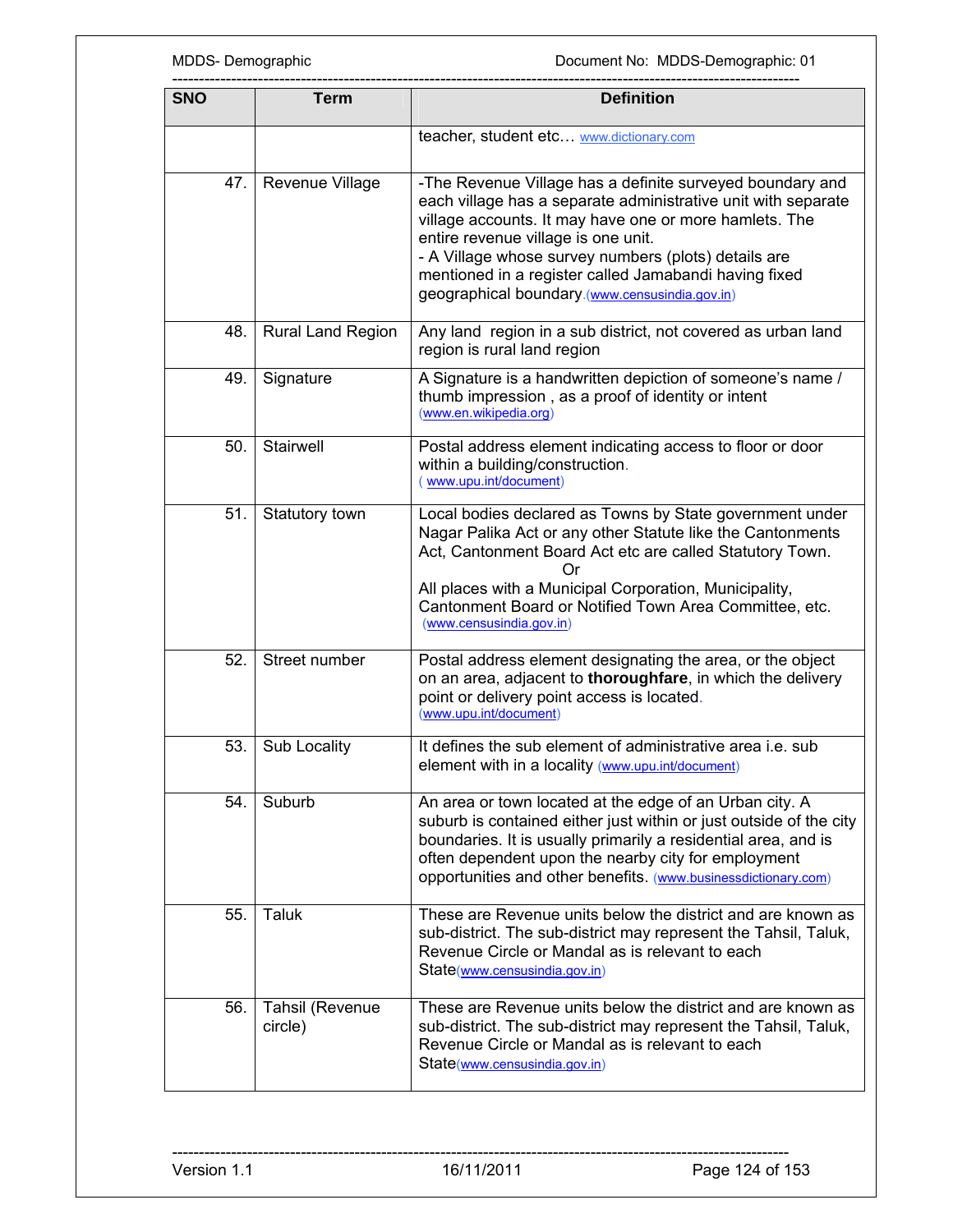| <b>SNO</b> | <b>Term</b>                         | <b>Definition</b>                                                                                                                                                                                                                                                                                                                                                                                                                                                                                                                                                                                                                                                                                                                                                                                                                                                                                                                                                                                                                                                                                           |
|------------|-------------------------------------|-------------------------------------------------------------------------------------------------------------------------------------------------------------------------------------------------------------------------------------------------------------------------------------------------------------------------------------------------------------------------------------------------------------------------------------------------------------------------------------------------------------------------------------------------------------------------------------------------------------------------------------------------------------------------------------------------------------------------------------------------------------------------------------------------------------------------------------------------------------------------------------------------------------------------------------------------------------------------------------------------------------------------------------------------------------------------------------------------------------|
| 57.        | Thoroughfare                        | Postal address element which identifies the road or part of a<br>road or other access route along which a delivery point can<br>be accessed, either directly or via a secondary or tertiary<br>road or access route.<br>For addressing purposes, a thoroughfare need not be on<br>land, e.g. a canal or river might serve as a thoroughfare in<br>the address of a houseboat or of a construction on the bank.<br>www.upu.int/document)                                                                                                                                                                                                                                                                                                                                                                                                                                                                                                                                                                                                                                                                     |
| 58.        | Town /<br>Administrative<br>Town    | The unit of classification in Census is 'town' for urban areas<br>and 'village' for rural areas. In the Census of India 2001, the<br>definition of urban area adopted is as follows: (a) All statutory<br>places with a municipality, corporation, cantonment board or<br>notified town area committee, etc. (b) A place satisfying the<br>following three criteria simultaneously:<br>a minimum population of 5,000;<br>i)<br>at least 75 per cent of male working<br>ii)<br>population engaged in non-agricultural<br>pursuits; and<br>iii)<br>a density of population of at least 400 per sq.<br>km. (1,000 per sq. mile).<br>(www.censusindia.gov.in)                                                                                                                                                                                                                                                                                                                                                                                                                                                   |
| 59.        | Universal<br>Transverse<br>Mercator | The Universal Transverse Mercator (UTM) geographic<br>coordinate system is a grid-based method of specifying<br>locations on the surface of the Earth that is a practical<br>application of a 2-dimensional Cartesian coordinate system.<br>It is a horizontal position representation, i.e. it is used to<br>identify locations on the earth independently of vertical<br>position, but differs from the traditional method of latitude and<br>longitude in several respects (http://wikipedia.org)                                                                                                                                                                                                                                                                                                                                                                                                                                                                                                                                                                                                        |
| 60.        | <b>Urban Land Region</b>            | A land region notified as a Town / Municipal Corporation /<br>Municipality/ Cantonment board notified etc. through<br>Nagar Palika Act is categorized as urban land region                                                                                                                                                                                                                                                                                                                                                                                                                                                                                                                                                                                                                                                                                                                                                                                                                                                                                                                                  |
| 61.        | Urban<br>agglomeration              | An Urban Agglomeration is a continuous urban spread<br>constituting a town and its adjoining urban outgrowths (OGs)<br>or two or more physically contiguous towns together and any<br>adjoining urban outgrowths of such towns. Examples of OGs<br>are railway colonies, university campuses, port areas, etc.,<br>that may come up near a city or statutory town outside its<br>statutory limits but within the revenue limits of a village or<br>villages contiguous to the town or city. Each such individual<br>area by itself may not satisfy the minimum population limit to<br>qualify it to be treated as an independent urban unit but may<br>deserve to be clubbed with the town as a continuous urban<br>spread.<br>For the purpose of delineation of Urban Agglomerations<br>during Census of India 2001, following criteria are taken as<br>pre-requisites: (a) The core town or at least one of the<br>constituent towns of an urban agglomeration should<br>necessarily be a statutory town; and (b) The total population<br>of all the constituents (i.e. towns and outgrowths) of an Urban |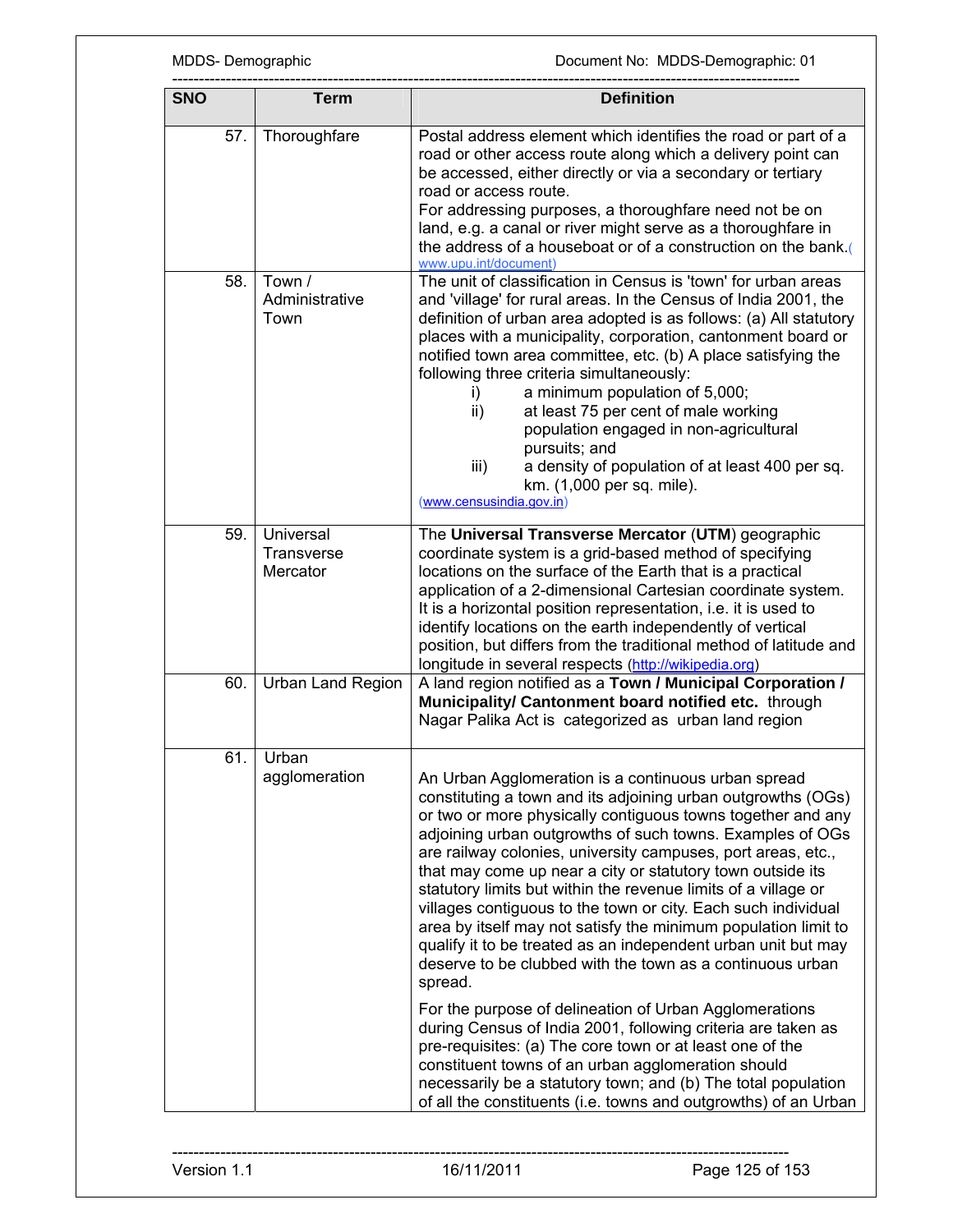MDDS- Demographic **MDDS-Demographic** Document No: MDDS-Demographic: 01

| <b>SNO</b> | Term                        | <b>Definition</b>                                                                                                                                                                                                                                                                                                                                                                                                                                                                                           |  |  |  |
|------------|-----------------------------|-------------------------------------------------------------------------------------------------------------------------------------------------------------------------------------------------------------------------------------------------------------------------------------------------------------------------------------------------------------------------------------------------------------------------------------------------------------------------------------------------------------|--|--|--|
|            |                             | Agglomeration should not be less than 20,000 (as per the<br>1991 Census). With these two basic criteria having been met,<br>the following are the possible different situations in which<br>Urban Agglomerations would be constituted: (i) a city or town<br>with one or more contiguous outgrowths; (ii) two or more<br>adjoining towns with their outgrowths; and (iii) a city and one<br>or more adjoining towns with their outgrowths all of which<br>form a continuous spread (www.censusindia.gov.in) |  |  |  |
| 62.        | Village                     | A group of houses and associated buildings, larger than a<br>hamlet and smaller than a town, situated in a rural land<br>region<br>http://dictionary.reference.com/browse/village                                                                                                                                                                                                                                                                                                                           |  |  |  |
| 63.        | Wards                       | The Administrative unit of (Urban locality) Town.                                                                                                                                                                                                                                                                                                                                                                                                                                                           |  |  |  |
| 64.        | Zila Panchayat/<br>Parishad | Zila Parishad. This body is an advisory body at the District<br>level to advise the Government in all developmental matters<br>relating to the District. Under three-tier system of democratic<br>decentralization, Zila Parishad is the apex body at the district<br>level followed by Panchayat Samitis at Block level and<br>G.Ps as second-tier & third-<br>tier. (http://www.trendswestbengal.org/gp_gis.htm)                                                                                          |  |  |  |

# **B. Acronyms**

| <b>ANSI</b>     | American National Standards Institute                                |
|-----------------|----------------------------------------------------------------------|
| <b>BSNL</b>     | <b>Bharat Sanchar Nigam Limited</b>                                  |
| <b>CBEFF</b>    | Common Biometric Exchange Format & Framework                         |
| CD.             | Code Directories                                                     |
| <b>CIQ</b>      | <b>Customer Information Quality Technical committee</b>              |
| <b>DIT</b>      | Department of Information Technology                                 |
| <b>E-GIF</b>    | e-Government Interoperability Framework                              |
| <b>FIPS PUB</b> | <b>Federal Information Processing Standard Publication</b>           |
| <b>GOV</b>      | Government                                                           |
| <b>ICAO</b>     | International Civil Aviation Organization                            |
| <b>ICSSR</b>    | Indian Council Social Science Research                               |
| <b>IEC</b>      | International Electro technical Commission                           |
| <b>IND</b>      | <b>INDIA</b>                                                         |
| <b>ISO</b>      | International Organization for standardization                       |
| <b>JPEG</b>     | Joint Photographic Experts Group                                     |
| <b>LRC</b>      | <b>Land Region Codification</b>                                      |
| <b>MDDS</b>     | Data and Metadata Standards                                          |
| <b>MNIC</b>     | Multipurpose National Identity Card                                  |
| <b>NAC</b>      | Notified Area committee / Notification Area Council                  |
| <b>NIST</b>     | National Institute of Standards and Technology                       |
| <b>NLRC</b>     | National Land Region Code                                            |
| <b>OASIS</b>    | Organization for the Advancement of Structured Information Standards |
| <b>ORGI</b>     | Office of Registrar General of INDIA                                 |
| <b>PID</b>      | Person Identification                                                |
| <b>PNG</b>      | Portable Network Graphics                                            |
| <b>PPI</b>      | Pixels Per Inch                                                      |
| <b>RGI</b>      | <b>Registrar General of INDIA</b>                                    |
|                 |                                                                      |
|                 |                                                                      |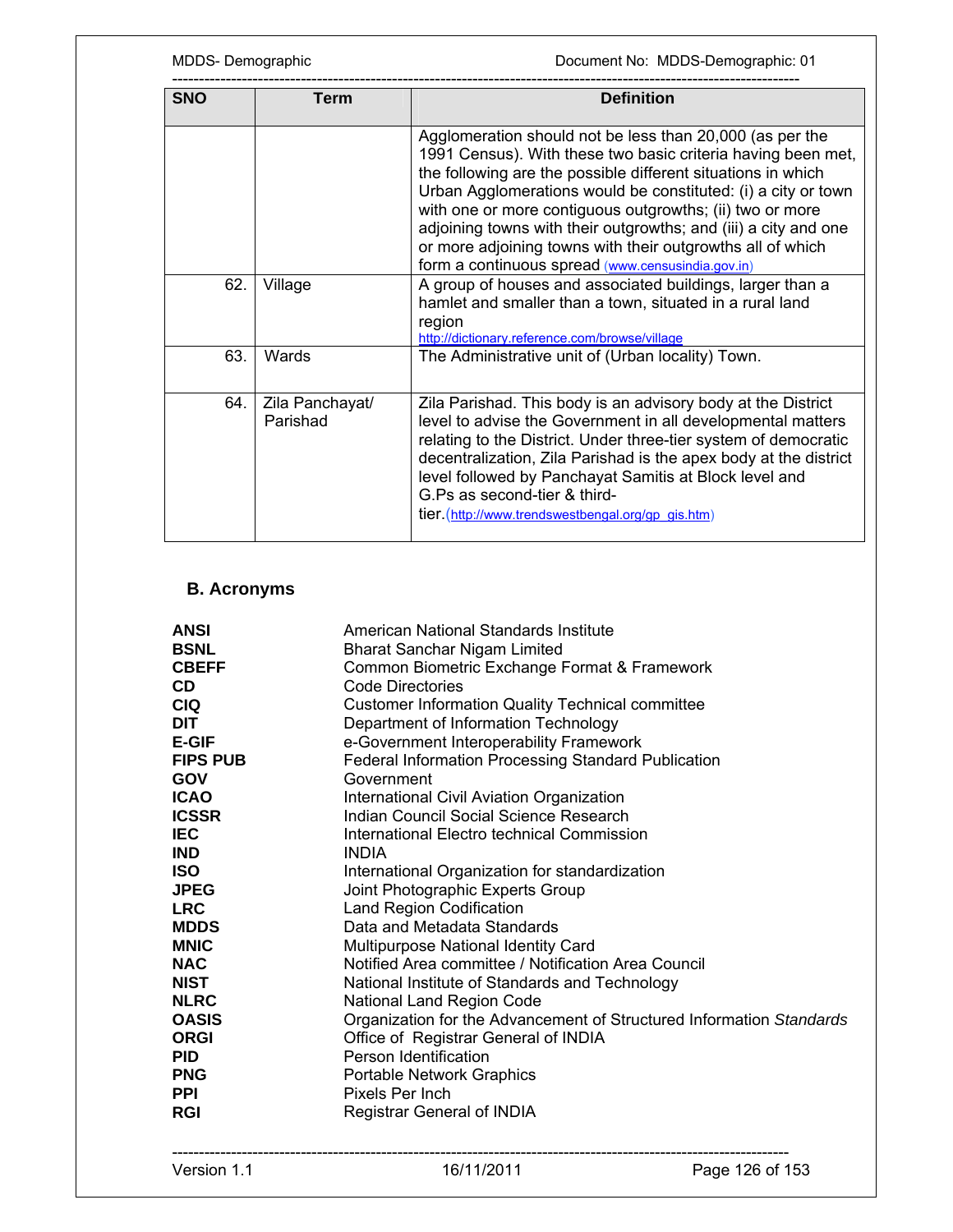MDDS- Demographic **MDDS-Demographic** Document No: MDDS-Demographic: 01

| <b>STD</b>   | <b>Subscriber Trunk Dialling</b>        |
|--------------|-----------------------------------------|
| <b>UID</b>   | Unique Identification Number for Person |
| <b>UIDAI</b> | <b>UID Authority of INDIA</b>           |
| UK           | United Kingdom                          |
| <b>UPU</b>   | <b>Universal Postal Union</b>           |
| US           | <b>United States</b>                    |
| <b>UTM</b>   | Universal Transverse Mercator           |
| WSQ          | Wavelet Scalar Quantization             |
| <b>xNL</b>   | extensible Name Language                |
| <b>XML</b>   | Extensible Markup Language              |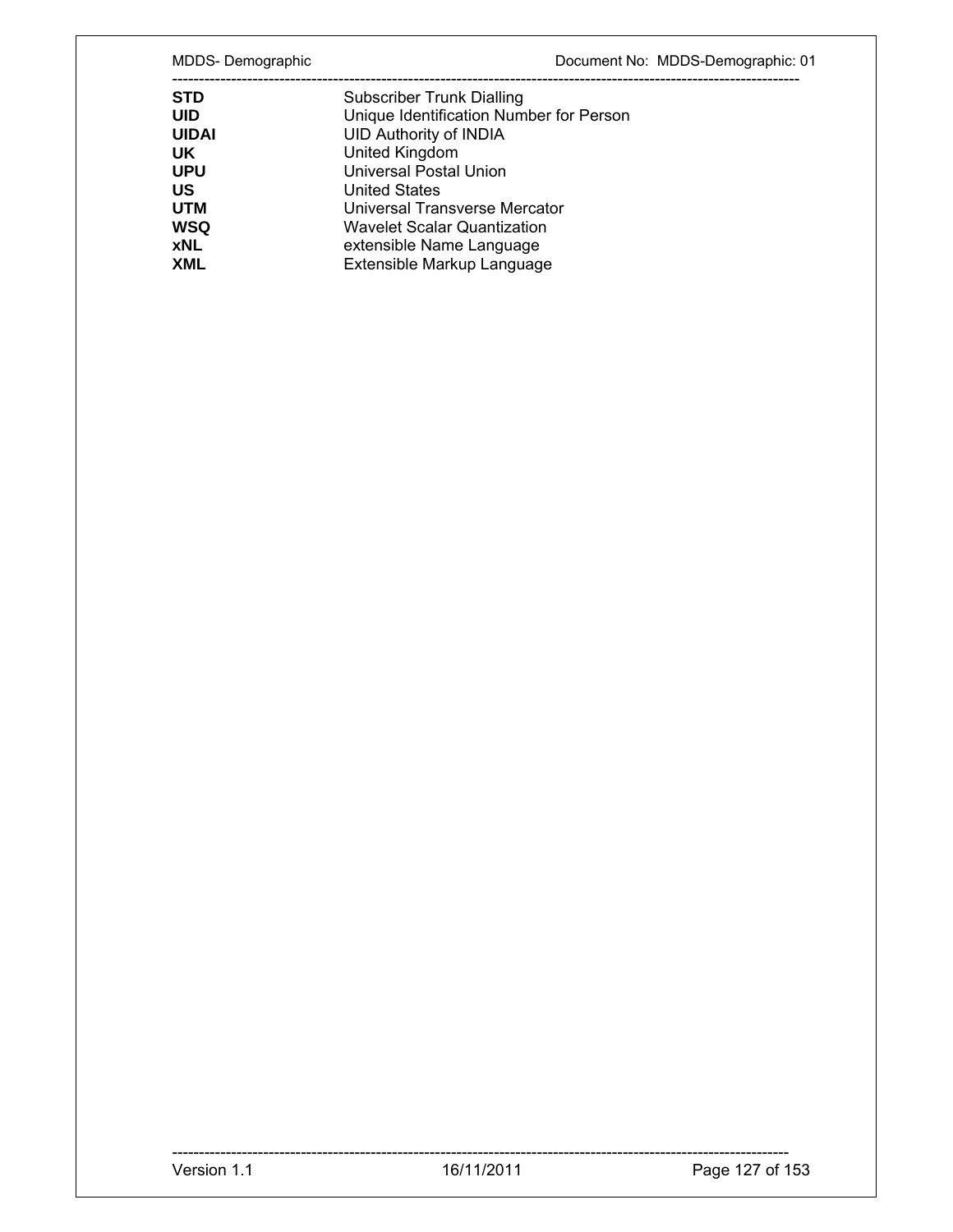### **Annexure II: Illustration of Data elements to describe Person Identification**

---------------------------------------------------------------------------------------------------------------------

*Note: The following is a sample of using Standardized data elements in Domain specific applications, where characteristic Mandatory /Optional is as per Domain specific requirements of the application and this may vary from application to application.* 

| <b>Date Element</b>                                                                                                        | <b>Data format</b>                                                           | Data element<br>nature                       | <b>Ref. No. of Generic</b><br>Data element for |
|----------------------------------------------------------------------------------------------------------------------------|------------------------------------------------------------------------------|----------------------------------------------|------------------------------------------------|
|                                                                                                                            |                                                                              | (Mandatory-NULL<br><b>Values not allowed</b> | its Metadata                                   |
|                                                                                                                            |                                                                              | <b>Optional - NULL</b><br>values allowed)    |                                                |
| <b>Person details</b>                                                                                                      |                                                                              |                                              |                                                |
| <b>Unique</b>                                                                                                              | Integer (12)                                                                 | Mandatory                                    | G01.01                                         |
| <b>Identification</b><br><b>Number</b> for a<br>Person (UID)                                                               | (Here "Integer"<br>is<br>synonymous<br>with<br>"Number" as used<br>by UIDAI) |                                              |                                                |
| Appellation-1 of a<br>Person prefixed with<br>name to describe<br>Gender and/or<br><b>Marital Status</b>                   | Integer(2)                                                                   | Optional                                     | G01.05-01                                      |
| Appellation-2 of a<br>Person prefixed with<br>name to describe<br>attained<br>Professional<br>educational<br>qualification | Integer(2)                                                                   | Optional                                     | G01.05-01                                      |
| <b>Name of the Person</b>                                                                                                  |                                                                              |                                              |                                                |
| Person short name<br>in English                                                                                            | Varchar (30)                                                                 | Mandatory                                    | G01.02-01                                      |
| Person full name in<br>English                                                                                             | Varchar(99)                                                                  | Mandatory                                    | G01.02-02                                      |
| Person short name<br>in Recognized<br>Official language                                                                    | Varchar (30)<br>Unicode-UTF 8<br>format                                      | Mandatory                                    | G01.02-03                                      |
| Person full name<br>in Recognized<br>Official language                                                                     | Varchar(99)<br>Unicode - UTF 8<br>format                                     | Mandatory                                    | G01.02-04                                      |
| Date of Birth as per<br><b>Indian Date</b><br>Conventions                                                                  | Date (dd/mm/yyyy)                                                            | Mandatory                                    | G00.01                                         |
| Date of Birth type<br>(Verified / Declared<br>/Approximate)                                                                | Char $(1)$                                                                   | Mandatory                                    | G01.16                                         |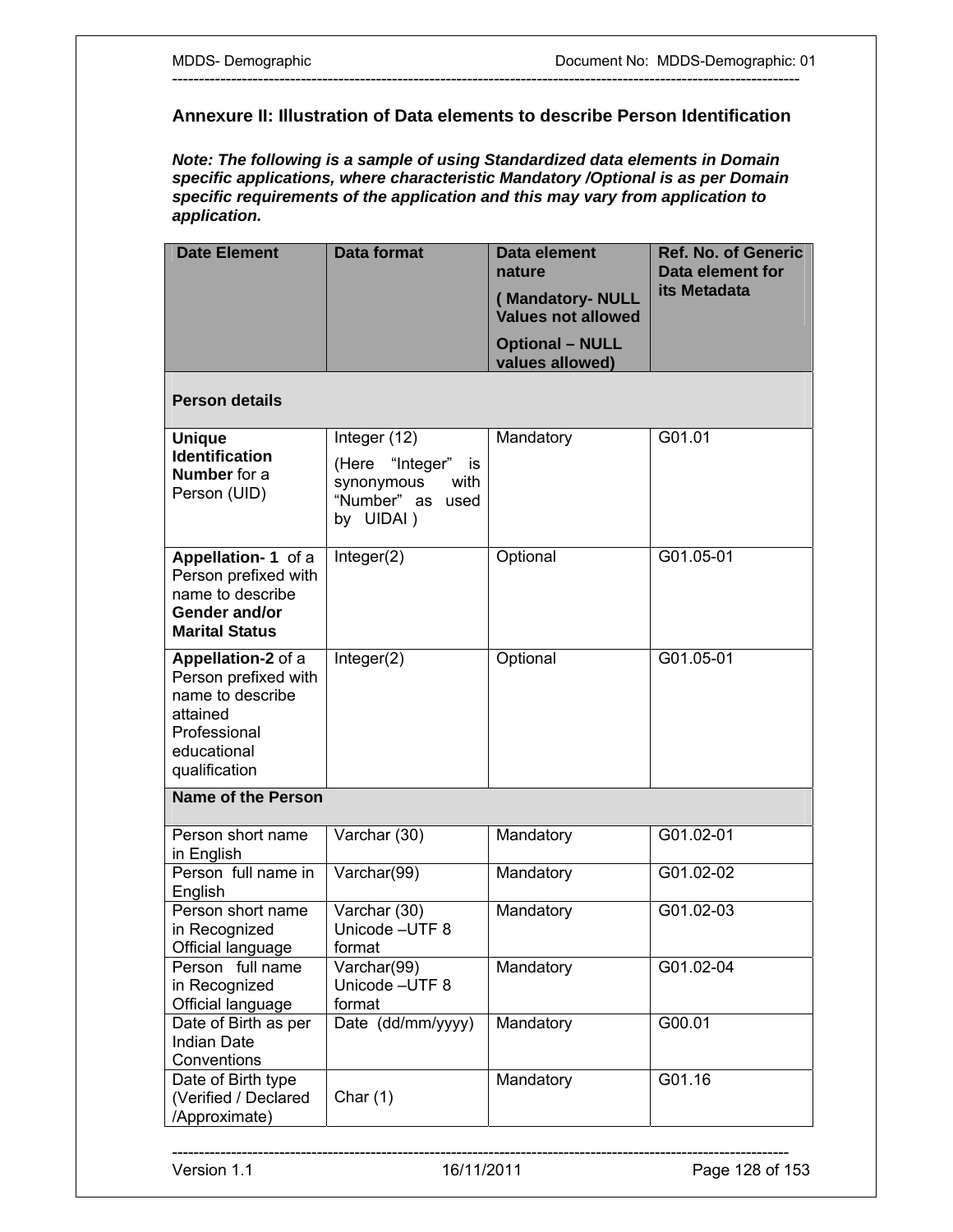MDDS- Demographic **MDDS-Demographic**: 01

| <b>Date Element</b>                                                                | <b>Data format</b>               | Data element<br>nature<br>(Mandatory-NULL<br><b>Values not allowed</b><br><b>Optional - NULL</b><br>values allowed) | <b>Ref. No. of Generic</b><br>Data element for<br>its Metadata |
|------------------------------------------------------------------------------------|----------------------------------|---------------------------------------------------------------------------------------------------------------------|----------------------------------------------------------------|
|                                                                                    |                                  |                                                                                                                     |                                                                |
| Gender<br>Identification code                                                      | Char(1)                          | Mandatory                                                                                                           | G01.03                                                         |
| <b>Marital Status</b>                                                              | Integer(1)                       | Mandatory                                                                                                           | G01.04                                                         |
| <b>Education Attained</b><br>code                                                  | Integer(2)                       | Mandatory                                                                                                           | G01.13-01                                                      |
| Person Religion<br>code                                                            | Integer(2)                       | Optional                                                                                                            | G01.14-01                                                      |
| Occupation Type<br>code                                                            | Integer(2)                       | Optional                                                                                                            | G01.15-01                                                      |
| Suffix code                                                                        | Integer(2)                       | Optional                                                                                                            | G01.06-01                                                      |
| <b>Place of Birth</b>                                                              |                                  |                                                                                                                     |                                                                |
| Name of Rural<br>Land region<br>(Revenue Village) /<br>Urban Land region<br>(Town) | $\overline{\text{V}}$ archar(50) | Mandatory                                                                                                           | G02.02-01                                                      |
| Name of Sub<br>District derived from<br>Village / Town Code<br><b>Directory</b>    | Varchar(50)                      | Optional                                                                                                            | G02.02-01                                                      |
| Name of District<br>derived from Village<br>/ Town Code<br>Directory               | Varchar(50)                      | Optional                                                                                                            | G02.02-01                                                      |
| Name of State<br>derived from Village<br>/ Town Code<br>Directory                  | Varchar(50)                      | Optional                                                                                                            | G02.02-01                                                      |
| Name of Country                                                                    | Varchar(50)                      | Optional (if<br>Premises address<br>with in INDIA)<br>Mandatory (if<br>Premises address<br>outside INDIA)           | G02.02-01                                                      |
| <b>Present Residential Address</b>                                                 |                                  | (Refer Annexure - III for data elements of Address of a Premises)                                                   |                                                                |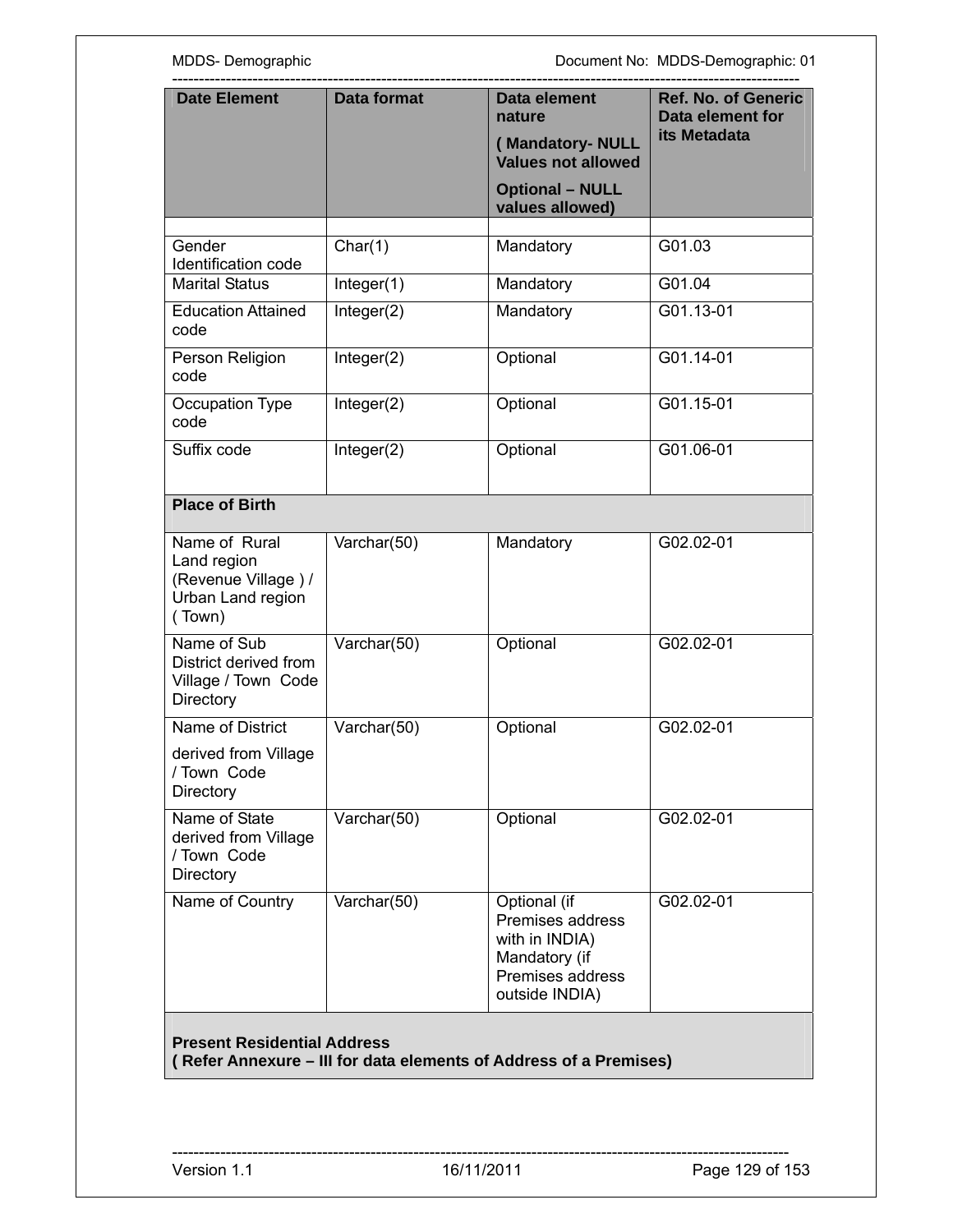| <b>Date Element</b>                                         | <b>Data format</b>                                                                        | Data element<br>nature                       | <b>Ref. No. of Generic</b><br>Data element for<br>its Metadata |
|-------------------------------------------------------------|-------------------------------------------------------------------------------------------|----------------------------------------------|----------------------------------------------------------------|
|                                                             |                                                                                           | (Mandatory-NULL<br><b>Values not allowed</b> |                                                                |
|                                                             |                                                                                           | <b>Optional - NULL</b><br>values allowed)    |                                                                |
| <b>Permanent Residential Address</b>                        | (Refer Annexure - III for Data elements of Address of a Premises)                         |                                              |                                                                |
| <b>Face Image Record</b>                                    |                                                                                           |                                              |                                                                |
| Face Image Record<br>Header                                 | Bytes $(14)$                                                                              | Mandatory                                    | G01.09-00-01                                                   |
| Face Image Record<br>Data                                   | Bytes(32)                                                                                 | Mandatory                                    | G01.09-00-02                                                   |
| Face Image Data                                             | Normal memory<br>Device - PNG                                                             | Mandatory                                    | G01.09-00-03                                                   |
|                                                             | <b>Restricted Memory</b><br>Device - JPEG<br>2000 with<br>compression ratio<br>up to 1:15 |                                              |                                                                |
| Face Image capture<br>date                                  | Date<br>(dd/mm/yyyy)                                                                      | Mandatory                                    | G00.01                                                         |
| <b>Fingerprint Image Record</b>                             |                                                                                           |                                              |                                                                |
| <b>Fingerprint Image</b><br><b>General Record</b><br>Header | Bytes $(32)$                                                                              | Mandatory                                    | G01.10-00-01                                                   |
| Fingerprint Image<br>Record Header                          | Bytes (14)                                                                                | Mandatory                                    | G01.10-00-02                                                   |
| Fingerprint Image<br>Data                                   | Normal memory<br>Device - PNG                                                             | Mandatory                                    | G01.10-00-03                                                   |
|                                                             | <b>Restricted Memory</b><br>Device - JPEG2000<br>with compression<br>ratio up to 1:15     |                                              |                                                                |
| Iris Image Record                                           |                                                                                           |                                              |                                                                |
| Iris record header                                          | Bytes(45)                                                                                 | Mandatory                                    | G01.11-00-01                                                   |
| Iris image Sub type<br>Header                               | Bytes (3)                                                                                 | Mandatory                                    | G01.11-00-02                                                   |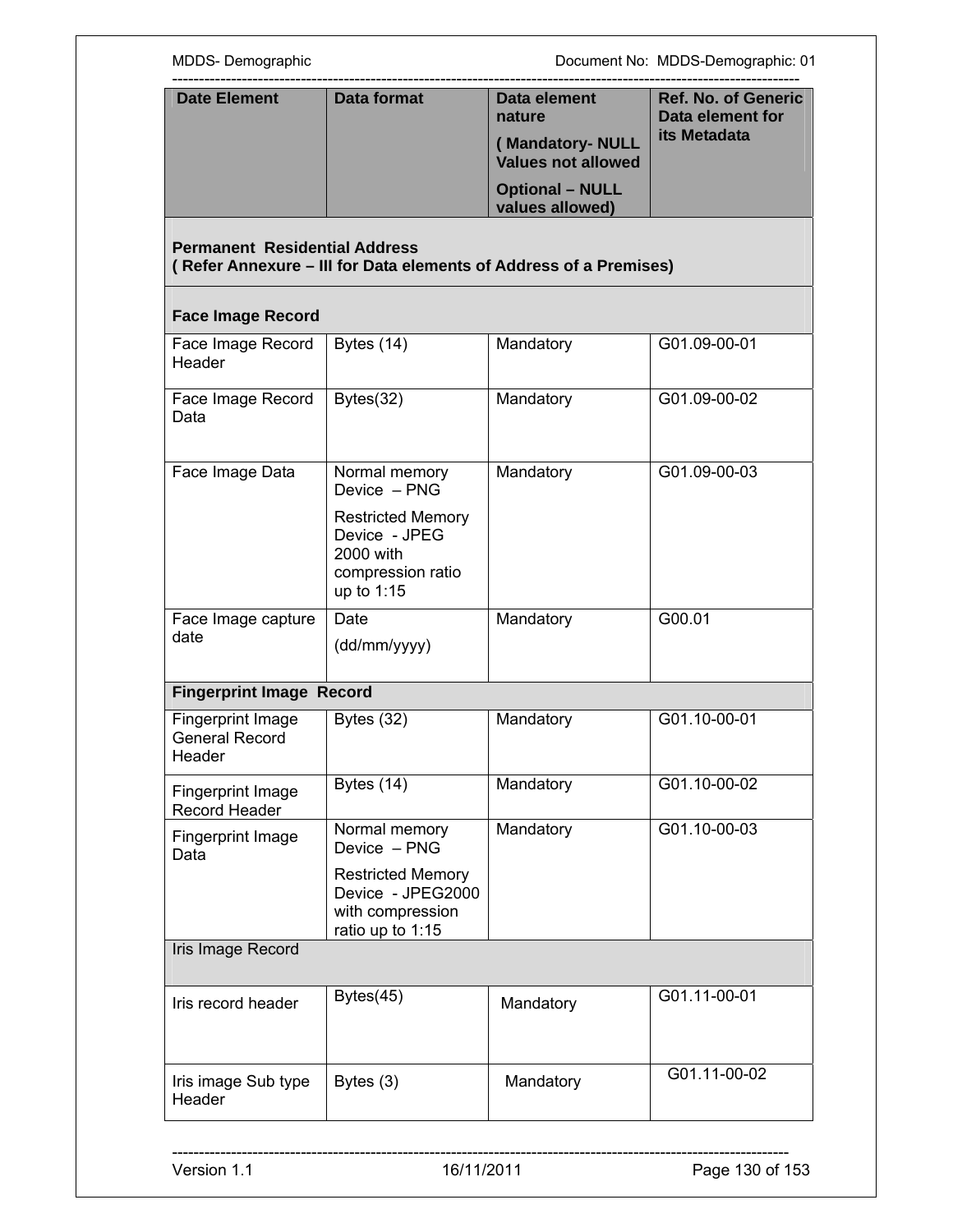MDDS- Demographic MDDS-Demographic: 01

| <b>Date Element</b>                                                                                                    | <b>Data format</b>                                                                                                     | Data element<br>nature<br>(Mandatory-NULL<br><b>Values not allowed</b><br><b>Optional - NULL</b><br>values allowed) | <b>Ref. No. of Generic</b><br>Data element for<br>its Metadata |
|------------------------------------------------------------------------------------------------------------------------|------------------------------------------------------------------------------------------------------------------------|---------------------------------------------------------------------------------------------------------------------|----------------------------------------------------------------|
|                                                                                                                        |                                                                                                                        |                                                                                                                     |                                                                |
| Iris image header                                                                                                      | <b>Bytes (11)</b>                                                                                                      |                                                                                                                     | G01.11-00-03                                                   |
| Iris Image Data                                                                                                        | Normal memory<br>Device - PNG                                                                                          | Mandatory                                                                                                           | G01.11-00-04                                                   |
| <b>Other Details</b>                                                                                                   |                                                                                                                        |                                                                                                                     |                                                                |
| Visual identification<br>marks                                                                                         | Varchar(50)                                                                                                            | Optional                                                                                                            | G01.18                                                         |
| Specimen Signature<br>/ Thumb impression<br>image                                                                      | Normal memory<br>Device - PNG<br><b>Restricted Memory</b><br>Device - JPEG2000<br>with compression<br>ratio up to 1:15 | Optional                                                                                                            | G01.12                                                         |
| Date of data<br>collection                                                                                             | Date (dd/mm/yyyy)                                                                                                      | Mandatory                                                                                                           | G00.01                                                         |
| Telephone No1                                                                                                          | Varchar(16)                                                                                                            | Optional                                                                                                            | G00.06                                                         |
| (Landline number<br>including prefixes)                                                                                |                                                                                                                        |                                                                                                                     |                                                                |
| Telephone No 2<br>(mobile number<br>including prefixes)                                                                | Varchar(16)                                                                                                            | Optional                                                                                                            | G00.06                                                         |
| Code of Recognized<br>Official Language,<br>in which data is<br>captured including<br>code for capturing in<br>English | Integer(2)                                                                                                             | Mandatory                                                                                                           | G00.05-01                                                      |
| (required for<br>transliteration of<br>captured data in<br>English and vice<br>versa)                                  |                                                                                                                        |                                                                                                                     |                                                                |
| <b>Blood relationship</b><br>code / Marriage<br>relationship code<br>with head of the<br>family                        | Integer(2)                                                                                                             | Optional                                                                                                            | G01.08-01                                                      |
| Live Status: It<br>represents, if                                                                                      | Char(1)                                                                                                                | Mandatory                                                                                                           | G01.17                                                         |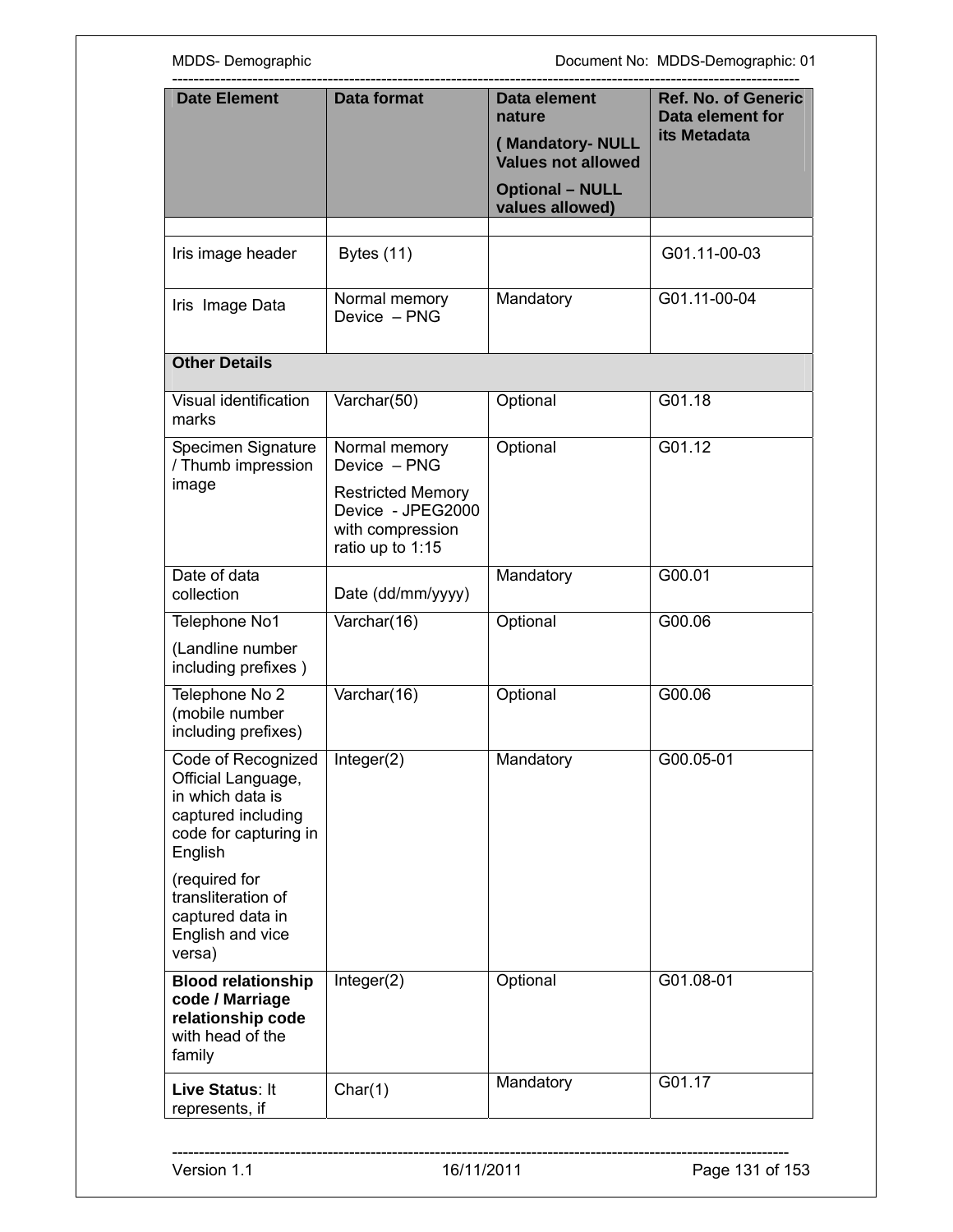| <b>Date Element</b><br><b>Data format</b>                                                 |                                                                                                  | <b>Ref. No. of Generic</b><br>Data element                     |                                  |
|-------------------------------------------------------------------------------------------|--------------------------------------------------------------------------------------------------|----------------------------------------------------------------|----------------------------------|
|                                                                                           |                                                                                                  | nature                                                         | Data element for<br>its Metadata |
|                                                                                           |                                                                                                  | (Mandatory-NULL<br><b>Values not allowed</b>                   |                                  |
|                                                                                           |                                                                                                  | <b>Optional - NULL</b><br>values allowed)                      |                                  |
| Person is Alive or<br>Dead                                                                |                                                                                                  |                                                                |                                  |
| Default value is<br>Alive                                                                 |                                                                                                  |                                                                |                                  |
| <b>Relationship Type:</b><br>It describes a<br>Person is Head / not<br>head of the family | Char(1)                                                                                          | Mandatory                                                      | G01.07-01                        |
| Code of<br><b>Relationship with</b><br>head of the house<br>hold                          | Integer(2)                                                                                       | Mandatory                                                      | G01.08-01                        |
| UID of head of the<br>house hold, to<br>whom Person is<br>related                         | Integer (12)                                                                                     | Optional                                                       | G01.01                           |
| <b>Father's Details</b>                                                                   |                                                                                                  |                                                                |                                  |
| Father's UID<br>Number                                                                    | Integer(12) or Null<br>(Here "Integer" is<br>synonymous<br>with<br>"Number" as used<br>by UIDAI) | Details of any of<br>Father/ Mother/<br>Spouse is<br>Mandatory | G01.01                           |
| Father's short name<br>in English                                                         | Varchar (30)                                                                                     |                                                                | G01.02-01                        |
| Father's full name in<br>English                                                          | Varchar(99)                                                                                      |                                                                | G01.02-02                        |
| Father's short name<br>in Recognized<br>Official Language                                 | Varchar (30)<br>Unicode - UTF 8<br>format                                                        |                                                                | G01.02-03                        |
| Father's full name<br>Recognized Official<br>Language                                     | Varchar(99)<br>Unicode - UTF 8<br>format                                                         |                                                                | G01.02-04                        |
| <b>Mother's Details</b>                                                                   |                                                                                                  |                                                                |                                  |
| Mother's UID No.                                                                          | Integer(12)                                                                                      |                                                                | G01.01                           |
|                                                                                           | (Here "Integer" is<br>synonymous<br>with<br>"Number" as used<br>by UIDAI)                        |                                                                |                                  |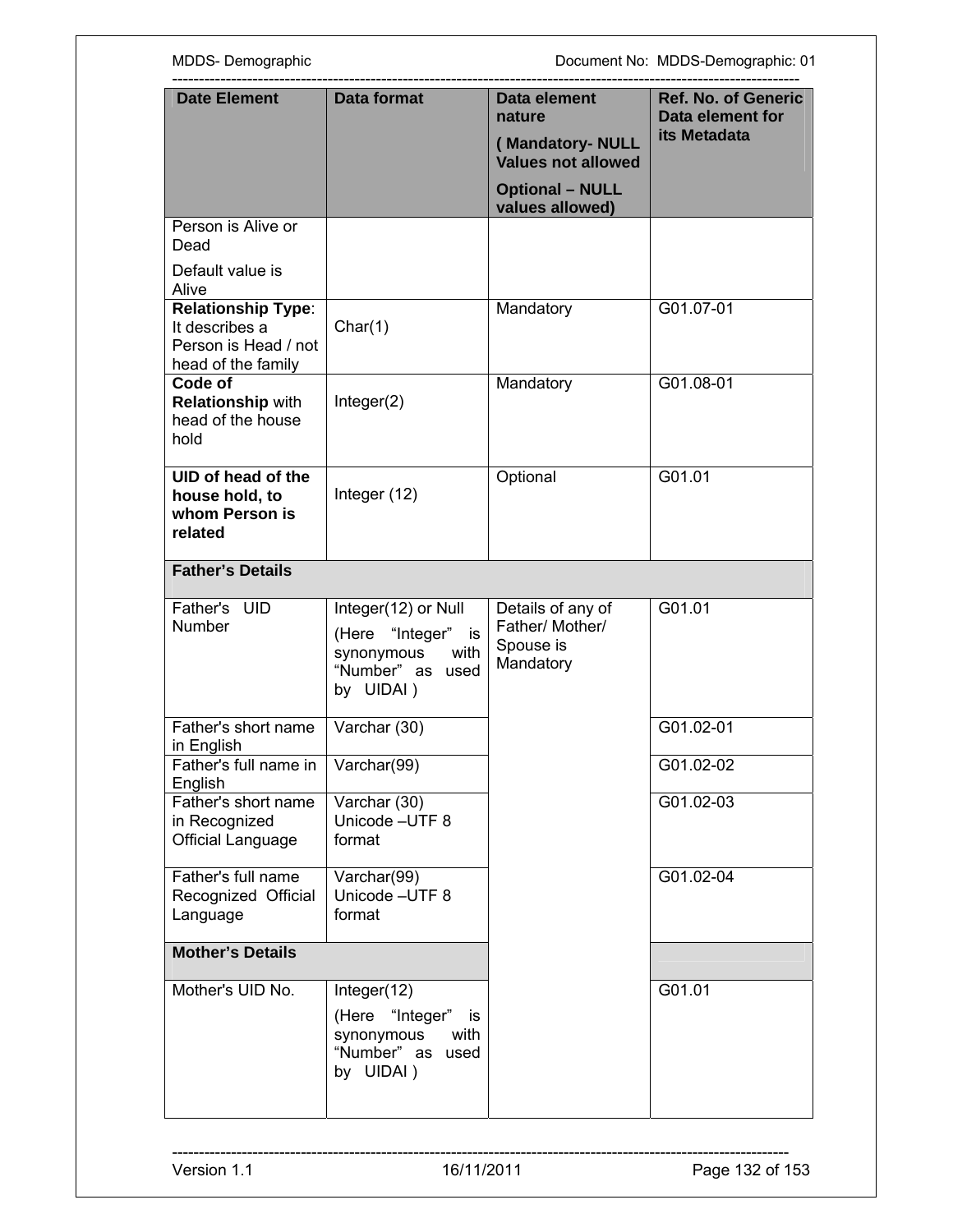| <b>Date Element</b>                                             | <b>Data format</b>                                                                       | <b>Data element</b>                          | <b>Ref. No. of Generic</b> |
|-----------------------------------------------------------------|------------------------------------------------------------------------------------------|----------------------------------------------|----------------------------|
|                                                                 |                                                                                          | nature                                       | Data element for           |
|                                                                 |                                                                                          | (Mandatory-NULL<br><b>Values not allowed</b> | its Metadata               |
|                                                                 |                                                                                          | <b>Optional - NULL</b><br>values allowed)    |                            |
| Mother's short<br>name in English.                              | Varchar (30)                                                                             |                                              | G01.02-01                  |
| Mother's full name<br>in English                                | Varchar(99)                                                                              |                                              | G01.02-02                  |
| Mother's short<br>name in<br>Recognized Official<br>Language    | Varchar (30)<br>Unicode - UTF 8<br>format                                                |                                              | G01.02-03                  |
| Mother's full name<br>in Recognized<br><b>Official Language</b> | Varchar (99)<br>Unicode - UTF 8<br>format                                                |                                              | G01.02-04                  |
| <b>Spouse's Information</b>                                     |                                                                                          |                                              |                            |
| Spouse's UID<br>Number.                                         | Integer(12)<br>(Here "Integer" is<br>synonymous<br>with<br>"Number" as used<br>by UIDAI) |                                              | G01.01                     |
| Spouse's short<br>name in English                               | Varchar (30)                                                                             |                                              | G01.02-01                  |
| Spouse's full name<br>in English                                | Varchar(99)                                                                              |                                              | G01.02-02                  |
| Spouse's short<br>name in                                       | Varchar (30)<br>Unicode - UTF 8<br>format                                                |                                              | G01.02-03                  |
| Recognized Official<br>Language<br>Spouse's full name           |                                                                                          |                                              | G01.02-04                  |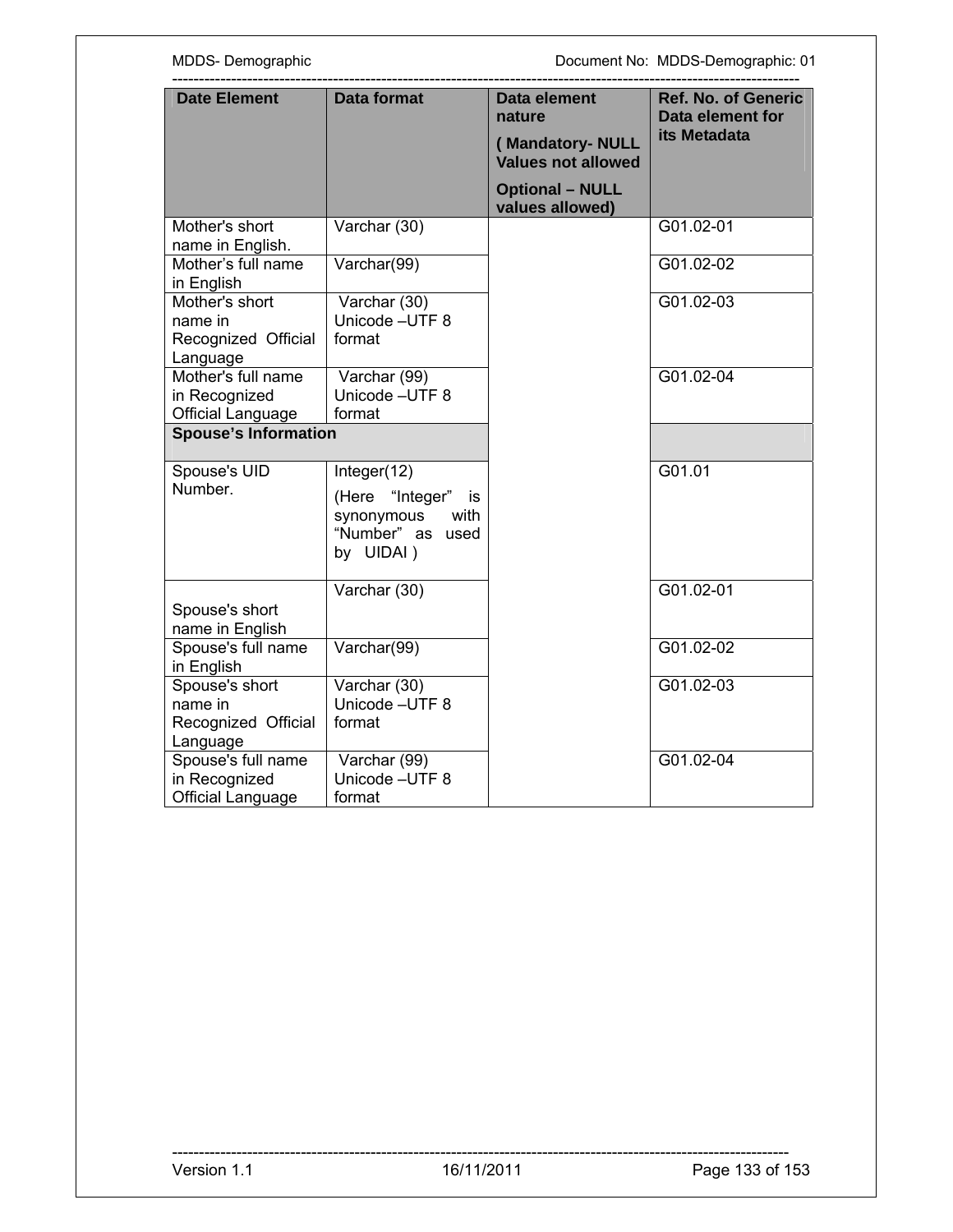### **Annexure III: Illustration of Data elements to describe Address of a Premise**

---------------------------------------------------------------------------------------------------------------------

*Note: The following is a sample of using Standardized data elements in Domain specific applications, where characteristic Mandatory / Optional is as per Domain specific requirement of the application and this may vary from application to application* 

| <b>Address line</b><br>for printing<br>at Interface<br>level                                                                                                                                                                                                                                                                   | <b>Name of Data element</b>                                                                                                                                                                                       | Data format                     | Data element<br>nature<br>(Mandatory-NULL<br>Values not allowed)<br>(Optional - NULL<br>values allowed) | Ref no. of<br><b>Generic data</b><br>element for<br>its Metadata |
|--------------------------------------------------------------------------------------------------------------------------------------------------------------------------------------------------------------------------------------------------------------------------------------------------------------------------------|-------------------------------------------------------------------------------------------------------------------------------------------------------------------------------------------------------------------|---------------------------------|---------------------------------------------------------------------------------------------------------|------------------------------------------------------------------|
| <b>Address line1</b><br>for printing<br><b>House</b><br><b>Identifiers</b><br>Data elements<br>separated by<br>"," while<br>printing the<br>address line,<br>in case of<br>more than one<br>non-blank<br>qualifiers<br>Incase of<br><b>Rural Land</b><br>region, if none<br>is filled, the<br>"Not Available"<br>to be printed | -House Number /Door<br>Number / Flat Number /<br>House identifier<br>-Building Number /Plot<br><b>Number</b><br>-Building Name /<br><b>Building Identifier</b><br>-Stair well/Lift Number<br>/any other qualifier | $\overline{\text{V}archar}(60)$ | At least one<br>House identifier<br>Mandatory                                                           | G02.03-00-02                                                     |
| <b>Address</b><br>line2 for<br>printing Sub<br>Locality<br>Data elements<br>separated by<br>"." while<br>printing the<br>address line in<br>case of more                                                                                                                                                                       | Sub Locality - 1<br>-Block Name/ Number<br>or any other qualifier<br>-Street Number /Name/<br>Mohalla/ Sector<br>Number/any other<br>qualifier<br>Sub locality $-2$                                               | Varchar(60)<br>Varchar(60)      | Optional<br>Optional                                                                                    | G02.03-01-03                                                     |
| than one non-<br>blank<br>qualifiers<br><b>Address</b><br>line3 for<br>printing<br>Locality                                                                                                                                                                                                                                    | Major /Minor Land<br>Mark<br><b>Locality</b><br>Area Number / Area<br>Name / Suburb /<br>Any<br>other qualifier                                                                                                   | Varchar (60)                    | Optional                                                                                                | G02.03-02-03<br>G02.03-03-03                                     |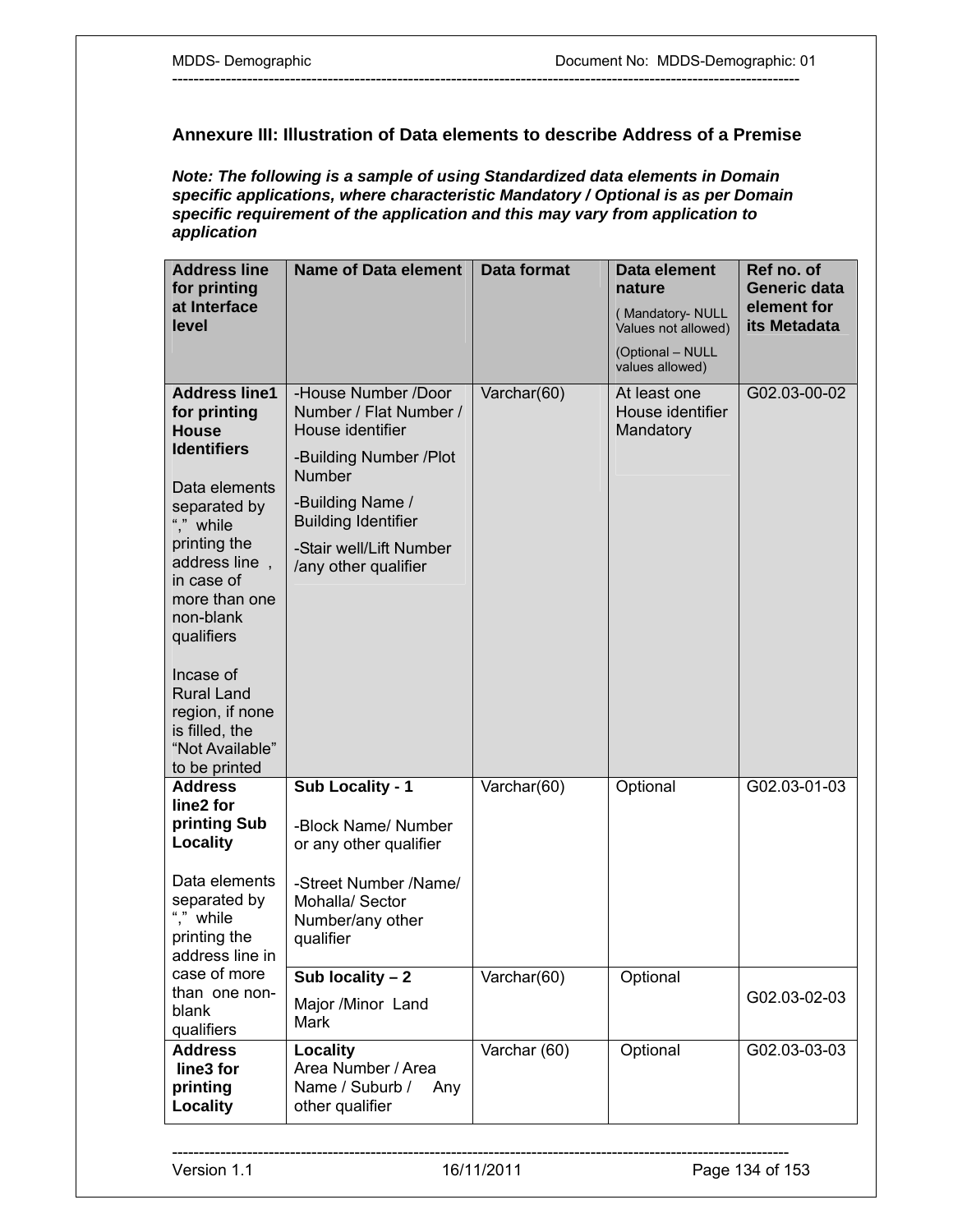| MDDS-Demographic                                                                                                                      |                                                                                           | Document No: MDDS-Demographic: 01                                                                |                                                                                                          |                                                                  |
|---------------------------------------------------------------------------------------------------------------------------------------|-------------------------------------------------------------------------------------------|--------------------------------------------------------------------------------------------------|----------------------------------------------------------------------------------------------------------|------------------------------------------------------------------|
| <b>Address line</b><br>for printing<br>at Interface<br>level                                                                          | <b>Name of Data element</b>                                                               | Data format                                                                                      | Data element<br>nature<br>(Mandatory- NULL<br>Values not allowed)<br>(Optional - NULL<br>values allowed) | Ref no. of<br><b>Generic data</b><br>element for<br>its Metadata |
| Data elements<br>separated by<br>"." while<br>printing the<br>address line,<br>in case of<br>more than one<br>non-blank<br>qualifiers |                                                                                           |                                                                                                  |                                                                                                          |                                                                  |
| <b>Address line4</b><br>for printing<br><b>Land region</b><br><b>Town / Village</b>                                                   | -Rural Land region<br>(Village name) & Sub<br>District / Urban Land<br>region (Town name) | Varchar(50)                                                                                      | Mandatory                                                                                                | G02.02-01                                                        |
| <b>Both</b><br>separated by<br>" - " while<br>printing                                                                                | Pin code                                                                                  | Integer(6)                                                                                       | Mandatory                                                                                                | G02.04-01                                                        |
| <b>Address</b><br>line5 for<br>printing<br><b>District &amp;</b><br><b>State</b><br>separated by                                      | District name                                                                             | Varchar(50)<br>To be derived<br>from Code<br>directory of the<br>Land region<br>Village / Town)  | Mandatory                                                                                                | G02.02-01                                                        |
| ","                                                                                                                                   | State name                                                                                | Varchar(50)<br>To be derived<br>from Code<br>directory of the<br>Land region<br>(Village / Town) | Mandatory                                                                                                | G02.02-01                                                        |
| <b>Address line6</b><br>for printing<br>country                                                                                       | Country name                                                                              | Varchar(50)                                                                                      | -Optional (if<br>country name is<br>India)<br>-Mandatory<br>(other than<br>India                         | G02.02-01                                                        |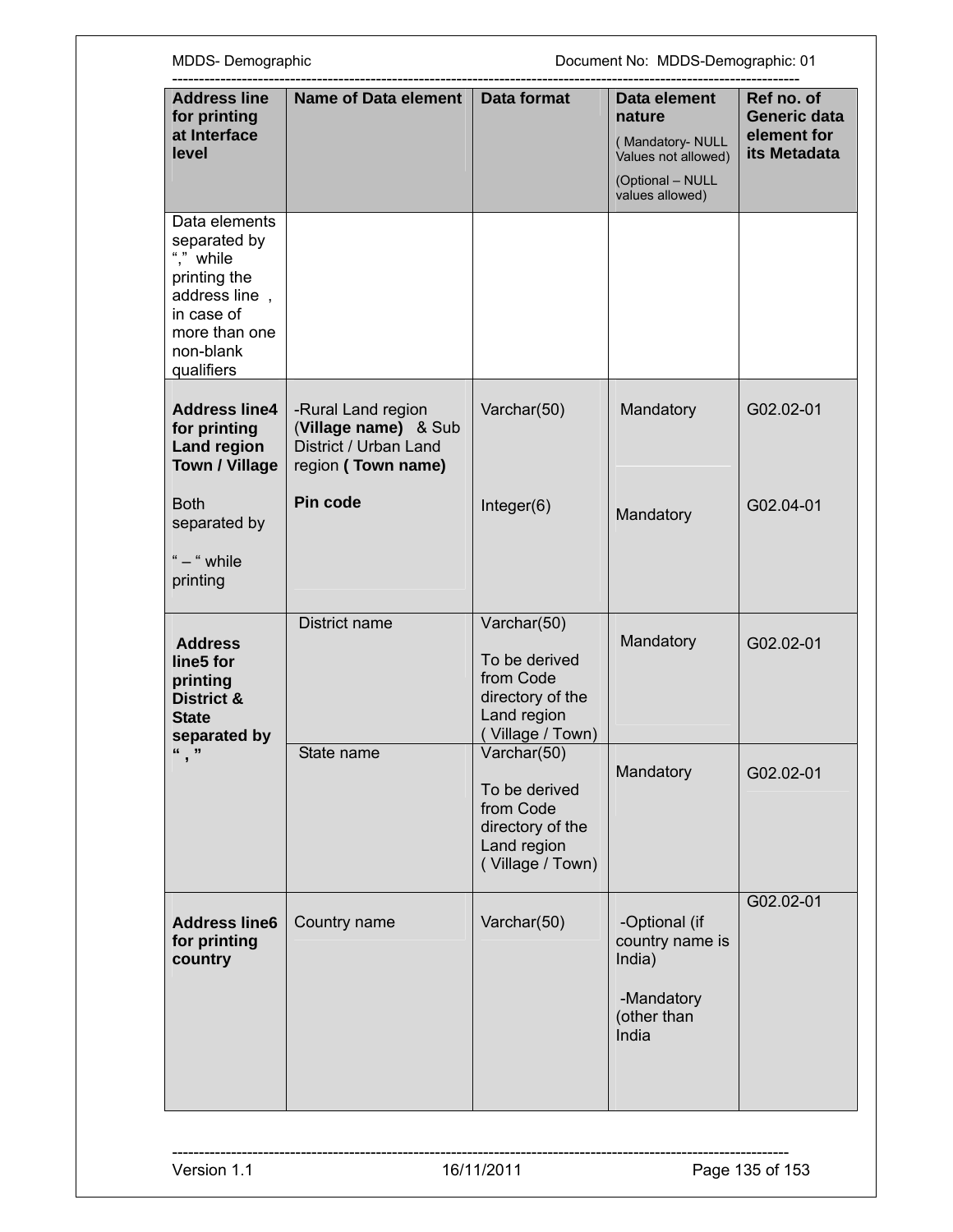| MDDS-Demographic                                                                       |                                                                                                                                                                                                                                                                                                      |               | Document No: MDDS-Demographic: 01                                                                       |                                                           |
|----------------------------------------------------------------------------------------|------------------------------------------------------------------------------------------------------------------------------------------------------------------------------------------------------------------------------------------------------------------------------------------------------|---------------|---------------------------------------------------------------------------------------------------------|-----------------------------------------------------------|
| <b>Address line</b><br>for printing<br>at Interface<br>level                           | Name of Data element                                                                                                                                                                                                                                                                                 | Data format   | Data element<br>nature<br>(Mandatory-NULL<br>Values not allowed)<br>(Optional - NULL<br>values allowed) | Ref no. of<br>Generic data<br>element for<br>its Metadata |
| To be stored<br>internally and<br>not for printing<br>/ display at<br>interface level  | <b>Land Region Code</b><br>National Land region<br>code for Rural Land<br>region (Village)/ Urban<br>Land region (Town).<br>To be picked<br>automatically from<br>Village / town code<br>directory to derive<br>information about Sub<br>District, District, State<br>for printing in the<br>address | Integer $(6)$ | Mandatory                                                                                               | G02.01                                                    |
| To be stored<br>internally, and<br>not for printing<br>/ display at<br>Interface level | <b>Address verification</b><br>status:<br>1-Verified<br>2-Self declared, not<br>verified                                                                                                                                                                                                             | Char(1)       | Mandatory                                                                                               | G02.03-00-04                                              |
| To be stored<br>internally, and<br>not for printing<br>/ display at<br>Interface level | <b>Police Station Code</b><br>of the areas, in which<br>the Premises is located<br>to be automatically<br>picked from Police<br><b>Station Code directory</b>                                                                                                                                        | Integer(6)    | Mandatory                                                                                               | G02.01                                                    |

 *Note: The choice of Mandatory / Optional fields such as house identifier, sub locality / locality should be in such a way that the premises address becomes uniquely identifiable within the particular Town/Village.*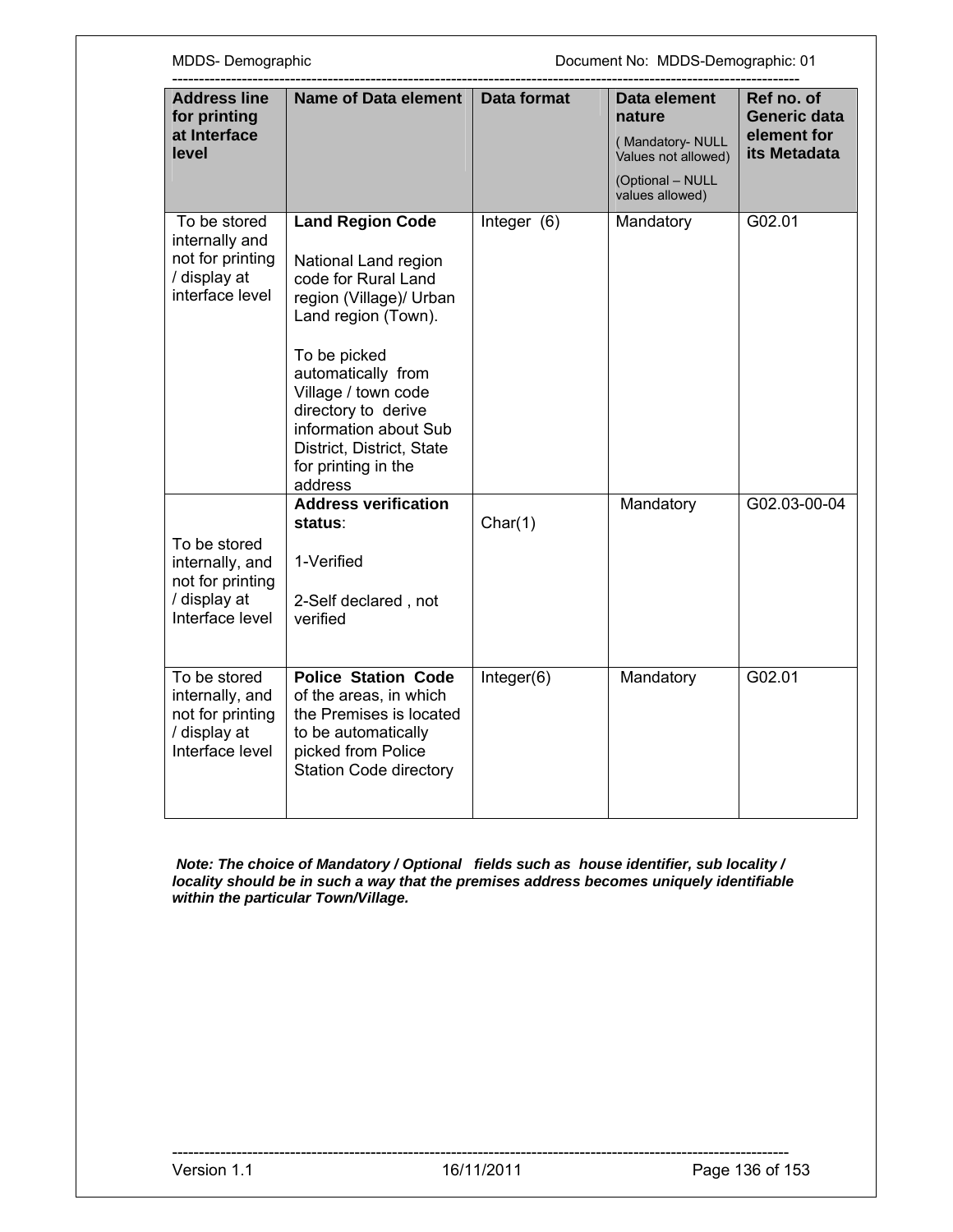### **Example:**

| <b>Print line No.</b>                                                                                                                                                         |                       | type                                                     | of a premises in Rural area<br>Urban area | Data format Data element Printable Address Printable Address for |
|-------------------------------------------------------------------------------------------------------------------------------------------------------------------------------|-----------------------|----------------------------------------------------------|-------------------------------------------|------------------------------------------------------------------|
| Address line 1<br>(House No, Bldg no/<br>name, stair well/lift no,<br>delimited by ",")                                                                                       | Varchar(60)           | Mandatory<br>(any one of the<br>House<br>identifiers)    |                                           | A-126, 5th Floor Balu Illam's house                              |
| <b>Address Line 2</b><br>(Sub Locality-1,<br>Sub Locality -2<br>delimited by ", ")                                                                                            | $\sqrt{a}$ rchar(60)  | Optional                                                 |                                           | S- Block, Sector12 Attukkaaran Thottam,<br>Karattoor             |
| <b>Address Line 3</b><br>(Locality)                                                                                                                                           | Varchar(60) Optional  |                                                          | R.K. Puram                                | Kuppandapalayam<br>(P.O)                                         |
| <b>Address Line 4</b><br><b>Urban Land region</b><br>(Town) / Rural Land<br>region (Village)<br>details<br>- Name of Village with<br>sub District<br>/Town/City<br>- Pin code | Varchar(56)           | Mandatory<br>separated by '-<br>for printing             | New Delhi -110066 Athani - 638012         |                                                                  |
| <b>Address Line 5</b><br>District / State Name                                                                                                                                | Varchar(50) Mandatory | Separated by<br>"," for printing                         | Delhi                                     | Kovai District,<br>Tamilnadu                                     |
| <b>Address Line 6</b><br>Name of the Country                                                                                                                                  |                       | Varchar(50) Mandatory(if<br>Country other<br>than India) | India                                     | India                                                            |

---------------------------------------------------------------------------------------------------------------------

**The address in the printable form will look as given below:** 

| <b>Printable Address of a Residence in</b><br>Urban area | <b>Printable Address of a Residence for Rural</b><br>area |
|----------------------------------------------------------|-----------------------------------------------------------|
| A-126, $5th$ Floor,                                      | Balu Illam's House                                        |
| S- Block, Sector12                                       | Attukkaaran, Thottam, Karattoor                           |
| R.K Puram                                                | Kuppandapalayam(P.O),                                     |
| New Delhi -110066                                        | Athani - 638012                                           |
| Delhi                                                    | Kovai District, Tamilnadu                                 |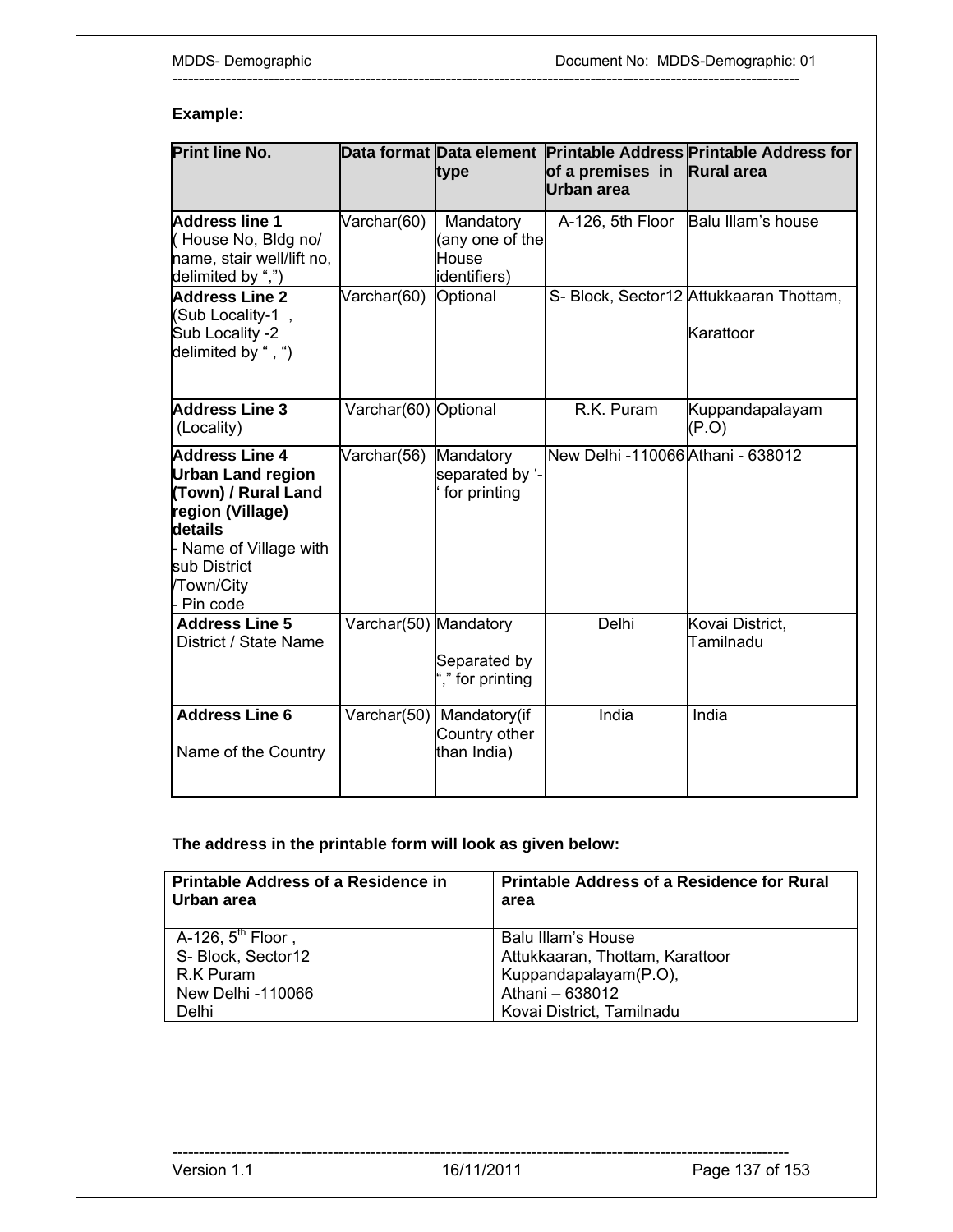# **Annexure IV: Code directories along with their Ownership and sample values**

---------------------------------------------------------------------------------------------------------------------

## **A. List of Code Directories**

| Ref. No. of<br>Code<br><b>Directory</b> | <b>Name of Code Directory</b>          | <b>Proposed Ownership (Owner of Code</b><br>Directory having update rights) |
|-----------------------------------------|----------------------------------------|-----------------------------------------------------------------------------|
| CD00.01                                 | Measurement units                      | Department of Land Records                                                  |
| CD00.02                                 | State Recognized<br>Language           | Department of Official Language, Ministry of<br><b>Home Affairs</b>         |
| CD01.01                                 | Religion                               | Anthropological Survey of India / Office of RGI                             |
| CD01.02                                 | Occupation                             | Ministry of Labour                                                          |
| CD01.03                                 | Education                              | Department of Higher Education                                              |
| CD01.04                                 | Appellation                            | Ministry of Home Affairs                                                    |
| CD01.05                                 | <b>Suffix</b>                          | Ministry of Home Affairs                                                    |
| CD01.06                                 | Relationship                           | Anthropological Survey of India                                             |
| CD02.01                                 | Country                                | ISO 3166-1 alpha-3 Standard                                                 |
| CD02.02                                 | <b>State</b>                           | Office of RGI                                                               |
| CD02.03                                 | <b>District</b>                        | Office of RGI                                                               |
| CD02.04                                 | Sub-District                           | Office of RGI                                                               |
| CD02.05                                 | Rural Land Region<br>(Revenue Village) | Office of RGI                                                               |
| CD02.06                                 | Urban Land region<br>(Town)            | Office of RGI                                                               |
| CD02.07                                 | <b>Police Station</b>                  | <b>NCRB</b> (National Crime Record Bureau)                                  |
| CD02.08                                 | Geo-code                               | To be addressed in Phase-II                                                 |

### **B. Sample Values in Code Directories**

# **CD00.01- Measurement conversion Table**

Owner: Department of Land Records

Conversion table of Common generic data element Measurement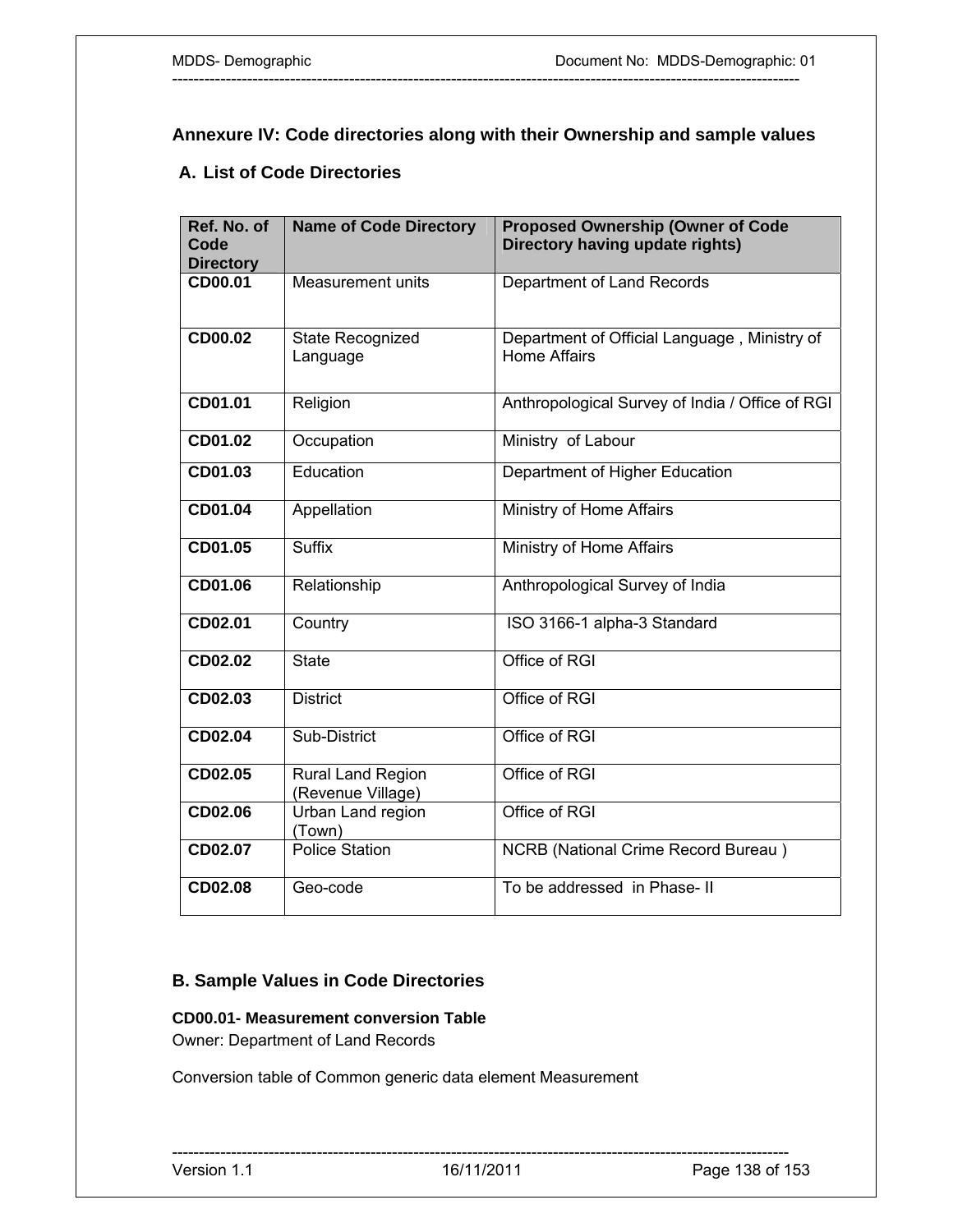#### **1) Conversion table for Distance**

| <b>Meter</b> | Kilometer |
|--------------|-----------|
|              | .001      |
| 1000         |           |

#### **2) Conversion table for Area**

| <b>Square meter</b> | <b>Square Kilometer</b> | <b>Hectare</b> |
|---------------------|-------------------------|----------------|
| 1000 000            |                         | 100            |
|                     | 01                      | nnn?           |
| 10000               | 01                      |                |

#### **3) Conversion table for Volume**

| <b>Cubic Meter</b> | <b>Cubic Centimeter</b> |
|--------------------|-------------------------|
|                    | 1000000                 |
|                    |                         |

**Recommendation:** In existing Land Record databases, attribute "area" is used to capture information about the area of a land parcel. Different traditional units like Karla, Marla, Cents, decimal is used for recording the area of a land parcel. At present, it is represented as a Numeric data type up to three decimal place. *It is now recommended to have the*  area only in Metric Units as depicted in Table 1.2, given below. The codes for various area units in practice in land records are shown in Table 1.2. Conversion factors are locally available from different unit to metric system and it is depicted in Table 1.3

---------------------------------------------------------------------------------------------------------------------

#### **Table 1.1-Area units in metric system**

| Code | <b>Description</b> |
|------|--------------------|
| 001  | Hectares           |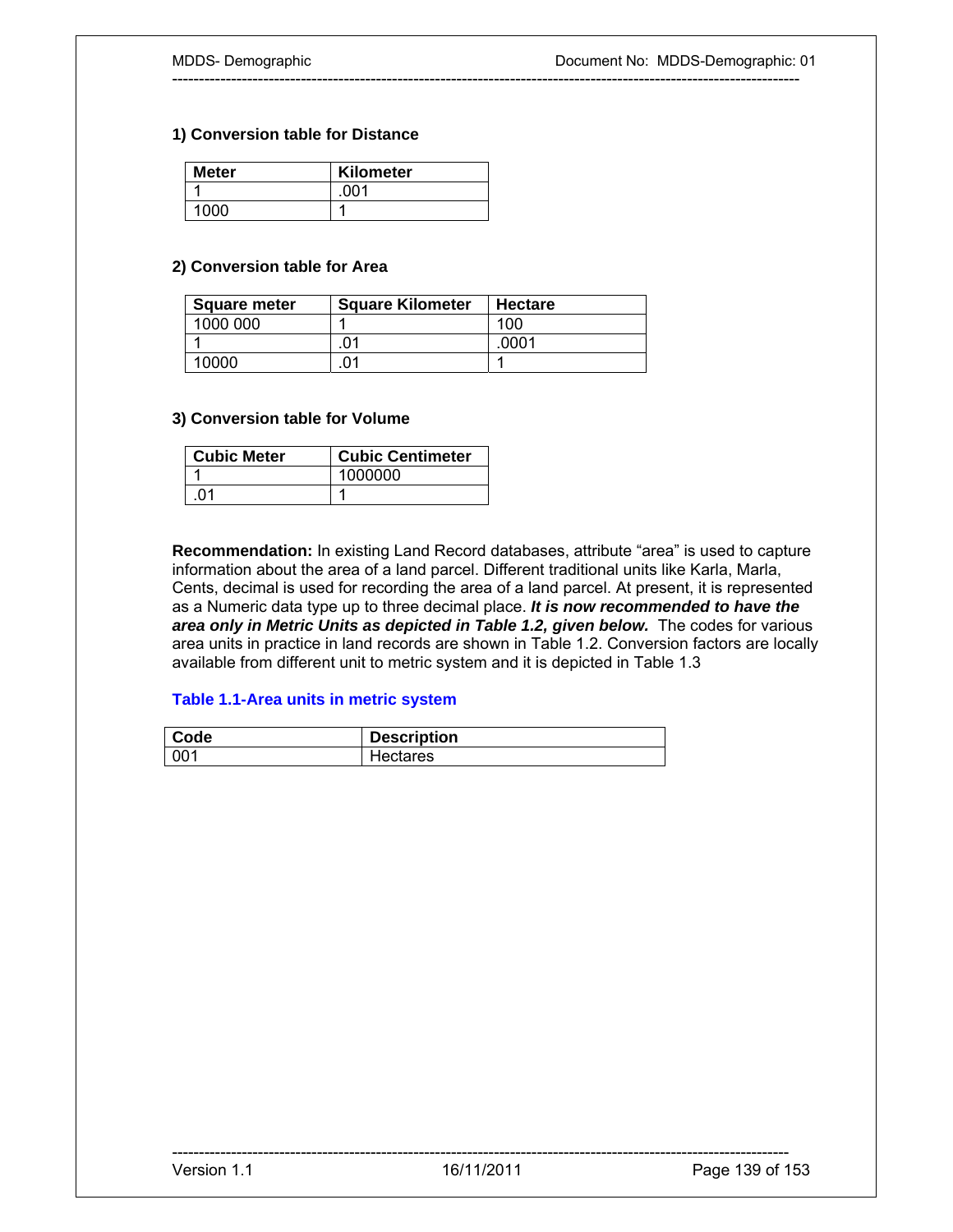| Code of "Area" unit | Name of "Area" unit |
|---------------------|---------------------|
| 001                 | <b>Hectares</b>     |
| 002                 | Ares                |
| 003                 | Centi-are           |
| 004                 | Sq. meters          |
| 005                 | Sq yards            |
| 006                 | Sq. feet            |
| 007                 | Acres               |
| 008                 | Cents               |
| 009                 | Guntas              |
| 010                 | <b>Bigha</b>        |
| 011                 | <b>Biswa</b>        |
| 012                 | <b>Biswansi</b>     |
| 013                 | Kanal               |
| 014                 | Marla               |
| 015                 | Karam               |
| 016                 | Sarsaai             |
| 017                 | Kila                |
| 018                 | Bigha(Assam)        |
| 019                 | Katha (Assam)       |
| 020                 | Lessa               |
| 021                 | Shatak              |
| 022                 | Sq cm               |

### **Table 1.2-Units in practice for Land Record Areas**

---------------------------------------------------------------------------------------------------------------------

#### **Table 1.3- Conversion Factors**

1 centi-are = 1 Sq metre 1 centi-are =  $10.76$  Sq.feet 100 Centi-are = 1 Are 100 Are  $=$  1 hectare 100 Sq metre  $=$  1 Are 1 hectare = 100m x 100m = 10000 Sq metre 1 hectare = 404.68458 Acre (Tripura) 40 Are = 1 Acre 1 Lessa = 144 Sq feet 1 Katha = 5 Lessa or 720 Sq feet 1 Bigha(Assam) = 4 Katha or 20 Lessa or 2880 Sq feet 1 Sq metre = 10000 Sq cm (Gujarat) 2.47105 Acres = 1 Hectare (Kerala) 1 Are = 2.47105 cents (Kerala) 1 Acre = 100 cents (Kerala,Tamil nadu) 1 Cent = 40 Sq metres or 435 Sq feet 1 Acre = 40 Guntas(Andhra Pradesh and Karnataka) 1 Gunta = 100 Sq metres (around 1100 sq feet) 1 Acre = 121 Sq yards 1 Kuncham = 10 cents(Andhra Pradesh) 1 Sq link = 0.0404687 Sq metre (Kerala) Shahjahani Jarib(165 feet) (Rajasthan) 1 Bigha = 1 Jarib x 1 Jarib = 165' x 165' = 27225 Square Feet 1 Bigha(Shahjahani Jarib) = 0.253 Hectare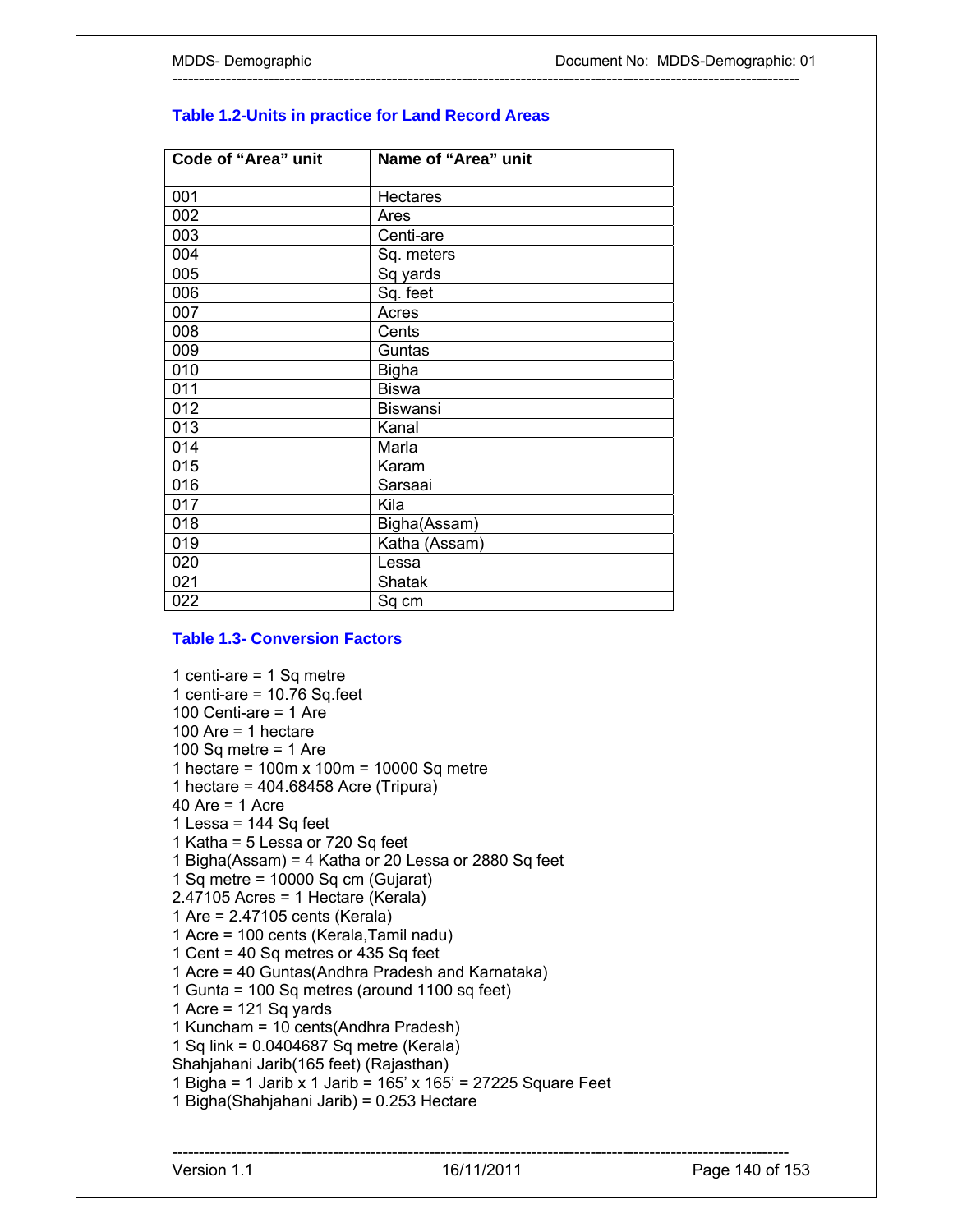--------------------------------------------------------------------------------------------------------------------- Gantari Jarib(132 feet) (Rajasthan)

1 Bigha = 1 Jarib x 1 Jarib = 132' x 132' = 17424 Square Feet 1 Bigha(Gantari Jarib) = 0.16 Hectare 1 Bigha = 20 Biswansi (Rajasthan)

1 Acre = 4046.94 Sq metre (Jharkhand) 1 Dismil = 40.46 Sq metre (Jharkhand)

1 Katha(Jharkhand) = 66.89 Sq metre (Jharkhand)

1 Dur = 10 Sq metre (Jharkhand)

#### *Before Bandobust (Settlement)*

1 Karam = 57.157" (Haryana) 1 Biswansi = 1 Karam x 1 Karam (Haryana) 20 Biswansi = 1 Biswa (Haryana) 1 Bigha = 20 Biswa (Haryana) 4 Bigha-16 Biswa = 1 Acre (Haryana) 2.47 acre = 1 hectare( $CG$ )

#### *Government Settlement*

1 Karam = 57.157" (Haryana) 20 Biswansi = 1 Biswa (Haryana) 1 Bigha = 20 Biswa (Haryana) 4 Bigha = 1 Kila (Haryana) 1 Kila = 40 Karam x 40 Karam (Haryana)

#### *After Bandobust (Settlement)*

1 Karam = 66" (Haryana) 1 Sarsaai = 1 Karam x 1 Karam (Haryana) 9 Sarsaai = 1 Marla (Haryana) 20 Marla = 1 Kanal (Haryana) 8 Kanal = 1 Acre (Ghuman) (Haryana) 1 Acre = 36 Karam x 40 Karam (North to South, East to West) (Haryana) 2.5 Acre = 1 Hectare (CG)

**Source: http://www.dolr.nic.in - AREA UNIT/EXTENT with digital coding scheme**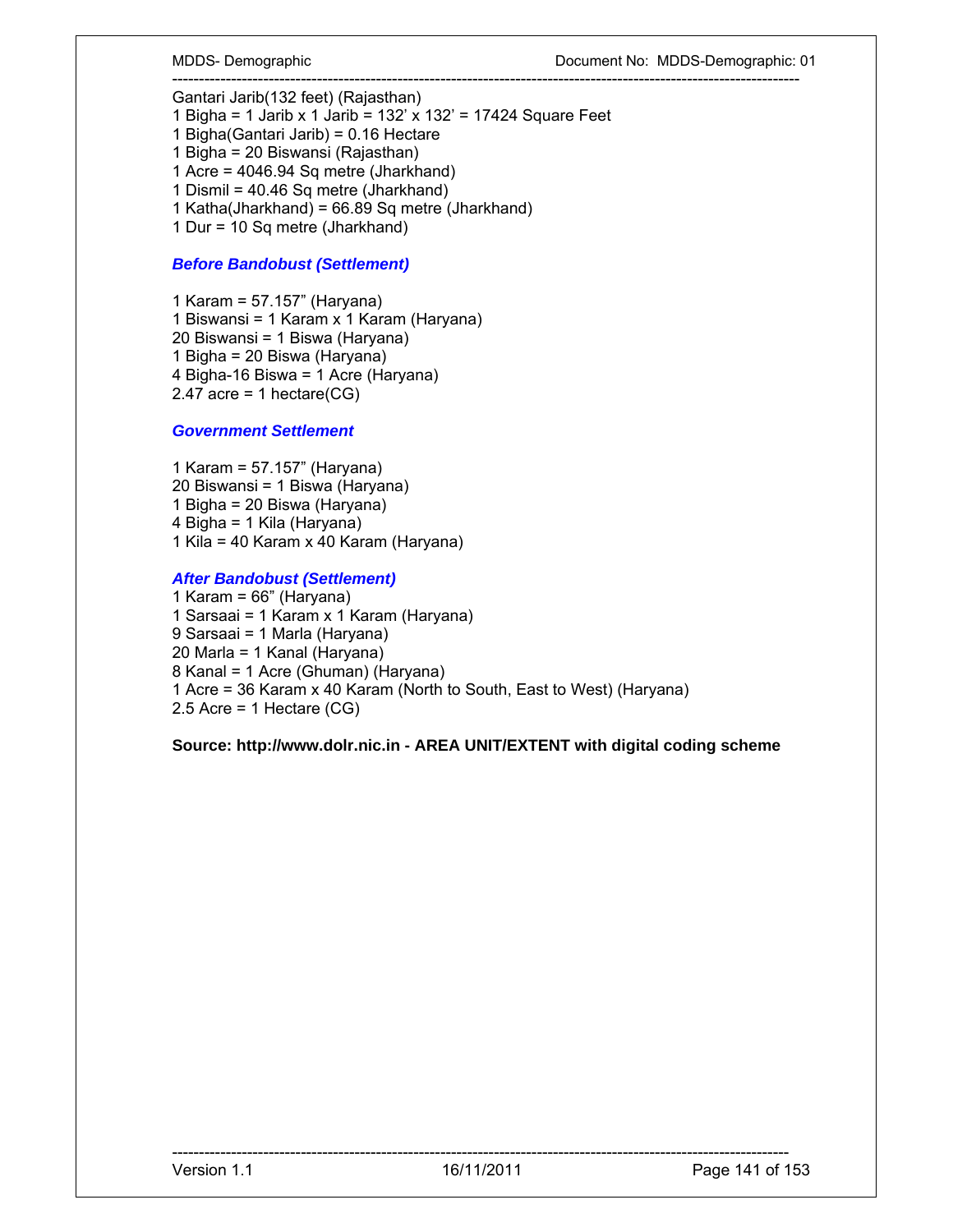# **CD00.02- Recognized Official Languages**

Owner- Office of Registrar General of India (ORGI)

| Recognized<br><b>Official Language</b><br>Code | <b>Values</b>            | As per ISO 639-3 |
|------------------------------------------------|--------------------------|------------------|
| $\overline{1}$                                 | Assamese                 | asm              |
| $\overline{2}$                                 | Bengali                  | ben              |
| 3                                              | <b>Bodo</b>              | brx              |
| $\overline{4}$                                 | Dogri                    | doi              |
| 5                                              | Gujarati                 | guj              |
| 6                                              | Hindi                    | hin              |
| $\overline{7}$                                 | Kannada                  | kan              |
| 8                                              | Kashmiri                 | kas              |
| 9                                              | Konkani                  | kok              |
| 10                                             | Maithili                 | mai              |
| 11                                             | Malayalam                | mal              |
| 12                                             | Manipuri                 | mni              |
| 13                                             | Marathi                  | mar              |
| 14                                             | Nepali                   | nep              |
| 15                                             | Oriya                    | ori              |
| 16                                             | Punjabi                  | pan              |
| 17                                             | Sanskrit                 | san              |
| 18                                             | Santali                  | sat              |
| 19                                             | Sindhi                   | snd              |
| 20                                             | Tamil                    | tam              |
| 21                                             | Telugu                   | tel              |
| 22                                             | Urdu                     | urd              |
| 99                                             | Other language (English) | eng              |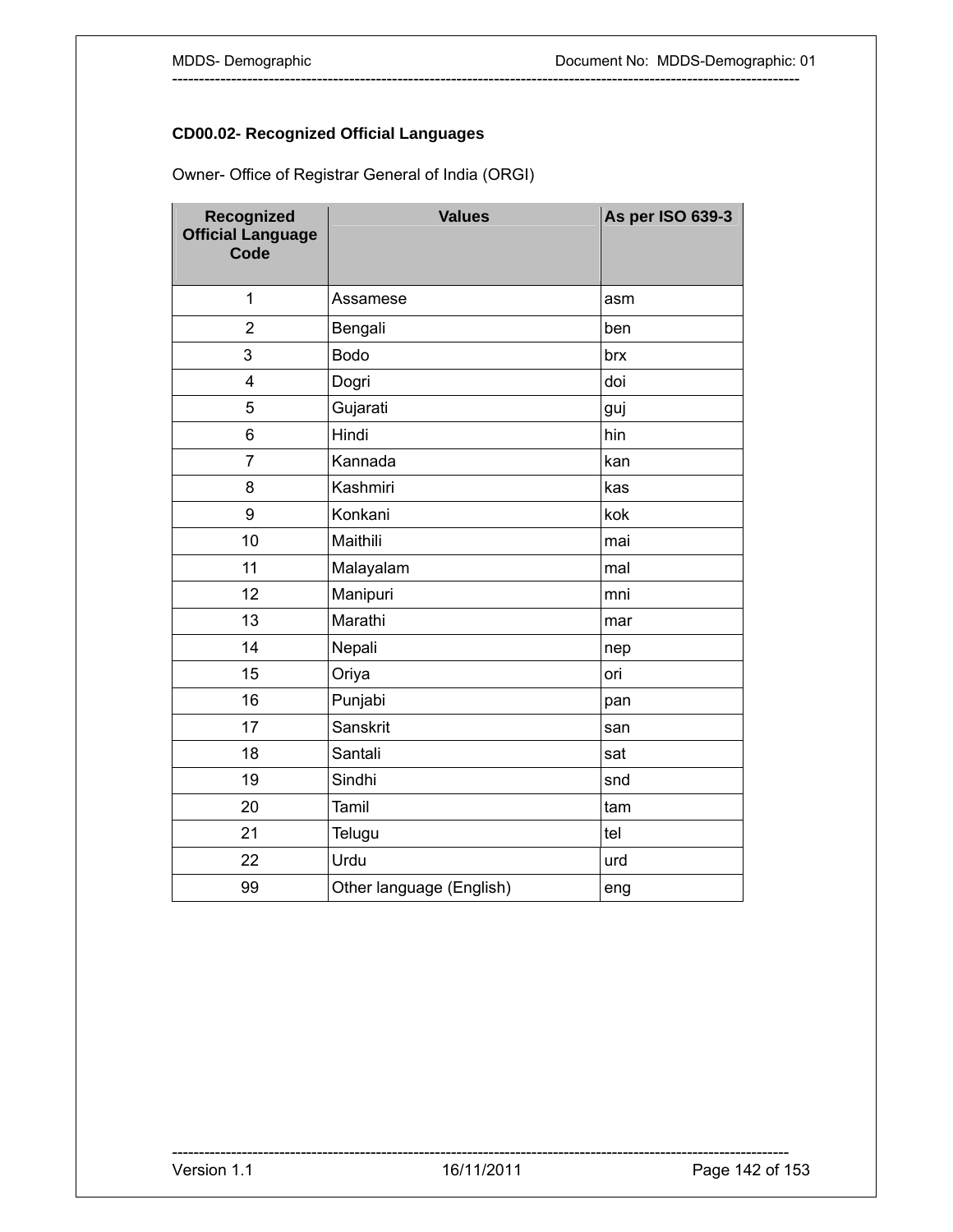#### **CD01.01- Religion Codes and Values**

Owner: - Office of Registrar General of India (ORGI)

| <b>Religion Code</b> | <b>Values</b>   |
|----------------------|-----------------|
|                      |                 |
|                      | <b>Buddhism</b> |
|                      |                 |
| $\overline{2}$       | Christianity    |
|                      |                 |
| 3                    | Hinduism        |
|                      |                 |
| 4                    | Islam           |
|                      |                 |
| 5                    | Jainism         |
|                      |                 |
| 6                    | Sikhism         |
|                      |                 |
| 99                   | Other           |

---------------------------------------------------------------------------------------------------------------------

### **CD01.02- Occupation type Codes and values**

Owner:-Ministry of Labour

| <b>Occupation Code</b> | <b>Values</b>                                               |
|------------------------|-------------------------------------------------------------|
| 1                      | Legislators and Senior officials                            |
| 2                      | Corporate Manager                                           |
| 3                      | General Manager                                             |
| 4                      | Physical, mathematical and engineering science professional |
| 5                      | Life sciences and health professional                       |
| 6                      | Teaching professional                                       |
| 7                      | Other professional                                          |
| 8                      | Physical and Engineering Science associate professional     |
| 9                      | Life sciences and health associate professional             |
| 10                     | Teaching associate professional                             |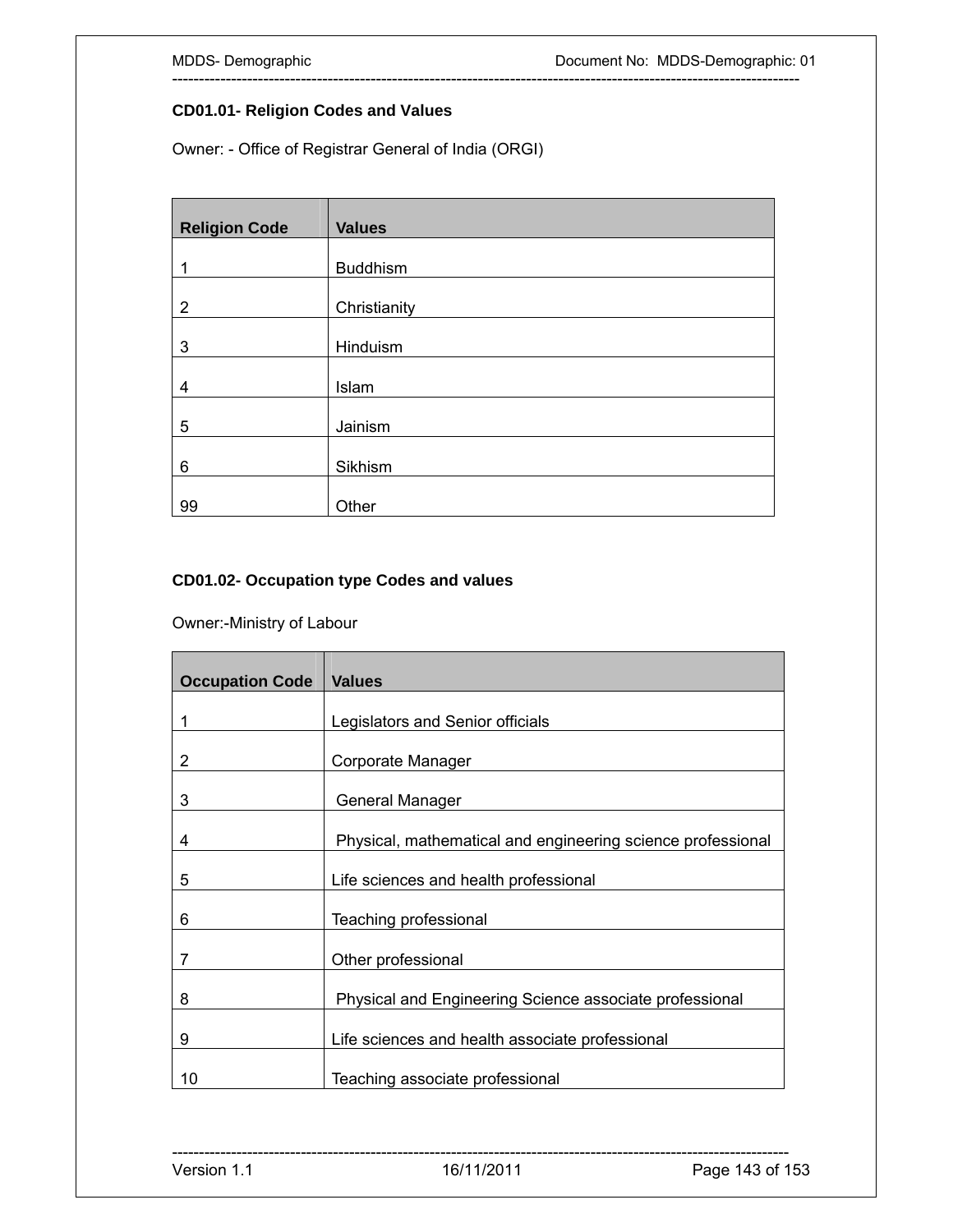| <b>Occupation Code</b> | <b>Values</b>                                                            |  |
|------------------------|--------------------------------------------------------------------------|--|
| 11                     | Other associate professional                                             |  |
| 12                     | <b>Office Clerks</b>                                                     |  |
| 13                     | Customer services clerks                                                 |  |
| 14                     | Personal protective services workers                                     |  |
| 15                     | Models, sales Persons and demonstrators                                  |  |
| 16                     | Market oriented skilled agricultural and fishery workers                 |  |
| 17                     | Subsistence agricultural and fishery workers                             |  |
| 18                     | Extraction and building trades workers                                   |  |
| 19                     | Metal, machinery and related trades workers                              |  |
| 20                     | Precision, handicraft, printing and related trade workers                |  |
| 21                     | Other craft and related trades workers                                   |  |
| 22                     | Stationary plant and related operators                                   |  |
| 23                     | Machine operators and assemblers                                         |  |
| 24                     | Drivers and mobile plant operator                                        |  |
| 25                     | Sales and services elementary occupations                                |  |
| 26                     | Agricultural, fishery and related labour                                 |  |
| 27                     | Laborers in mining, construction, manufacturing and transport            |  |
| 28                     | New workers seeking employment                                           |  |
| 29                     | Workers reporting occupation unidentifiable or inadequately<br>described |  |
| 30                     | Workers not reporting any occupations                                    |  |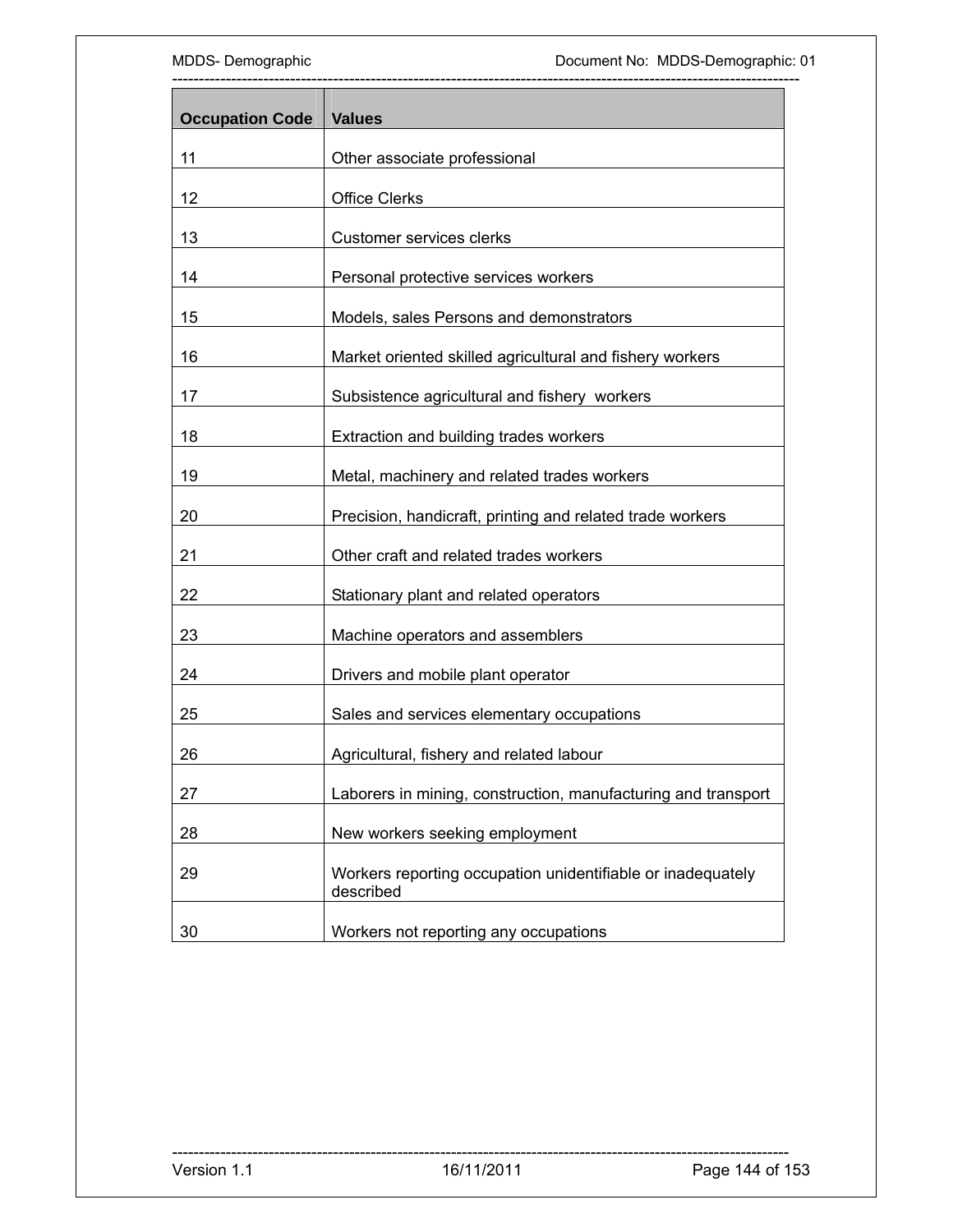### **CD01.03- Education Attained Codes and Values**

Owner: Department of Higher Education

| <b>Education</b><br>code | <b>Education Group Values</b>                                       | <b>Education Sub Group</b><br><b>Values</b>                  |
|--------------------------|---------------------------------------------------------------------|--------------------------------------------------------------|
| $\mathbf{1}$             | Illiterate                                                          |                                                              |
| $\overline{2}$           | Literate (Without Education Level)                                  |                                                              |
| 3                        | <b>Below Primary</b>                                                |                                                              |
| 4                        | Primary                                                             |                                                              |
| 5                        | Middle/Lower Secondary                                              |                                                              |
| 6                        | Matriculation/Junior School<br>Certificate/Secondary                |                                                              |
| $\overline{7}$           | Higher Secondary/ Intermediate/ Pre-<br>University/Senior Secondary |                                                              |
| 8                        | Non- Technical Diploma/Certificate not<br>equal to Degree           |                                                              |
|                          | Non- Technical Diploma/Certificate not equal to Degree              |                                                              |
| 21                       |                                                                     | Diploma/Certificate in<br><b>ENGINEERING</b>                 |
| 22                       |                                                                     | Diploma/Certificate in<br><b>MEDICAL</b>                     |
| 23                       |                                                                     | Diploma/Certificate in<br>Technology                         |
| 24                       |                                                                     | Diploma/Certificate in<br>Agriculture, Dairying,<br>Forestry |
| 25                       |                                                                     | Diploma/Certificate in<br>Veterinary                         |
| 26                       |                                                                     | Diploma/Certificate in<br>Teaching of General<br>Science     |
| 27                       |                                                                     | Diploma/Certificate awarded<br>by Industries deptt.          |
| 28                       |                                                                     | Trade certificate in General<br>Science                      |
| 29                       |                                                                     | <b>Teaching Certificate</b>                                  |
| 30                       |                                                                     | Diploma in City and Guides<br>of London Institute            |
| 31                       |                                                                     | Certificate in Journalism                                    |
| 32                       |                                                                     | P.L.                                                         |
| 33                       |                                                                     | <b>Technical Diploma</b>                                     |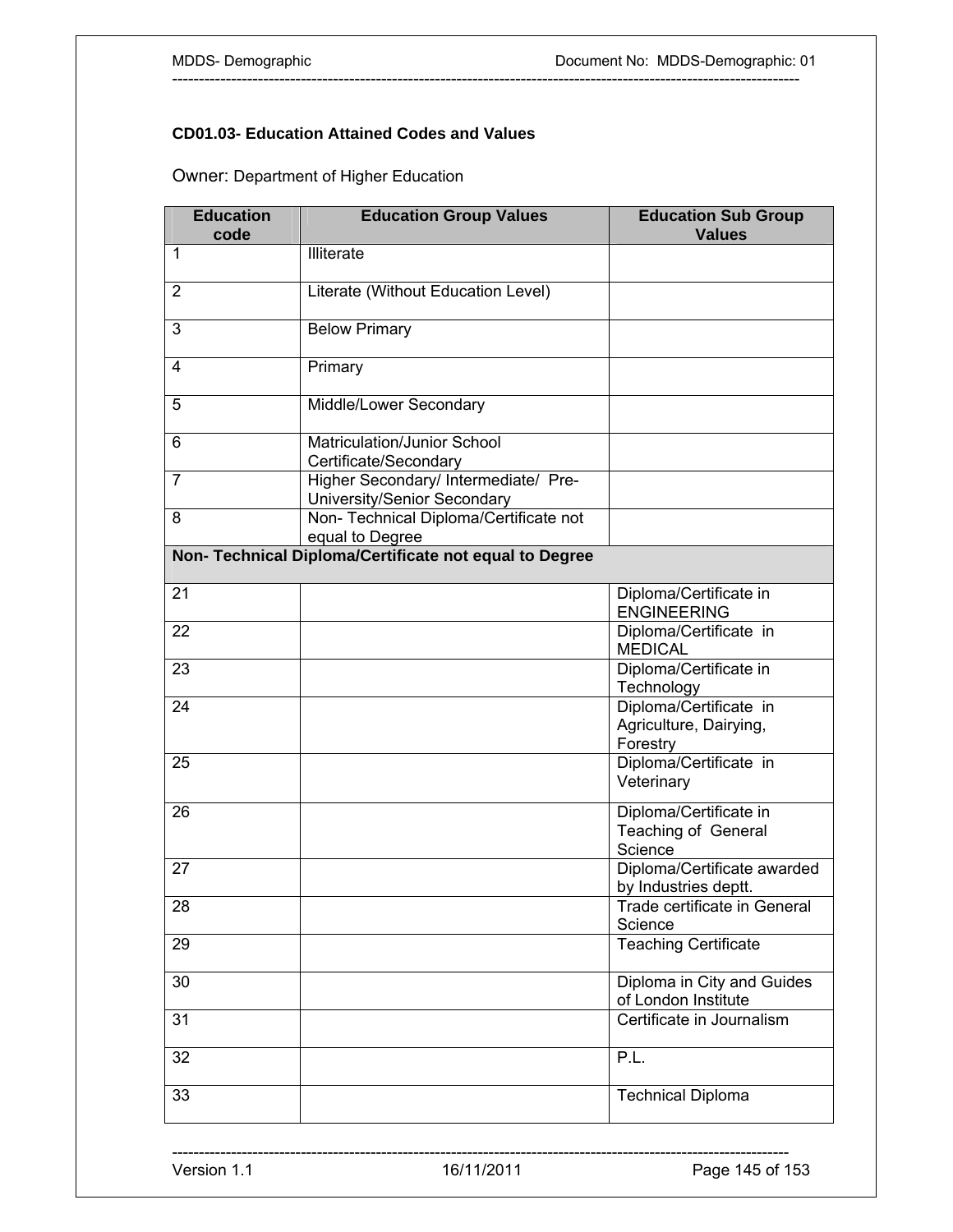| <b>Education</b><br>code | <b>Education Group Values</b>                                | <b>Education Sub Group</b><br><b>Values</b>       |  |
|--------------------------|--------------------------------------------------------------|---------------------------------------------------|--|
| 34                       |                                                              | Photography / Photo<br>Mechanic conversion course |  |
| 35                       |                                                              | Diploma in Occupational<br>Therapy /Physiotherapy |  |
| 36                       | Graduate Degree other than Technical<br>Degree               |                                                   |  |
| 37                       | Post Graduate Degree other than<br><b>Technical Degree</b>   |                                                   |  |
|                          | Technical Degree or Diploma Equal to Degree or Post-Graduate |                                                   |  |
| 51                       |                                                              | <b>Engineering and Technology</b>                 |  |
| 52                       |                                                              |                                                   |  |
|                          |                                                              | Medicine                                          |  |
| 53                       |                                                              |                                                   |  |
| 54                       |                                                              | Agriculture and Dairying                          |  |
| 55                       |                                                              | Veterinary                                        |  |
| 98                       |                                                              | Teaching<br><b>Others</b>                         |  |

*Note: Gap given for provision to add new codes in a category for future purpose.*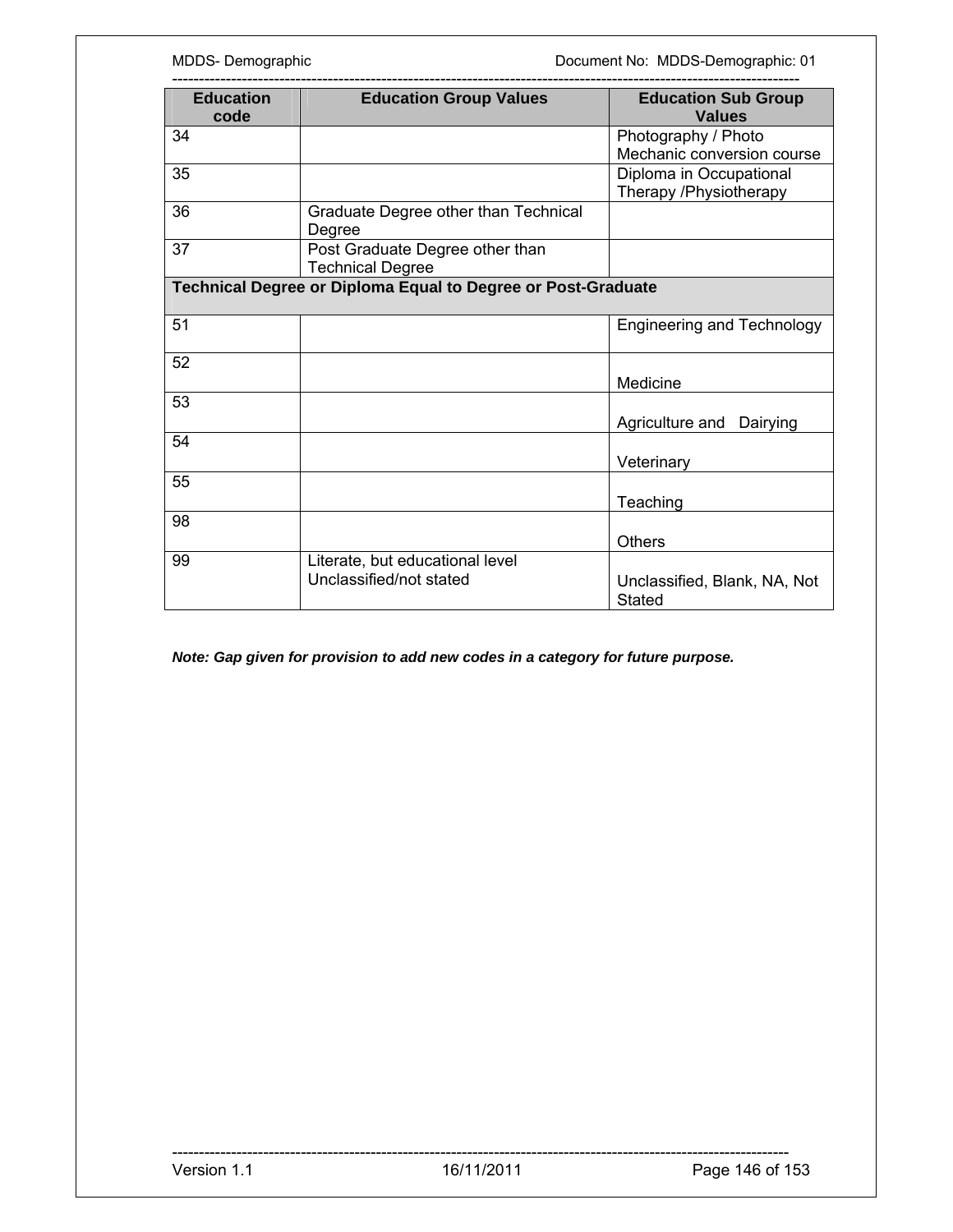#### **CD01.04- Appellation Codes and Values**

Owner:-Ministry of Home Affairs

| <b>Appellation Code</b> | Values in<br><b>English</b> |
|-------------------------|-----------------------------|
| 1                       | Mr.                         |
| $\overline{2}$          | Mrs.                        |
| 3                       | Ms.                         |
| 4                       | Shri                        |
| 11                      | Dr.                         |
| 12                      | CA                          |
| 13                      | Er.                         |
| 14                      | Prof.                       |

*Note: Gap given for provision to add new codes in a category for future purpose.* 

---------------------------------------------------------------------------------------------------------------------

### **CD01.05- Suffix Codes and values**

Owner -Ministry of Home Affairs

| <b>Suffix Code</b> | <b>Values</b> |
|--------------------|---------------|
|                    | <b>IAS</b>    |
| $\frac{2}{3}$      | <b>IPS</b>    |
|                    | <b>IFS</b>    |
| $\frac{4}{5}$      | <b>MBBS</b>   |
|                    | <b>BDS</b>    |
| 6                  | <b>MD</b>     |
| 7                  | <b>MS</b>     |
| 8                  | <b>MDS</b>    |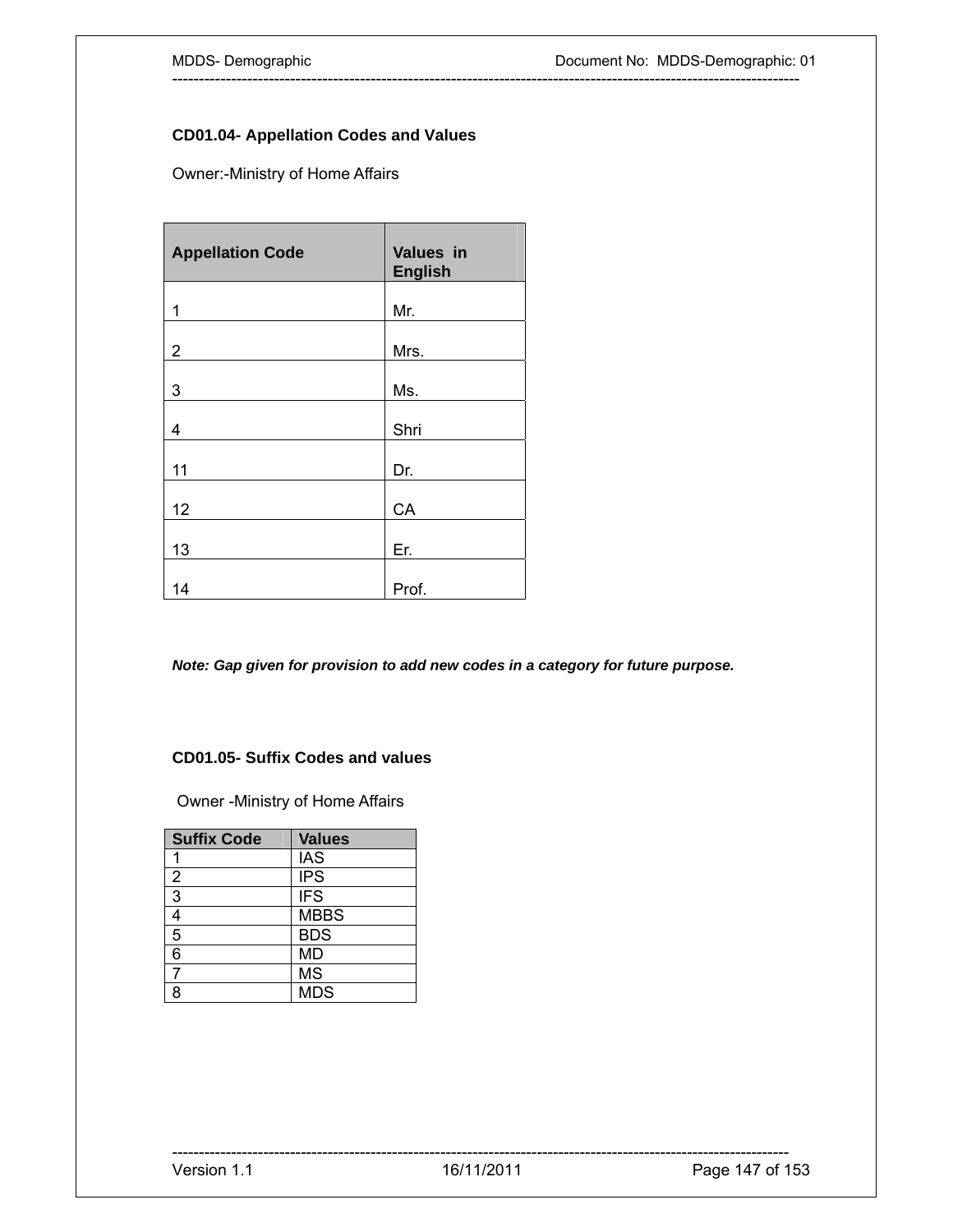## **CD01.06- Relationship Codes and Values**

Owner: Anthropological Survey of India

| <b>Relationship Code</b> | <b>Values</b>                                                                                 |  |
|--------------------------|-----------------------------------------------------------------------------------------------|--|
| 1                        | Self                                                                                          |  |
| $\mathbf 2$              | Spouse                                                                                        |  |
| $\mathbf{3}$             | Father                                                                                        |  |
| $\overline{\mathbf{4}}$  | Mother                                                                                        |  |
| 5                        | Son                                                                                           |  |
|                          |                                                                                               |  |
| 6                        | Daughter                                                                                      |  |
| $\overline{7}$           | <b>Brother</b>                                                                                |  |
| 8                        | Sister                                                                                        |  |
| 9                        | Father- In-Law                                                                                |  |
| 10                       | Mother- In-Law                                                                                |  |
| 11                       | Brother-In-Law                                                                                |  |
| 12                       | Sister-In-Law                                                                                 |  |
| 13                       | Nephew                                                                                        |  |
| 14                       | Niece                                                                                         |  |
| 15                       | Grandson                                                                                      |  |
| 16                       | Granddaughter                                                                                 |  |
| 17                       | Grandfather                                                                                   |  |
| 18                       | Grandmother                                                                                   |  |
| 19                       | Other (Including any other blood relation and non-blood<br>relations like visitor, guardians) |  |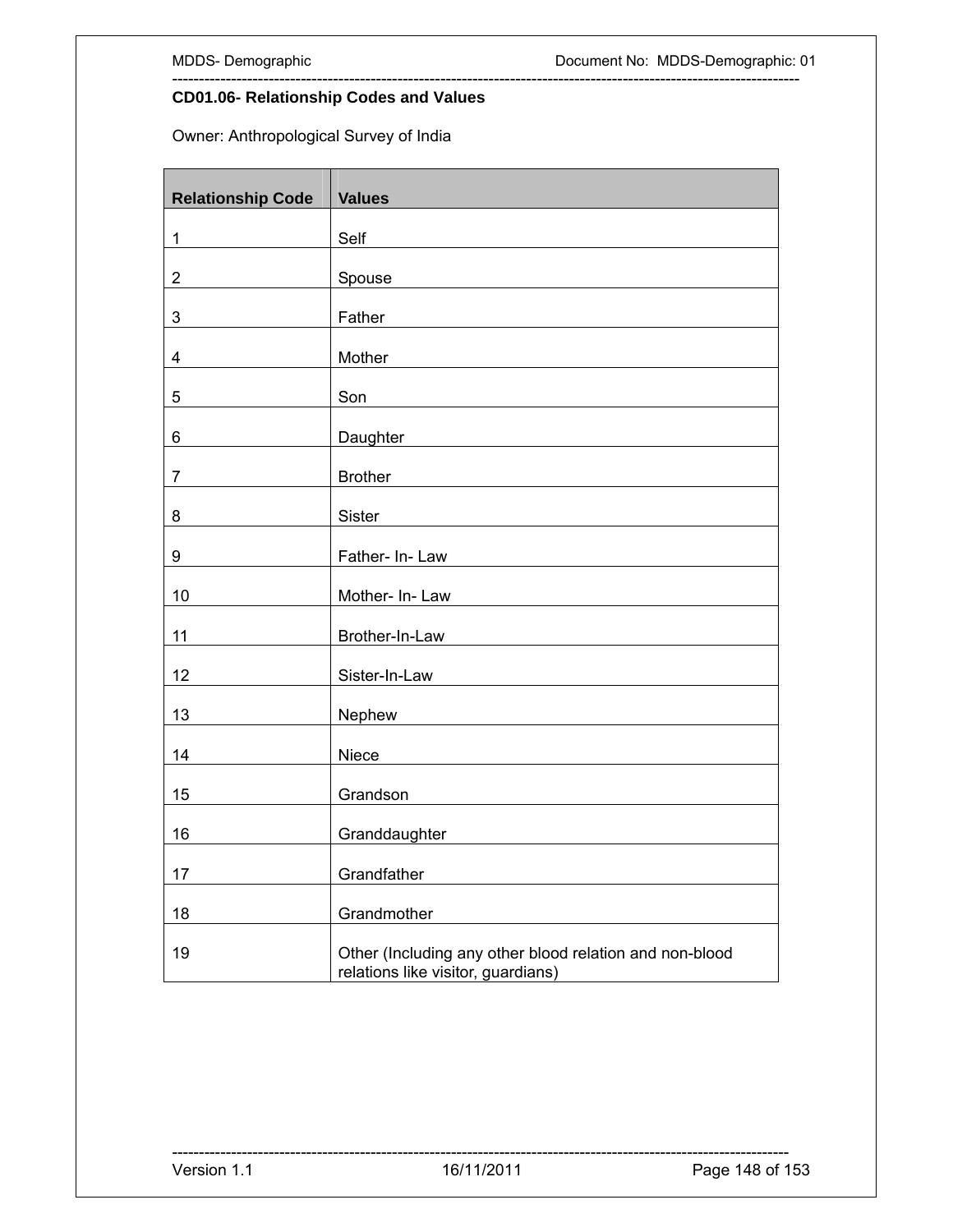## **CD02.02- State Code Directory**

Owner:-Office of Registrar General of India

| <b>State Land</b><br><b>Region</b><br>Code(SLRC) | <b>State Name</b>       | <b>Sub-District</b><br>nomenclature in<br>the State | Language       | <b>Recognized Official</b> |
|--------------------------------------------------|-------------------------|-----------------------------------------------------|----------------|----------------------------|
|                                                  |                         |                                                     | Code           | <b>Name</b>                |
| 01                                               | Jammu and<br>Kashmir    | Tahsil                                              | 22             | Urdu                       |
| 02                                               | <b>Himachal Pradesh</b> | Tahsil                                              | 6              | Hindi                      |
| 03                                               | Punjab                  | <b>Tahsil</b>                                       | 16             | Punjabi                    |
| 04                                               | Chandigarh              | <b>Tahsil</b>                                       | 6              | Hindi                      |
| 05                                               | <b>Uttrakhand</b>       | Tahsil                                              | 6              | Hindi                      |
| 06                                               | Haryana                 | Tahsil                                              | 6              | Hindi                      |
| 07                                               | Delhi                   | Tahsil                                              | 6              | Hindi                      |
| 08                                               | Rajasthan               | <b>Tahsil</b>                                       | 6              | Hindi                      |
| 9                                                | <b>Uttar Pradesh</b>    | Tahsil                                              | 6              | Hindi                      |
| 10                                               | <b>Bihar</b>            | C.D. Block                                          | 6              | Hindi                      |
| 11                                               | <b>Sikkim</b>           | Sub-Division                                        | 14             | Nepali                     |
| 12                                               | Arunachal Pradesh       | Circle                                              | 6              | Hindi                      |
| 13                                               | Nagaland                | Circle                                              | 99             | English                    |
| 14                                               | Manipur                 | Sub-Division                                        | 12             | Manipuri                   |
| 15                                               | Mizoram                 | R. D. Block                                         | 99             | English                    |
| 16                                               | Tripura                 | Development<br><b>Block</b>                         | $\overline{2}$ | Bengali                    |
| 17                                               | Meghalaya               | C.D. Block                                          | 99             | English                    |
| 18                                               | Assam                   | Circle                                              | 1              | Assamese                   |
| 19                                               | West Bengal             | C.D. Block                                          | $\overline{2}$ | Bengali                    |
| 20                                               | Jharkhand               | C.D. Block                                          | 6              | Hindi                      |
| 21                                               | Orissa                  | <b>Police Station</b>                               | 15             | Oriya                      |
| 22                                               | Chhatisgarh             | Tahsil                                              | 6              | Hindi                      |
| 23                                               | Madhya Pradesh          | Tahsil                                              | 6              | Hindi                      |
| 24                                               | Gujarat                 | Taluka                                              | 5              | Gujarati                   |
| 25                                               | Daman & Diu             | Taluka                                              | 5              | Gujarati                   |
| 26                                               | Dadra & Nagar<br>Haveli | Taluka                                              | 5              | Gujarati                   |
| 27                                               | Maharashtra             | <b>Tahsil</b>                                       | 13             | Marathi                    |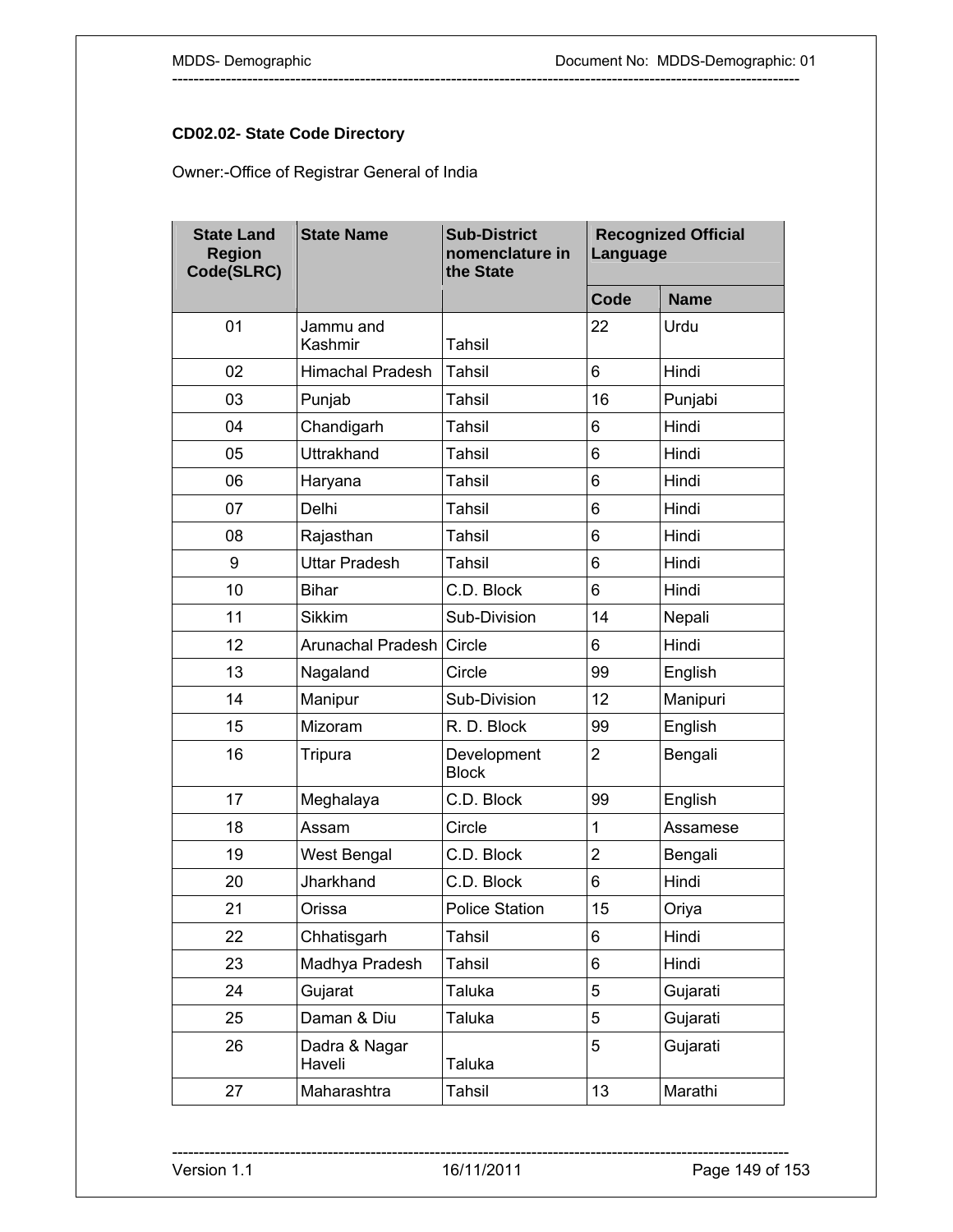MDDS- Demographic **MDDS-Demographic** Document No: MDDS-Demographic: 01

| <b>State Land</b><br><b>Region</b><br>Code(SLRC) | <b>State Name</b>            | <b>Sub-District</b><br>nomenclature in<br>the State | <b>Recognized Official</b><br>Language |             |
|--------------------------------------------------|------------------------------|-----------------------------------------------------|----------------------------------------|-------------|
|                                                  |                              |                                                     | Code                                   | <b>Name</b> |
| 28                                               | Andhra Pradesh               | Mandal                                              | 21                                     | Telugu      |
| 29                                               | Karnataka                    | Taluka                                              | $\overline{7}$                         | Kannada     |
| 30                                               | Goa                          | Taluka                                              | 9                                      | Konkani     |
| 31                                               | Lakshadweep                  | Sub-Division                                        | 11                                     | Malayalam   |
| 32                                               | Kerala                       | Taluka                                              | 11                                     | Malayalam   |
| 33                                               | Tamil Nadu                   | Taluka                                              | 20                                     | Tamil       |
| 34                                               | Puducherry                   | Commune<br>Panchayat                                | 20                                     | Tamil       |
| 35                                               | Andaman &<br>Nicobar Islands | Tahsil                                              | 6                                      | Hindi       |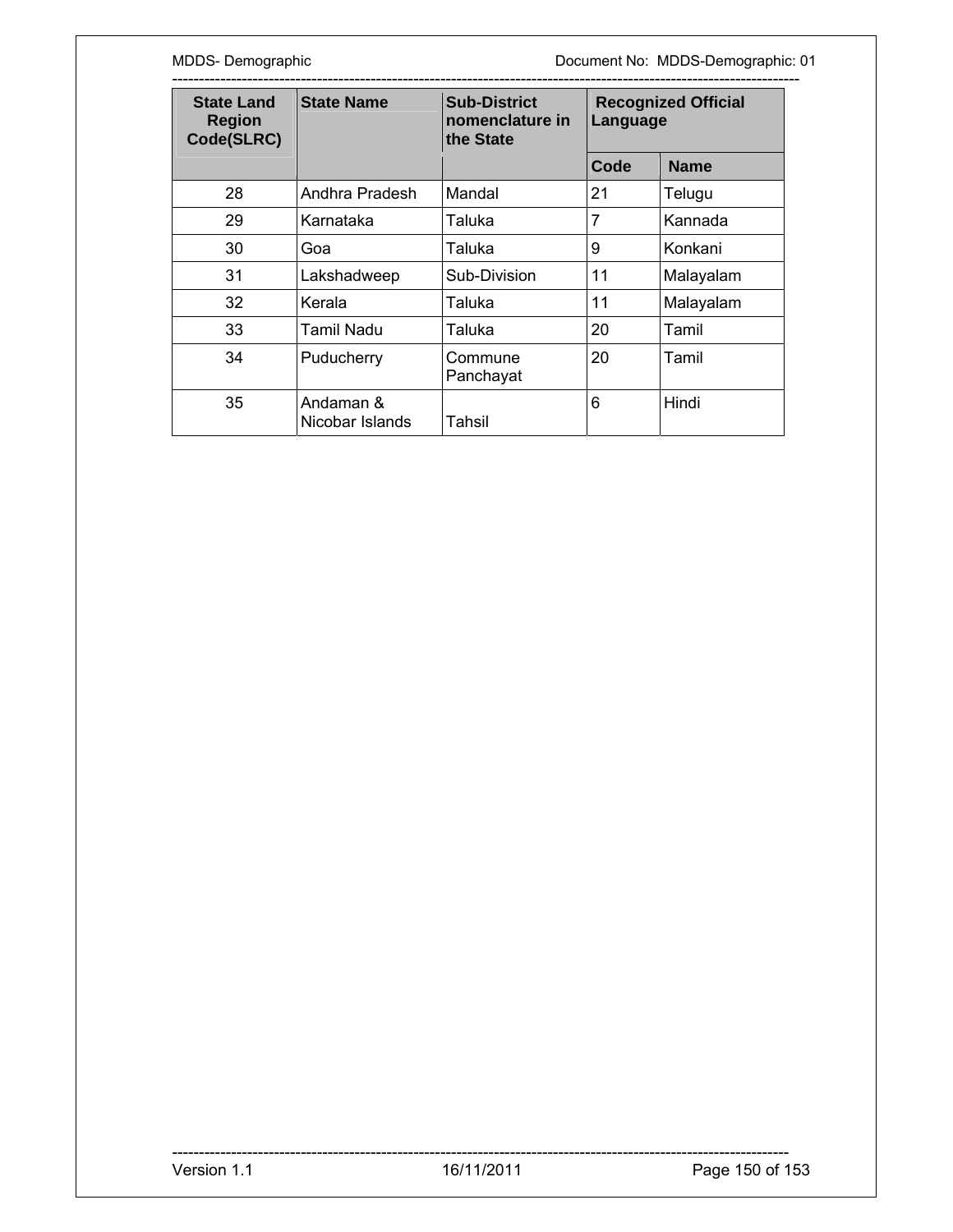## **8.0 References**

- 1. ISO Standard 1000:1992 for SI Units
- 2. MNIC Coding for Person Identification
- 3. ISO 693-3 for International language codes
- 4. RGI's coding schemes for Languages
- 5. Top level document provided by Working Group on Metadata and Data Standards

- 6. EGIF (e- Government Interoperability Framework) Standard of U.K.
- 7. uidai.gov.in/UID\_PDF/Working\_Papers/A\_UID\_Numbering\_Scheme.pdf
- 8. http:// www.dolr.nic.in for conversion table of units as used by Department of Land Records
- 9 GoI Policy on open standards version 1.0 released in November, 2010
- 10. GoI Face Image data standard version 1.0 published in November, 2010
- 11. GoI Fingerprint Image data Standard version 1.0 published in November, 2010
- 12. GoI Iris Image Data Standard Version 0.4, document published in March, 2011
- 13 UID DDSVP Committee report, Version 1.0, Dec 09, 2009
- 14. ANSI92 Standard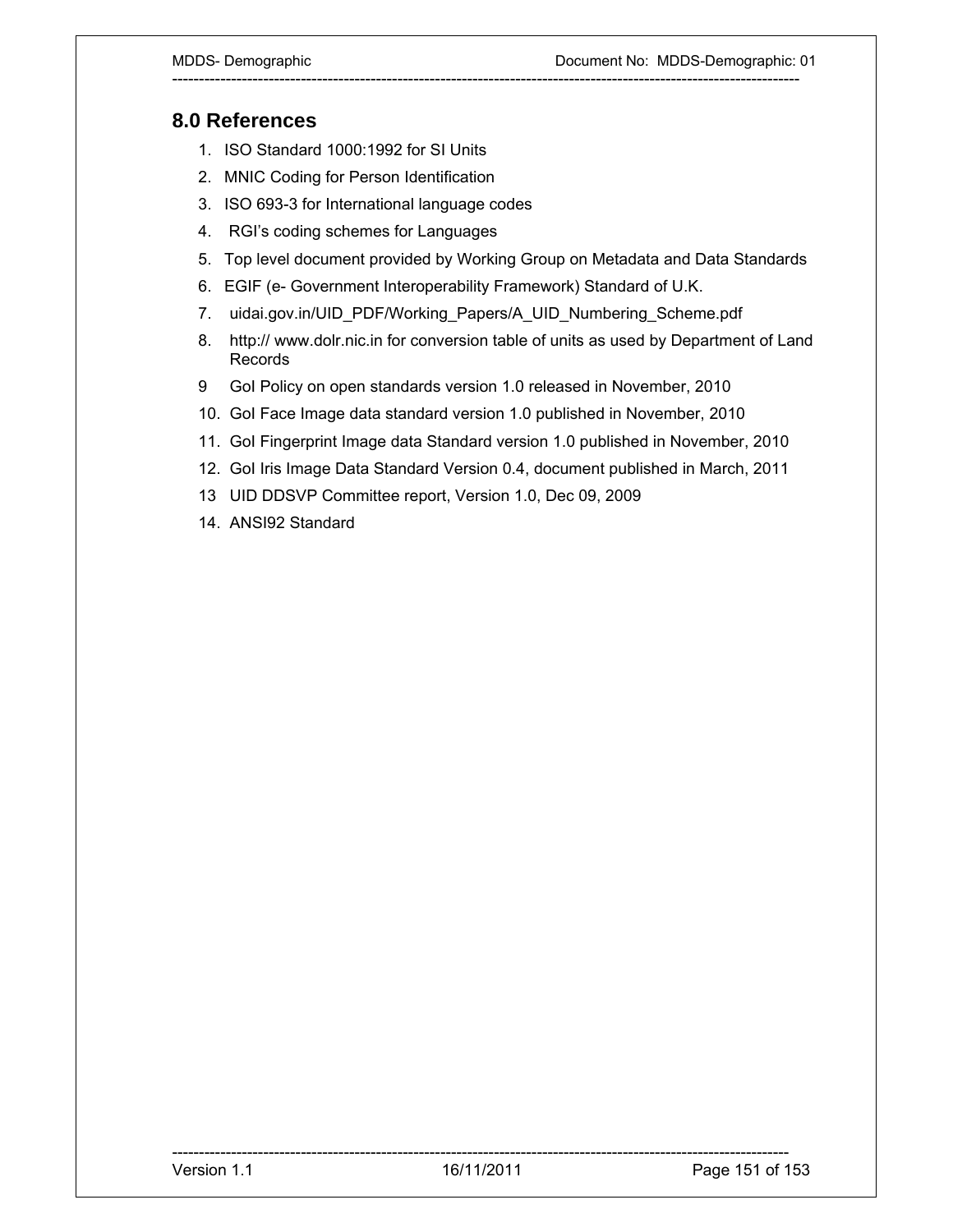# **9.0 List of Contributors**

## **9.1 Core Group Members**

| S. No | <b>Name &amp; Designation</b>                                                                        |                                          |  |
|-------|------------------------------------------------------------------------------------------------------|------------------------------------------|--|
|       | Mr. D.K Sikri Former Special Secretary & Registrar General of India<br>Chairman                      |                                          |  |
| 2     | Dr. C. Chandramouli, Registrar General of India                                                      |                                          |  |
| 3     | Mr. S.K. Chakrabarti<br>Deputy Director General, Office of RGI                                       | - Convener<br>(Person Identification)    |  |
| 4     | Mr. J. S Panda Former MD (Marketing),<br>Department of Post                                          | - Convener<br>(Land Region Codification) |  |
| 5     | Mrs. Aruna Chaba<br>Former Senior Technical Director &<br>Head, e-Governance Standards Division, NIC | - Nodal Officer                          |  |
| 6     | Mrs. Renu Budhiraja<br>Director, DIT                                                                 | - DIT representative                     |  |

---------------------------------------------------------------------------------------------------------------------

#### **9.2 List of Members / Co-opted members**

| S. No          | <b>Name &amp; Designation</b> |
|----------------|-------------------------------|
| $\mathbf{1}$   | Mrs. Anita Mittal, DIT        |
| $\overline{2}$ | Mrs. Kavita Bhatia, DIT       |
| 3              | Mrs. Radha Chauhan, DIT       |
| 4              | Mr. Rajesh Narang, DIT        |
| 5              | Dr. Balasubramanian, P, NIC   |
| $6\phantom{1}$ | Mr. Karthikeyan, S.P, NIC     |
| $\overline{7}$ | Dr. Meenakshi Mahajan, NIC    |
| 8              | Mrs. P. Lakshmi, NIC          |
| 9              | Mrs. Rama Hariharan, NIC      |
| 10             | Mrs. Rama Nagpal, NIC         |
| 11             | Mrs. Sidhi Sehgal, NIC        |
|                |                               |